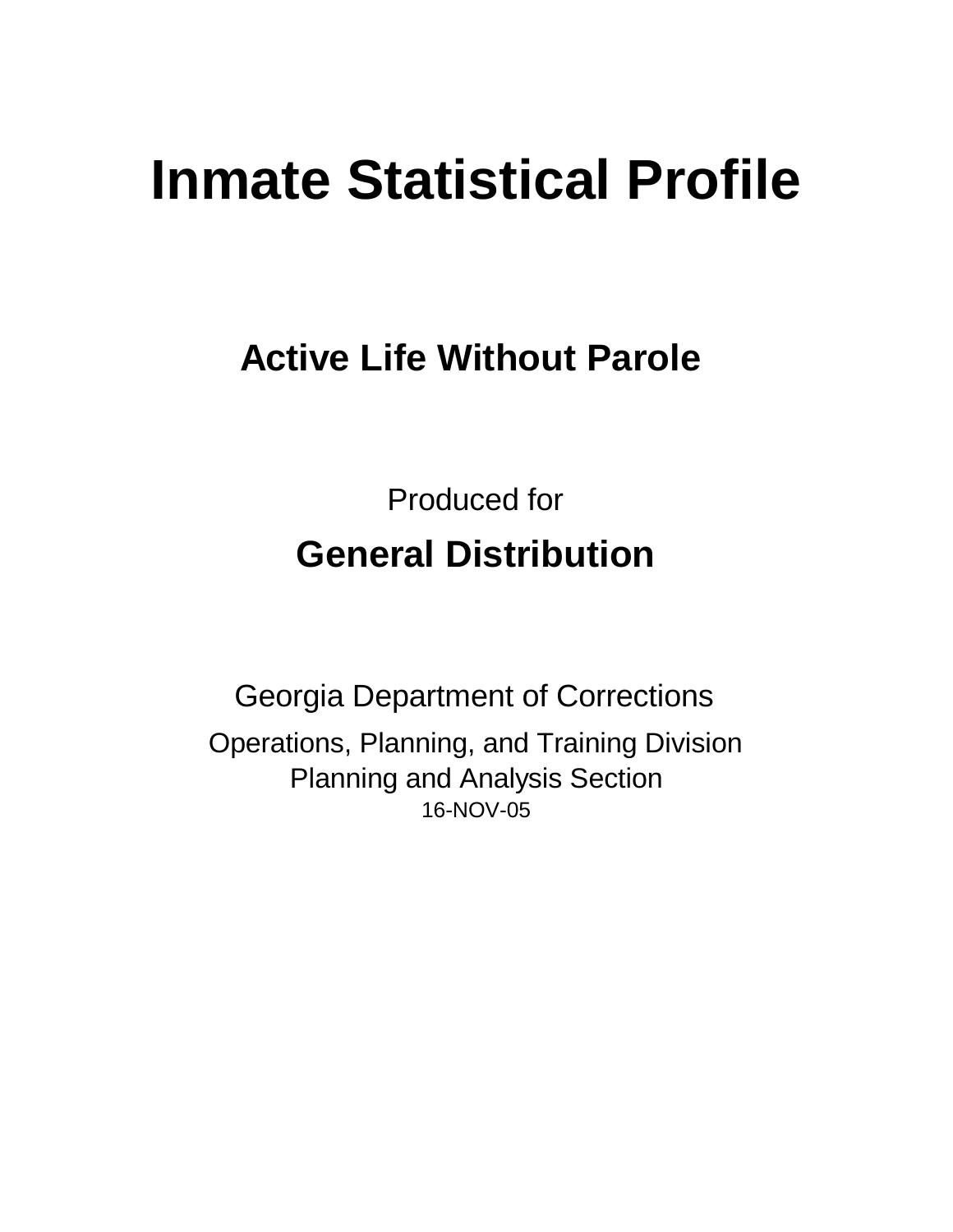**Active Life Without Parole** 

Produced for **General Distribution**

| <b>Demographic information</b>                                       |
|----------------------------------------------------------------------|
| 6 Current age, broken out in ten year age groups                     |
| 7 Race group                                                         |
| 8 Marital status, self-reported at entry to prison                   |
| 9 Number of children, self-reported at entry to prison               |
| 10 Religious affiliation, self-reported at entry to prison           |
| 11 Home county - self-reported at entry to prison                    |
| 14 Socioeconomic class, self-reported at entry to prison             |
| 15 Environment to age 16, self-reported at entry to prison           |
| 16 Guardian status to age 16, self-reported at entry to prison       |
| 17 Employment status before prison, self-reported at entry to prison |
| 18 Age at admission                                                  |
| 20 Age at release                                                    |
| 21 Height, measured at entry to prison                               |
| 22 Weight, measured at entry to prison                               |
|                                                                      |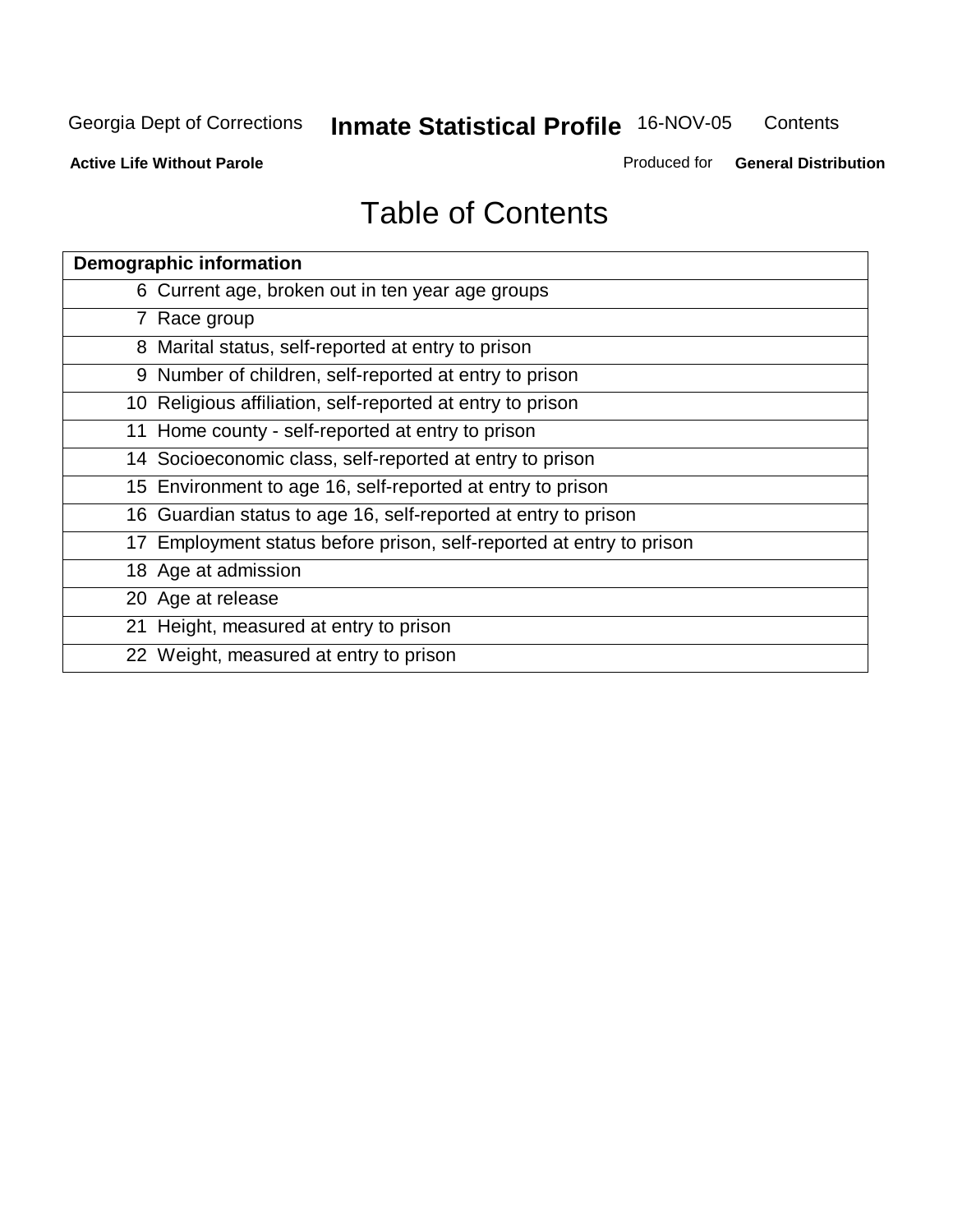**Active Life Without Parole** 

Produced for **General Distribution**

| <b>Correctional information</b>                 |
|-------------------------------------------------|
| 23 Type of admission to prison                  |
| 24 Current / last security status               |
| 25 Current / last institution type              |
| 26 Institution type - transitional centers      |
| 27 Institution type - mental hospitals          |
| 28 Institution type - county prisons            |
| 29 Institution type - state prisons             |
| 30 Institution type - private prisons           |
| 31 Institution type - prison annexes            |
| 32 Institution type - inmate boot camp          |
| 33 Number of disciplinary reports               |
| 34 Number of transfers                          |
| 35 Number of escapes                            |
| 36 Probable future release type                 |
| 37 Actual release type                          |
| 38 Time served in current (or last) institution |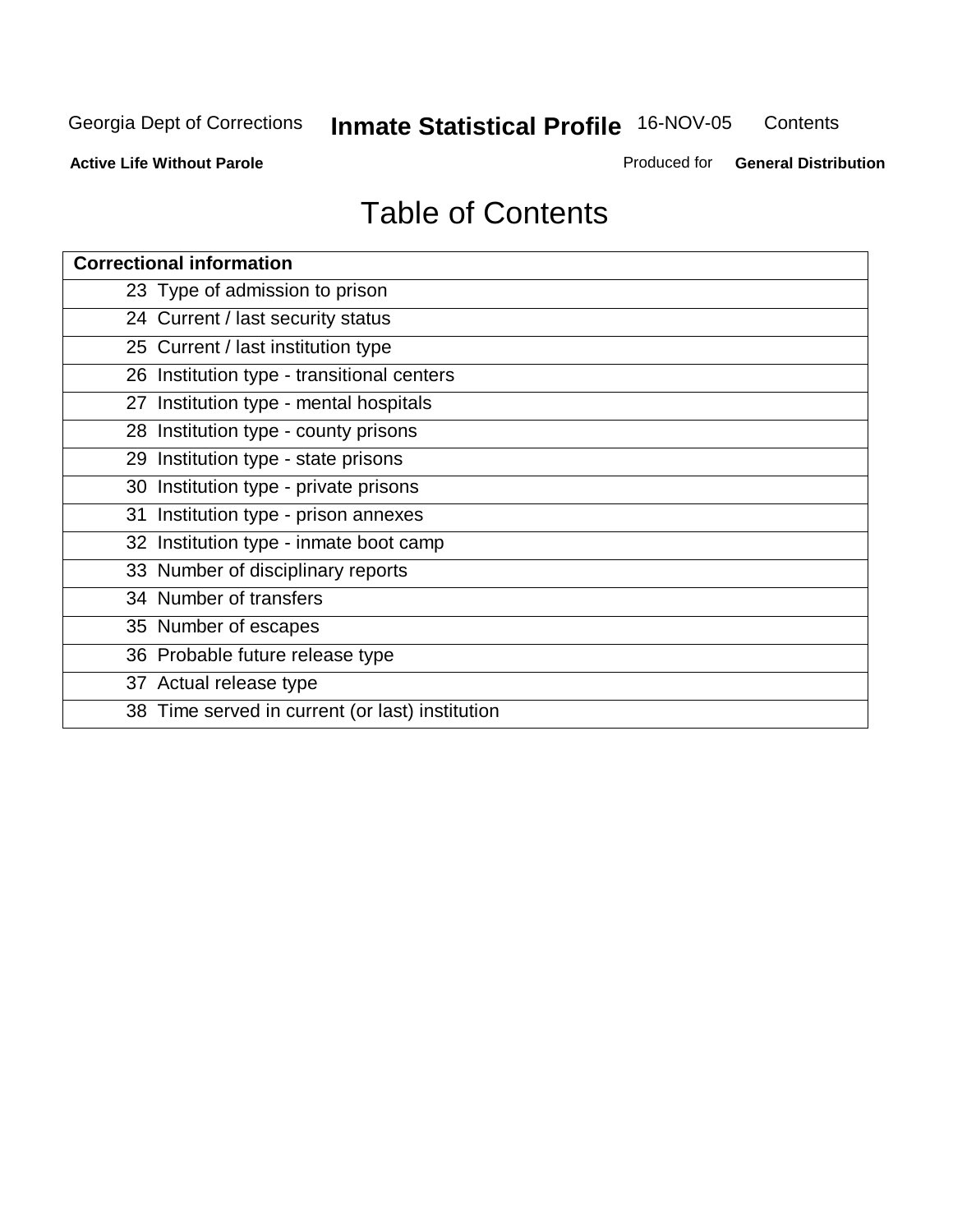**Contents** 

**Active Life Without Parole** 

Produced for **General Distribution**

| <b>Educational, psychological and physical information</b>       |  |  |  |  |  |
|------------------------------------------------------------------|--|--|--|--|--|
| 39 Highest grade level attained                                  |  |  |  |  |  |
| 40 Culture fair IQ scores                                        |  |  |  |  |  |
| 41 Wide Range Achievement Test (WRAT) reading score              |  |  |  |  |  |
| 42 Wide Range Achievement Test (WRAT) math score                 |  |  |  |  |  |
| 43 Wide Range Achievement Test (WRAT) spelling score             |  |  |  |  |  |
| 44 Scope of substance abuse - summary                            |  |  |  |  |  |
| 45 Scope of substance abuse - detail                             |  |  |  |  |  |
| 46 Current / last mental health treatment level                  |  |  |  |  |  |
| 47 PULHESDWIT medical scale - 'P' overall condition ('P'hysical) |  |  |  |  |  |
| 48 PULHESDWIT medical scale - 'U' upper body                     |  |  |  |  |  |
| 49 PULHESDWIT medical scale - 'L' lower body                     |  |  |  |  |  |
| 50 PULHESDWIT medical scale - 'H' hearing                        |  |  |  |  |  |
| 51 PULHESDWIT medical scale - 'E' vision                         |  |  |  |  |  |
| 52 PULHESDWIT medical scale -'S' psychiatric                     |  |  |  |  |  |
| 53 PULHESDWIT medical scale - 'D' dental                         |  |  |  |  |  |
| 54 PULHESDWIT medical scale - 'W' work ability                   |  |  |  |  |  |
| 55 PULHESDWIT medical scale - 'I' impairment                     |  |  |  |  |  |
| 56 PULHESDWIT medical scale - 'T' transportability               |  |  |  |  |  |
| 57 Criminality in family, self-reported                          |  |  |  |  |  |
| 58 Alcoholism in family, self-reported                           |  |  |  |  |  |
| 59 Drug abuse in family, self-reported                           |  |  |  |  |  |
| 60 Subjected to frequent beatings, self-reported                 |  |  |  |  |  |
| 61 Father absent during inmate's childhood                       |  |  |  |  |  |
| 62 Mother absent during inmate's childhood                       |  |  |  |  |  |
| 63 Inmate diagnosed as manipulative                              |  |  |  |  |  |
| 64 Inmate diagnosed as assaultive                                |  |  |  |  |  |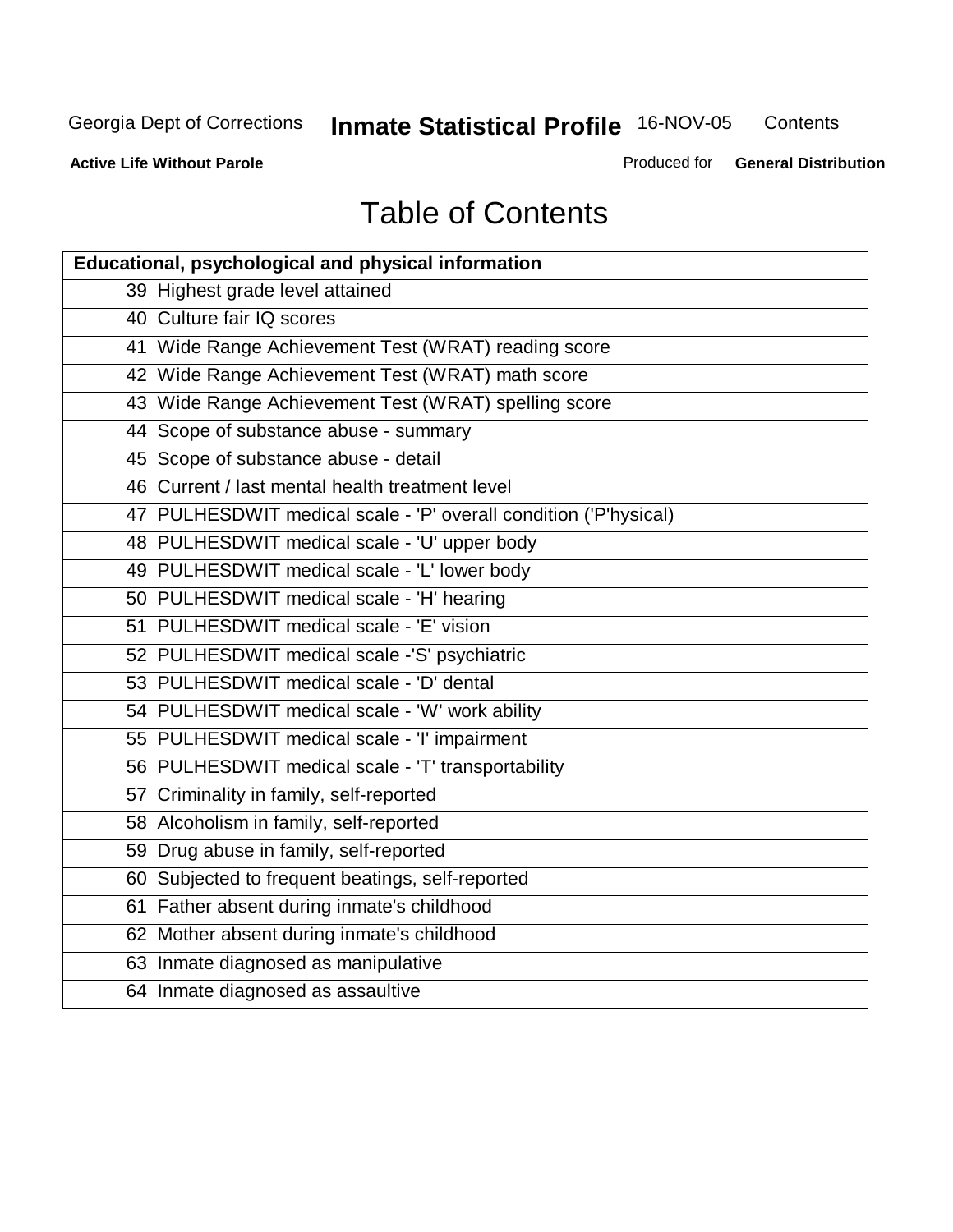**Active Life Without Parole** 

Produced for **General Distribution**

| <b>Crimes and criminal history information</b>                  |
|-----------------------------------------------------------------|
| 65 Number of prior Georgia incarcerations                       |
| 66 Prison sentence in years                                     |
| 67 Primary offense, broken out into felonies vs misdemeanors    |
| 68 Primary offense, broken out into four broad crime categories |
| 69 Primary offense, detailed offense code                       |
| 70 County of conviction of primary offense                      |
| 73 Circuit of conviction of primary offense                     |
| 75 Years served (jail + prison) in this incarceration           |
| <b>Medical information</b>                                      |
| 76 Results of most recent HIV test                              |
|                                                                 |
| 77 Results of most recent tuberculosis test                     |
| 78 Results of most recent syphilis test                         |
| 79 Results of most recent Hepatitis-C test                      |
| 80 Results of most recent pregnancy test                        |
| 81 Results of most recent diabetes test                         |
| 82 Results of most recent hypertension test                     |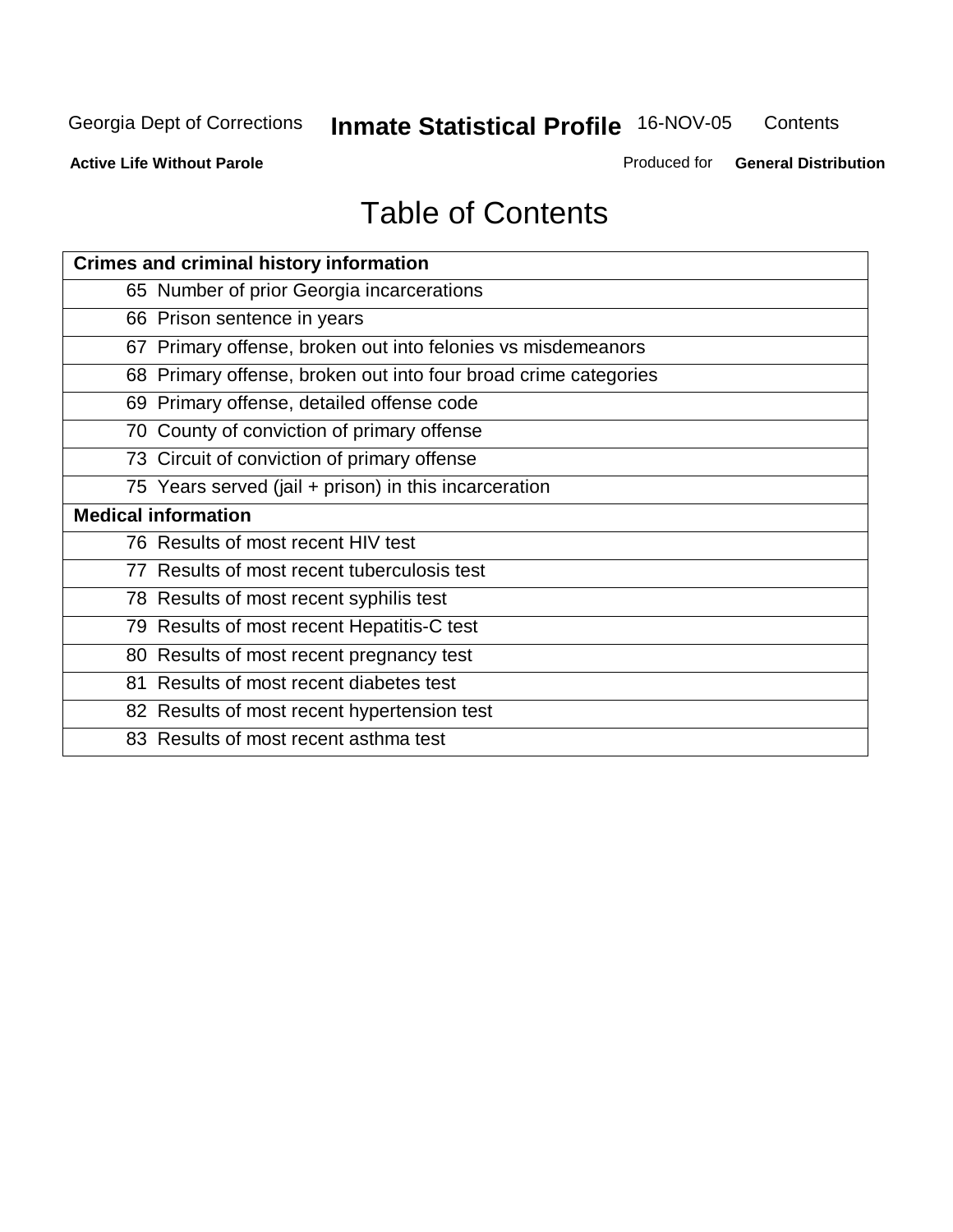#### **Active Life Without Parole**

#### Produced for **General Distribution**

#### Current age, broken out in ten-year age groups

|                       |                | <b>Male</b> |         |                | <b>Female</b> |       | <b>Total</b>    |            |
|-----------------------|----------------|-------------|---------|----------------|---------------|-------|-----------------|------------|
| <b>Current Age</b>    | <b>Count</b>   | Col %       | Row %   | <b>Count</b>   | Col %         | Row % | <b>Total</b>    | Col %      |
| <b>Teens</b>          | $\overline{2}$ | 0.51%       | 100.00% |                |               |       | $\overline{2}$  | 0.50%      |
| <b>Twenties</b>       | 78             | 19.80%      | 98.73%  |                | 16.67%        | 1.27% | 79 I            | 19.75%     |
| <b>Thirties</b>       | 140            | 35.53%      | 98.59%  | $\overline{2}$ | 33.33%        | 1.41% |                 | 142 35.50% |
| <b>Forties</b>        | 113            | 28.68%      | 97.41%  | 3              | 50.00%        | 2.59% |                 | 116 29.00% |
| <b>Fifties</b>        | 47             | 11.93%      | 100.00% |                |               |       | 47 I            | 11.75%     |
| <b>Sixties</b>        | 12             | 3.05%       | 100.00% |                |               |       | 12 <sub>2</sub> | 3.00%      |
| Seventy +             | $\overline{2}$ | 0.51%       | 100.00% |                |               |       | $\overline{2}$  | 0.50%      |
| <b>Total Reported</b> | 394            | 100%        | 98.50%  | 6              | 100%          | 1.50% | 400             | 100%       |

| <b>rted</b>                                    |     |     |
|------------------------------------------------|-----|-----|
| <b>Total</b><br><b>Gro</b><br>$\mathsf{C}$ and | 394 | 400 |

| <b>Mean</b><br>(average) | 39.98   | 39.17                         | 39.97 |
|--------------------------|---------|-------------------------------|-------|
| Median (middle)          | 39      |                               | 39    |
| Mode<br>(most frequent)  | 25<br>w | $\overline{\phantom{a}}$<br>⊷ | 35    |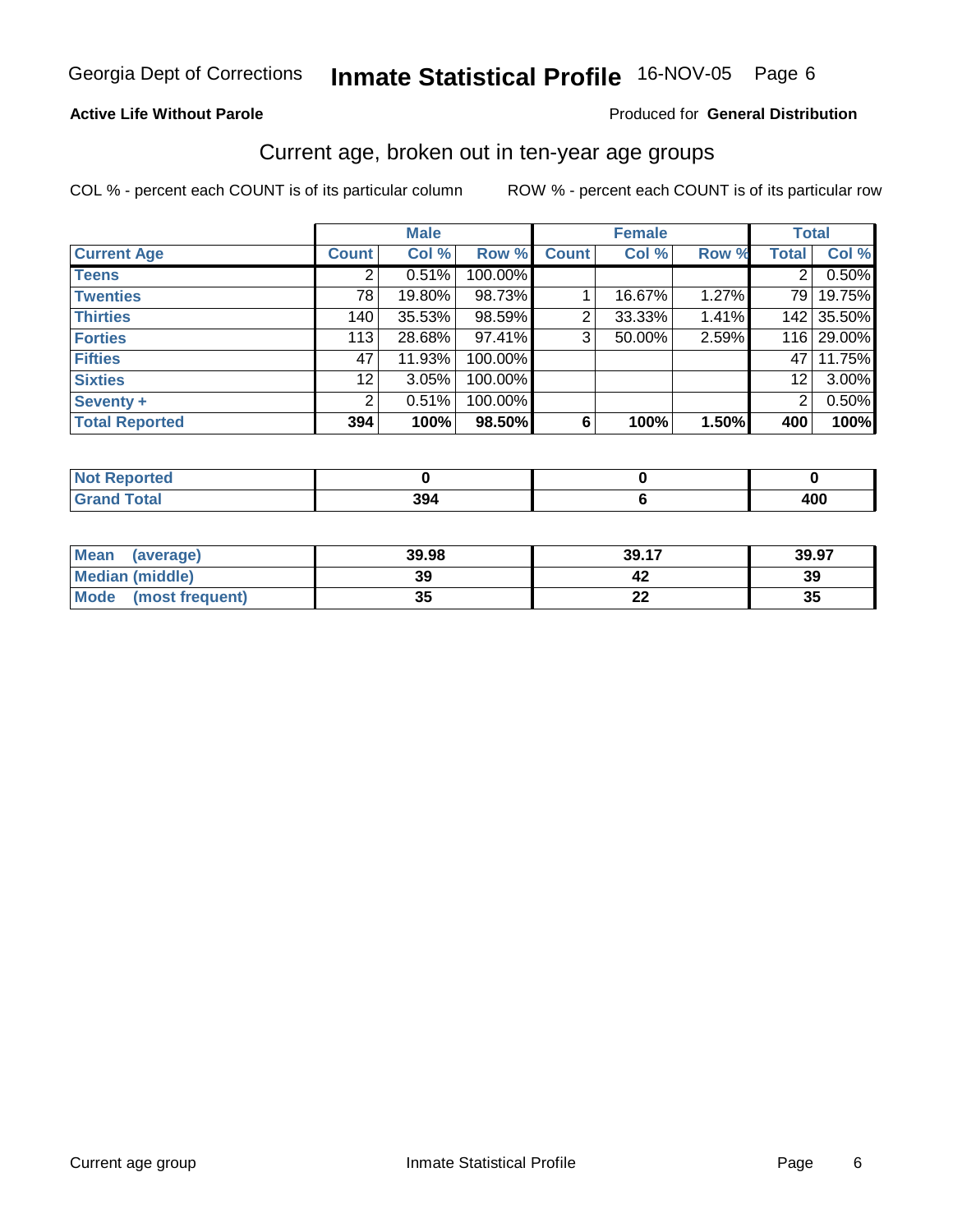#### **Active Life Without Parole**

#### Produced for **General Distribution**

### Race group

|                       |              | <b>Male</b> |                    |   | <b>Female</b> |          |       | <b>Total</b> |
|-----------------------|--------------|-------------|--------------------|---|---------------|----------|-------|--------------|
| <b>Race Group</b>     | <b>Count</b> | Col %       | <b>Row % Count</b> |   | Col %         | Row %    | Total | Col %        |
| <b>White</b>          | 106          | 26.90%      | 96.36%             | 4 | 66.67%        | $3.64\%$ | 110   | 27.50%       |
| <b>Black</b>          | 288          | 73.10%      | 99.31%             | ົ | $33.33\%$     | .69%     | 290   | 72.50%       |
| <b>Total Reported</b> | 394          | 100%        | 98.5%              |   | 100%          | 1.5%     | 400   | 100%         |

| <b>Not Reported</b> |     |     |
|---------------------|-----|-----|
| T <sub>ofol</sub>   | 394 | 400 |

| ' M∩<br>nuemn<br> | Black | White | 3lack |
|-------------------|-------|-------|-------|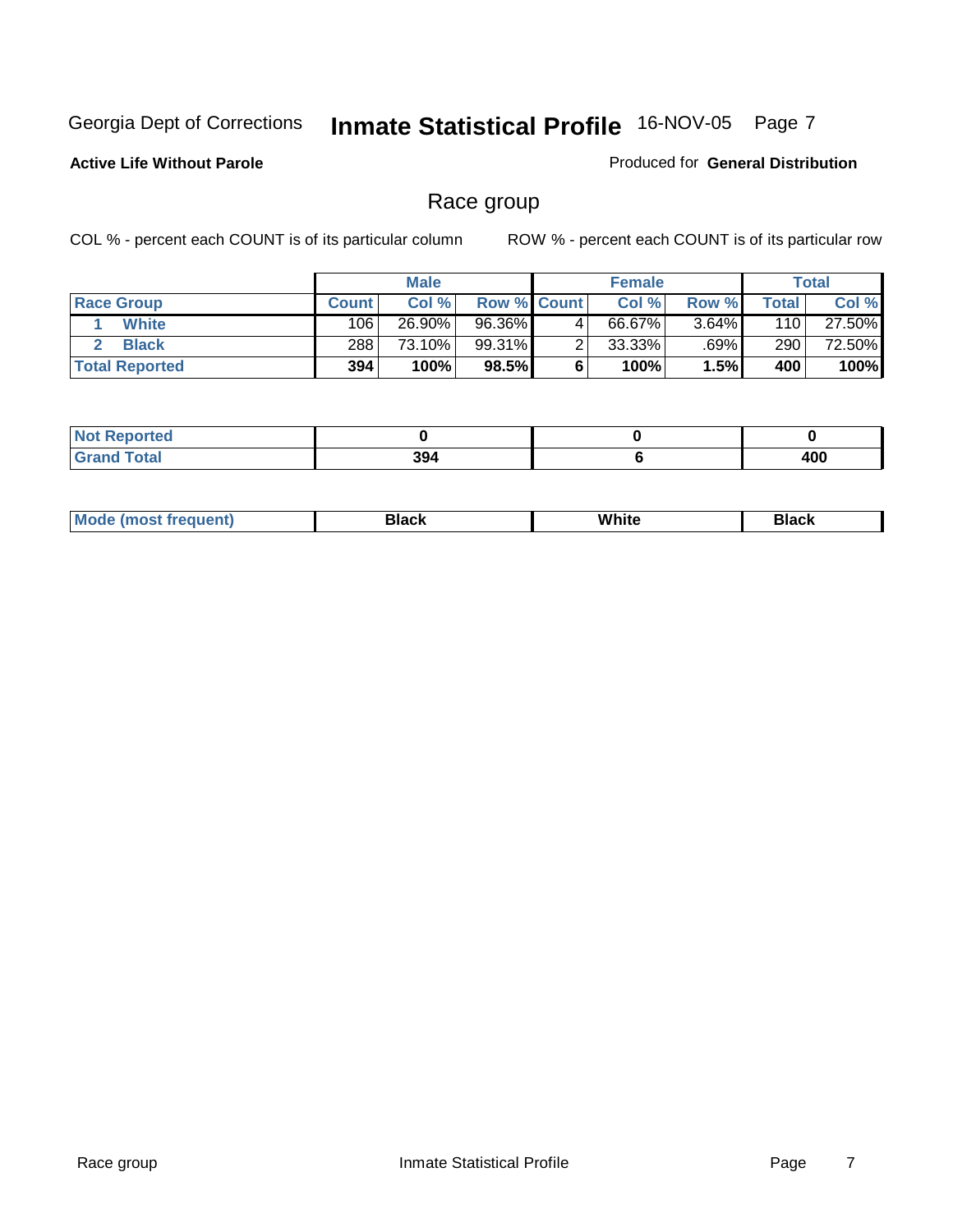#### **Active Life Without Parole**

#### Produced for **General Distribution**

### Marital status, self-reported at entry to prison

|                        |                 | <b>Male</b> |         |              | <b>Female</b> |          |              | <b>Total</b> |
|------------------------|-----------------|-------------|---------|--------------|---------------|----------|--------------|--------------|
| <b>Marital Status</b>  | <b>Count</b>    | Col %       | Row %   | <b>Count</b> | Col %         | Row %    | <b>Total</b> | Col %        |
| <b>Single</b>          | 219             | 56.44%      | 98.21%  | 4            | 66.67%        | 1.79%    | 223          | 56.60%       |
| <b>Married</b>         | 52              | 13.40%      | 100.00% |              |               |          | 52           | 13.20%       |
| <b>Separated</b><br>3  | 13              | 3.35%       | 100.00% |              |               |          | 13           | 3.30%        |
| <b>Divorced</b><br>4   | 49              | 12.63%      | 98.00%  |              | 16.67%        | $2.00\%$ | 50           | 12.69%       |
| <b>Widowed</b><br>5    | 14 <sub>1</sub> | 3.61%       | 93.33%  |              | 16.67%        | 6.67%    | 15           | 3.81%        |
| <b>Common Law</b><br>6 | 41              | 10.57%      | 100.00% |              |               |          | 41           | 10.41%       |
| <b>Total Reported</b>  | 388             | 100%        | 98.48%  | 6            | 100%          | 1.52%    | 394          | 100%         |

| τeα    |           |            |
|--------|-----------|------------|
| $\sim$ | 20 A<br>æ | 10C<br>4vv |

|  | Mode (most frequent) | Sinale | ⊡nαle | male and a |
|--|----------------------|--------|-------|------------|
|--|----------------------|--------|-------|------------|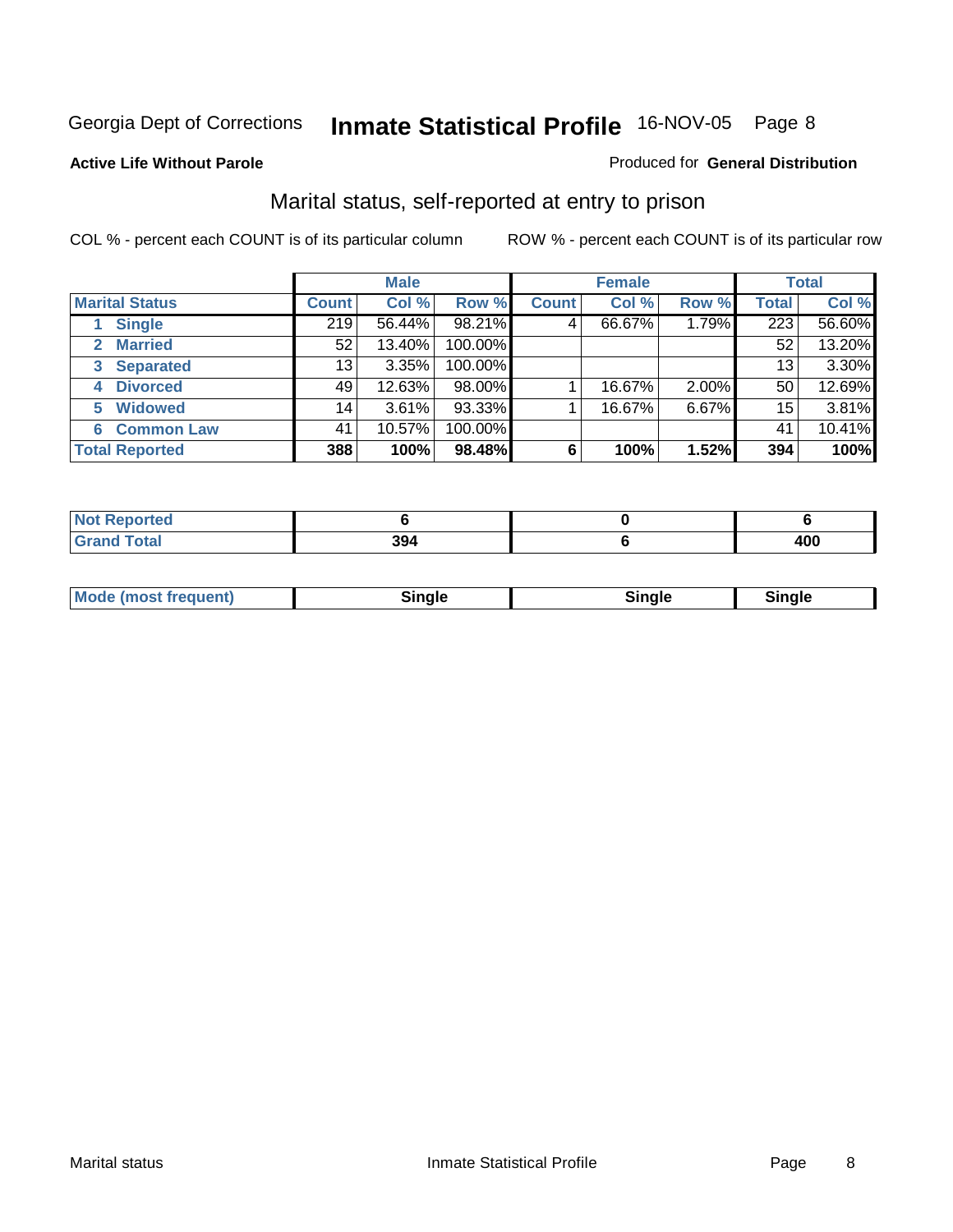#### **Active Life Without Parole**

#### Produced for **General Distribution**

### Number of children, self reported at entry to prison

|                           |              | <b>Male</b> |         |              | <b>Female</b> |       | <b>Total</b> |        |
|---------------------------|--------------|-------------|---------|--------------|---------------|-------|--------------|--------|
| <b>Number of Children</b> | <b>Count</b> | Col %       | Row %   | <b>Count</b> | Col %         | Row % | <b>Total</b> | Col %  |
| $\bf{0}$                  | 140          | 36.08%      | 99.29%  |              | 16.67%        | 0.71% | 141          | 35.79% |
|                           | 98           | 25.26%      | 96.08%  | 4            | 66.67%        | 3.92% | 102          | 25.89% |
| $\overline{2}$            | 70           | 18.04%      | 98.59%  |              | 16.67%        | 1.41% | 71           | 18.02% |
| 3                         | 43           | 11.08%      | 100.00% |              |               |       | 43           | 10.91% |
| 4                         | 19           | 4.90%       | 100.00% |              |               |       | 19           | 4.82%  |
| 5                         | 11           | 2.84%       | 100.00% |              |               |       | 11           | 2.79%  |
| 6                         | 2            | 0.52%       | 100.00% |              |               |       | 2            | 0.51%  |
| 7                         |              | 0.26%       | 100.00% |              |               |       |              | 0.25%  |
| 8                         |              | 0.26%       | 100.00% |              |               |       |              | 0.25%  |
| Over 10                   | 3            | 0.77%       | 100.00% |              |               |       | 3            | 0.76%  |
| <b>Total Reported</b>     | 388          | 100%        | 98.48%  | 6            | 100%          | 1.52% | 394          | 100%   |

| тео<br>NOT |            |            |
|------------|------------|------------|
|            | nn.<br>394 | 100<br>4vv |

| Mean<br>(average)      | l .44 | 1.44 |
|------------------------|-------|------|
| <b>Median (middle)</b> |       |      |
| Mode (most frequent)   |       |      |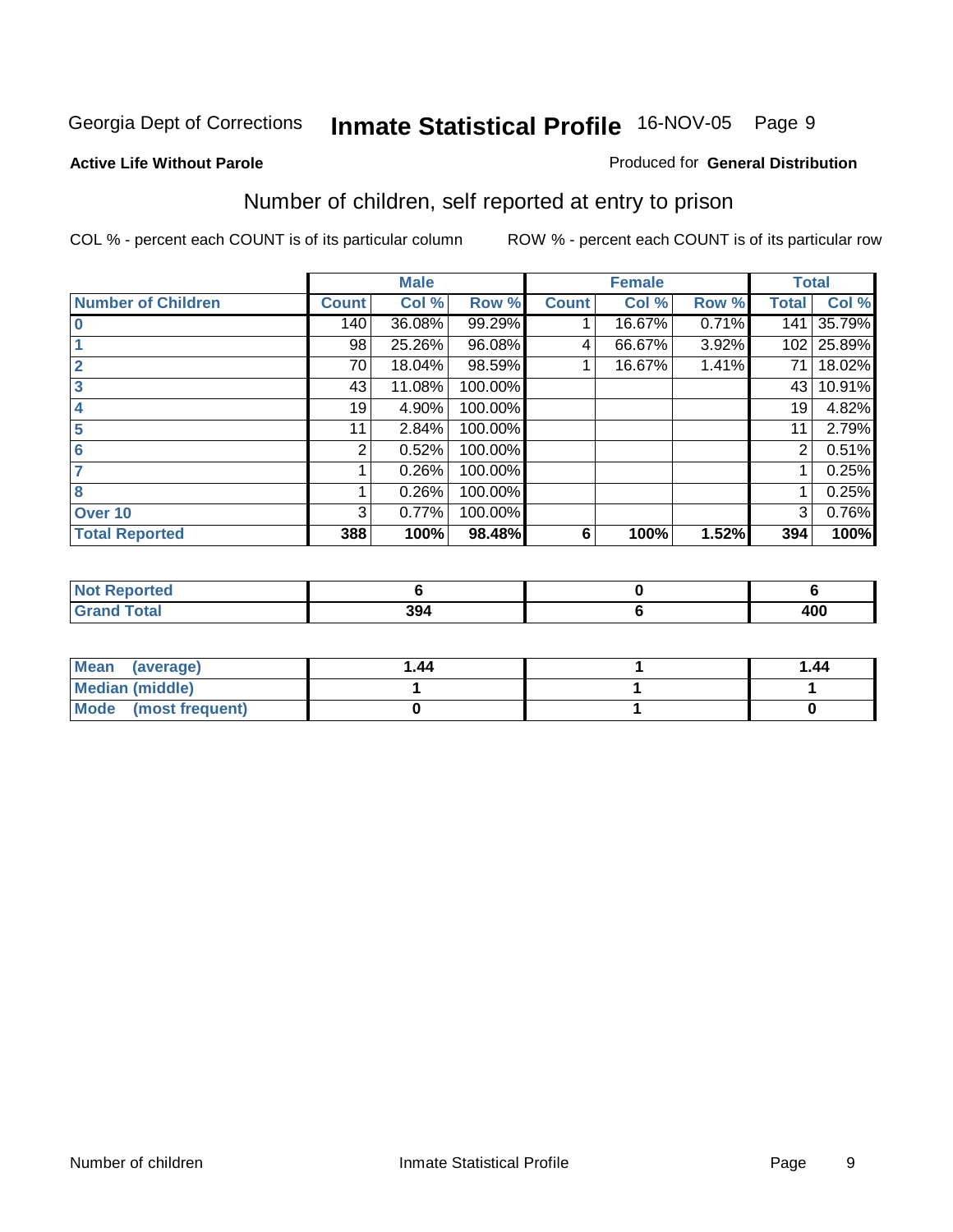#### **Active Life Without Parole**

#### Produced for **General Distribution**

### Religious affiliation, self-reported at entry to prison

|              |                              |                 | <b>Male</b> |         |                | <b>Female</b> |        |              | <b>Total</b> |
|--------------|------------------------------|-----------------|-------------|---------|----------------|---------------|--------|--------------|--------------|
|              | <b>Religious Affiliation</b> | <b>Count</b>    | Col %       | Row %   | <b>Count</b>   | Col %         | Row %  | <b>Total</b> | Col %        |
|              | <b>Islam</b>                 | $\overline{28}$ | 8.16%       | 100.00% |                |               |        | 28           | 8.02%        |
| $\mathbf{2}$ | <b>Catholic</b>              | 9               | 2.62%       | 100.00% |                |               |        | 9            | 2.58%        |
| 3            | <b>Baptist</b>               | 155             | 45.19%      | 98.10%  | 3              | 50.00%        | 1.90%  | 158          | 45.27%       |
| 4            | <b>Methodist</b>             | 5               | 1.46%       | 100.00% |                |               |        | 5            | 1.43%        |
| 7            | <b>Chc Of God</b>            |                 | .29%        | 100.00% |                |               |        |              | .29%         |
| 8            | <b>Holiness</b>              | 9               | 2.62%       | 90.00%  |                | 16.67%        | 10.00% | 10           | 2.87%        |
| 9            | <b>Jewish</b>                |                 | .29%        | 100.00% |                |               |        |              | .29%         |
| 16           | <b>Seven D Ad</b>            | 4               | 1.17%       | 100.00% |                |               |        | 4            | 1.15%        |
| 17           | <b>Jehovah Wt</b>            | 6               | 1.75%       | 100.00% |                |               |        | 6            | 1.72%        |
| 18           | <b>Latr Day S</b>            |                 | .29%        | 100.00% |                |               |        |              | .29%         |
| 20           | <b>Other Prot</b>            | 49              | 14.29%      | 96.08%  | $\overline{2}$ | 33.33%        | 3.92%  | 51           | 14.61%       |
| 96           | <b>None</b>                  | 75              | 21.87%      | 100.00% |                |               |        | 75           | 21.49%       |
|              | <b>Total Reported</b>        | 343             | 100%        | 98.28%  | 6              | 100%          | 1.72%  | 349          | 100%         |

| arren.<br>N |                  | _<br>w |
|-------------|------------------|--------|
|             | <b>001</b><br>JЈ | 400    |

| l Mo          | <b>aptist</b> | 3aptist              | Baptis. |
|---------------|---------------|----------------------|---------|
| <b>auent)</b> |               | $\sim$ $\sim$ $\sim$ |         |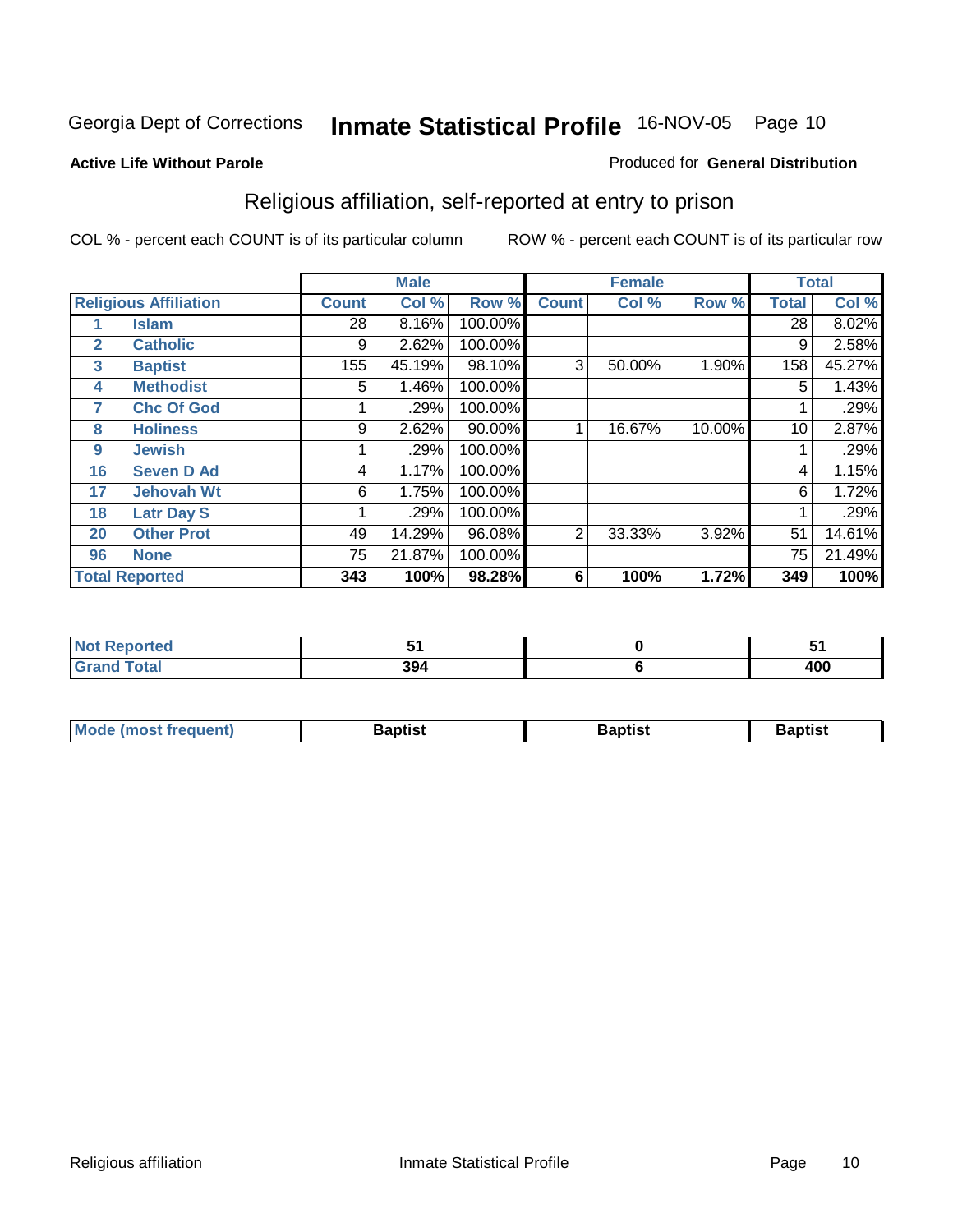#### **Active Life Without Parole**

#### Produced for **General Distribution**

### Home county, self-reported at entry to prison

|                |                    |                 | <b>Male</b> |         |              | <b>Female</b> |        | <b>Total</b>    |        |
|----------------|--------------------|-----------------|-------------|---------|--------------|---------------|--------|-----------------|--------|
|                | <b>Home County</b> | <b>Count</b>    | Col %       | Row %   | <b>Count</b> | Col %         | Row %  | <b>Total</b>    | Col %  |
| $\overline{1}$ | <b>Appling</b>     | $\overline{2}$  | .55%        | 100.00% |              |               |        | $\overline{2}$  | .54%   |
| $\overline{2}$ | <b>Atkinson</b>    | 1               | .28%        | 100.00% |              |               |        | 1               | .27%   |
| 5              | <b>Baldwin</b>     | $\overline{3}$  | .83%        | 100.00% |              |               |        | 3               | .81%   |
| $\overline{7}$ | <b>Barrow</b>      | $\overline{3}$  | .83%        | 100.00% |              |               |        | $\overline{3}$  | .81%   |
| 8              | <b>Bartow</b>      | $\overline{3}$  | .83%        | 100.00% |              |               |        | $\overline{3}$  | .81%   |
| 9              | <b>Ben Hill</b>    | $\overline{2}$  | .55%        | 100.00% |              |               |        | $\overline{2}$  | .54%   |
| 11             | <b>Bibb</b>        | $\overline{9}$  | 2.48%       | 100.00% |              |               |        | $\overline{9}$  | 2.44%  |
| 12             | <b>Bleckley</b>    | 3               | .83%        | 100.00% |              |               |        | $\overline{3}$  | .81%   |
| 14             | <b>Brooks</b>      | 1               | .28%        | 100.00% |              |               |        | 1               | .27%   |
| 16             | <b>Bulloch</b>     | 1               | .28%        | 100.00% |              |               |        | 1               | .27%   |
| 17             | <b>Burke</b>       | $\overline{2}$  | .55%        | 100.00% |              |               |        | $\overline{2}$  | .54%   |
| 18             | <b>Butts</b>       | $\mathbf{1}$    | .28%        | 100.00% |              |               |        | $\mathbf 1$     | .27%   |
| 20             | <b>Camden</b>      | $\overline{3}$  | .83%        | 100.00% |              |               |        | $\overline{3}$  | .81%   |
| 22             | <b>Carroll</b>     | $\overline{2}$  | .55%        | 100.00% |              |               |        | $\overline{2}$  | .54%   |
| 25             | <b>Chatham</b>     | $\overline{18}$ | 4.96%       | 100.00% |              |               |        | $\overline{18}$ | 4.88%  |
| 28             | <b>Cherokee</b>    | 2               | .55%        | 100.00% |              |               |        | $\overline{2}$  | .54%   |
| 29             | <b>Clarke</b>      | $\overline{10}$ | 2.75%       | 100.00% |              |               |        | 10              | 2.71%  |
| 31             | <b>Clayton</b>     | $\overline{10}$ | 2.75%       | 90.91%  | 1            | 16.67%        | 9.09%  | $\overline{11}$ | 2.98%  |
| 33             | <b>Cobb</b>        | $\overline{12}$ | 3.31%       | 100.00% |              |               |        | $\overline{12}$ | 3.25%  |
| 34             | <b>Coffee</b>      | 1               | .28%        | 100.00% |              |               |        | $\mathbf{1}$    | .27%   |
| 35             | <b>Colquitt</b>    | $\overline{2}$  | .55%        | 100.00% |              |               |        | $\overline{2}$  | .54%   |
| 36             | <b>Columbia</b>    | $\overline{2}$  | .55%        | 100.00% |              |               |        | $\overline{2}$  | .54%   |
| 38             | <b>Coweta</b>      | 1               | .28%        | 100.00% |              |               |        | 1               | .27%   |
| 40             | <b>Crisp</b>       | $\mathbf{1}$    | .28%        | 100.00% |              |               |        | $\mathbf{1}$    | .27%   |
| 43             | <b>Decatur</b>     | $\overline{2}$  | .55%        | 100.00% |              |               |        | $\overline{2}$  | .54%   |
| 44             | <b>Dekalb</b>      | $\overline{26}$ | 7.16%       | 100.00% |              |               |        | $\overline{26}$ | 7.05%  |
| 47             | <b>Dougherty</b>   | 9               | 2.48%       | 100.00% |              |               |        | 9               | 2.44%  |
| 48             | <b>Douglas</b>     | 5               | 1.38%       | 83.33%  | $\mathbf{1}$ | 16.67%        | 16.67% | $\overline{6}$  | 1.63%  |
| 51             | <b>Effingham</b>   | 1               | .28%        | 100.00% |              |               |        | $\overline{1}$  | .27%   |
| 52             | <b>Elbert</b>      | 2               | .55%        | 100.00% |              |               |        | $\overline{2}$  | .54%   |
| 56             | <b>Fayette</b>     | $\overline{2}$  | .55%        | 100.00% |              |               |        | $\overline{2}$  | .54%   |
| 57             | <b>Floyd</b>       | $\overline{3}$  | .83%        | 100.00% |              |               |        | $\overline{3}$  | .81%   |
| 59             | <b>Franklin</b>    | $\overline{2}$  | .55%        | 100.00% |              |               |        | $\overline{2}$  | .54%   |
| 60             | <b>Fulton</b>      | $\overline{44}$ | 12.12%      | 100.00% |              |               |        | 44              | 11.92% |
| 61             | <b>Gilmer</b>      | 1               | .28%        | 100.00% |              |               |        | 1               | .27%   |
| 63             | <b>Glynn</b>       | 7               | 1.93%       | 100.00% |              |               |        | $\overline{7}$  | 1.90%  |
| 64             | <b>Gordon</b>      | $\overline{2}$  | .55%        | 100.00% |              |               |        | $\overline{2}$  | .54%   |
| 66             | <b>Greene</b>      | $\mathbf 1$     | .28%        | 100.00% |              |               |        | $\overline{1}$  | .27%   |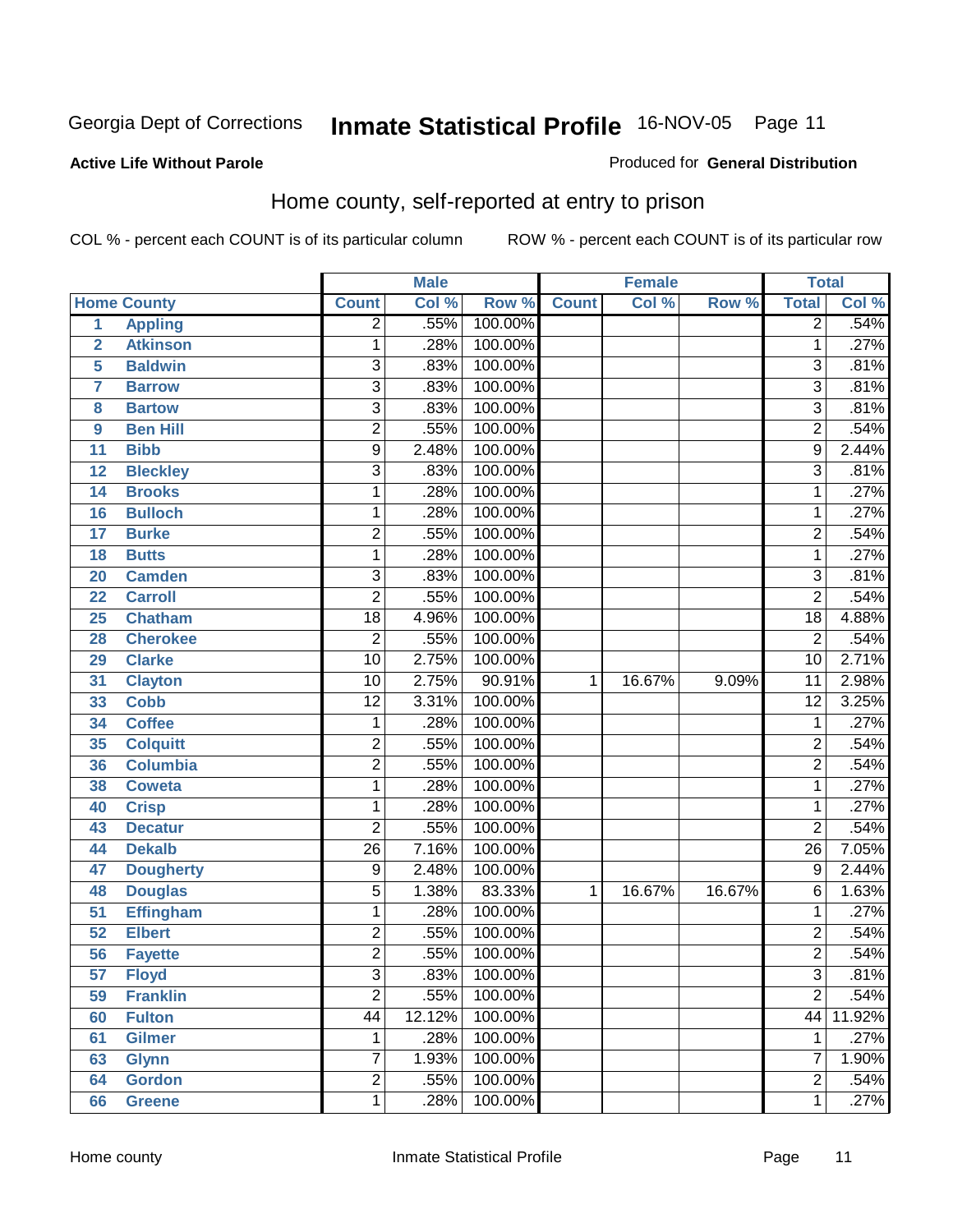#### **Active Life Without Parole**

#### Produced for **General Distribution**

### Home county, self-reported at entry to prison

|                  |                    |                 | <b>Male</b> |         |              | <b>Female</b> |        | <b>Total</b>    |       |
|------------------|--------------------|-----------------|-------------|---------|--------------|---------------|--------|-----------------|-------|
|                  | <b>Home County</b> | <b>Count</b>    | Col %       | Row %   | <b>Count</b> | Col %         | Row %  | <b>Total</b>    | Col % |
| 67               | <b>Gwinnett</b>    | $\overline{6}$  | 1.65%       | 100.00% |              |               |        | $\overline{6}$  | 1.63% |
| 68               | <b>Habersham</b>   | 1               | .28%        | 100.00% |              |               |        | 1               | .27%  |
| 69               | <b>Hall</b>        | 6               | 1.65%       | 100.00% |              |               |        | 6               | 1.63% |
| 70               | <b>Hancock</b>     | $\overline{2}$  | .55%        | 100.00% |              |               |        | $\overline{2}$  | .54%  |
| 73               | <b>Hart</b>        | $\overline{2}$  | .55%        | 100.00% |              |               |        | $\overline{2}$  | .54%  |
| 75               | <b>Henry</b>       | $\overline{3}$  | .83%        | 100.00% |              |               |        | $\overline{3}$  | .81%  |
| 76               | <b>Houston</b>     | $\overline{6}$  | 1.65%       | 100.00% |              |               |        | 6               | 1.63% |
| 78               | <b>Jackson</b>     | $\overline{3}$  | .83%        | 100.00% |              |               |        | $\overline{3}$  | .81%  |
| 80               | <b>Jeff Davis</b>  | 1               | .28%        | 100.00% |              |               |        | 1               | .27%  |
| 82               | <b>Jenkins</b>     | 2               | .55%        | 100.00% |              |               |        | $\overline{2}$  | .54%  |
| 87               | <b>Laurens</b>     | $\overline{2}$  | .55%        | 100.00% |              |               |        | $\overline{2}$  | .54%  |
| 89               | <b>Liberty</b>     | $\overline{4}$  | 1.10%       | 100.00% |              |               |        | $\overline{4}$  | 1.08% |
| 90               | <b>Lincoln</b>     | 1               | .28%        | 100.00% |              |               |        | 1               | .27%  |
| 92               | <b>Lowndes</b>     | $\overline{3}$  | .83%        | 100.00% |              |               |        | $\overline{3}$  | .81%  |
| 96               | <b>Marion</b>      | 1               | .28%        | 100.00% |              |               |        | 1               | .27%  |
| 97               | <b>Mcduffie</b>    | 1               | .28%        | 100.00% |              |               |        | 1               | .27%  |
| 98               | <b>Mcintosh</b>    | $\overline{2}$  | .55%        | 100.00% |              |               |        | $\overline{2}$  | .54%  |
| 100              | <b>Miller</b>      | 1               | .28%        | 100.00% |              |               |        | 1               | .27%  |
| 101              | <b>Mitchell</b>    | 1               | .28%        | 100.00% |              |               |        | 1               | .27%  |
| 102              | <b>Monroe</b>      | 1               | .28%        | 100.00% |              |               |        | $\mathbf{1}$    | .27%  |
| 104              | <b>Morgan</b>      | 1               | .28%        | 100.00% |              |               |        | 1               | .27%  |
| 106              | <b>Muscogee</b>    | $\overline{11}$ | 3.03%       | 100.00% |              |               |        | $\overline{11}$ | 2.98% |
| 107              | <b>Newton</b>      | $\overline{c}$  | .55%        | 66.67%  | 1.           | 16.67%        | 33.33% | 3               | .81%  |
| 109              | <b>Oglethorpe</b>  | $\overline{2}$  | .55%        | 100.00% |              |               |        | $\overline{2}$  | .54%  |
| 110              | <b>Paulding</b>    | 1               | .28%        | 100.00% |              |               |        | 1               | .27%  |
| 113              | <b>Pierce</b>      | 1               | .28%        | 100.00% |              |               |        | $\mathbf{1}$    | .27%  |
| 114              | <b>Pike</b>        | 2               | .55%        | 66.67%  | 1            | 16.67%        | 33.33% | $\overline{3}$  | .81%  |
| $\overline{115}$ | <b>Polk</b>        | 1               | .28%        | 100.00% |              |               |        | $\overline{1}$  | .27%  |
| 117              | <b>Putnam</b>      | $\overline{2}$  | .55%        | 100.00% |              |               |        | $\overline{2}$  | .54%  |
| 119              | <b>Rabun</b>       | 1               | .28%        | 100.00% |              |               |        | $\mathbf{1}$    | .27%  |
| 120              | <b>Randolph</b>    | $\overline{2}$  | .55%        | 100.00% |              |               |        | $\overline{2}$  | .54%  |
| 121              | <b>Richmond</b>    | $\overline{15}$ | 4.13%       | 93.75%  | $\mathbf 1$  | 16.67%        | 6.25%  | $\overline{16}$ | 4.34% |
| 122              | <b>Rockdale</b>    | 1               | .28%        | 100.00% |              |               |        | 1               | .27%  |
| 125              | <b>Seminole</b>    | 1               | .28%        | 100.00% |              |               |        | $\mathbf 1$     | .27%  |
| 126              | <b>Spalding</b>    | 5               | 1.38%       | 100.00% |              |               |        | 5               | 1.36% |
| 127              | <b>Stephens</b>    | 1               | .28%        | 100.00% |              |               |        | $\mathbf{1}$    | .27%  |
| 129              | <b>Sumter</b>      | 1               | .28%        | 100.00% |              |               |        | 1               | .27%  |
| 132              | <b>Tattnall</b>    | 1               | .28%        | 100.00% |              |               |        | $\mathbf{1}$    | .27%  |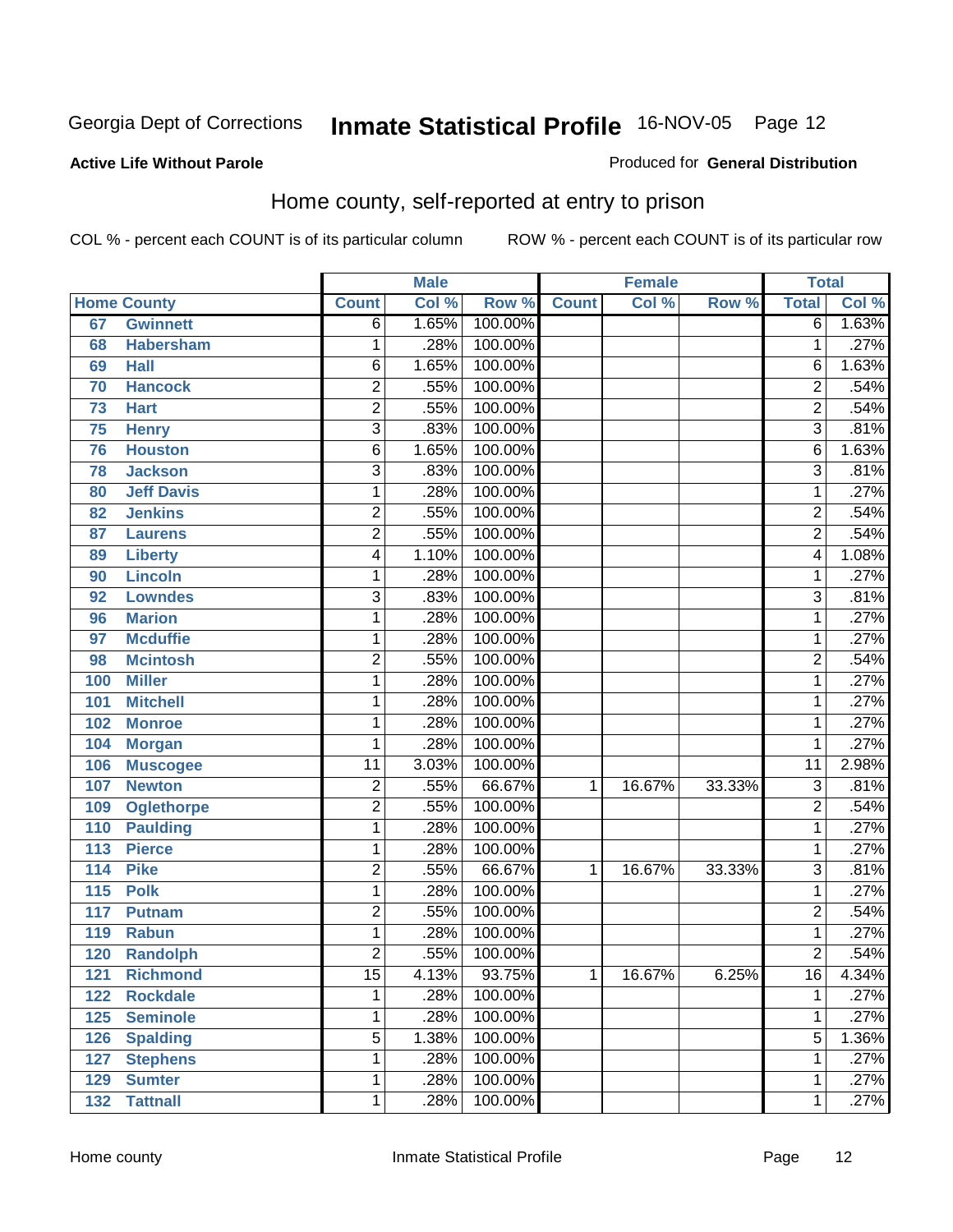#### **Active Life Without Parole**

#### Produced for **General Distribution**

### Home county, self-reported at entry to prison

|                      |                   |              | <b>Male</b> |         |              | <b>Female</b> |        | <b>Total</b>   |       |
|----------------------|-------------------|--------------|-------------|---------|--------------|---------------|--------|----------------|-------|
| <b>Home County</b>   |                   | <b>Count</b> | Col %       | Row %   | <b>Count</b> | Col %         | Row %  | <b>Total</b>   | Col % |
| 136                  | <b>Thomas</b>     | 2            | .55%        | 100.00% |              |               |        | $\overline{2}$ | .54%  |
| 137                  | <b>Tift</b>       | 2            | .55%        | 100.00% |              |               |        | 2              | .54%  |
| 138                  | <b>Toombs</b>     | 3            | .83%        | 100.00% |              |               |        | 3              | .81%  |
| 141                  | <b>Troup</b>      |              | .28%        | 100.00% |              |               |        | $\mathbf 1$    | .27%  |
| 144                  | <b>Union</b>      |              | .28%        | 100.00% |              |               |        | 1              | .27%  |
| 145                  | <b>Upson</b>      |              | .28%        | 100.00% |              |               |        | 1              | .27%  |
| 146                  | <b>Walker</b>     | 2            | .55%        | 66.67%  | 1            | 16.67%        | 33.33% | 3              | .81%  |
| 147                  | <b>Walton</b>     | 2            | .55%        | 100.00% |              |               |        | $\overline{2}$ | .54%  |
| 148                  | <b>Ware</b>       | 5            | 1.38%       | 100.00% |              |               |        | 5              | 1.36% |
| 150                  | <b>Washington</b> | 3            | .83%        | 100.00% |              |               |        | 3              | .81%  |
| 151                  | <b>Wayne</b>      | 3            | .83%        | 100.00% |              |               |        | 3              | .81%  |
| 155                  | <b>Whitfield</b>  | 2            | .55%        | 100.00% |              |               |        | $\overline{2}$ | .54%  |
| 158                  | <b>Wilkinson</b>  |              | .28%        | 100.00% |              |               |        |                | .27%  |
| 160                  | <b>Unknown</b>    | 33           | 9.09%       | 100.00% |              |               |        | 33             | 8.94% |
| <b>Total Rported</b> |                   | 363          | 100%        | 98.37%  | 6            | 100%          | 1.63%  | 369            | 100%  |

| prtea<br>$\sim$ |                   | . .        |
|-----------------|-------------------|------------|
| _____           | 20<br>994<br>-- - | ההו<br>4vv |

| <b>Moo</b><br>זווו | . . <b>. .</b><br>untor | มavton<br>the control of the control of the control of<br>__ | ultor |
|--------------------|-------------------------|--------------------------------------------------------------|-------|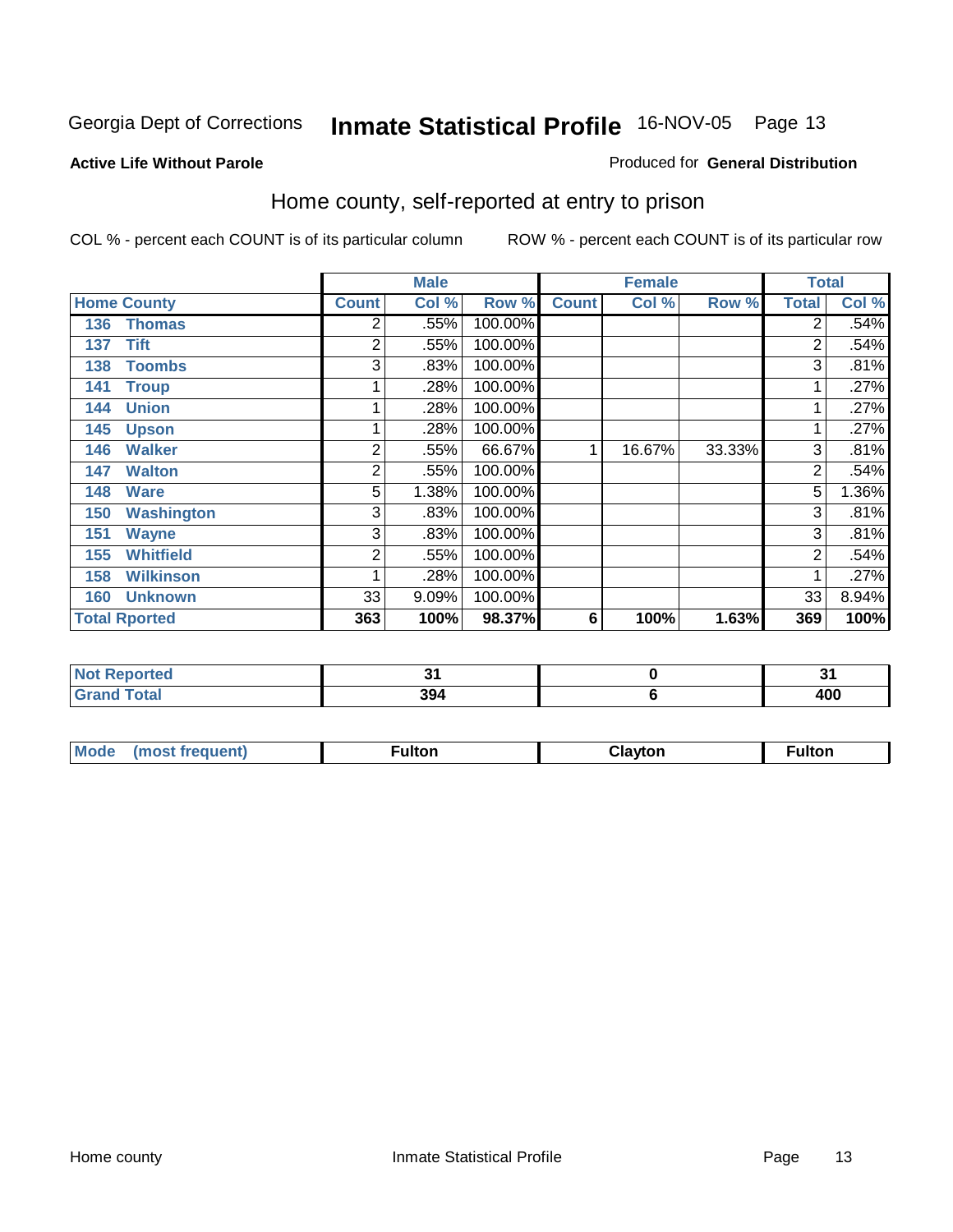#### **Active Life Without Parole**

#### Produced for **General Distribution**

### Socioeconomic class, self-reported at entry to prison

|                            | <b>Male</b>  |        | <b>Female</b> |              |           | <b>Total</b> |       |        |
|----------------------------|--------------|--------|---------------|--------------|-----------|--------------|-------|--------|
| <b>Socioeconomic Class</b> | <b>Count</b> | Col %  | Row %         | <b>Count</b> | Col %     | Row %        | Total | Col %  |
| <b>Welfare</b>             | 23           | 6.13%  | 100.00%       |              |           |              | 23    | 6.05%  |
| <b>Occ Employ</b>          | 16           | 4.27%  | $100.00\%$    |              |           |              | 16    | 4.21%  |
| <b>Minimum Std</b>         | 205          | 54.67% | 99.51%        |              | $20.00\%$ | .49%         | 206   | 54.21% |
| <b>Middle</b>              | 131          | 34.93% | $97.04\%$     |              | 80.00%    | 2.96%        | 135   | 35.53% |
| <b>Total Reported</b>      | 375          | 100%   | 98.68%        |              | 100%      | 1.32%        | 380   | 100%   |

| <b>Construction Construction</b><br>тео | . . | - -<br>∼   |
|-----------------------------------------|-----|------------|
| $-1 - 1$                                | 394 | <b>Anr</b> |

| <b>Minin</b><br>Std<br>3td<br>aic<br>.<br>____ |
|------------------------------------------------|
|------------------------------------------------|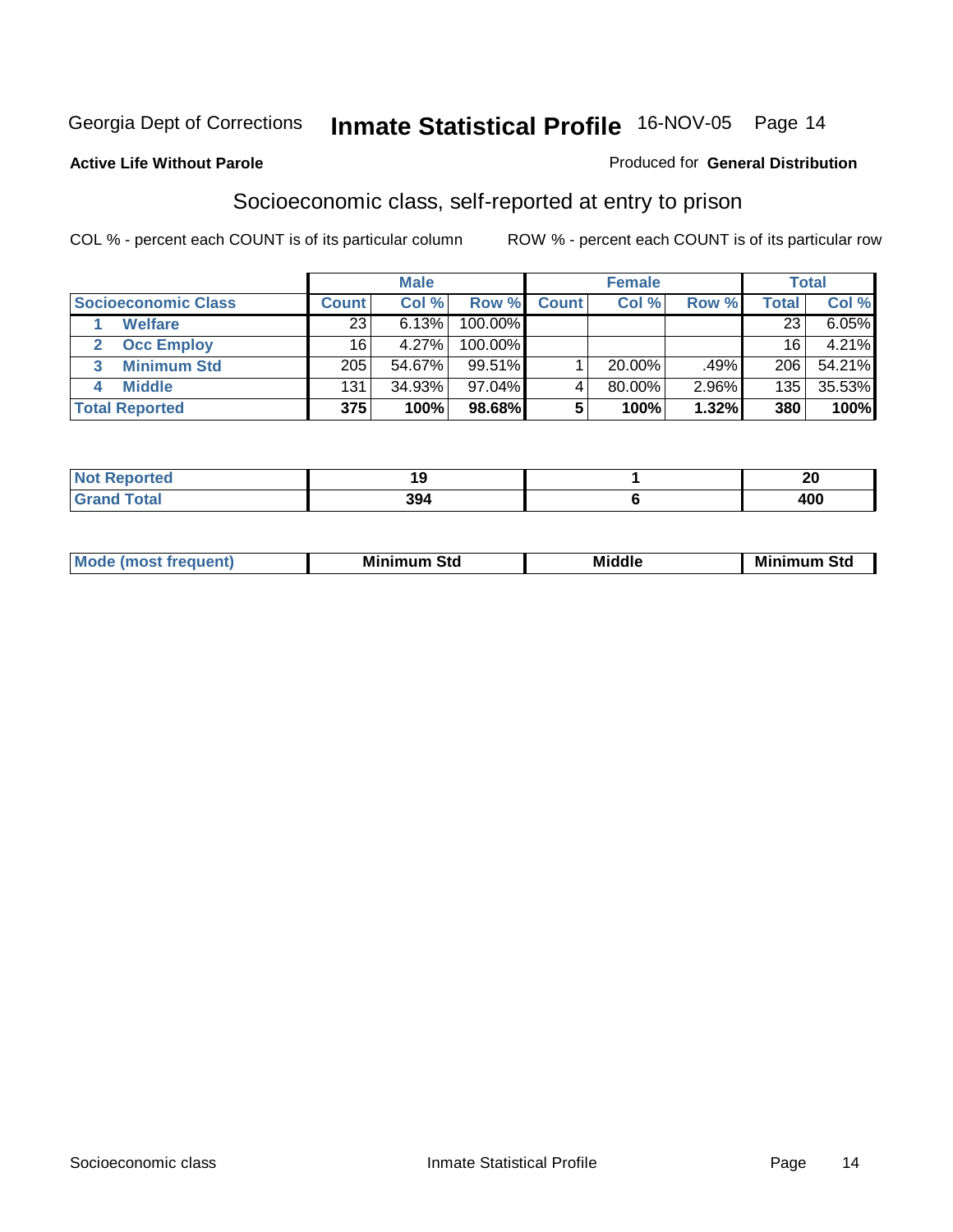#### **Active Life Without Parole**

#### Produced for **General Distribution**

### Environment to age 16, self-reported at entry to prison

|                              |              | <b>Male</b> |           |              | <b>Female</b> |        |       | <b>Total</b> |
|------------------------------|--------------|-------------|-----------|--------------|---------------|--------|-------|--------------|
| <b>Environment to age 16</b> | <b>Count</b> | Col %       | Row %     | <b>Count</b> | Col %         | Row %  | Total | Col %        |
| <b>Rural/Farm</b>            | 8            | 2.10%       | 100.00%   |              |               |        |       | 2.07%        |
| <b>Rural/Nfarm</b><br>2      | 18           | 4.72%       | 85.71%    | 3            | 50.00%        | 14.29% | 21    | 5.43%        |
| S.M.S.A<br>3                 | 157          | 41.21%      | 100.00%   |              |               |        | 157   | 40.57%       |
| <b>Urban</b>                 | 75           | 19.69%      | $97.40\%$ | っ            | 33.33%        | 2.60%  | 77    | 19.90%       |
| <b>Small Town</b><br>5.      | 123          | 32.28%      | 99.19%    |              | 16.67%        | .81%   | 124   | 32.04%       |
| <b>Total Reported</b>        | 381          | 100%        | 98.45%    | 6            | 100%          | 1.55%  | 387   | 100%         |

| <b>orted</b><br>NO)   |               |            |
|-----------------------|---------------|------------|
| <b>Total</b><br>Grand | ິ<br>.<br>994 | 400<br>1vv |

| M<br>.<br>$.1$ ant'<br>lfarm<br>n.<br>M<br>M |  |  |
|----------------------------------------------|--|--|
|                                              |  |  |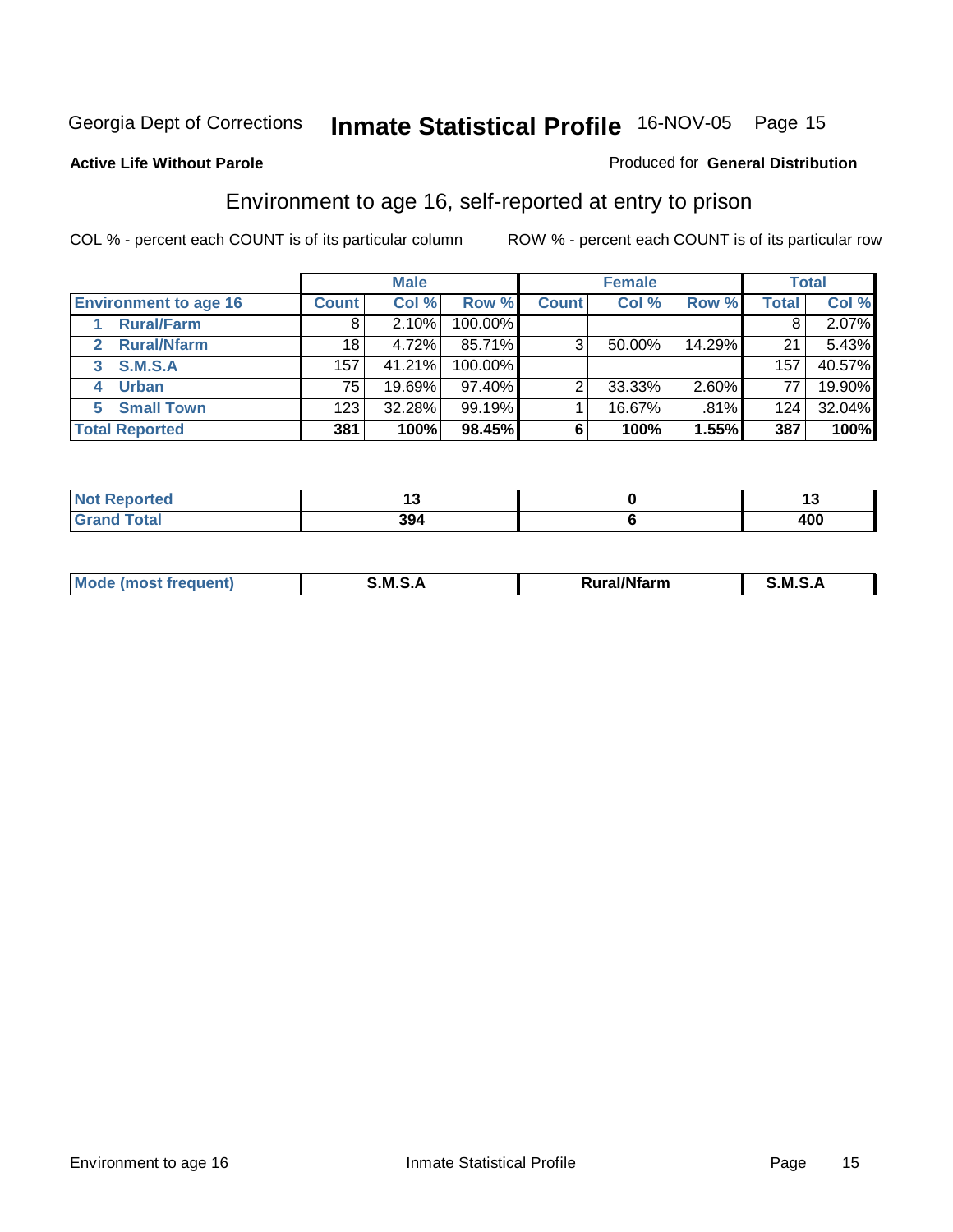#### **Active Life Without Parole**

#### Produced for **General Distribution**

### Guardian status to age 16, self-reported at entry to prison

|                                  |              | <b>Male</b> |         |              | <b>Female</b> |       |       | <b>Total</b> |
|----------------------------------|--------------|-------------|---------|--------------|---------------|-------|-------|--------------|
| <b>Guardian Status To Age 16</b> | <b>Count</b> | Col %       | Row %   | <b>Count</b> | Col %         | Row % | Total | Col %        |
| 2 Father Only                    | 9            | 2.41%       | 100.00% |              |               |       | 9     | 2.37%        |
| 3 Ftr Mtr Hd                     | 29           | 7.77%       | 100.00% |              |               |       | 29    | 7.65%        |
| <b>4 Mother Only</b>             | 148          | 39.68%      | 99.33%  |              | 16.67%        | .67%  | 149   | 39.31%       |
| 5 Mtr Ftr Hd                     | 132          | 35.39%      | 97.06%  | 4            | 66.67%        | 2.94% | 136   | 35.88%       |
| <b>6 Oth Female</b>              | 13           | 3.49%       | 100.00% |              |               |       | 13    | 3.43%        |
| <b>7 Oth Male</b>                | 2            | .54%        | 100.00% |              |               |       | 2     | .53%         |
| 8 Step-Parnts                    | 11           | 2.95%       | 100.00% |              |               |       | 11    | $2.90\%$     |
| 9 Foster Home                    | 7            | 1.88%       | 100.00% |              |               |       |       | 1.85%        |
| <b>10 Grand Prnts</b>            | 22           | 5.90%       | 95.65%  |              | 16.67%        | 4.35% | 23    | 6.07%        |
| <b>Total Reported</b>            | 373          | 100%        | 98.42%  | 6            | 100%          | 1.58% | 379   | 100%         |

|         | л.<br>_    |
|---------|------------|
| חפ<br>. | ៱៱៱<br>40U |

| <b>Mod</b> | <b>Mother</b><br>Onlv | Hc<br>. <u>.</u><br>Mtr | Only |
|------------|-----------------------|-------------------------|------|
|            |                       |                         |      |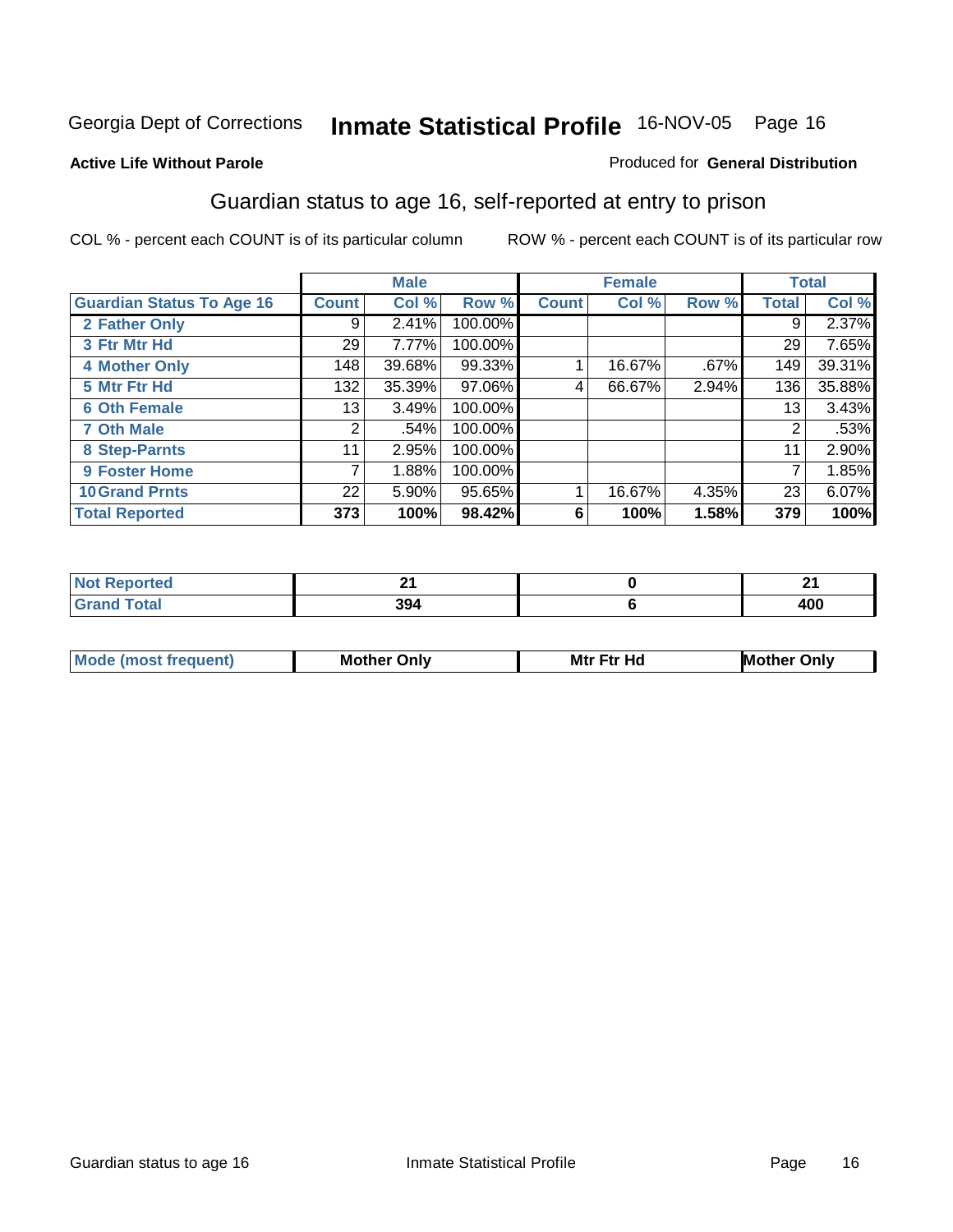#### **Active Life Without Parole**

#### Produced for **General Distribution**

### Employment status before prison, self-reported at entry to prison

|                                  |                    | <b>Male</b>  |        | <b>Female</b> |              |        | <b>Total</b> |       |        |
|----------------------------------|--------------------|--------------|--------|---------------|--------------|--------|--------------|-------|--------|
| <b>Employment Status</b>         |                    | <b>Count</b> | Col %  | Row %         | <b>Count</b> | Col %  | Row %        | Total | Col %  |
| <b>Full Time</b>                 |                    | 199          | 56.70% | 98.03%        |              | 80.00% | 1.97%        | 203   | 57.02% |
| <b>Part Time</b><br>$\mathbf{2}$ |                    | 18           | 5.13%  | 100.00%       |              |        |              | 18    | 5.06%  |
| 3                                | Unempl $<$ 6m      | 38           | 10.83% | 97.44%        |              | 20.00% | 2.56%        | 39    | 10.96% |
| 4                                | Unempl > 6m        | 56           | 15.95% | 100.00%       |              |        |              | 56    | 15.73% |
| 5                                | <b>Never Workd</b> | 24           | 6.84%  | 100.00%       |              |        |              | 24    | 6.74%  |
| <b>Student</b><br>6              |                    |              | .28%   | 100.00%       |              |        |              |       | .28%   |
| <b>Incapable</b>                 |                    | 15           | 4.27%  | 100.00%       |              |        |              | 15    | 4.21%  |
| <b>Total Reported</b>            |                    | 351          | 100%   | 98.6%         | 5            | 100%   | 1.4%         | 356   | 100%   |

|             | ∼   | 44  |
|-------------|-----|-----|
| $- - - - -$ | 394 | 400 |

| Mo | un | ur<br>the contract of the contract of the contract of the contract of the contract of the contract of the contract of | <b>Full Time</b> |
|----|----|-----------------------------------------------------------------------------------------------------------------------|------------------|
|    |    |                                                                                                                       |                  |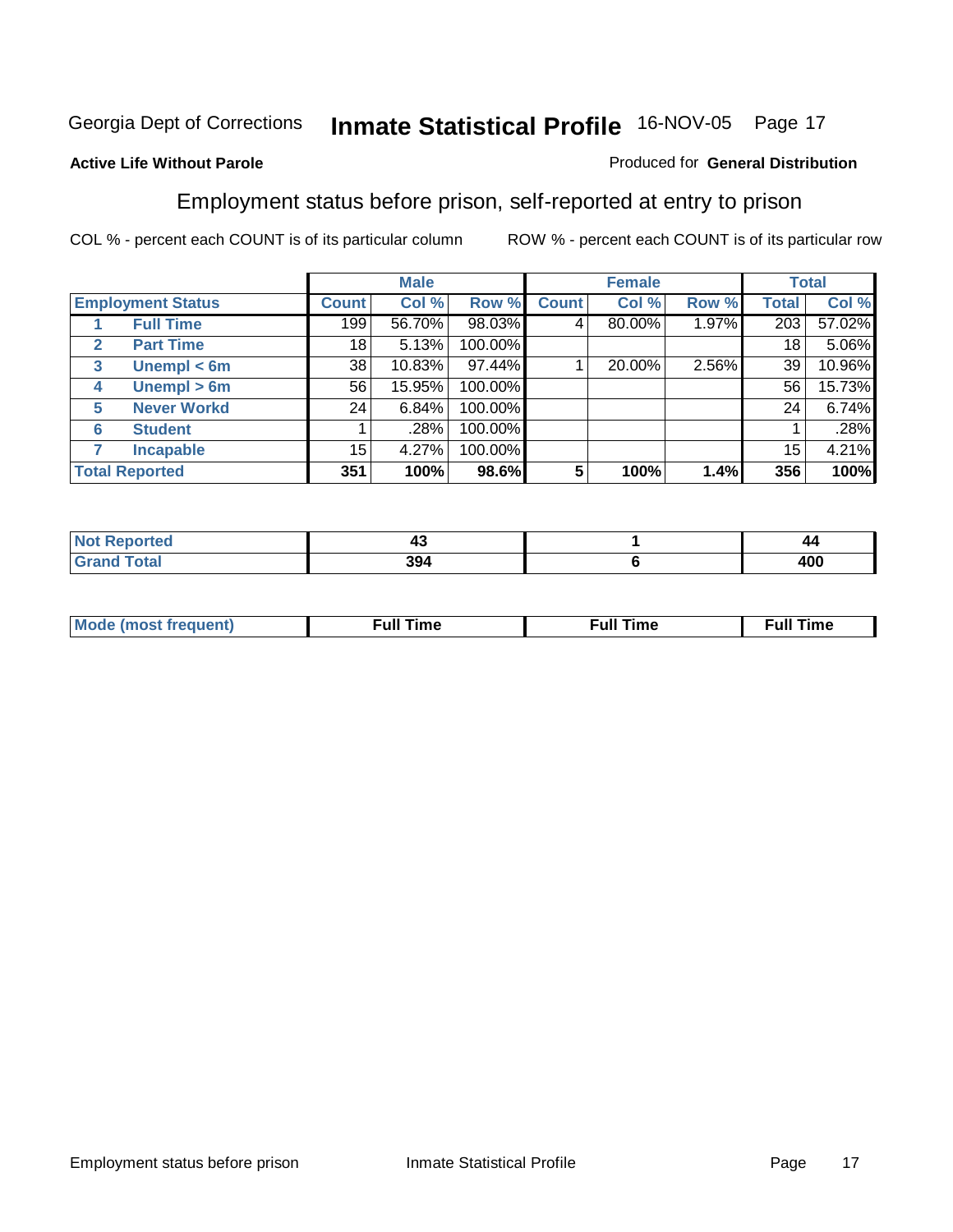#### **Active Life Without Parole**

Produced for **General Distribution**

### Age at admission

|                         |                 | <b>Male</b> |         |              | <b>Female</b> |        |                 | <b>Total</b> |
|-------------------------|-----------------|-------------|---------|--------------|---------------|--------|-----------------|--------------|
| <b>Age At Admission</b> | <b>Count</b>    | Col %       | Row %   | <b>Count</b> | Col %         | Row %  | <b>Total</b>    | Col %        |
| 17                      | 1               | 0.25%       | 100.00% |              |               |        | 1               | 0.25%        |
| 18                      | 3               | 0.76%       | 100.00% |              |               |        | $\overline{3}$  | 0.75%        |
| 19                      | 11              | 2.79%       | 100.00% |              |               |        | $\overline{11}$ | 2.75%        |
| 20                      | 6               | 1.52%       | 85.71%  | 1            | 16.67%        | 14.29% | 7               | 1.75%        |
| 21                      | 14              | 3.55%       | 100.00% |              |               |        | 14              | 3.50%        |
| 22                      | $\overline{22}$ | 5.58%       | 100.00% |              |               |        | $\overline{22}$ | 5.50%        |
| 23                      | $\overline{12}$ | 3.05%       | 100.00% |              |               |        | $\overline{12}$ | 3.00%        |
| 24                      | 14              | 3.55%       | 100.00% |              |               |        | 14              | 3.50%        |
| $\overline{25}$         | 16              | 4.06%       | 94.12%  | 1            | 16.67%        | 5.88%  | 17              | 4.25%        |
| 26                      | 16              | 4.06%       | 100.00% |              |               |        | 16              | 4.00%        |
| 27                      | $\overline{13}$ | 3.30%       | 100.00% |              |               |        | $\overline{13}$ | 3.25%        |
| 28                      | 13              | 3.30%       | 100.00% |              |               |        | $\overline{13}$ | 3.25%        |
| 29                      | $\overline{15}$ | 3.81%       | 100.00% |              |               |        | $\overline{15}$ | 3.75%        |
| 30                      | $\overline{12}$ | 3.05%       | 100.00% |              |               |        | $\overline{12}$ | 3.00%        |
| 31                      | $\overline{12}$ | 3.05%       | 100.00% |              |               |        | $\overline{12}$ | 3.00%        |
| 32                      | 13              | 3.30%       | 92.86%  | 1            | 16.67%        | 7.14%  | 14              | 3.50%        |
| 33                      | $\overline{12}$ | 3.05%       | 100.00% |              |               |        | $\overline{12}$ | 3.00%        |
| 34                      | $\overline{7}$  | 1.78%       | 100.00% |              |               |        | 7               | 1.75%        |
| 35                      | 15              | 3.81%       | 100.00% |              |               |        | $\overline{15}$ | 3.75%        |
| 36                      | 17              | 4.31%       | 100.00% |              |               |        | 17              | 4.25%        |
| $\overline{37}$         | $\overline{12}$ | 3.05%       | 100.00% |              |               |        | $\overline{12}$ | 3.00%        |
| 38                      | $\overline{13}$ | 3.30%       | 100.00% |              |               |        | $\overline{13}$ | 3.25%        |
| 39                      | $\overline{12}$ | 3.05%       | 100.00% |              |               |        | $\overline{12}$ | 3.00%        |
| 40                      | 7               | 1.78%       | 100.00% |              |               |        | 7               | 1.75%        |
| 41                      | 18              | 4.57%       | 100.00% |              |               |        | 18              | 4.50%        |
| 42                      | 11              | 2.79%       | 100.00% |              |               |        | 11              | 2.75%        |
| 43                      | 8               | 2.03%       | 100.00% |              |               |        | $\overline{8}$  | 2.00%        |
| 44                      | 7               | 1.78%       | 87.50%  | 1            | 16.67%        | 12.50% | 8               | 2.00%        |
| 45                      | 10              | 2.54%       | 100.00% |              |               |        | 10              | 2.50%        |
| 46                      | 6               | 1.52%       | 85.71%  | 1            | 16.67%        | 14.29% | 7               | 1.75%        |
| 47                      | 3               | 0.76%       | 100.00% |              |               |        | $\overline{3}$  | 0.75%        |
| 48                      | 7               | 1.78%       | 87.50%  | 1            | 16.67%        | 12.50% | 8               | 2.00%        |
| 49                      | 10              | 2.54%       | 100.00% |              |               |        | 10              | 2.50%        |
| 50                      | $\overline{2}$  | 0.51%       | 100.00% |              |               |        | $\overline{2}$  | 0.50%        |
| 51                      | $\overline{3}$  | 0.76%       | 100.00% |              |               |        | $\overline{3}$  | 0.75%        |
| 52                      | 6               | 1.52%       | 100.00% |              |               |        | 6               | 1.50%        |
| 53                      | 1               | 0.25%       | 100.00% |              |               |        | 1               | 0.25%        |
| 54                      | 1               | 0.25%       | 100.00% |              |               |        | 1               | 0.25%        |
| 56                      | $\overline{3}$  | 0.76%       | 100.00% |              |               |        | $\overline{3}$  | 0.75%        |
| 57                      | $\overline{3}$  | 0.76%       | 100.00% |              |               |        | $\overline{3}$  | 0.75%        |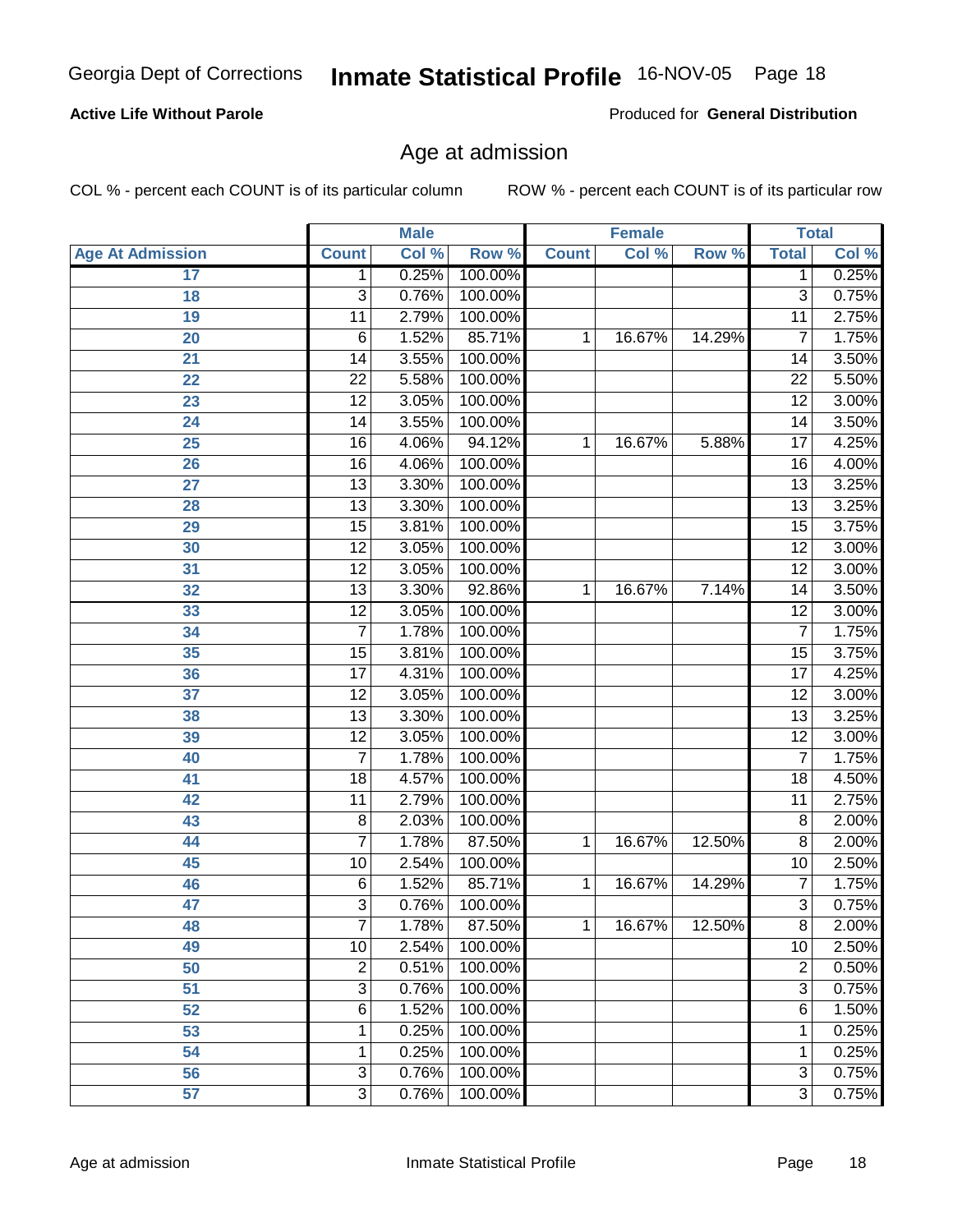#### **Active Life Without Parole**

Produced for **General Distribution**

### Age at admission

|                         |              | <b>Male</b> |         |              | <b>Female</b> |       |       | <b>Total</b> |
|-------------------------|--------------|-------------|---------|--------------|---------------|-------|-------|--------------|
| <b>Age At Admission</b> | <b>Count</b> | Col %       | Row %   | <b>Count</b> | Col %         | Row % | Total | Col %        |
| 58                      |              | $0.51\%$    | 100.00% |              |               |       |       | 0.50%        |
| 63                      |              | 0.25%       | 100.00% |              |               |       |       | 0.25%        |
| 64                      |              | 0.51%       | 100.00% |              |               |       |       | 0.50%        |
| 65                      |              | 0.25%       | 100.00% |              |               |       |       | 0.25%        |
| 66                      |              | 0.25%       | 100.00% |              |               |       |       | 0.25%        |
| <b>Total Reported</b>   | 394          | 100%        | 98.50%  | 6            | 100%          | 1.50% | 400   | 100%         |

| w<br>. Reported<br>$\sim$       |     |     |
|---------------------------------|-----|-----|
| $\mathcal{L}$ and $\mathcal{L}$ | nn. | ,,, |
| ______                          | 394 | טע  |

| <b>Mean</b><br>(average)       | 33.90 | 35.83 | 33.93        |
|--------------------------------|-------|-------|--------------|
| <b>Median (middle)</b>         | JJ    | 38    | 33           |
| <b>Mode</b><br>(most frequent) |       | 20    | $\sim$<br>LL |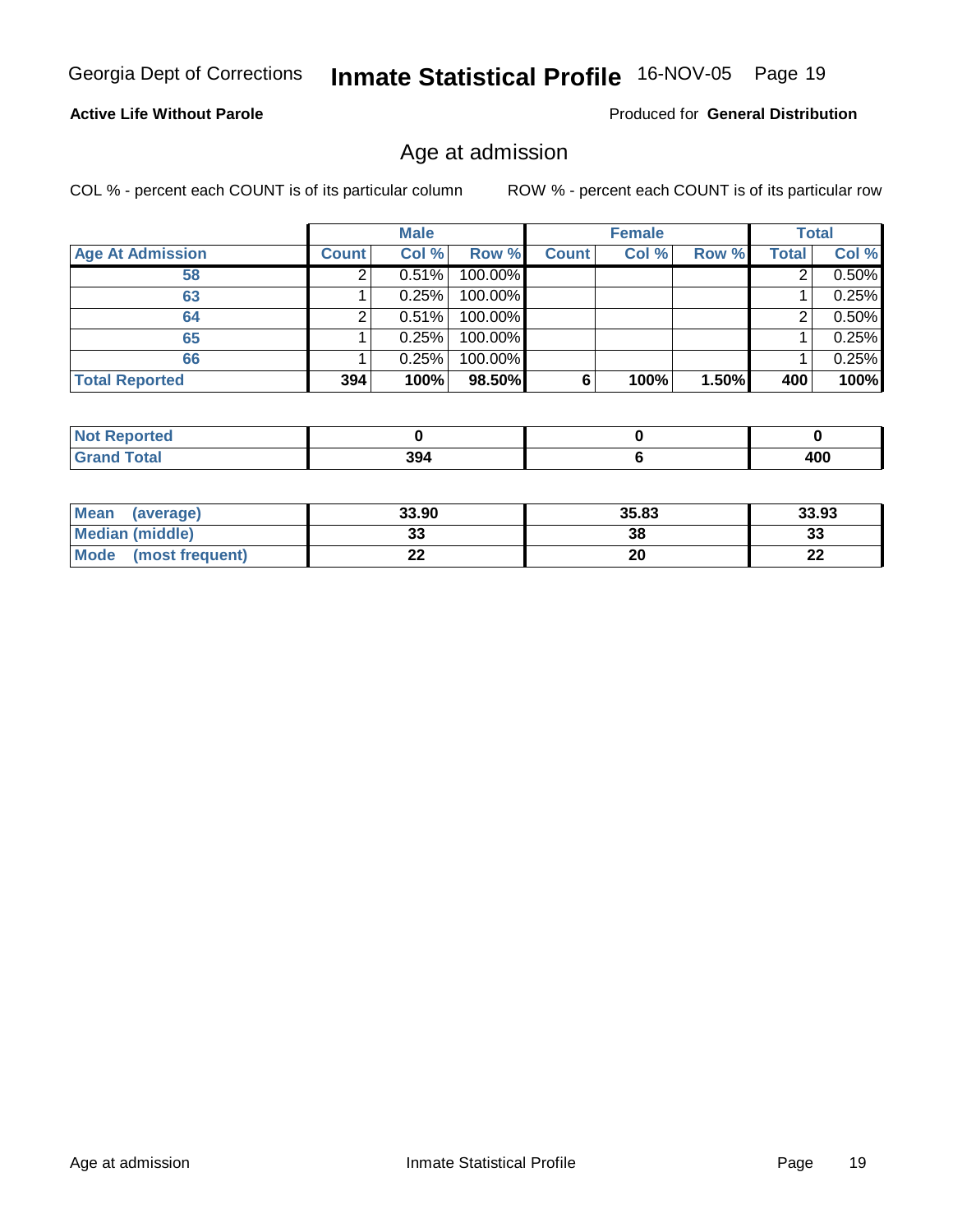**Not Reported Grand Total**

 **Still Active**

 **Total Reported**

| <b>Mean</b><br>(average) | N/A | N/A | N/A |
|--------------------------|-----|-----|-----|
| <b>Median (middle)</b>   | N/A | N/A | N/A |
| Mode (most frequent)     | N/A | N/A | N/A |

 **Age At Release Count Col % Row % Count Col % Row % Total Col %** 

#### Age at release

**Male**

 **394 0 394**

COL % - percent each COUNT is of its particular column ROW % - percent each COUNT is of its particular row

 **6 0 6**

Georgia Dept of Corrections **Inmate Statistical Profile** 16-NOV-05 Page 20

**Active Life Without Parole** 

Produced for **General Distribution**

**Female Total**

 **400 0 400**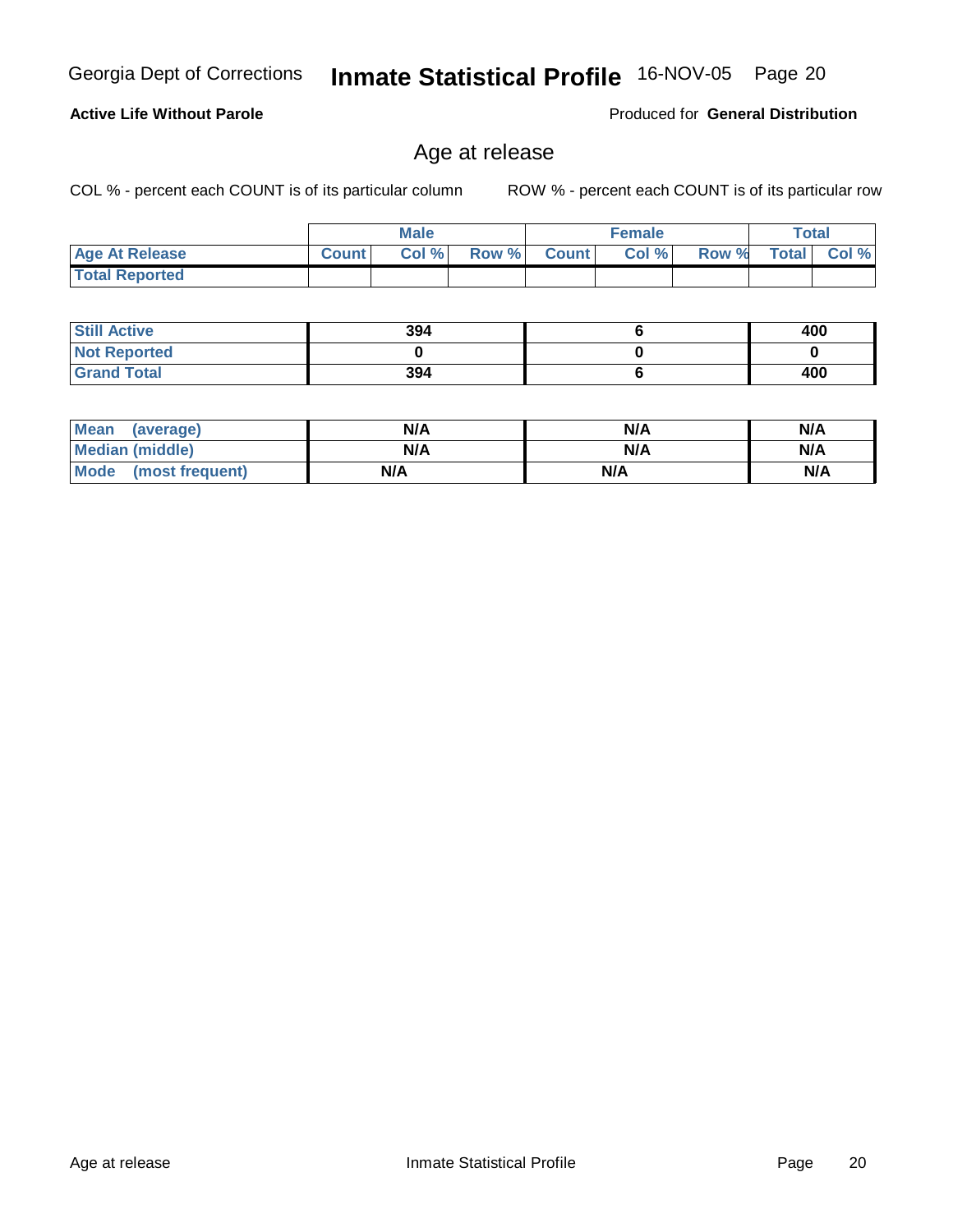#### **Active Life Without Parole**

#### Produced for **General Distribution**

### Height, measured at entry to prison

|                       |                | <b>Male</b> |         |                | <b>Female</b> |        | <b>Total</b>    |        |
|-----------------------|----------------|-------------|---------|----------------|---------------|--------|-----------------|--------|
| <b>Height</b>         | <b>Count</b>   | Col %       | Row %   | <b>Count</b>   | Col %         | Row %  | <b>Total</b>    | Col %  |
| 5'01''                | 1              | 0.26%       | 100.00% |                |               |        | 1               | 0.25%  |
| 5'02"                 | 3              | 0.77%       | 100.00% |                |               |        | 3               | 0.76%  |
| 5'03"                 | 2              | 0.51%       | 50.00%  | $\overline{2}$ | 33.33%        | 50.00% | 4               | 1.01%  |
| 5'04"                 | 4              | 1.02%       | 80.00%  | 1              | 16.67%        | 20.00% | 5               | 1.26%  |
| 5'05"                 | 13             | 3.32%       | 92.86%  | 1              | 16.67%        | 7.14%  | 14              | 3.53%  |
| 5'06''                | 28             | 7.16%       | 100.00% |                |               |        | $\overline{28}$ | 7.05%  |
| 5'07''                | 28             | 7.16%       | 96.55%  | 1              | 16.67%        | 3.45%  | 29              | 7.30%  |
| 5'08"                 | 40             | 10.23%      | 97.56%  | 1              | 16.67%        | 2.44%  | 41              | 10.33% |
| 5'09''                | 45             | 11.51%      | 100.00% |                |               |        | 45              | 11.34% |
| 5'10''                | 48             | 12.28%      | 100.00% |                |               |        | 48              | 12.09% |
| 5'11''                | 54             | 13.81%      | 100.00% |                |               |        | 54              | 13.60% |
| 6'00"                 | 45             | 11.51%      | 100.00% |                |               |        | 45              | 11.34% |
| 6'01"                 | 32             | 8.18%       | 100.00% |                |               |        | 32              | 8.06%  |
| 6'02"                 | 17             | 4.35%       | 100.00% |                |               |        | 17              | 4.28%  |
| 6'03"                 | 16             | 4.09%       | 100.00% |                |               |        | 16              | 4.03%  |
| 6'04"                 | 8              | 2.05%       | 100.00% |                |               |        | 8               | 2.02%  |
| 6'05"                 | 4              | 1.02%       | 100.00% |                |               |        | 4               | 1.01%  |
| 6'06"                 | $\overline{c}$ | 0.51%       | 100.00% |                |               |        | 2               | 0.50%  |
| Seven feet +          | 1              | 0.26%       | 100.00% |                |               |        | 1               | 0.25%  |
| <b>Total Reported</b> | 391            | 100%        | 98.49%  | 6              | 100%          | 1.51%  | 397             | 100%   |

| portea<br>.                                  |              |     |
|----------------------------------------------|--------------|-----|
| $\sim$<br>$\sim$ $\sim$ $\sim$ $\sim$ $\sim$ | 201<br>$  -$ | 400 |

| Mean<br>(average)              | 5'10" | 5'05" | 5'10"        |
|--------------------------------|-------|-------|--------------|
| Median (middle)                | 5'10" |       | 5'10"        |
| <b>Mode</b><br>(most frequent) | 5'11" | 5'03" | <b>5'14"</b> |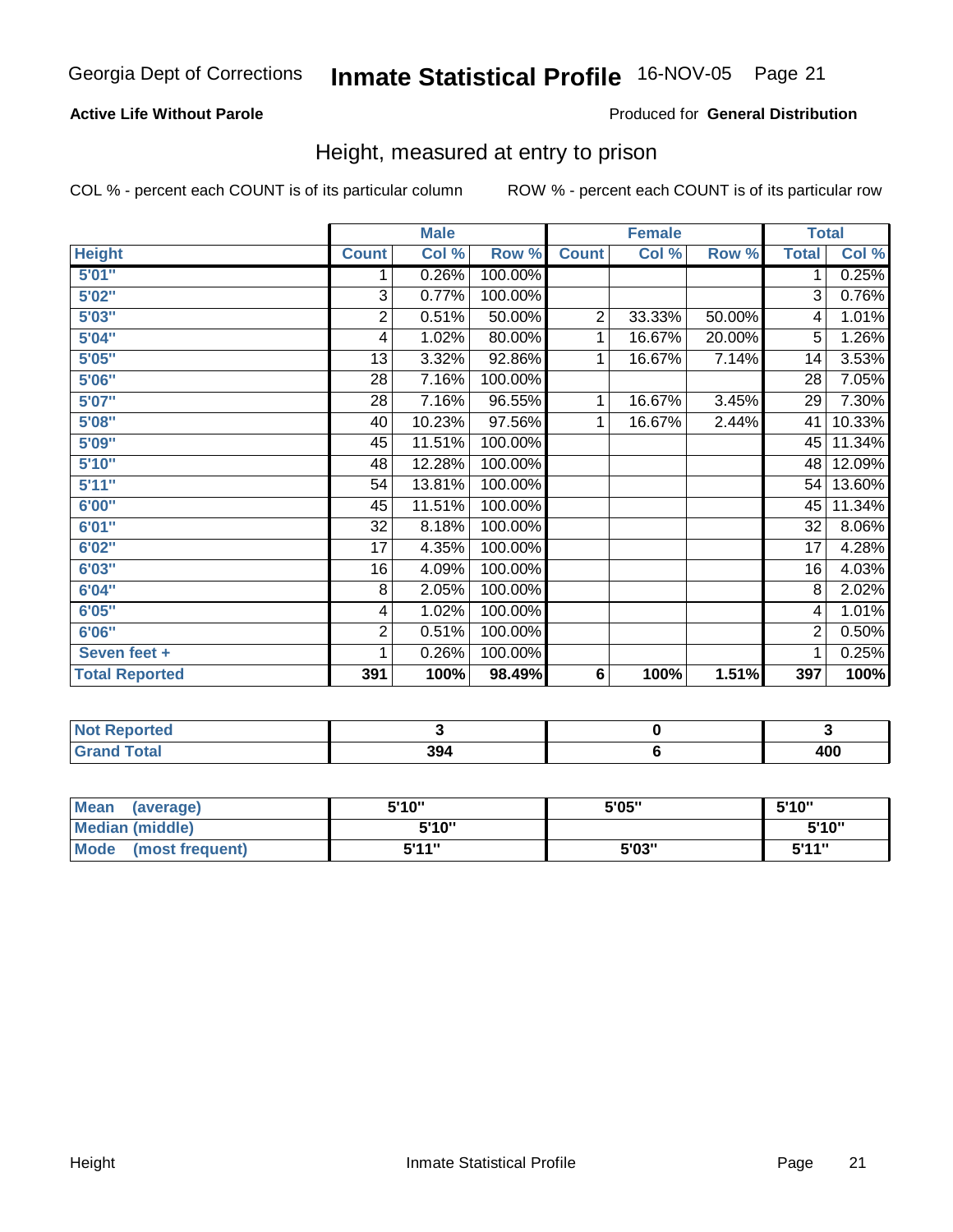#### **Active Life Without Parole**

#### Produced for **General Distribution**

### Weight, measured at entry to prison

|                       |                 | <b>Male</b> |         |              | <b>Female</b> |        | <b>Total</b>            |        |
|-----------------------|-----------------|-------------|---------|--------------|---------------|--------|-------------------------|--------|
| Weight                | <b>Count</b>    | Col %       | Row %   | <b>Count</b> | Col %         | Row %  | <b>Total</b>            | Col %  |
| 100 - 109 pounds      | 1               | 0.26%       | 100.00% |              |               |        | 1                       | 0.25%  |
| 110 - 119 pounds      | 1               | 0.26%       | 50.00%  | 1            | 16.67%        | 50.00% | 2                       | 0.50%  |
| 120 - 129 pounds      | 5               | 1.28%       | 83.33%  | 1            | 16.67%        | 16.67% | 6                       | 1.51%  |
| 130 - 139 pounds      | 10              | 2.56%       | 100.00% |              |               |        | 10                      | 2.52%  |
| 140 - 149 pounds      | 23              | 5.88%       | 100.00% |              |               |        | 23                      | 5.79%  |
| 150 - 159 pounds      | 29              | 7.42%       | 96.67%  | 1            | 16.67%        | 3.33%  | 30                      | 7.56%  |
| 160 - 169 pounds      | 56              | 14.32%      | 96.55%  | 2            | 33.33%        | 3.45%  | 58                      | 14.61% |
| 170 - 179 pounds      | 52              | 13.30%      | 98.11%  | 1            | 16.67%        | 1.89%  | 53                      | 13.35% |
| 180 - 189 pounds      | 54              | 13.81%      | 100.00% |              |               |        | 54                      | 13.60% |
| 190 - 199 pounds      | $\overline{35}$ | 8.95%       | 100.00% |              |               |        | 35                      | 8.82%  |
| 200 - 209 pounds      | $\overline{30}$ | 7.67%       | 100.00% |              |               |        | 30                      | 7.56%  |
| 210 - 219 pounds      | $\overline{30}$ | 7.67%       | 100.00% |              |               |        | $\overline{30}$         | 7.56%  |
| 220 - 229 pounds      | $\overline{23}$ | 5.88%       | 100.00% |              |               |        | $\overline{23}$         | 5.79%  |
| 230 - 239 pounds      | 10              | 2.56%       | 100.00% |              |               |        | 10                      | 2.52%  |
| 240 - 249 pounds      | $\overline{8}$  | 2.05%       | 100.00% |              |               |        | 8                       | 2.02%  |
| 250 - 259 pounds      | 4               | 1.02%       | 100.00% |              |               |        | $\overline{\mathbf{4}}$ | 1.01%  |
| 260 - 269 pounds      | 10              | 2.56%       | 100.00% |              |               |        | $\overline{10}$         | 2.52%  |
| 270 - 279 pounds      | 2               | 0.51%       | 100.00% |              |               |        | $\overline{2}$          | 0.50%  |
| 280 - 289 pounds      | 3               | 0.77%       | 100.00% |              |               |        | $\overline{3}$          | 0.76%  |
| 290 - 299 pounds      | 1               | 0.26%       | 100.00% |              |               |        | 1                       | 0.25%  |
| 310 - 319 pounds      | $\overline{2}$  | 0.51%       | 100.00% |              |               |        | 2                       | 0.50%  |
| 400 pounds and over   | $\overline{2}$  | 0.51%       | 100.00% |              |               |        | $\overline{2}$          | 0.50%  |
| <b>Total Reported</b> | 391             | 100%        | 98.49%  | 6            | 100%          | 1.51%  | 397                     | 100%   |

| Reported     |     |     |
|--------------|-----|-----|
| <b>Fotal</b> | 394 | 400 |

| Mean<br>(average)              | 189 | 149   | 189 |
|--------------------------------|-----|-------|-----|
| <b>Median (middle)</b>         | 184 | 159.5 | 183 |
| <b>Mode</b><br>(most frequent) | 160 | 110   | 160 |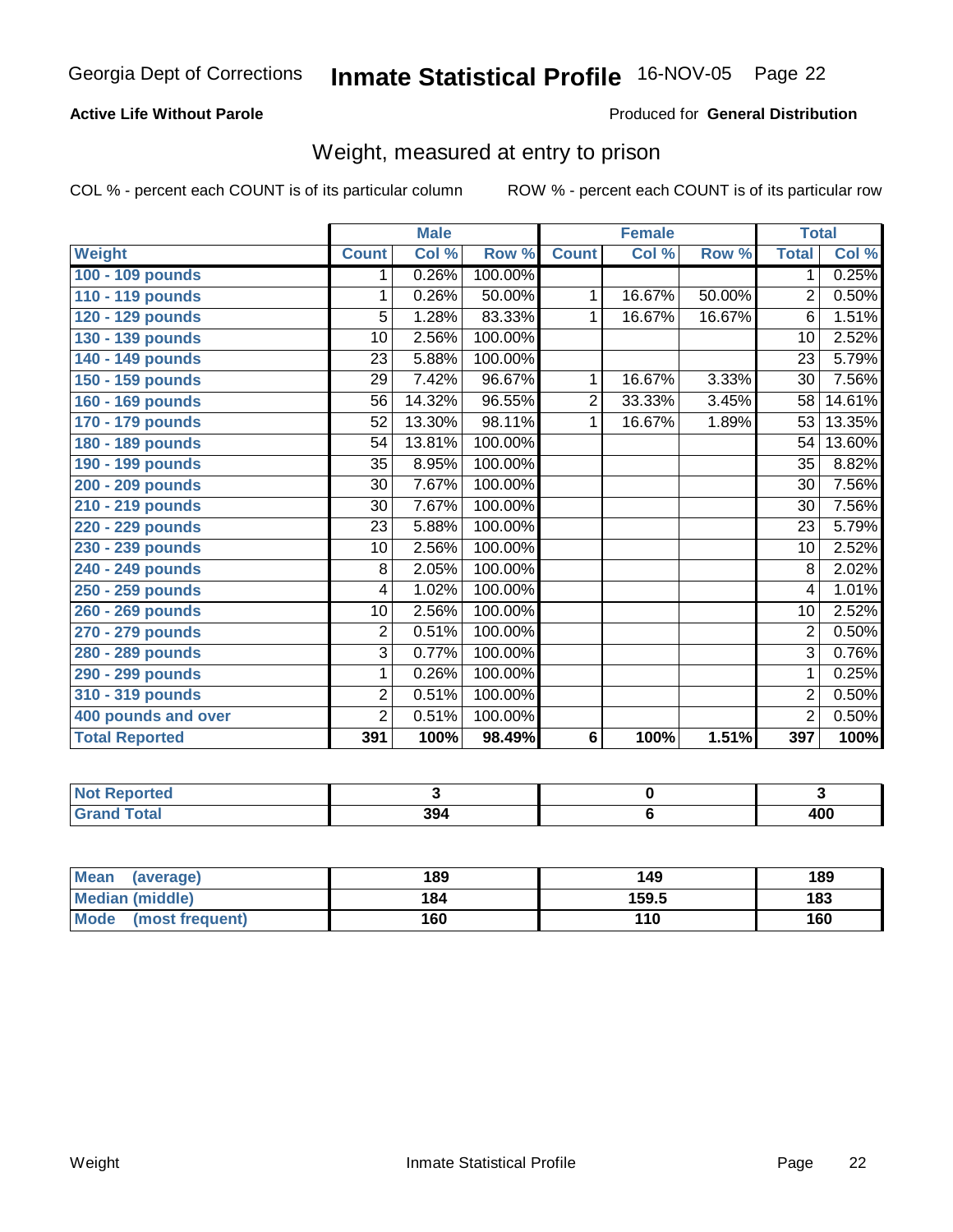#### **Active Life Without Parole**

#### Produced for **General Distribution**

### Type of admission to prison

|                          |                             | <b>Male</b>     |        |                    | <b>Female</b> |        |       | <b>Total</b> |        |
|--------------------------|-----------------------------|-----------------|--------|--------------------|---------------|--------|-------|--------------|--------|
| <b>Type of Admission</b> |                             | <b>Count</b>    | Col %  | <b>Row % Count</b> |               | Col %  | Row % | <b>Total</b> | Col %  |
|                          | <b>Committed From Court</b> | 108             | 27.41% | 97.30%             | 3             | 50.00% | 2.70% | 111          | 27.75% |
| 3                        | <b>Parole Rev/New Sent</b>  | 32              | 8.12%  | 100.00%            |               |        |       | 32           | 8.00%  |
| 4                        | <b>Par Rev/No New Sent</b>  | 5               | 1.27%  | 100.00%            |               |        |       | 5            | 1.25%  |
| 6                        | <b>Prob Viol/Partial</b>    | 3               | .76%   | 100.00%            |               |        |       | 3            | .75%   |
| 9                        | <b>Prob Rev/Remainder</b>   | 10 <sup>1</sup> | 2.54%  | 100.00%            |               |        |       | 10           | 2.50%  |
| 10                       | <b>New Sent/Par Rev Pnd</b> |                 | .25%   | 100.00%            |               |        |       |              | .25%   |
| 11                       | <b>Life W/O Parole</b>      | 234             | 59.39% | 98.73%             | 3             | 50.00% | 1.27% | 237          | 59.25% |
| 30                       | <b>Par Rev/Rsn Unknown</b>  |                 | .25%   | 100.00%            |               |        |       |              | .25%   |
| <b>Total Reported</b>    |                             | 394             | 100%   | 98.5%              | 6             | 100%   | 1.5%  | 400          | 100%   |

| ported:<br>NOT                                   |             |            |
|--------------------------------------------------|-------------|------------|
| <b>Total</b><br>Cror<br>$\sim$ . $\sim$ . $\sim$ | 201<br>-994 | 100<br>40L |

| <b>Mode (most frequent)</b> | f W/O Par | <b>Court Cmmt</b> | `W/O Par |
|-----------------------------|-----------|-------------------|----------|
|                             |           |                   |          |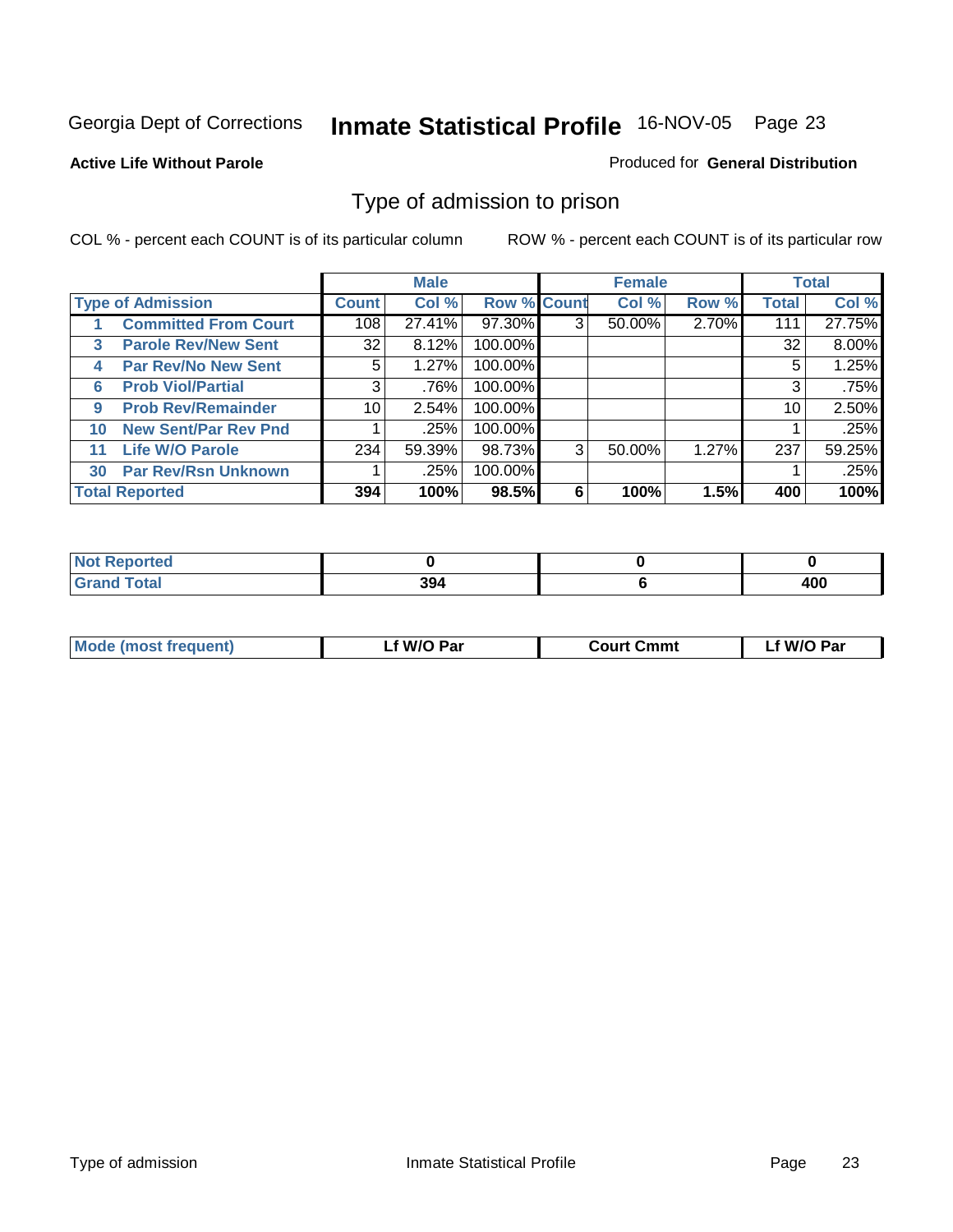#### **Active Life Without Parole**

#### Produced for **General Distribution**

### Current / last security status

|                        | <b>Male</b>  |        |                    | <b>Female</b> |         |       | <b>Total</b> |        |
|------------------------|--------------|--------|--------------------|---------------|---------|-------|--------------|--------|
| <b>Security Status</b> | <b>Count</b> | Col %  | <b>Row % Count</b> |               | Col %   | Row % | Total        | Col %  |
| 3 Minimum              |              | .26%   | $100.00\%$         |               | .00%    |       |              | .25%   |
| 4 Medium               | 36           | 9.28%  | 100.00%            |               | $.00\%$ |       | 36           | 9.14%  |
| 5 Close                | 329          | 84.79% | 98.21%             | 6             | 100.00% | 1.79% | 335          | 85.03% |
| <b>6 Maximum</b>       | 22           | 5.67%  | 100.00%            |               | $.00\%$ |       | 22           | 5.58%  |
| <b>Total Reported</b>  | 388          | 100%   | 98.48%             | 6             | 100%    | 1.52% | 394          | 100%   |

| <b>Still being diagnosed</b> |     |     |
|------------------------------|-----|-----|
| <b>Not Reported</b>          |     |     |
| <b>Sand Total</b>            | 394 | 400 |

| Mode (most frequent)<br>Close<br>oseت<br>Close |
|------------------------------------------------|
|------------------------------------------------|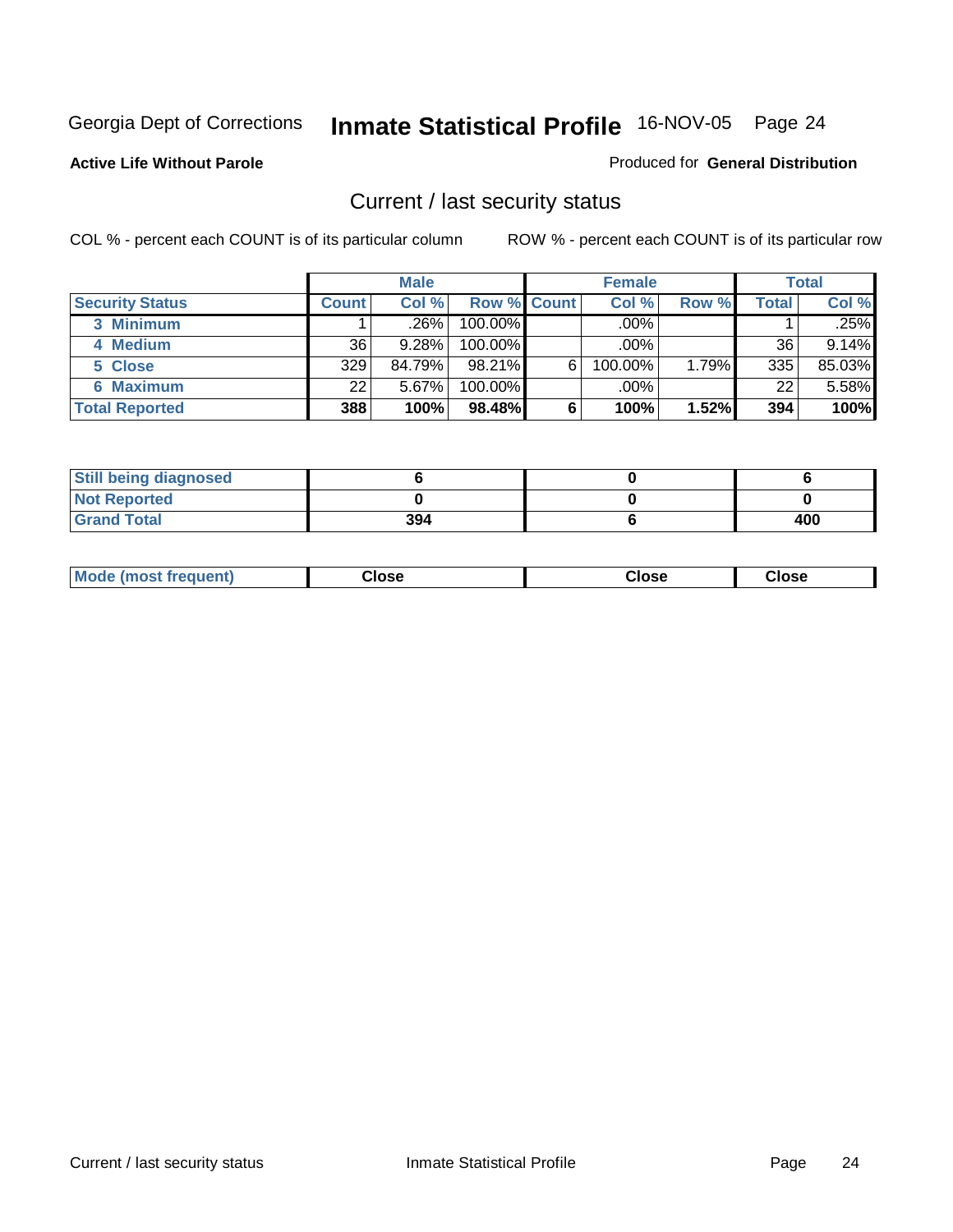**Active Life Without Parole** 

Produced for **General Distribution**

### Current / last type of institution

|                            | <b>Male</b>  |            |                    | <b>Female</b> |            |          | <b>Total</b> |         |
|----------------------------|--------------|------------|--------------------|---------------|------------|----------|--------------|---------|
| <b>Type of Institution</b> | <b>Count</b> | Col %      | <b>Row % Count</b> |               | Col %      | Row %    | Total        | Col %   |
| <b>State Prison</b>        | 394          | $100.00\%$ | 98.50%             |               | $100.00\%$ | $1.50\%$ | 400 l        | 100.00% |
| <b>Total Rported</b>       | 394          | 100%       | 98.5%              |               | $100\%$    | 1.5%     | 400          | 100%    |

| ×eporteα<br>$\sim$ |             |     |
|--------------------|-------------|-----|
| <b>ota</b>         | 20,<br>-994 | 400 |

|  | <b>Mode (most frequent)</b> | <b>State Prison</b> | <b>State Prison</b> | <b>State Prison</b> |
|--|-----------------------------|---------------------|---------------------|---------------------|
|--|-----------------------------|---------------------|---------------------|---------------------|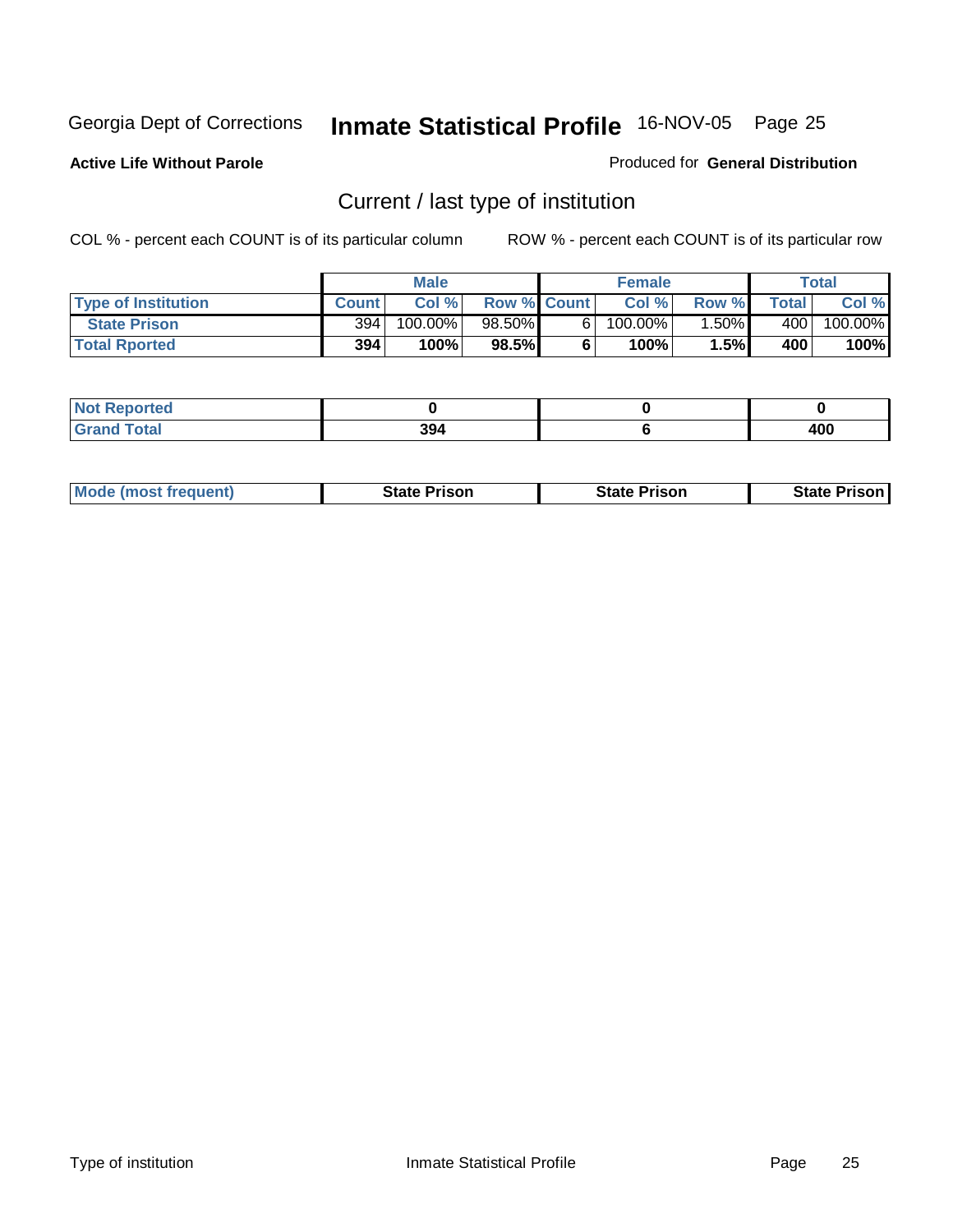#### **Active Life Without Parole**

#### Produced for **General Distribution**

### Institution type - transitional centers

|                                                | Male |       |                    | <b>Female</b> |  |                   | Total |       |
|------------------------------------------------|------|-------|--------------------|---------------|--|-------------------|-------|-------|
| <b>Institution Type - Trans. Centers Count</b> |      | Col % | <b>Row % Count</b> |               |  | Col % Row % Total |       | Col % |
| <b>Total Rported</b>                           |      |       |                    |               |  |                   |       |       |

| <b>Not Reported</b>               |  |  |
|-----------------------------------|--|--|
| <b>Total</b><br>$C$ rar<br>$\sim$ |  |  |

| Mode (most frequent) | <b>Null</b> | <b>Null</b> | <b>Null</b> |
|----------------------|-------------|-------------|-------------|
|                      |             |             |             |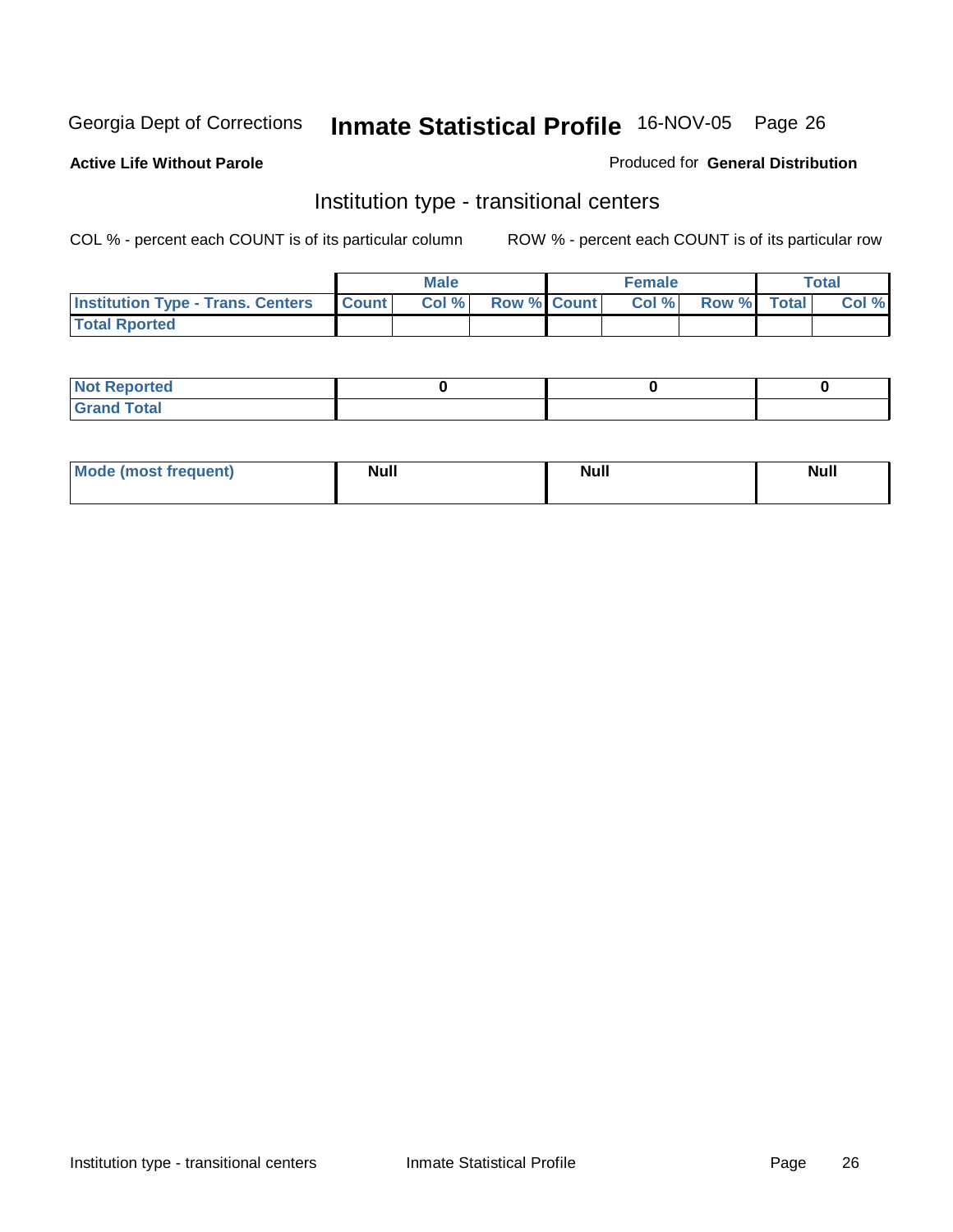#### **Active Life Without Parole**

#### Produced for **General Distribution**

### Institution type - mental hospitals

|                                                      | <b>Male</b> |                    | <b>Female</b> |                    | Total |
|------------------------------------------------------|-------------|--------------------|---------------|--------------------|-------|
| <b>Institution Type - Mental Hospitals   Count  </b> | Col%        | <b>Row % Count</b> | Col%          | <b>Row % Total</b> | Col % |
| <b>Total Rported</b>                                 |             |                    |               |                    |       |

| <b>Not Reported</b> |  |  |
|---------------------|--|--|
| <b>Total</b><br>r.  |  |  |

| Mode (most frequent) | <b>Null</b> | <b>Null</b> | <b>Null</b> |
|----------------------|-------------|-------------|-------------|
|                      |             |             |             |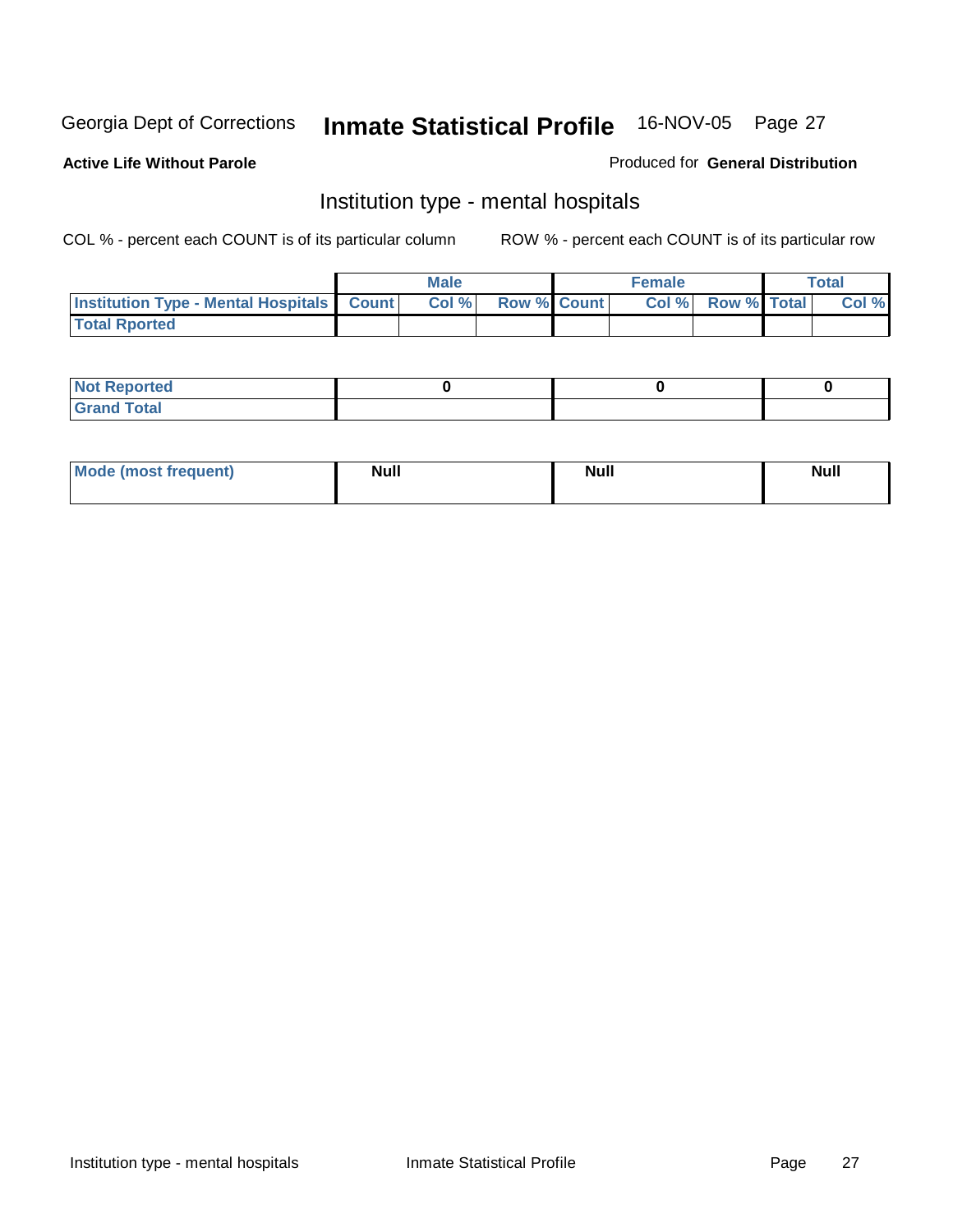**Active Life Without Parole** 

Produced for **General Distribution**

### Institution type - county prisons

|                                                    | <b>Male</b> |      |                    | <b>Female</b> |       |       | <b>Total</b> |       |
|----------------------------------------------------|-------------|------|--------------------|---------------|-------|-------|--------------|-------|
| <b>Institution Type - County Prisons   Count  </b> |             | Col% | <b>Row % Count</b> |               | Col % | Row % | <b>Total</b> | Col % |
| <b>Total Rported</b>                               |             |      |                    |               |       |       |              |       |

| <b>Not</b><br>Reported      |  |  |
|-----------------------------|--|--|
| d Total<br>'Grand<br>$\sim$ |  |  |

| <b>Mode</b><br><b>ost frequent)</b> | <b>Null</b> | <b>Modl</b><br>'YUI. | <b>Null</b> |
|-------------------------------------|-------------|----------------------|-------------|
|                                     |             |                      |             |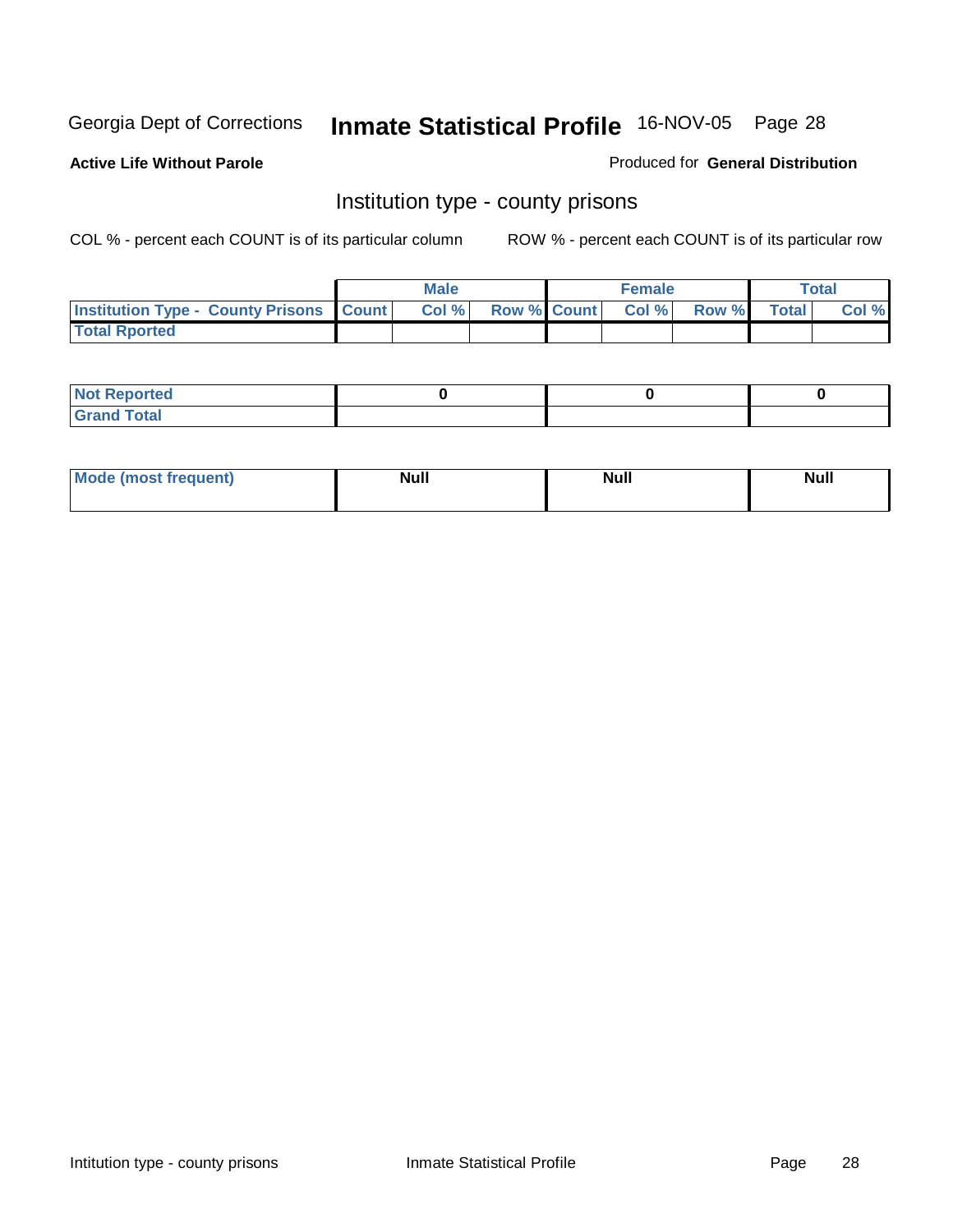#### **Active Life Without Parole**

#### Produced for **General Distribution**

### Institution type - state prisons

|     |                                         |                | <b>Male</b> |         |              | <b>Female</b> | <b>Total</b> |                |        |
|-----|-----------------------------------------|----------------|-------------|---------|--------------|---------------|--------------|----------------|--------|
|     | <b>Institution Type - State Prisons</b> | <b>Count</b>   | Col %       | Row %   | <b>Count</b> | Col %         | Row %        | <b>Total</b>   | Col %  |
| 508 | <b>Arrendale State Prison</b>           |                |             |         | 2            | 33.33%        | 100.00%      | 2              | .50%   |
| 532 | <b>Augusta State Med.</b>               | 16             | 4.06%       | 100.00% |              |               |              | 16             | 4.00%  |
|     | <b>Prison</b>                           |                |             |         |              |               |              |                |        |
| 553 | <b>Baldwin State Prison</b>             | 3              | .76%        | 100.00% |              |               |              | 3              | .75%   |
| 547 | <b>Calhoun State Prison</b>             | $\overline{2}$ | .51%        | 100.00% |              |               |              | $\overline{2}$ | .50%   |
| 523 | <b>Coastal State Prison</b>             | 8              | 2.03%       | 100.00% |              |               |              | 8              | 2.00%  |
| 521 | <b>Ga Diag &amp; Class Pris</b>         | 4              | 1.02%       | 100.00% |              |               |              | 4              | 1.00%  |
| 522 | <b>Ga Diag &amp; Class Pris-</b>        | 1              | .25%        | 100.00% |              |               |              | 1              | .25%   |
|     | <b>Perm</b>                             |                |             |         |              |               |              |                |        |
| 517 | <b>Ga State Prison</b>                  | 64             | 16.24%      | 100.00% |              |               |              | 64             | 16.00% |
| 541 | <b>Hancock State Prison</b>             | 32             | 8.12%       | 100.00% |              |               |              | 32             | 8.00%  |
| 540 | <b>Hays State Prison</b>                | 26             | 6.60%       | 100.00% |              |               |              | 26             | 6.50%  |
| 549 | <b>Macon State Prison</b>               | 61             | 15.48%      | 100.00% |              |               |              | 61             | 15.25% |
| 519 | <b>Men'S State Prison</b>               |                | .25%        | 100.00% |              |               |              |                | .25%   |
| 554 | <b>Metro State Prison (W)</b>           |                |             |         | 1            | 16.67%        | 100.00%      | 1              | .25%   |
| 505 | <b>Phillips State Prison</b>            | 17             | 4.31%       | 100.00% |              |               |              | 17             | 4.25%  |
| 557 | <b>Pulaski State Prison (W)</b>         |                |             |         | 3            | 50.00%        | 100.00%      | 3              | .75%   |
| 550 | <b>Smith State Prison</b>               | 35             | 8.88%       | 100.00% |              |               |              | 35             | 8.75%  |
| 542 | <b>Telfair State Prison</b>             | 55             | 13.96%      | 100.00% |              |               |              | 55             | 13.75% |
| 537 | <b>Valdosta State Prison</b>            | 32             | 8.12%       | 100.00% |              |               |              | 32             | 8.00%  |
| 501 | <b>Ware State Prison</b>                | 31             | 7.87%       | 100.00% |              |               |              | 31             | 7.75%  |
| 552 | <b>Washington Sp</b>                    | 6              | 1.52%       | 100.00% |              |               |              | 6              | 1.50%  |
|     | <b>Total Rported</b>                    | 394            | 100%        | 98.5%   | 6            | 100%          | 1.5%         | 400            | 100%   |

| ⋌eported<br>NOT      |     |          |
|----------------------|-----|----------|
| <b>Total</b><br>Cror | 394 | חחו<br>. |

| Mode (most frequent) | 517 Ga State Prison | [557 Pulaski State Prison (W) 517 Ga State | Prison |
|----------------------|---------------------|--------------------------------------------|--------|
|----------------------|---------------------|--------------------------------------------|--------|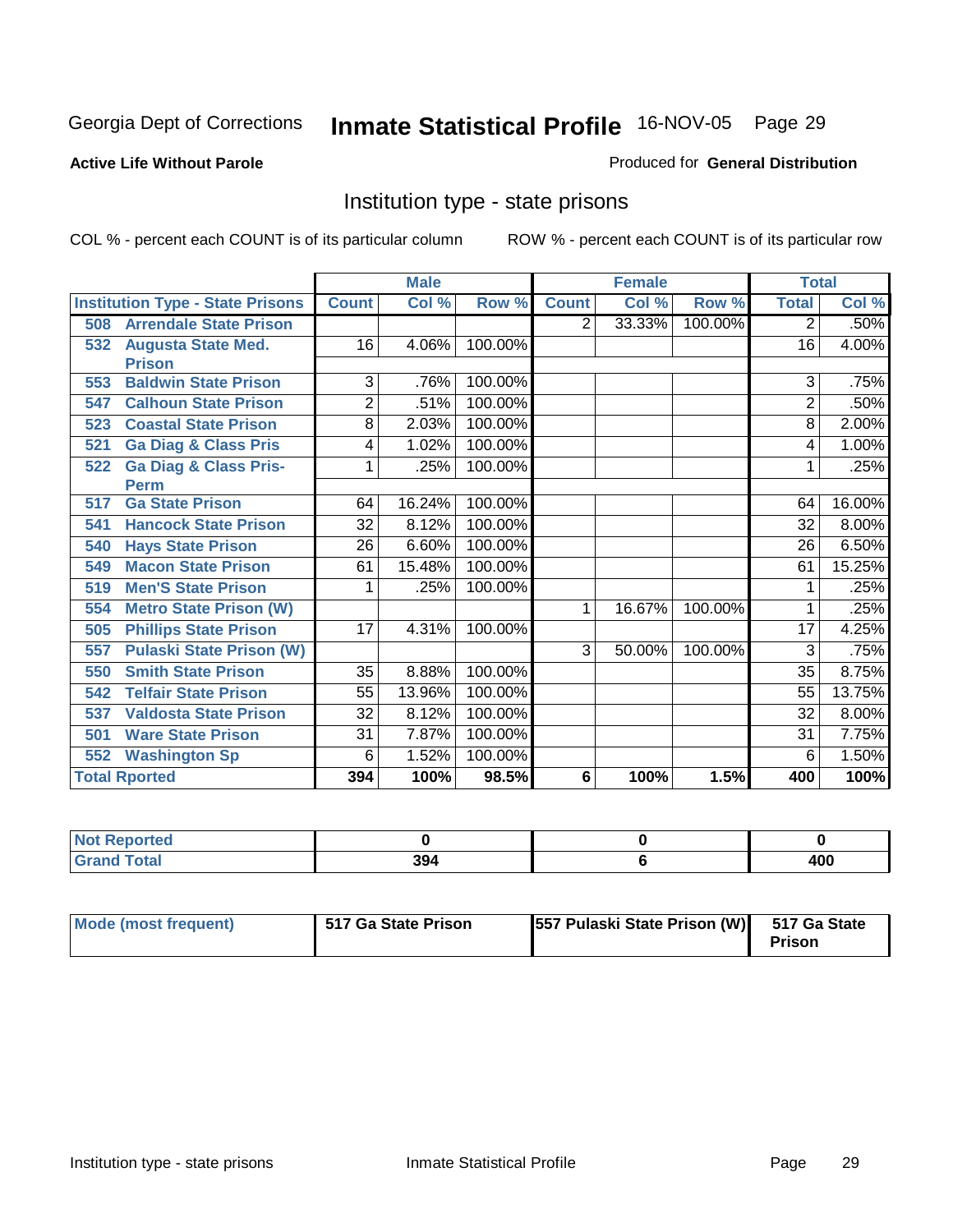#### **Active Life Without Parole**

#### Produced for **General Distribution**

### Institution type - private prisons

|                                                     | <b>Male</b> |      |                    | <b>Female</b> |       |             | <b>Total</b> |       |
|-----------------------------------------------------|-------------|------|--------------------|---------------|-------|-------------|--------------|-------|
| <b>Institution Type - Private Prisons   Count  </b> |             | Col% | <b>Row % Count</b> |               | Col % | Row % Total |              | Col % |
| <b>Total Rported</b>                                |             |      |                    |               |       |             |              |       |

| <b>Not Reported</b>               |  |  |
|-----------------------------------|--|--|
| <b>Total</b><br>$C$ rar<br>$\sim$ |  |  |

| Mode (most frequent) | Null | <b>Null</b> | <b>Null</b> |
|----------------------|------|-------------|-------------|
|                      |      |             |             |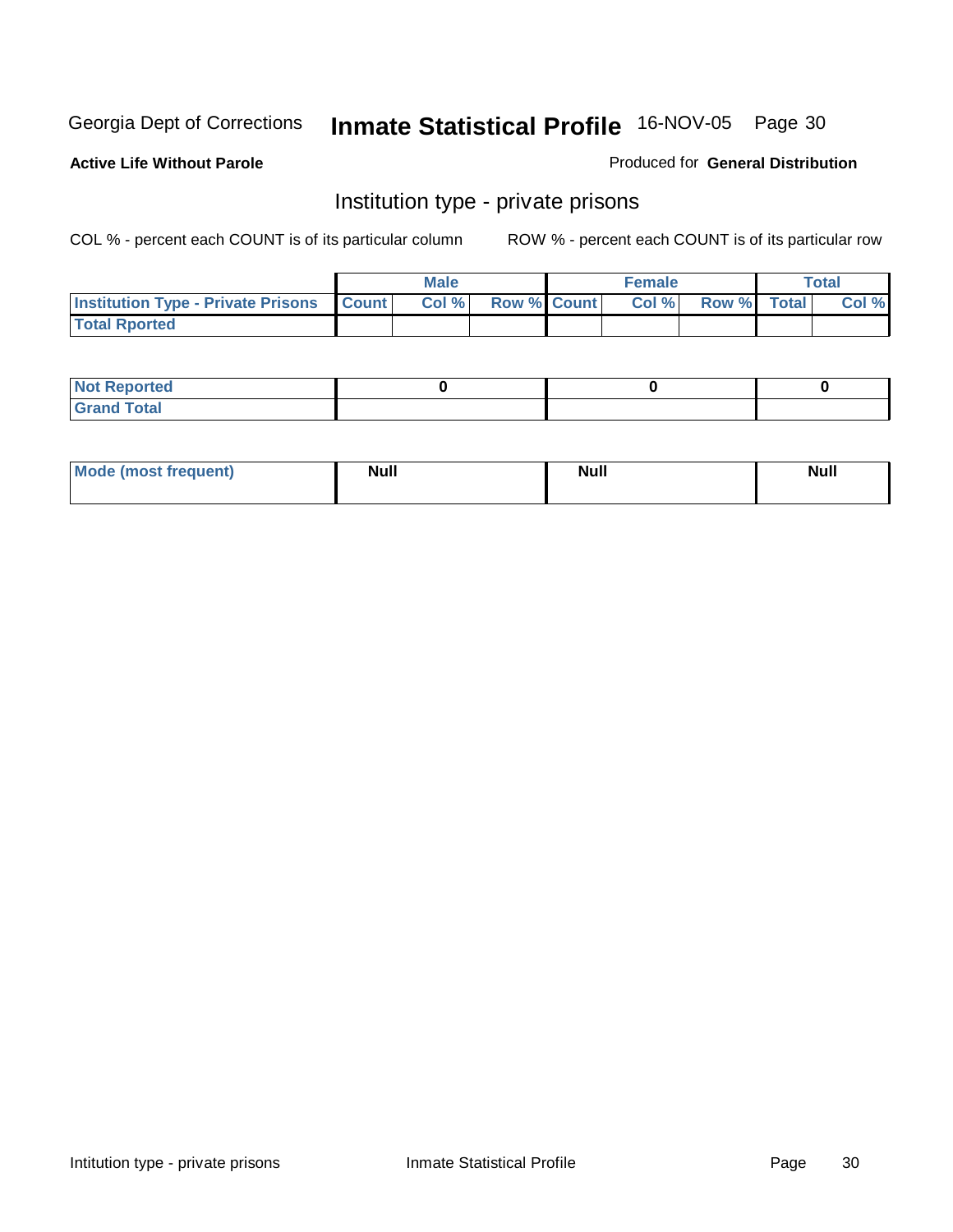**Active Life Without Parole** 

Produced for **General Distribution**

### Institution type - prison annexes

|                                                   | <b>Male</b> |       |  |             | <b>Female</b> | <b>Total</b> |  |       |
|---------------------------------------------------|-------------|-------|--|-------------|---------------|--------------|--|-------|
| <b>Institution Type - Prison Annexe   Count  </b> |             | Col % |  | Row % Count | Col%          | Row % Total  |  | Col % |
| <b>Total Rported</b>                              |             |       |  |             |               |              |  |       |

| $N$ nt R<br>Reported         |  |  |
|------------------------------|--|--|
| <b>Total</b><br><b>Grano</b> |  |  |

| Mode (most frequent) | <b>Null</b> | <b>Null</b> | <b>Null</b> |
|----------------------|-------------|-------------|-------------|
|                      |             |             |             |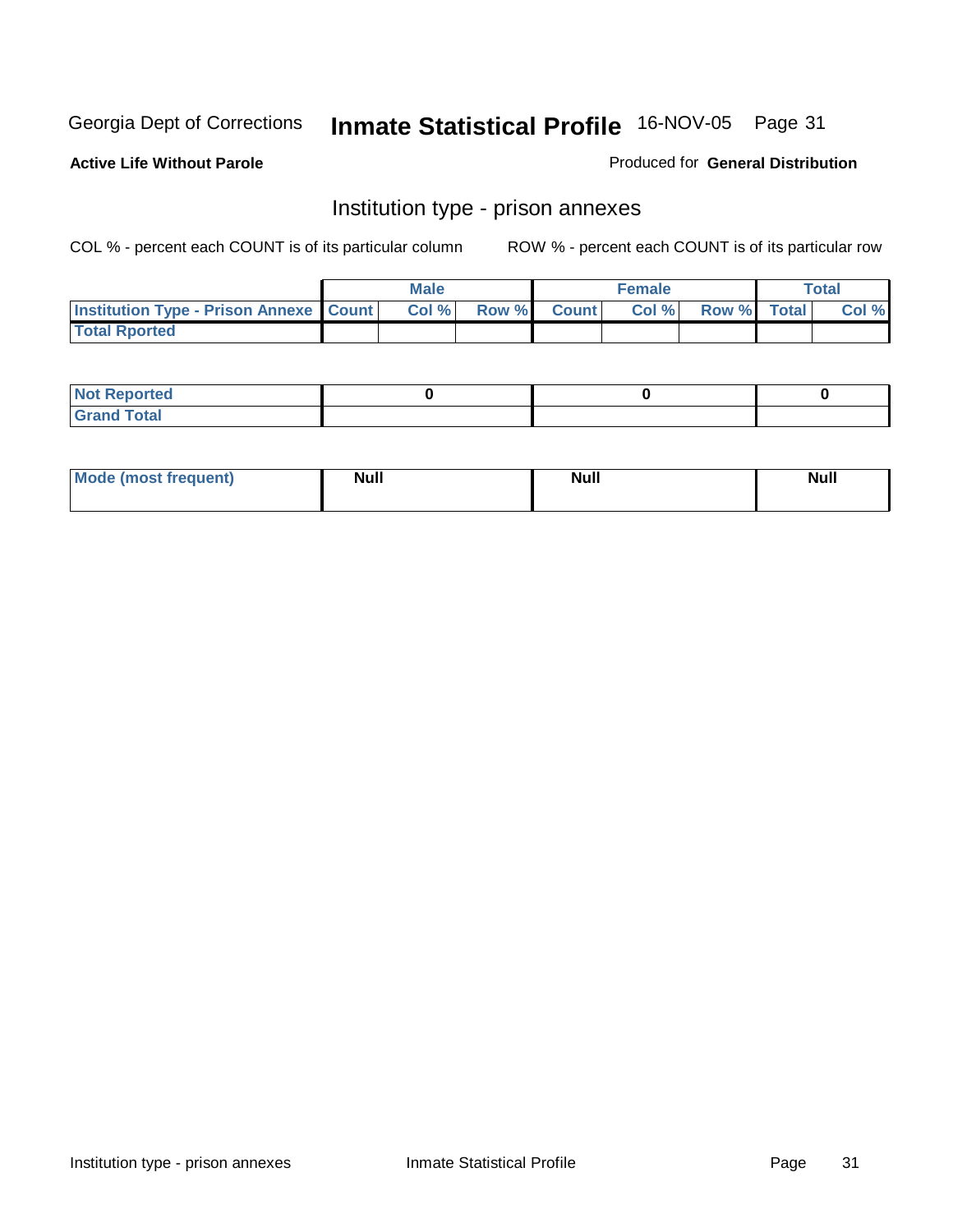**Active Life Without Parole** 

#### Produced for **General Distribution**

### Institution type - inmate boot camp

|                                      | <b>Male</b>  |      |               |              | <b>Female</b> | Total       |  |       |
|--------------------------------------|--------------|------|---------------|--------------|---------------|-------------|--|-------|
| <b>Institution Type - Boot Camps</b> | <b>Count</b> | Col% | <b>Row %I</b> | <b>Count</b> | Col%          | Row % Total |  | Col % |
| <b>Total Rported</b>                 |              |      |               |              |               |             |  |       |

| <b>Not Reported</b> |  |  |
|---------------------|--|--|
| $T0$ tal<br>Cror    |  |  |

| Mode (most frequent) | <b>Null</b> | <b>Null</b> | <b>Null</b> |
|----------------------|-------------|-------------|-------------|
|                      |             |             |             |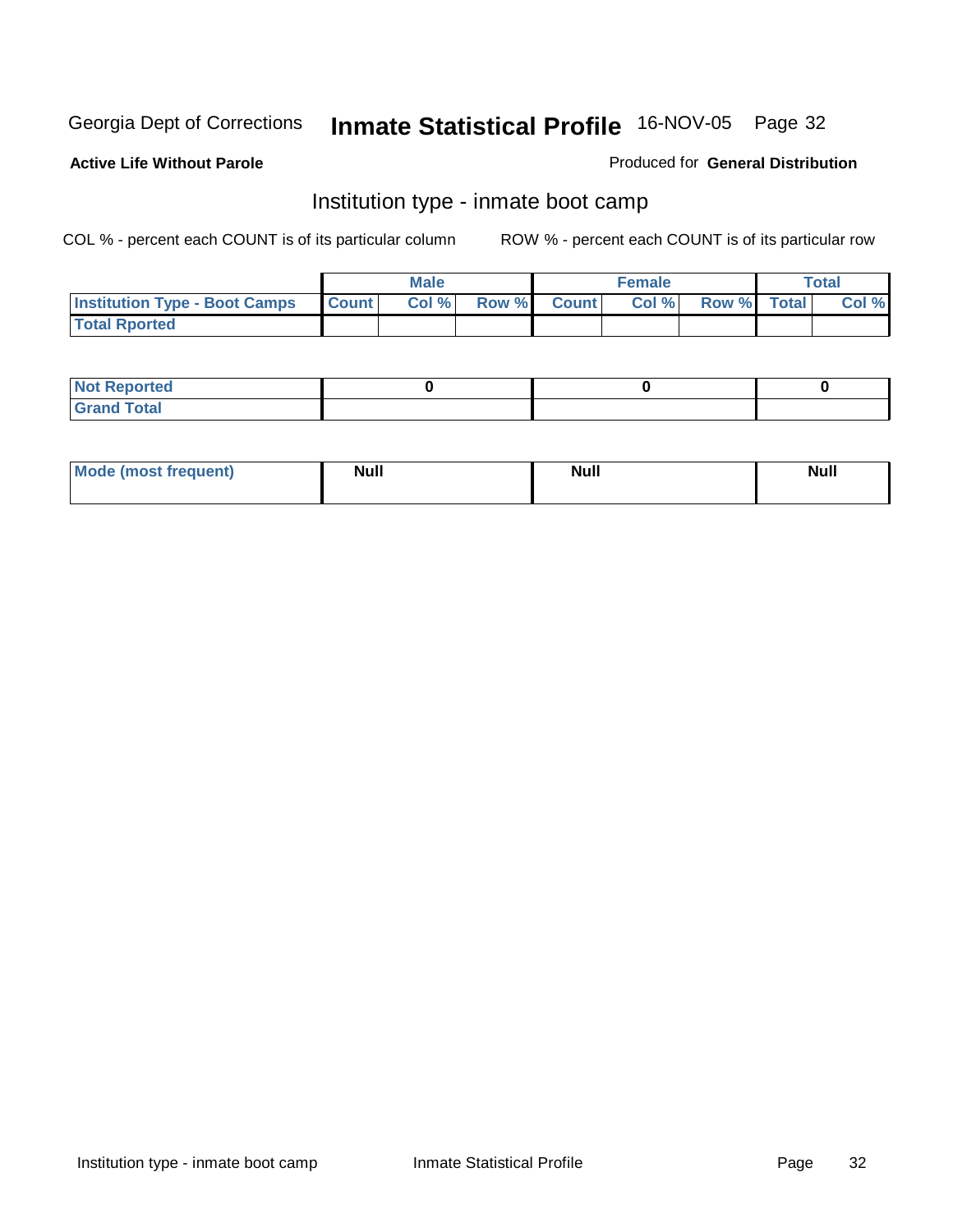#### **Active Life Without Parole**

#### Produced for **General Distribution**

### Number of disciplinary reports

|                                      |              | <b>Male</b> |             |                | <b>Female</b> |       |       | <b>Total</b> |
|--------------------------------------|--------------|-------------|-------------|----------------|---------------|-------|-------|--------------|
| <b>Number of Disciplinary Report</b> | <b>Count</b> | Col %       | Row % Count |                | Col %         | Row % | Total | Col %        |
|                                      | 93           | 23.60%      | 96.88%      | 3              | 50.00%        | 3.13% | 96    | 24.00%       |
|                                      | 52           | 13.20%      | 100.00%     |                |               |       | 52    | 13.00%       |
|                                      | 36           | 9.14%       | 97.30%      |                | 16.67%        | 2.70% | 37    | 9.25%        |
| 3                                    | 36           | 9.14%       | 100.00%     |                |               |       | 36    | $9.00\%$     |
| 4                                    | 23           | 5.84%       | 100.00%     |                |               |       | 23    | 5.75%        |
| 5                                    | 17           | 4.31%       | 100.00%     |                |               |       | 17    | 4.25%        |
| <b>More Than 5</b>                   | 137          | 34.77%      | 98.56%      | $\overline{2}$ | 33.33%        | 1.44% | 139   | 34.75%       |
| <b>Total Reported</b>                | 394          | 100%        | 98.50%      | 6              | 100%          | 1.50% | 400   | 100%         |

| тео<br>N      |                    |                        |
|---------------|--------------------|------------------------|
| $\sim$ $\sim$ | nn<br>-394<br>$ -$ | .<br>m<br>9 V V<br>- - |

| Mean (average)       | 0.27<br>0.Z1 | o.a | 6.28 |
|----------------------|--------------|-----|------|
| Median (middle)      |              |     |      |
| Mode (most frequent) |              |     |      |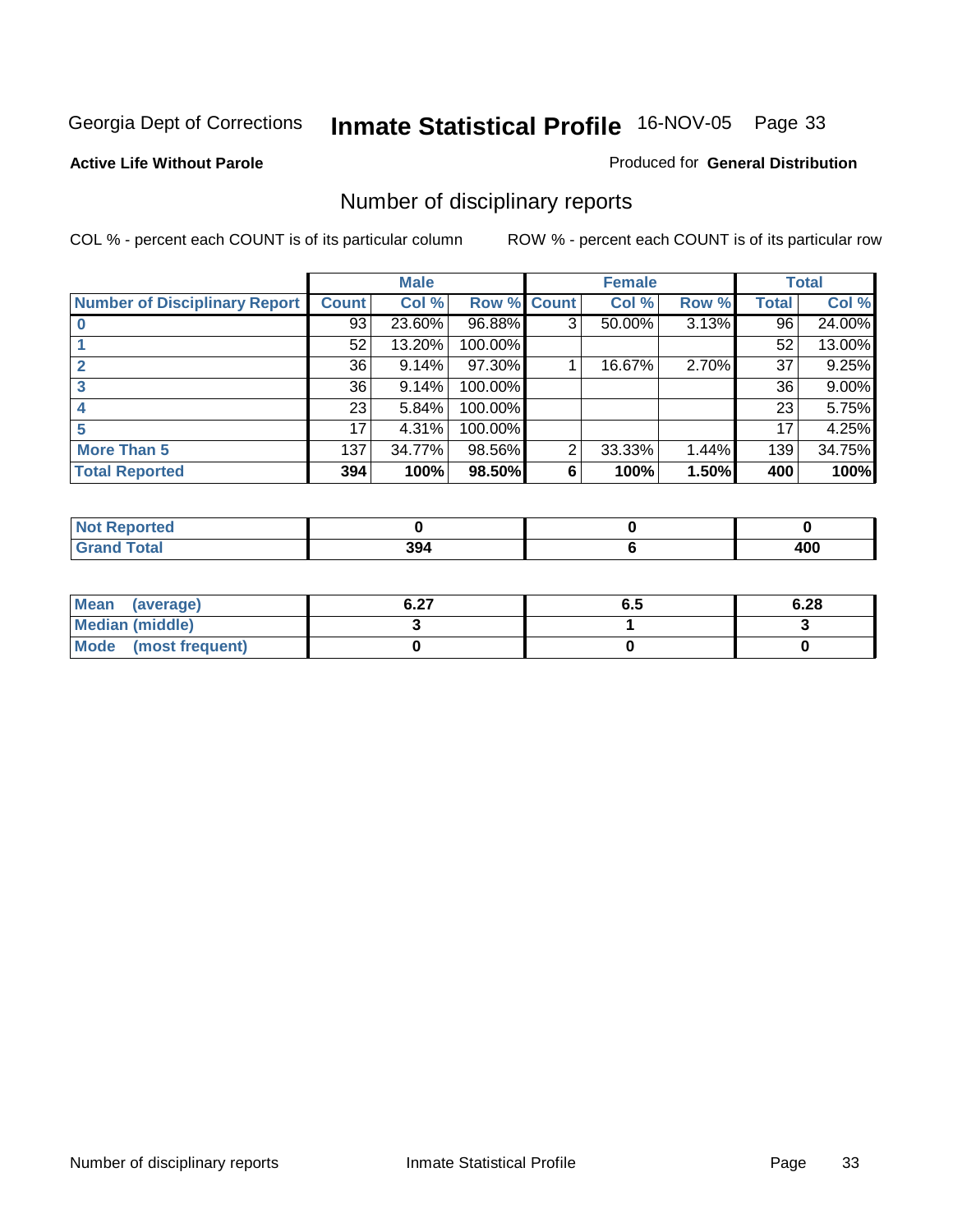#### **Active Life Without Parole**

#### Produced for **General Distribution**

#### Number of transfers

|                            |                    | <b>Male</b> |             |   | <b>Female</b> |        |              | <b>Total</b> |
|----------------------------|--------------------|-------------|-------------|---|---------------|--------|--------------|--------------|
| <b>Number of Transfers</b> | Count <sup>1</sup> | Col %       | Row % Count |   | Col %         | Row %  | <b>Total</b> | Col %        |
|                            | 8                  | 2.03%       | 88.89%      |   | 16.67%        | 11.11% | 9            | 2.25%        |
|                            | 135                | 34.26%      | 97.83%      | 3 | 50.00%        | 2.17%  | 138          | 34.50%       |
|                            | 95                 | 24.11%      | 97.94%      | 2 | 33.33%        | 2.06%  | 97           | 24.25%       |
|                            | 72                 | 18.27%      | 100.00%     |   |               |        | 72           | 18.00%       |
|                            | 38                 | 9.64%       | 100.00%     |   |               |        | 38           | 9.50%        |
|                            | 16                 | 4.06%       | 100.00%     |   |               |        | 16           | 4.00%        |
| <b>More Than 5</b>         | 30 <sup>1</sup>    | 7.61%       | 100.00%     |   |               |        | 30           | 7.50%        |
| <b>Total Reported</b>      | 394                | 100%        | 98.50%      | 6 | 100%          | 1.50%  | 400          | 100%         |

| .<br>тес<br>N |             |                  |
|---------------|-------------|------------------|
|               | 394<br>$ -$ | 10C<br>TVV<br>__ |

| Mean (average)       | 2.51 | $-47$ | 2.49 |
|----------------------|------|-------|------|
| Median (middle)      |      |       |      |
| Mode (most frequent) |      |       |      |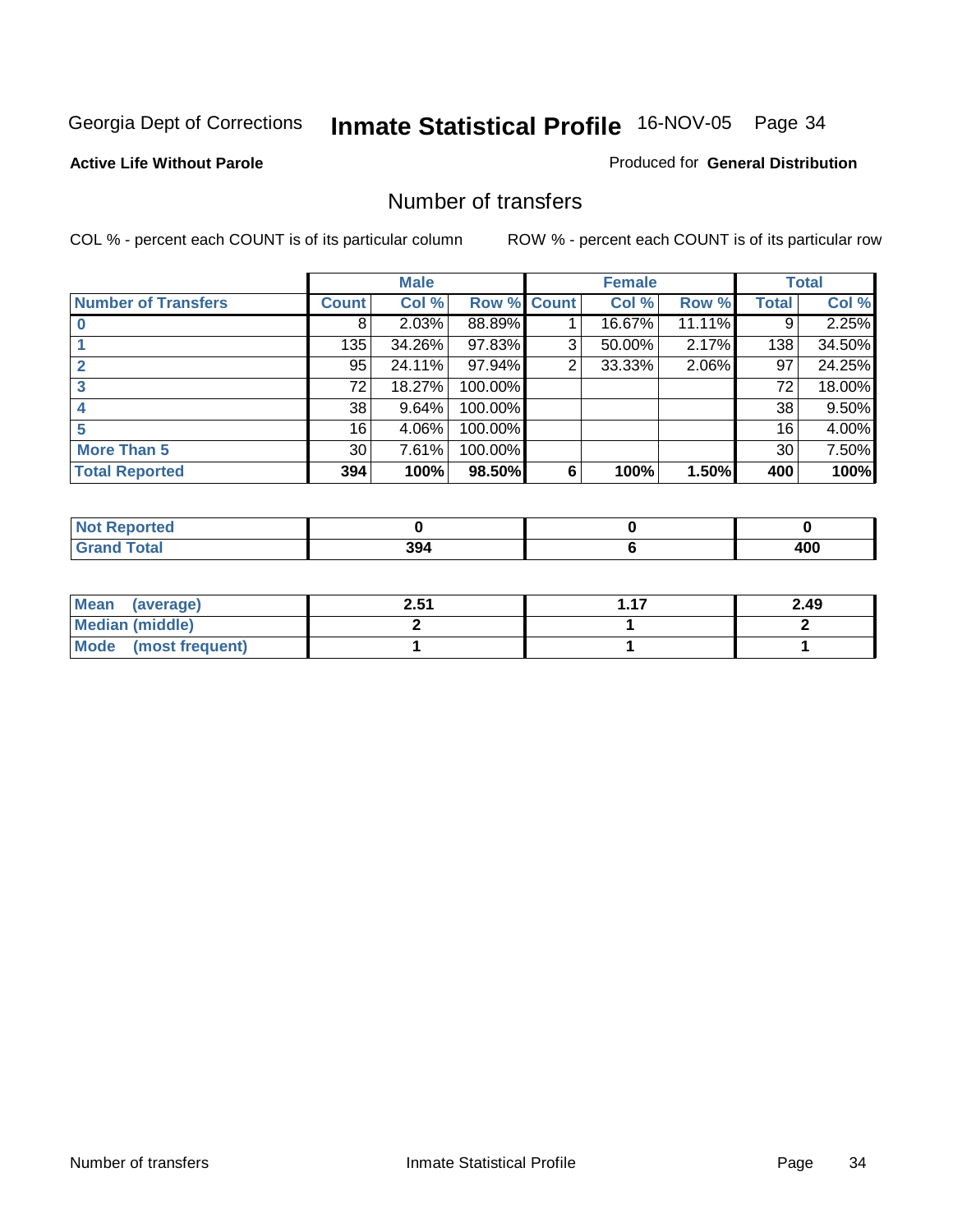**Active Life Without Parole** 

Produced for **General Distribution**

### Number of escapes

|                          | <b>Male</b>  |           |                    | <b>Female</b> |         |         | Total |          |
|--------------------------|--------------|-----------|--------------------|---------------|---------|---------|-------|----------|
| <b>Number of Escapes</b> | <b>Count</b> | Col %     | <b>Row % Count</b> |               | Col %   | Row %   | Total | Col %    |
|                          | 393          | $99.75\%$ | $98.50\%$          | 6.            | 100.00% | $.50\%$ | 399   | 99.75%   |
|                          |              | 0.25%     | 100.00%            |               |         |         |       | $0.25\%$ |
| <b>Total Reported</b>    | 394          | 100%      | 98.50%             | 6             | 100%    | 1.50%   | 400   | 100%     |

| المستقصد<br>rtea<br>NO: |     |     |
|-------------------------|-----|-----|
| <b>Total</b><br>Grand   | 394 | 400 |

| Mean (average)       |  |  |
|----------------------|--|--|
| Median (middle)      |  |  |
| Mode (most frequent) |  |  |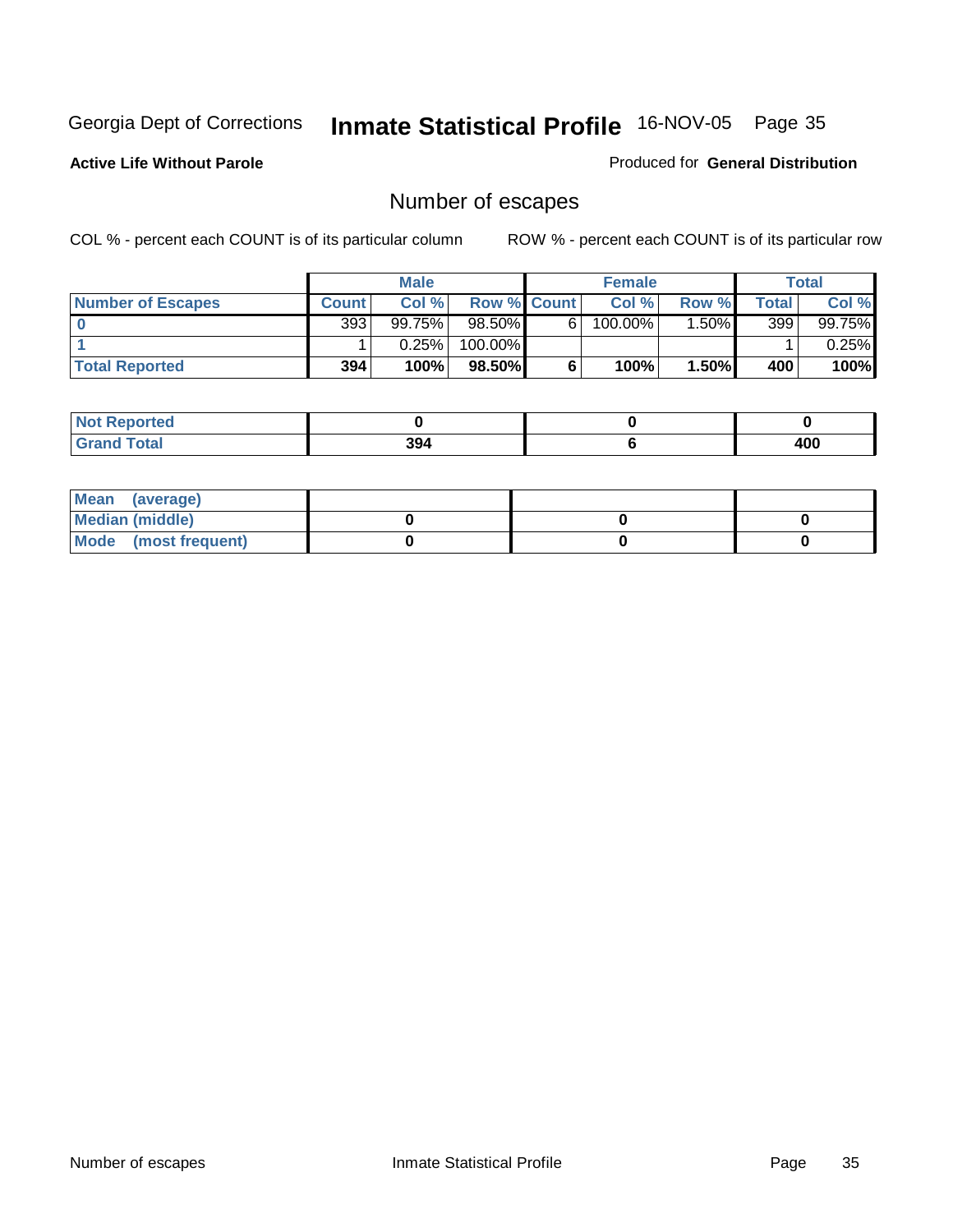**Active Life Without Parole** 

Produced for **General Distribution**

### Probable future release type

|                                     |              | <b>Male</b> |                    |   | <b>Female</b> |        |              | Total   |
|-------------------------------------|--------------|-------------|--------------------|---|---------------|--------|--------------|---------|
| <b>Probable Future Release Type</b> | <b>Count</b> | Col %       | <b>Row % Count</b> |   | Col %         | Row %  | <b>Total</b> | Col %   |
| Life, LWOP or death sentence        | 394          | $100.00\%$  | 98.50%             | 6 | 100.00%       | .50% I | 400          | 100.00% |
| <b>Total Reported</b>               | 394          | 100%        | $98.5\%$           | 6 | $100\%$       | 1.5%   | 400          | $100\%$ |

| <b>rted</b>           |     |     |     |
|-----------------------|-----|-----|-----|
| <b>otal</b><br>------ | 394 | 394 | 400 |

| <b>Mode (most frequent)</b> | Life, LWOP or death | Life, LWOP or death | Life, LWOP or death |
|-----------------------------|---------------------|---------------------|---------------------|
|-----------------------------|---------------------|---------------------|---------------------|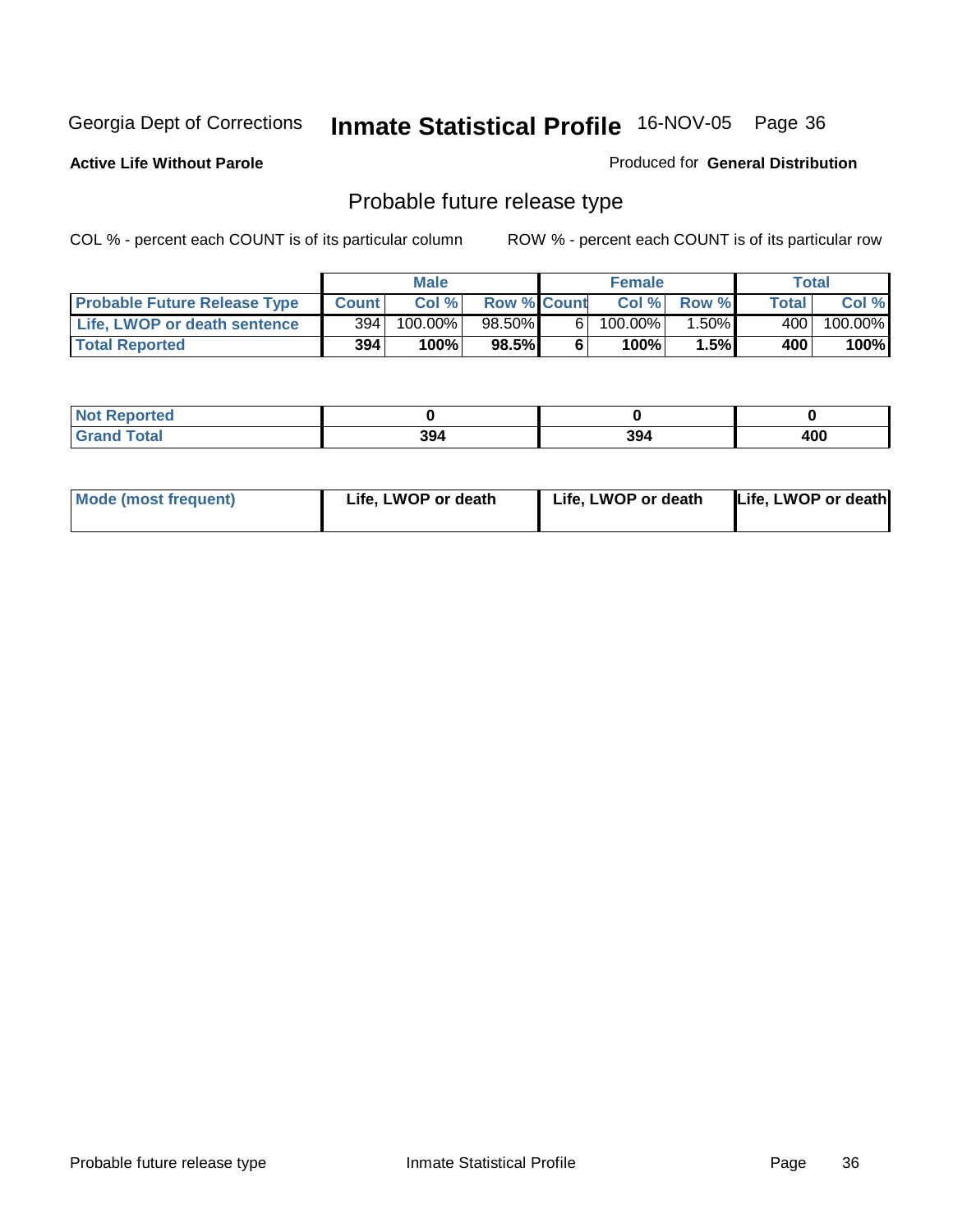**Active Life Without Parole** 

Produced for **General Distribution**

### Actual release type

|                            |        | <b>Male</b> |                    | <b>Female</b> |       |              | Total |
|----------------------------|--------|-------------|--------------------|---------------|-------|--------------|-------|
| <b>Actual Release Type</b> | Count. | Col %       | <b>Row % Count</b> | Col %         | Row % | <b>Total</b> | Col % |
| <b>Total Reported</b>      |        | %           | %                  | %             | %     |              | %     |

| <b>Still Active</b> | 394 | 400 |
|---------------------|-----|-----|
| <b>Not Reported</b> |     |     |
| <b>Grand Total</b>  | 394 | 400 |

| .<br>,,,,,<br>. | лĽ |  |
|-----------------|----|--|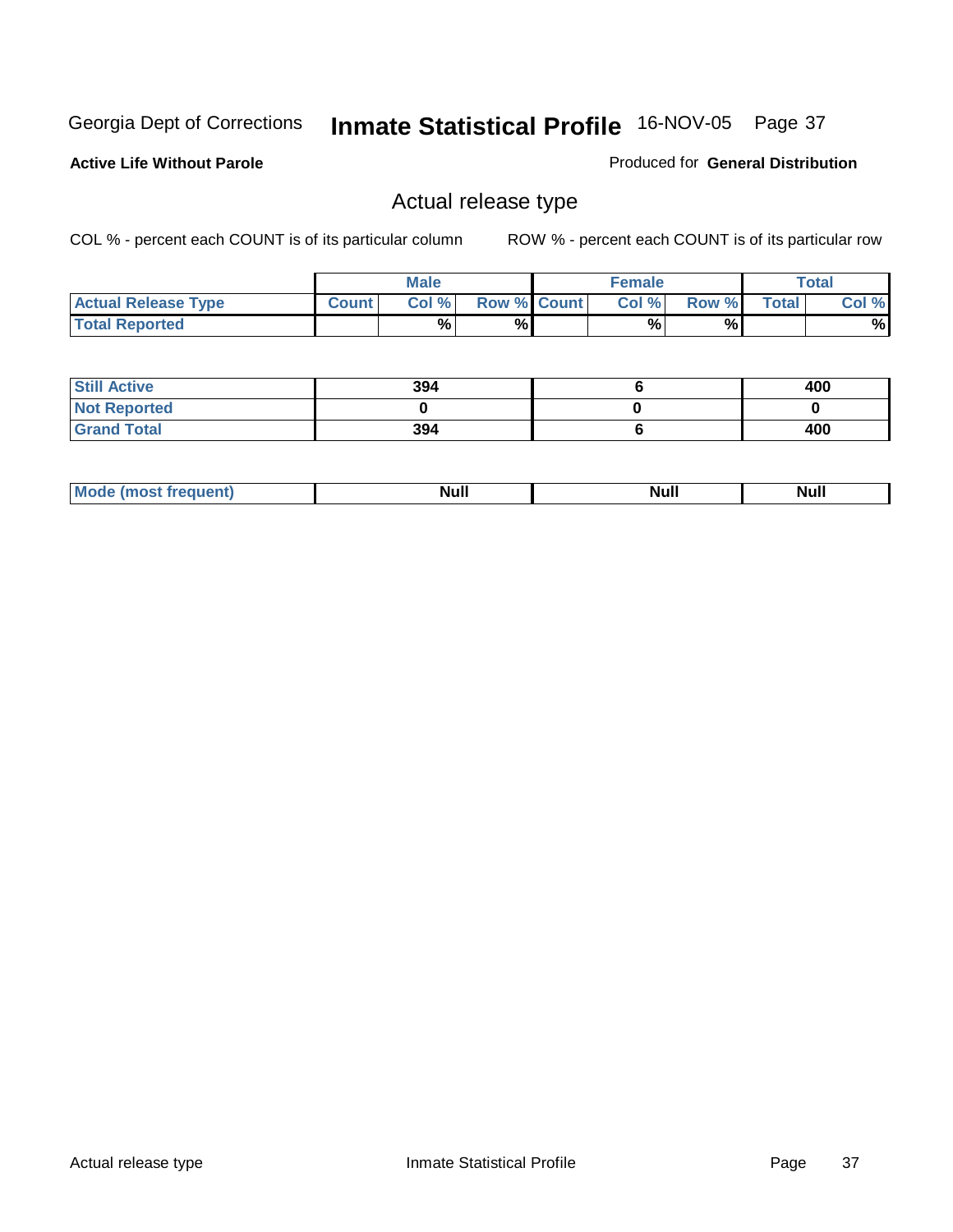### **Active Life Without Parole**

#### Produced for **General Distribution**

### Time served in current (or last) institution

|                            |              | <b>Male</b> |         |                | <b>Female</b> |       |              | <b>Total</b> |
|----------------------------|--------------|-------------|---------|----------------|---------------|-------|--------------|--------------|
| <b>Time In Institution</b> | <b>Count</b> | Col %       | Row %   | <b>Count</b>   | Col %         | Row % | <b>Total</b> | Col %        |
| 0 to 3 months              | 44           | 11.17%      | 100.00% |                |               |       | 44           | 11.00%       |
| 3.01 to 6 months           | 29           | 7.36%       | 100.00% |                |               |       | 29           | 7.25%        |
| 6.01 to 9 months           | 30           | 7.61%       | 93.75%  | $\overline{2}$ | 33.33%        | 6.25% | 32           | 8.00%        |
| 9.01 to 12 months          | 26           | 6.60%       | 96.30%  | 1              | 16.67%        | 3.70% | 27           | 6.75%        |
| 12.01 to 18 months         | 39           | 9.90%       | 97.50%  | 1              | 16.67%        | 2.50% | 40           | 10.00%       |
| 18.01 to 24 months         | 34           | 8.63%       | 100.00% |                |               |       | 34           | 8.50%        |
| 2.01 to 3 years            | 43           | 10.91%      | 100.00% |                |               |       | 43           | 10.75%       |
| 3.01 to 4 years            | 45           | 11.42%      | 100.00% |                |               |       | 45           | 11.25%       |
| $4.01$ to 5 years          | 33           | 8.38%       | 100.00% |                |               |       | 33           | 8.25%        |
| 5.01 to 6 years            | 23           | 5.84%       | 95.83%  | 1              | 16.67%        | 4.17% | 24           | 6.00%        |
| 6.01 to 7 years            | 12           | 3.05%       | 100.00% |                |               |       | 12           | 3.00%        |
| 7.01 to 8 years            | 17           | 4.31%       | 94.44%  | 1              | 16.67%        | 5.56% | 18           | 4.50%        |
| 8.01 to 9 years            | 6            | 1.52%       | 100.00% |                |               |       | 6            | 1.50%        |
| 9.01 to 10 years           | 6            | 1.52%       | 100.00% |                |               |       | 6            | 1.50%        |
| Over 10 years              | 7            | 1.78%       | 100.00% |                |               |       | 7            | 1.75%        |
| <b>Total Reported</b>      | 394          | 100%        | 98.50%  | 6              | 100%          | 1.50% | 400          | 100%         |

| <b>Reported</b><br>INOT F<br>$\cdots$ |     |            |
|---------------------------------------|-----|------------|
| Total                                 | 394 | uur<br>1UU |

| <b>Mean</b><br>(average) | 33 months | 33 months | 33 months |  |
|--------------------------|-----------|-----------|-----------|--|
| Median (middle)          | 23 months | 12 months | 23 months |  |
| Mode (most frequent)     | 5 months  | l months  | 1 months  |  |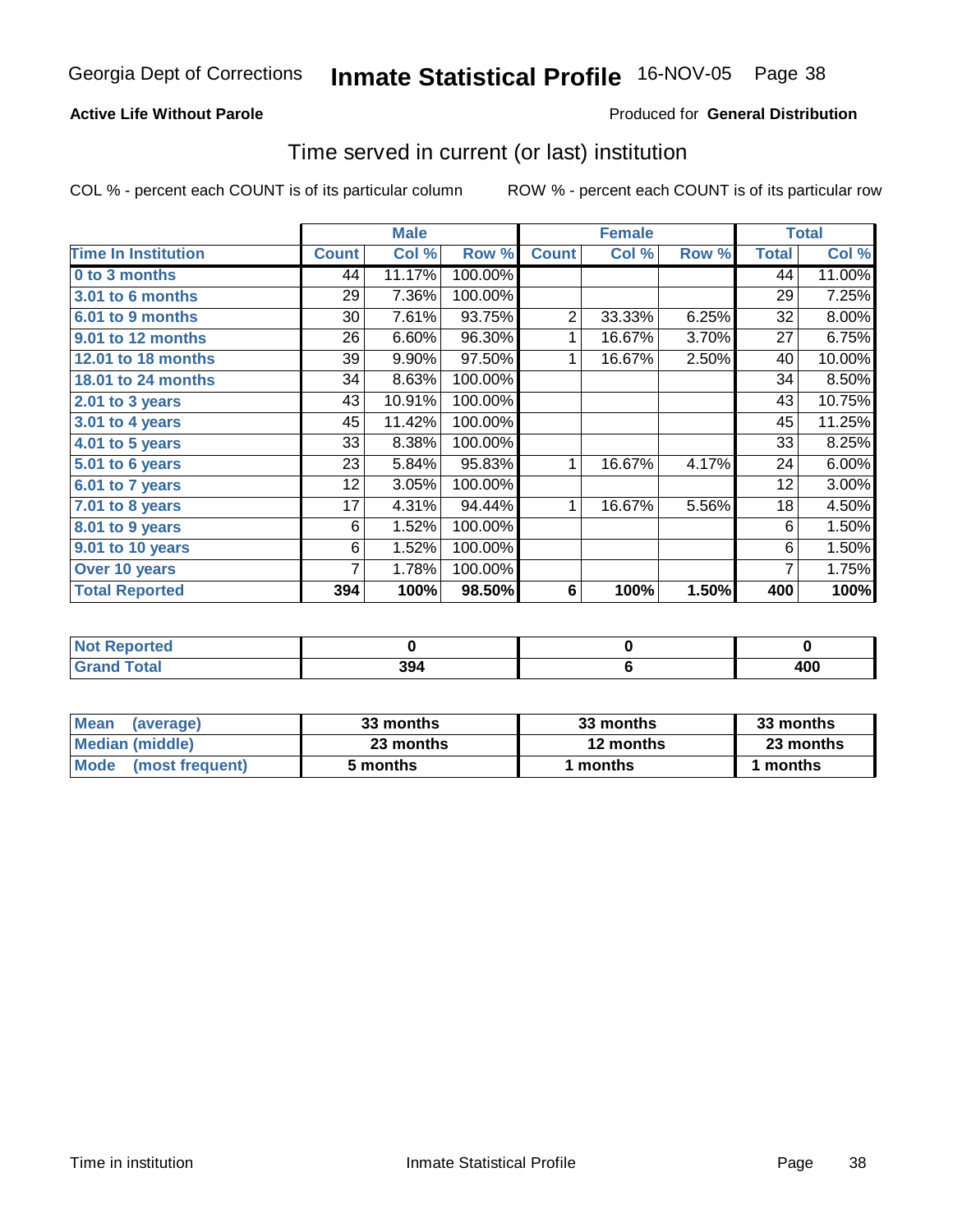#### **Active Life Without Parole**

#### Produced for **General Distribution**

### Highest grade level attained

|                              |                 | <b>Male</b> |                    |   | <b>Female</b> |          |                | <b>Total</b> |
|------------------------------|-----------------|-------------|--------------------|---|---------------|----------|----------------|--------------|
| <b>Grade Level</b>           | <b>Count</b>    | Col %       | <b>Row % Count</b> |   | Col %         | Row %    | <b>Total</b>   | Col %        |
| No school at all             |                 | 0.26%       | 100.00%            |   |               |          | 1              | 0.26%        |
| <b>Grade 1</b>               |                 | 0.26%       | 100.00%            |   |               |          | 1              | 0.26%        |
| <b>Grade 4</b>               | $\overline{3}$  | 0.78%       | 100.00%            |   |               |          | 3              | 0.77%        |
| <b>Grade 5</b>               | 3               | 0.78%       | 100.00%            |   |               |          | 3              | 0.77%        |
| Grade 6                      | 7               | 1.81%       | 100.00%            |   |               |          | 7              | 1.79%        |
| <b>Grade 7</b>               | $\overline{15}$ | 3.89%       | 100.00%            |   |               |          | 15             | 3.83%        |
| <b>Grade 8</b>               | 41              | 10.62%      | 100.00%            |   |               |          | 41             | 10.46%       |
| Grade 9                      | 49              | 12.69%      | 98.00%             | 1 | 16.67%        | $2.00\%$ | 50             | 12.76%       |
| Grade 10                     | 82              | 21.24%      | 98.80%             | 1 | 16.67%        | 1.20%    | 83             | 21.17%       |
| Grade 11                     | 52              | 13.47%      | 96.30%             | 2 | 33.33%        | 3.70%    | 54             | 13.78%       |
| <b>Grade 12 or GED</b>       | 64              | 16.58%      | 98.46%             | 1 | 16.67%        | 1.54%    | 65             | 16.58%       |
| <b>Some tech school</b>      | 10              | 2.59%       | 100.00%            |   |               |          | 10             | 2.55%        |
| <b>Completed tech school</b> | 11              | 2.85%       | 100.00%            |   |               |          | 11             | 2.81%        |
| College, 1 year              | 14              | 3.63%       | $100.00\%$         |   |               |          | 14             | 3.57%        |
| College, 2 year              | 15              | 3.89%       | 93.75%             | 1 | 16.67%        | 6.25%    | 16             | 4.08%        |
| College, 3 year              | 6               | 1.55%       | 100.00%            |   |               |          | 6              | 1.53%        |
| <b>Bachelor's degree</b>     | 6               | 1.55%       | 100.00%            |   |               |          | 6              | 1.53%        |
| <b>Master's degree</b>       | 3               | 0.78%       | 100.00%            |   |               |          | 3              | 0.77%        |
| Ph.D. degree                 | 1               | 0.26%       | 100.00%            |   |               |          | 1              | 0.26%        |
| Law degree                   | 2               | 0.52%       | 100.00%            |   |               |          | $\overline{2}$ | 0.51%        |
| <b>Total Reported</b>        | 386             | 100%        | 98.47%             | 6 | 100.0%        | 1.53%    | 392            | 100.0%       |

| <b>Not Reported</b>    |     |     |
|------------------------|-----|-----|
| <b>Total</b><br>'Grand | 394 | 400 |

| Mean<br>(average)       | 10.57    | 11.17    | 10.58    |
|-------------------------|----------|----------|----------|
| Median (middle)         | Grade 10 | Grade 11 | Grade 10 |
| Mode<br>(most frequent) | Grade 10 | Grade 11 | Grade 10 |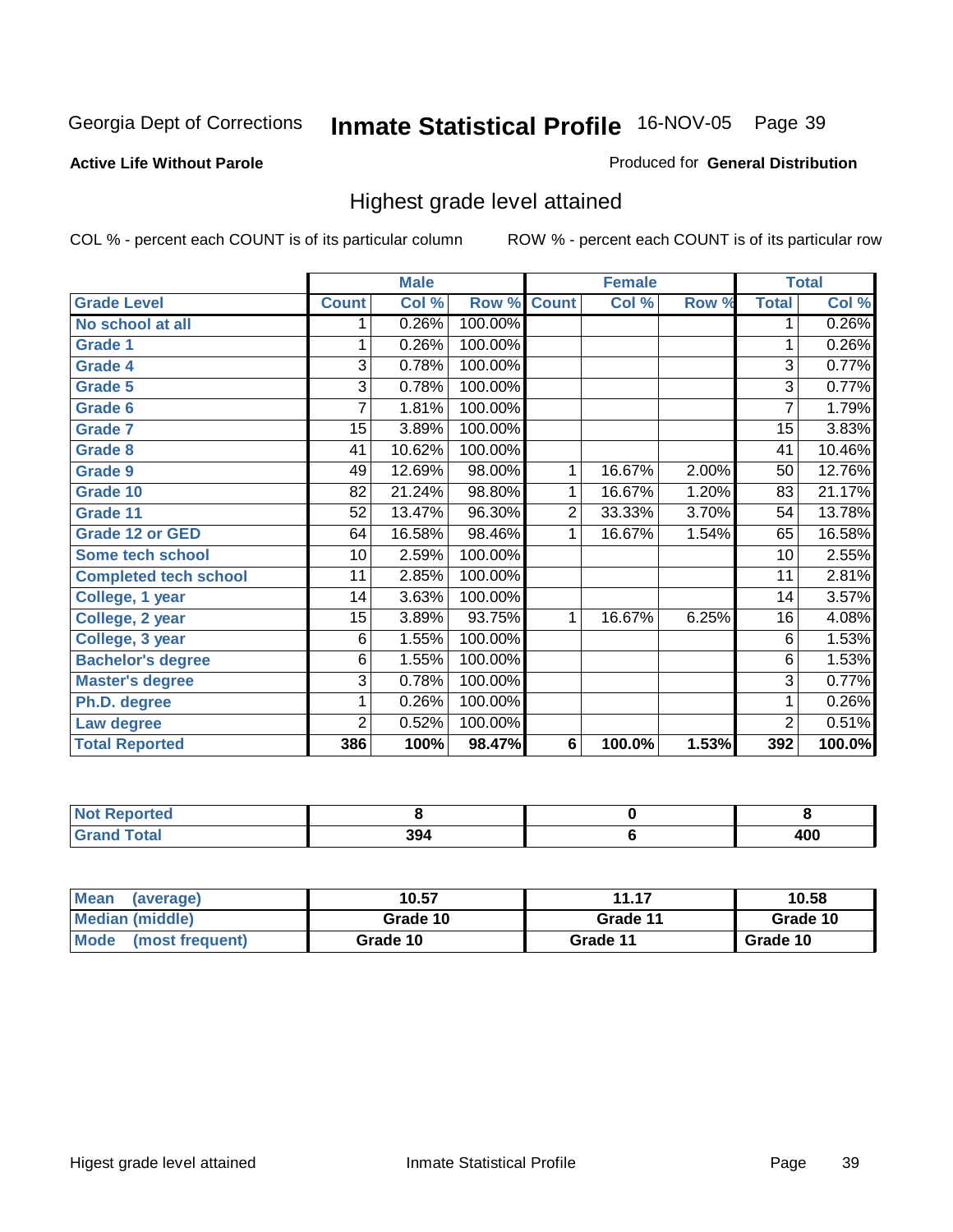#### **Active Life Without Parole**

#### Produced for **General Distribution**

### Culture fair IQ scores

|                       |                  | <b>Male</b> |             |                | <b>Female</b> |       |                 | <b>Total</b> |
|-----------------------|------------------|-------------|-------------|----------------|---------------|-------|-----------------|--------------|
| <b>IQ Scores</b>      | <b>Count</b>     | Col %       | Row % Count |                | Col %         | Row % | Total           | Col %        |
| $60 - 69$             | 15               | 4.37%       | 100.00%     |                |               |       | 15              | 4.30%        |
| $70 - 79$             | 26 <sup>1</sup>  | 7.58%       | 100.00%     |                |               |       | 26              | 7.45%        |
| $80 - 89$             | 51               | 14.87%      | 98.08%      |                | 16.67%        | 1.92% | 52              | 14.90%       |
| $90 - 99$             | 55               | 16.03%      | 96.49%      | $\overline{2}$ | 33.33%        | 3.51% | 57              | 16.33%       |
| $100 - 109$           | 95               | 27.70%      | 98.96%      |                | 16.67%        | 1.04% | 96              | 27.51%       |
| $110 - 119$           | 86               | 25.07%      | 98.85%      |                | 16.67%        | 1.15% | 87              | 24.93%       |
| $120 - 129$           | 15 <sub>15</sub> | 4.37%       | 93.75%      |                | 16.67%        | 6.25% | 16 <sub>1</sub> | 4.58%        |
| <b>Total Reported</b> | 343              | 100%        | 98.28%      | 6              | 100.0%        | 1.72% | 349             | 100%         |

| <b>Not Reported</b>         | 50  | 50  |
|-----------------------------|-----|-----|
| <b>Not Valid (under 60)</b> |     |     |
| <b>Grand Total</b>          | 394 | 400 |

| Mean (average)         | 99  | 104 | 99  |
|------------------------|-----|-----|-----|
| <b>Median (middle)</b> | 102 | 99  | 102 |
| Mode (most frequent)   | 110 | 96  | 110 |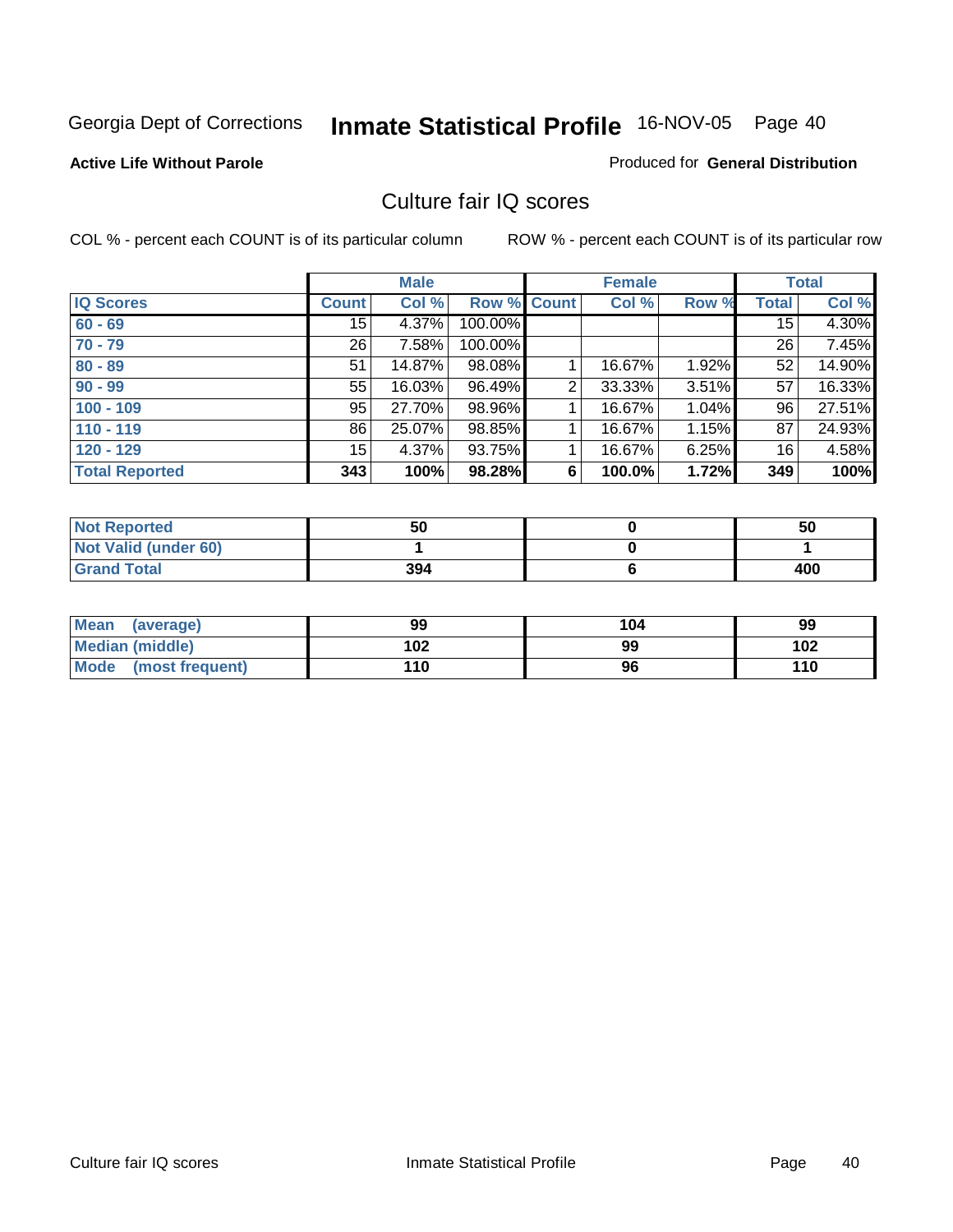#### **Active Life Without Parole**

#### Produced for **General Distribution**

# Wide Range Achievement Test (WRAT) reading score

|                           |              | <b>Male</b> |         |              | <b>Female</b> |       |              | <b>Total</b> |
|---------------------------|--------------|-------------|---------|--------------|---------------|-------|--------------|--------------|
| <b>WRAT Reading Score</b> | <b>Count</b> | Col %       | Row %   | <b>Count</b> | Col %         | Row % | <b>Total</b> | Col %        |
| Less than 1               | 6            | 1.72%       | 100.00% |              |               |       | 6            | 1.69%        |
| 1.1 to 1.9                | 8            | 2.29%       | 100.00% |              |               |       | 8            | 2.25%        |
| 2.1 to 2.9                | 21           | 6.02%       | 95.45%  | 1            | 16.67%        | 4.55% | 22           | 6.20%        |
| 3.1 to 3.9                | 18           | 5.16%       | 100.00% |              |               |       | 18           | 5.07%        |
| 4.1 to 4.9                | 28           | 8.02%       | 100.00% |              |               |       | 28           | 7.89%        |
| 5.1 to 5.9                | 32           | 9.17%       | 96.97%  | 1            | 16.67%        | 3.03% | 33           | $9.30\%$     |
| 6.1 to 6.9                | 34           | 9.74%       | 100.00% |              |               |       | 34           | 9.58%        |
| 7.1 to 7.9                | 16           | 4.58%       | 100.00% |              |               |       | 16           | 4.51%        |
| 8.1 to 8.9                | 25           | 7.16%       | 100.00% |              |               |       | 25           | 7.04%        |
| 9.1 to 9.9                | 34           | 9.74%       | 97.14%  | $\mathbf 1$  | 16.67%        | 2.86% | 35           | 9.86%        |
| 10.1 to 10.9              | 11           | 3.15%       | 100.00% |              |               |       | 11           | 3.10%        |
| 11.1 to 11.9              | 20           | 5.73%       | 100.00% |              |               |       | 20           | 5.63%        |
| 12.1 to 12.9              | 56           | 16.05%      | 100.00% |              |               |       | 56           | 15.77%       |
| 13                        | 40           | 11.46%      | 93.02%  | 3            | 50.00%        | 6.98% | 43           | 12.11%       |
| <b>Total Reported</b>     | 349          | 100%        | 98.31%  | 6            | 100.0%        | 1.69% | 355          | 100%         |
|                           |              |             |         |              |               |       |              |              |
|                           |              |             |         |              |               |       |              |              |

| <b>NO</b><br>rtea | . .<br>43 | $\sim$ $\sim$<br>≁∾ |
|-------------------|-----------|---------------------|
| ---               | 394       | 10C<br>᠇৩৫          |
|                   |           |                     |

| Mean<br>(average)       | 8.23       | 9.35      | 8.25       |
|-------------------------|------------|-----------|------------|
| <b>Median (middle)</b>  | י ס<br>o.z | 11.1<br>. | о о<br>o.z |
| Mode<br>(most frequent) | 12.8       | 17        | ט ו        |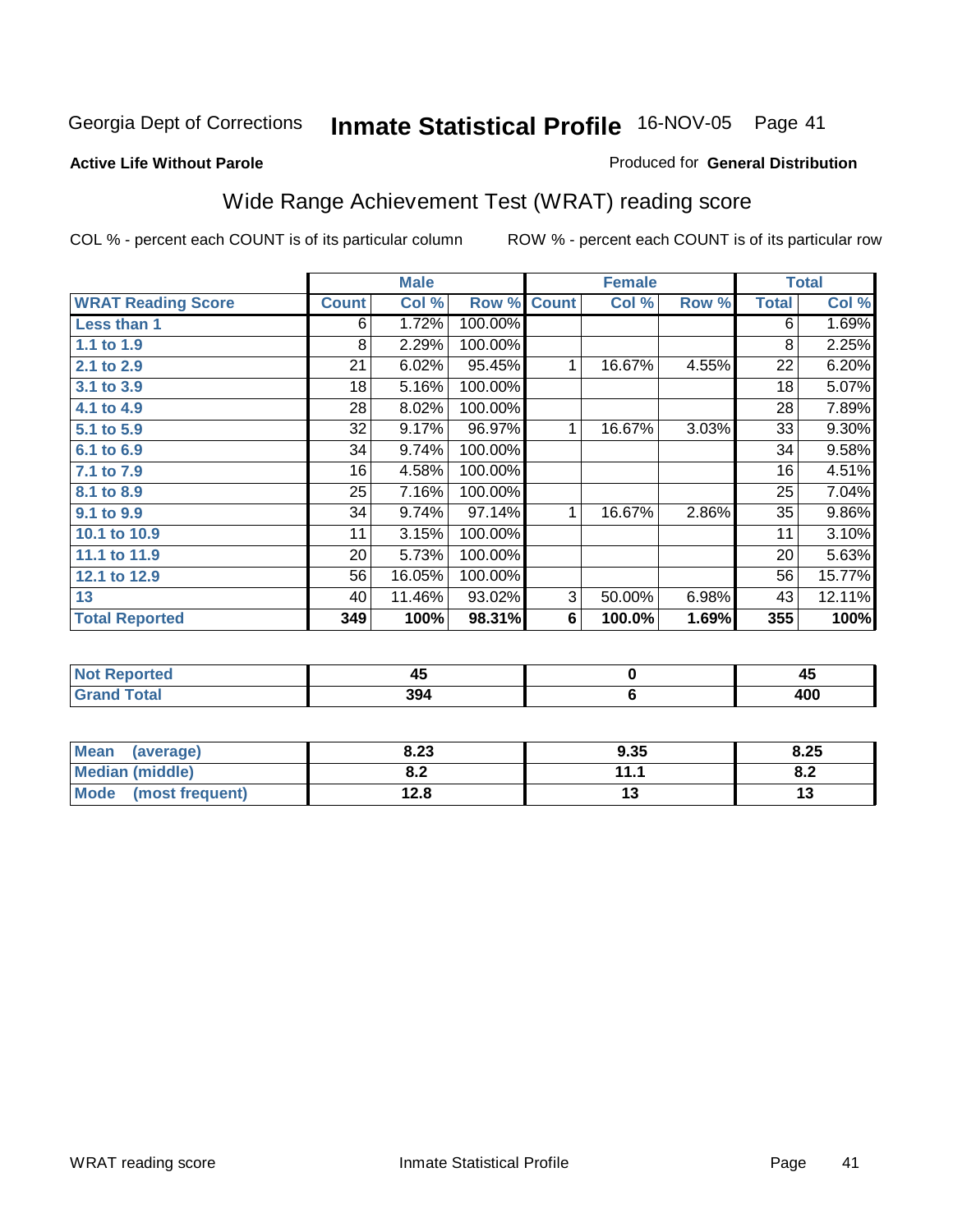#### **Active Life Without Parole**

#### Produced for **General Distribution**

# Wide Range Achievement Test (WRAT) math score

|                              |              | <b>Male</b> |         |                | <b>Female</b> |        |              | <b>Total</b> |
|------------------------------|--------------|-------------|---------|----------------|---------------|--------|--------------|--------------|
| <b>WRAT Mathematic Score</b> | <b>Count</b> | Col %       | Row %   | <b>Count</b>   | Col %         | Row %  | <b>Total</b> | Col %        |
| 1.1 to 1.9                   | 2            | 0.57%       | 100.00% |                |               |        | 2            | 0.56%        |
| 2.1 to 2.9                   | 13           | 3.72%       | 100.00% |                |               |        | 13           | 3.66%        |
| 3.1 to 3.9                   | 24           | 6.88%       | 100.00% |                |               |        | 24           | 6.76%        |
| 4.1 to 4.9                   | 36           | 10.32%      | 97.30%  |                | 16.67%        | 2.70%  | 37           | 10.42%       |
| 5.1 to 5.9                   | 43           | 12.32%      | 100.00% |                |               |        | 43           | 12.11%       |
| 6.1 to 6.9                   | 83           | 23.78%      | 100.00% |                |               |        | 83           | 23.38%       |
| 7.1 to 7.9                   | 47           | 13.47%      | 97.92%  |                | 16.67%        | 2.08%  | 48           | 13.52%       |
| 8.1 to 8.9                   | 23           | 6.59%       | 95.83%  | 1              | 16.67%        | 4.17%  | 24           | 6.76%        |
| 9.1 to 9.9                   | 34           | 9.74%       | 94.44%  | $\overline{2}$ | 33.33%        | 5.56%  | 36           | 10.14%       |
| 10.1 to 10.9                 | 19           | 5.44%       | 100.00% |                |               |        | 19           | 5.35%        |
| 11 to 11.9                   | 11           | 3.15%       | 100.00% |                |               |        | 11           | 3.10%        |
| 12 to 12.9                   | 8            | 2.29%       | 100.00% |                |               |        | 8            | 2.25%        |
| 13                           | 6            | 1.72%       | 85.71%  |                | 16.67%        | 14.29% | 7            | 1.97%        |
| <b>Total Reported</b>        | 349          | 100%        | 98.31%  | 6              | 100.0%        | 1.69%  | 355          | 100%         |

|               | ∼   | ≖⊷       |
|---------------|-----|----------|
| $- - - - - -$ | 394 | ,,,<br>. |

| Mean<br>(average)       | 7.01 | 0.77<br>O.1. | 7.04 |
|-------------------------|------|--------------|------|
| <b>Median (middle)</b>  | 6.9  |              | 6.9  |
| Mode<br>(most frequent) | 6.9  | 4.O          | 6.9  |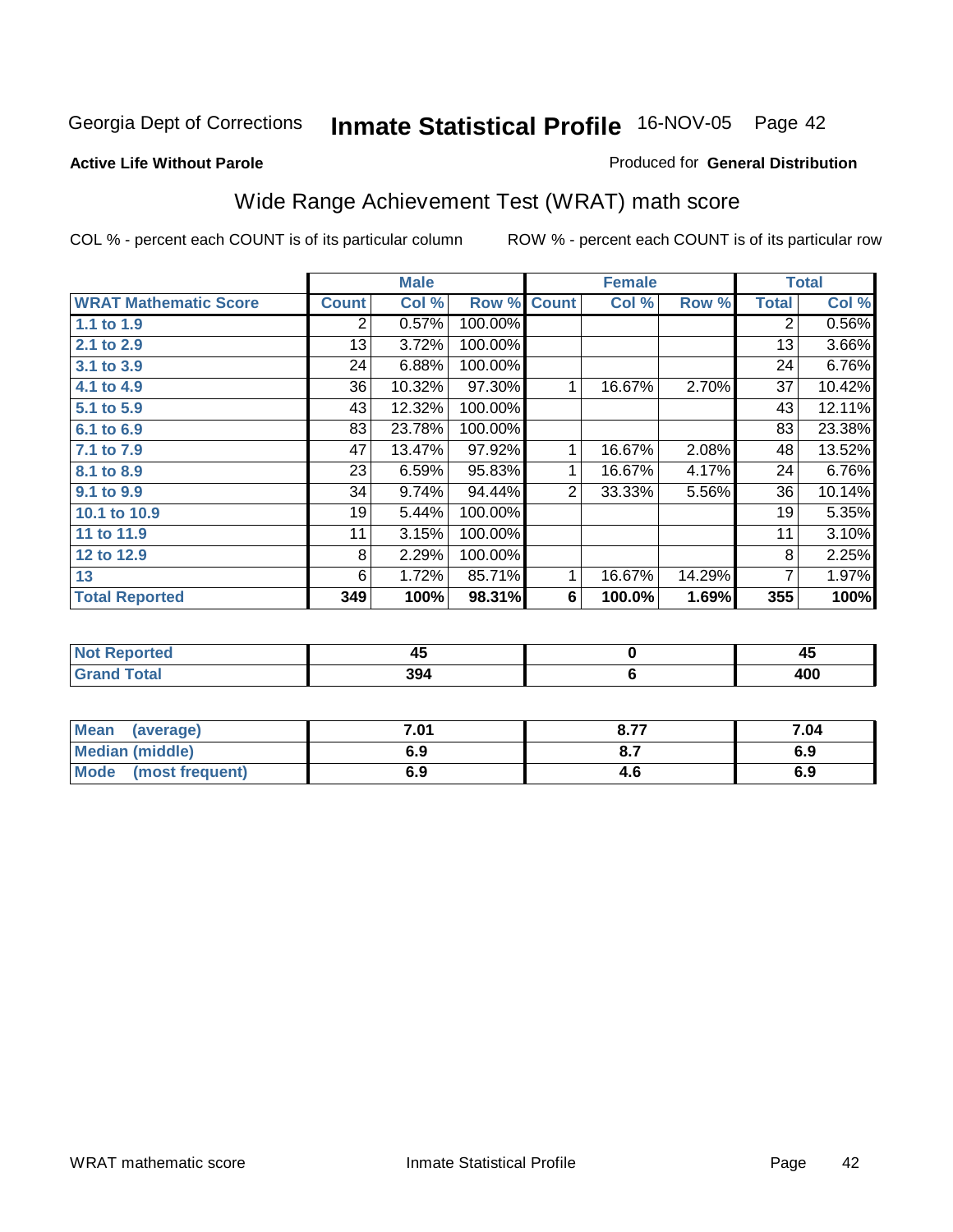#### **Active Life Without Parole**

#### Produced for **General Distribution**

# Wide Range Achievement Test (WRAT) spelling score

|                            |                | <b>Male</b> |                    |   | <b>Female</b> |       |              | <b>Total</b> |
|----------------------------|----------------|-------------|--------------------|---|---------------|-------|--------------|--------------|
| <b>WRAT Spelling Score</b> | <b>Count</b>   | Col %       | <b>Row % Count</b> |   | Col %         | Row % | <b>Total</b> | Col %        |
| Less than 1                | $\overline{2}$ | 0.57%       | 100.00%            |   |               |       | 2            | 0.56%        |
| 1.1 to 1.9                 | 14             | 4.02%       | 100.00%            |   |               |       | 14           | 3.95%        |
| 2.1 to 2.9                 | 28             | 8.05%       | 100.00%            |   |               |       | 28           | 7.91%        |
| 3.1 to 3.9                 | 20             | 5.75%       | 100.00%            |   |               |       | 20           | 5.65%        |
| 4.1 to 4.9                 | 36             | 10.34%      | 97.30%             | 1 | 16.67%        | 2.70% | 37           | 10.45%       |
| 5.1 to 5.9                 | 31             | 8.91%       | 100.00%            |   |               |       | 31           | 8.76%        |
| 6.1 to 6.9                 | 44             | 12.64%      | 97.78%             | 1 | 16.67%        | 2.22% | 45           | 12.71%       |
| 7.1 to 7.9                 | 32             | 9.20%       | 100.00%            |   |               |       | 32           | 9.04%        |
| 8.1 to 8.9                 | 27             | 7.76%       | 100.00%            |   |               |       | 27           | 7.63%        |
| 9.1 to 9.9                 | 28             | 8.05%       | 100.00%            |   |               |       | 28           | 7.91%        |
| 10.1 to 10.9               | 20             | 5.75%       | 100.00%            |   |               |       | 20           | 5.65%        |
| 11.1 to 11.9               | 19             | 5.46%       | 95.00%             | 1 | 16.67%        | 5.00% | 20           | 5.65%        |
| 12.1 to 12.9               | 29             | 8.33%       | 93.55%             | 2 | 33.33%        | 6.45% | 31           | 8.76%        |
| 13                         | 18             | 5.17%       | 94.74%             | 1 | 16.67%        | 5.26% | 19           | 5.37%        |
| <b>Total Reported</b>      | 348            | 100%        | 98.31%             | 6 | 100.0%        | 1.69% | 354          | 100%         |

| <b>Not Reported</b> | 40  | 40         |
|---------------------|-----|------------|
| <b>Grand Total</b>  | 394 | uur<br>4vv |

| Mean<br>(average)      | 7.28       | 9.9  | 7.33       |
|------------------------|------------|------|------------|
| <b>Median (middle)</b> | 6.5        | 11.8 |            |
| Mode (most frequent)   | r n<br>ο.Ζ | 12.3 | c n<br>0.Z |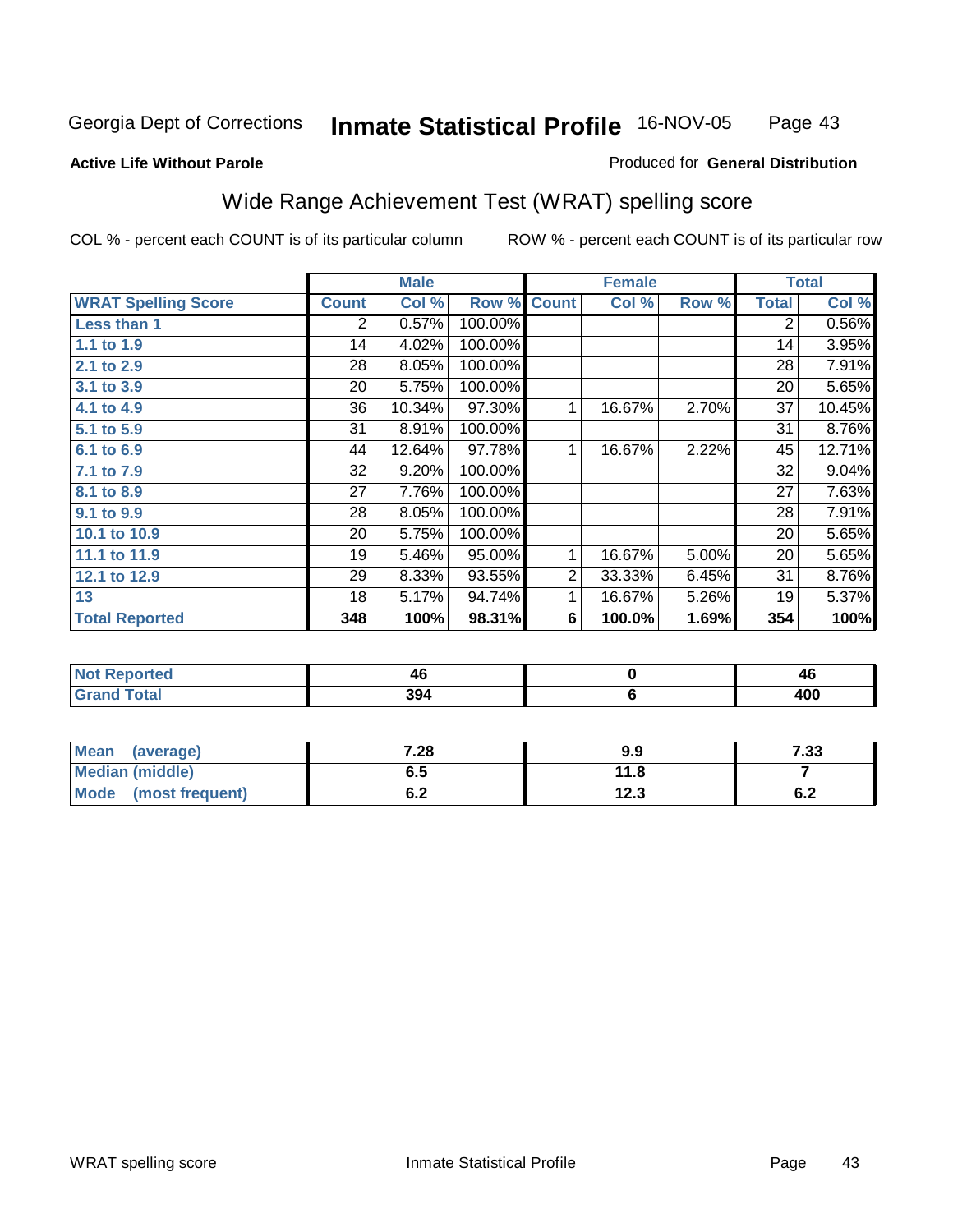### **Active Life Without Parole**

#### Produced for **General Distribution**

### Scope of substance abuse - summary

|                          |              | <b>Male</b> |         |              | <b>Female</b> |       |              | <b>Total</b> |
|--------------------------|--------------|-------------|---------|--------------|---------------|-------|--------------|--------------|
| <b>Substance Abuse</b>   | <b>Count</b> | Col %       | Row %   | <b>Count</b> | Col %         | Row % | <b>Total</b> | Col %        |
| <b>None</b>              | 118          | 29.95%      | 97.52%  |              | $50.00\%$     | 2.48% | 121          | 30.25%       |
| <b>Drugs only</b>        | 158          | 40.10%      | 99.37%  |              | 16.67%        | 0.63% | 159          | 39.75%       |
| <b>Alcohol only</b>      | 31           | 7.87%       | 100.00% |              |               |       | 31           | 7.75%        |
| <b>Drugs and alcohol</b> | 83           | 21.07%      | 97.65%  | ⌒            | 33.33%        | 2.35% | 85           | 21.25%       |
|                          |              | 1.02%       | 100.00% |              |               |       | 4            | 1.00%        |
| <b>Total Reported</b>    | 394          | 100%        | 98.50%  |              | 100%          | 1.50% | 400          | 100%         |

| eported:    |     |     |
|-------------|-----|-----|
| <b>otal</b> | 398 | 404 |

| Mode | .<br>''' | Druas onlv | None<br>____ | only<br>Jruas |
|------|----------|------------|--------------|---------------|
|      |          |            |              |               |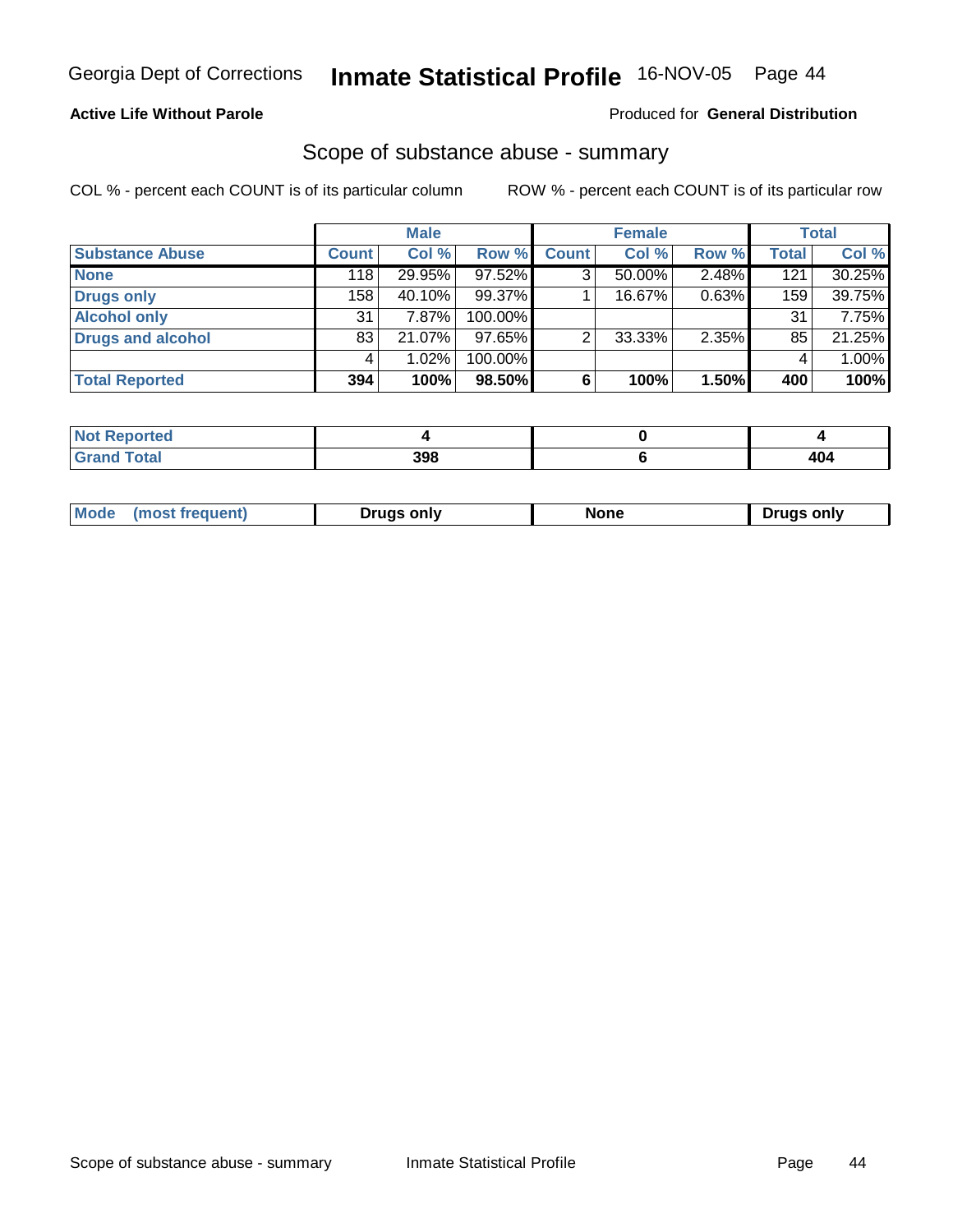#### **Active Life Without Parole**

#### Produced for **General Distribution**

### Scope of substance abuse - detail

|                                      |              | <b>Male</b> |         |              | <b>Female</b> |        |              | <b>Total</b> |
|--------------------------------------|--------------|-------------|---------|--------------|---------------|--------|--------------|--------------|
| <b>Substance Abuse</b>               | <b>Count</b> | Col %       | Row %   | <b>Count</b> | Col %         | Row %  | <b>Total</b> | Col %        |
| No drug or alcohol problems          | 118          | 29.95%      | 97.52%  | 3            | 50.00%        | 2.48%  | 121          | 30.25%       |
| Drug addiction but no alcohol        |              | 0.25%       | 100.00% |              |               |        |              | 0.25%        |
| <b>Drug addiction and alcohol</b>    | 3            | 0.76%       | 100.00% |              |               |        | 3            | 0.75%        |
| abuse                                |              |             |         |              |               |        |              |              |
| <b>Drug addiction and alcoholism</b> | 3            | 0.76%       | 100.00% |              |               |        | 3            | 0.75%        |
| No drug problem but alcohol          | 25           | 6.35%       | 100.00% |              |               |        | 25           | 6.25%        |
| <b>labuse</b>                        |              |             |         |              |               |        |              |              |
| No drug problem but                  | 6            | 1.52%       | 100.00% |              |               |        | 6            | 1.50%        |
| alcoholism                           |              |             |         |              |               |        |              |              |
| Drug experiment but no alcohol       | 102          | 25.89%      | 99.03%  | 1.           | 16.67%        | 0.97%  | 103          | 25.75%       |
| <b>Drug experiment &amp; alcohol</b> | 12           | 3.05%       | 100.00% |              |               |        | 12           | 3.00%        |
| abuse                                |              |             |         |              |               |        |              |              |
| Drug experiment & alcoholism         | 6            | 1.52%       | 100.00% |              |               |        | 6            | 1.50%        |
| Drug abuse but no alcohol            | 55           | 13.96%      | 100.00% |              |               |        | 55           | 13.75%       |
| Drug abuse and alcohol abuse         | 52           | 13.20%      | 98.11%  | 1            | 16.67%        | 1.89%  | 53           | 13.25%       |
| <b>Drug abuse and alcoholism</b>     |              | 1.78%       | 87.50%  |              | 16.67%        | 12.50% | 8            | 2.00%        |
|                                      | 4            | 1.02%       | 100.00% |              |               |        | 4            | 1.00%        |
| <b>Total Reported</b>                | 394          | 100%        | 98.50%  | 6            | 100%          | 1.50%  | 400          | 100%         |

| <b>Not Reported</b>         |     |     |
|-----------------------------|-----|-----|
| <b>Total</b><br><b>Grar</b> | 398 | 404 |

| Mode (most frequent) | No drug or alcohol problems No drug or alcohol problems | No drug or       |
|----------------------|---------------------------------------------------------|------------------|
|                      |                                                         | alcohol problems |
|                      |                                                         |                  |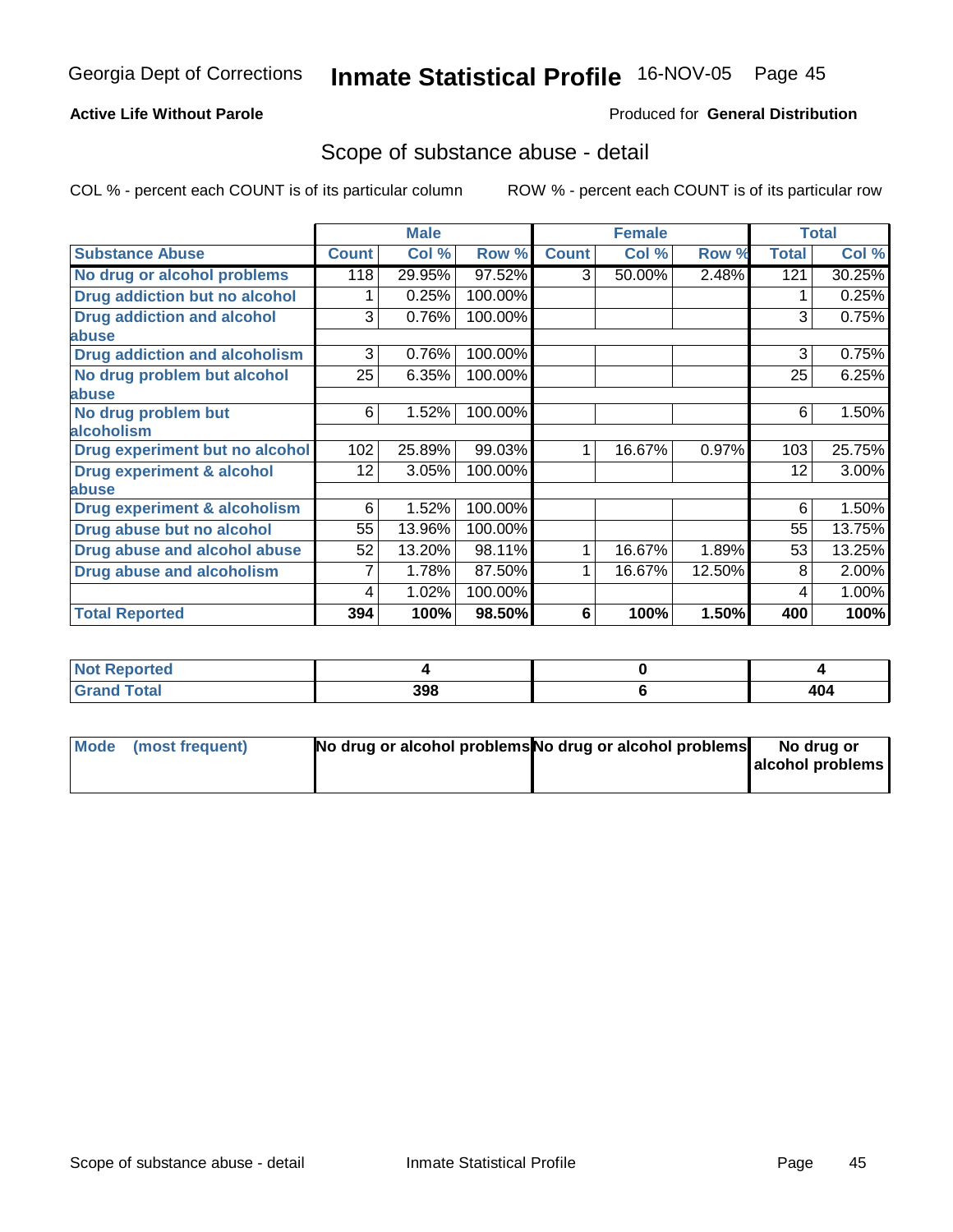#### **Active Life Without Parole**

### Produced for **General Distribution**

### Current / last mental health treatment level

|                                    |              | <b>Male</b> |           |                | <b>Female</b> |       |              | <b>Total</b> |
|------------------------------------|--------------|-------------|-----------|----------------|---------------|-------|--------------|--------------|
| <b>Mental Health Treatment Lev</b> | <b>Count</b> | Col %       | Row %     | Count          | Col %         | Row % | <b>Total</b> | Col %        |
| 1 No problem at current time       | 63           | 43.15%      | 98.44%    |                | 20.00%        | 1.56% | 64           | 42.38%       |
| 2 Receiving outpatient             | 63           | 43.15%      | $94.03\%$ | 4              | 80.00%        | 5.97% | 67           | 44.37%       |
| treatment                          |              |             |           |                |               |       |              |              |
| 3 Inpatient, moderate              | 18           | 12.33%      | 100.00%   |                |               |       | 18           | 11.92%       |
| treatment                          |              |             |           |                |               |       |              |              |
| 4 Inpatient, intensive             | 2            | 1.37%       | 100.00%   |                |               |       | 2            | 1.32%        |
| treatment                          |              |             |           |                |               |       |              |              |
| <b>Total Evaluated</b>             | 146          | 100%        | 96.69%    | $5\phantom{1}$ | 100%          | 3.31% | 151          | 100%         |

| Never had MH evaluation | 248 | 249 |
|-------------------------|-----|-----|
| Total<br><b>Gran</b>    | 394 | 400 |

| <b>Median (middle)</b>         | <b>Receiving outpatient</b><br>treatment | <b>Receiving outpatient</b><br>treatment | Receiving<br>outpatient<br>treatment |
|--------------------------------|------------------------------------------|------------------------------------------|--------------------------------------|
| <b>Mode</b><br>(most frequent) | No problem at current time               | <b>Receiving outpatient</b><br>treatment | Receiving<br>outpatient<br>treatment |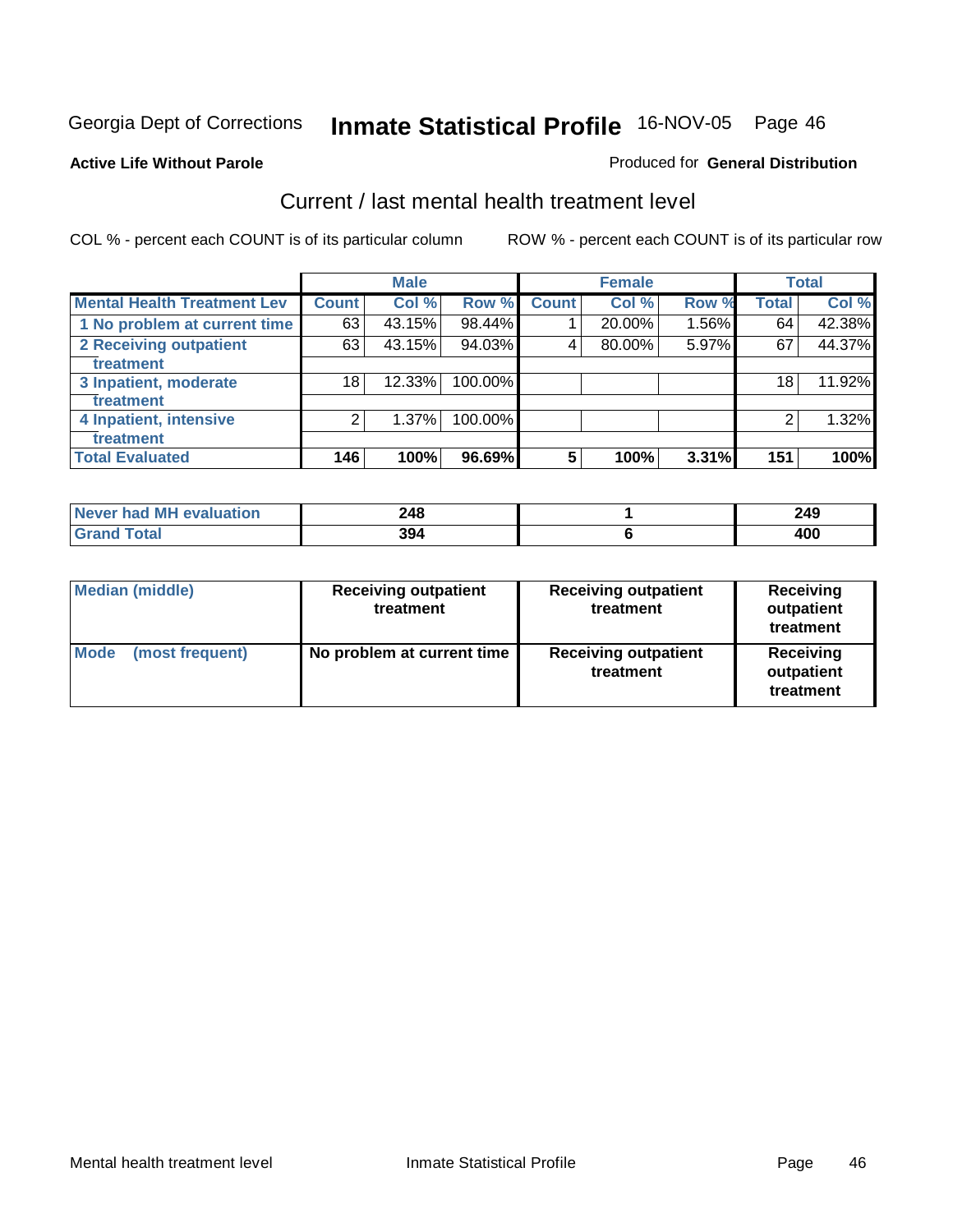### **Active Life Without Parole**

#### Produced for **General Distribution**

# PULHESDWIT medical scale - 'P' overall condition ('P'hysical)

|                             |              | <b>Male</b> |             |   | <b>Female</b> |       |                 | <b>Total</b> |
|-----------------------------|--------------|-------------|-------------|---|---------------|-------|-----------------|--------------|
| 'P' Overall Condition       | <b>Count</b> | Col %       | Row % Count |   | Col %         | Row % | <b>Total</b>    | Col %        |
| 1 No medical illness        | 267          | 68.64%      | 98.89%      | 3 | $50.00\%$     | 1.11% | 270             | 68.35%       |
| 2 Well-controlled chronic   | 70           | 17.99%      | 95.89%      | 3 | 50.00%        | 4.11% | 73 <sub>1</sub> | 18.48%       |
| <b>illness</b>              |              |             |             |   |               |       |                 |              |
| 3 Poorly-controlled chronic | 51           | $13.11\%$   | 100.00%     |   |               |       | 51              | 12.91%       |
| <b>illness</b>              |              |             |             |   |               |       |                 |              |
| 4 Significant problems      |              | $0.26\%$    | 100.00%     |   |               |       |                 | 0.25%        |
| requiring special housing   |              |             |             |   |               |       |                 |              |
| <b>Total Reported</b>       | 389          | 100%        | 98.48%      | 6 | 100%          | 1.52% | 395             | 100%         |

| <b>Reported</b><br> |     |     |
|---------------------|-----|-----|
| ---                 | 394 | 400 |

| Mode | (most frequent) | 1 No medical illness | <sup>1</sup> No medical illness | 1 No medical<br>illness |
|------|-----------------|----------------------|---------------------------------|-------------------------|
|------|-----------------|----------------------|---------------------------------|-------------------------|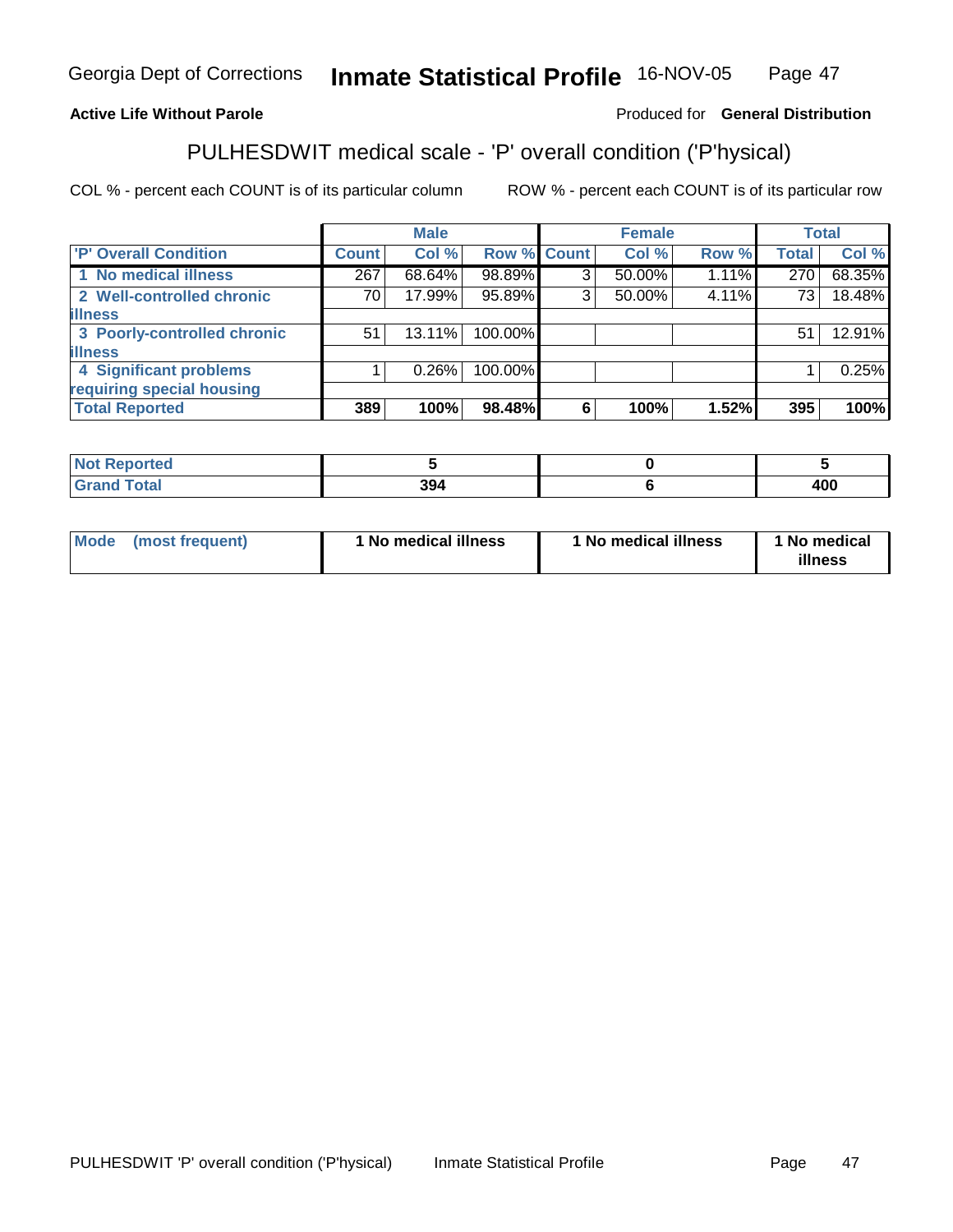#### **Active Life Without Parole**

Produced for **General Distribution**

### PULHESDWIT medical scale - 'U' upper body

|                              |              | <b>Male</b> |         |              | <b>Female</b> |       |              | <b>Total</b> |
|------------------------------|--------------|-------------|---------|--------------|---------------|-------|--------------|--------------|
| <b>U' Upper Body</b>         | <b>Count</b> | Col %       | Row %   | <b>Count</b> | Col %         | Row % | <b>Total</b> | Col %        |
| 1 Upper bones, joints,       | 373          | 95.89%      | 98.42%  | 6            | 100.00%       | 1.58% | 379          | 95.95%       |
| muscles all OK               |              |             |         |              |               |       |              |              |
| 2 One or both arms minimally | 10           | $2.57\%$    | 100.00% |              |               |       | 10           | 2.53%        |
| limited                      |              |             |         |              |               |       |              |              |
| 3 One or both arms           | 6            | 1.54%       | 100.00% |              |               |       | 6            | 1.52%        |
| moderately limited           |              |             |         |              |               |       |              |              |
| <b>Total Reported</b>        | 389          | 100%        | 98.48%  | 6            | 100%          | 1.52% | 395          | 100%         |

| للمراجع بالنوار<br><b>Reported</b><br>NOT.<br>. |     |       |
|-------------------------------------------------|-----|-------|
|                                                 | 394 | 1 N C |

| l Mode I | (most frequent) | 1 Upper bones, joints,<br>muscles all OK | 1 Upper bones, joints,<br>muscles all OK | 1 Upper bones,<br>joints, muscles all<br>ΟK |
|----------|-----------------|------------------------------------------|------------------------------------------|---------------------------------------------|
|----------|-----------------|------------------------------------------|------------------------------------------|---------------------------------------------|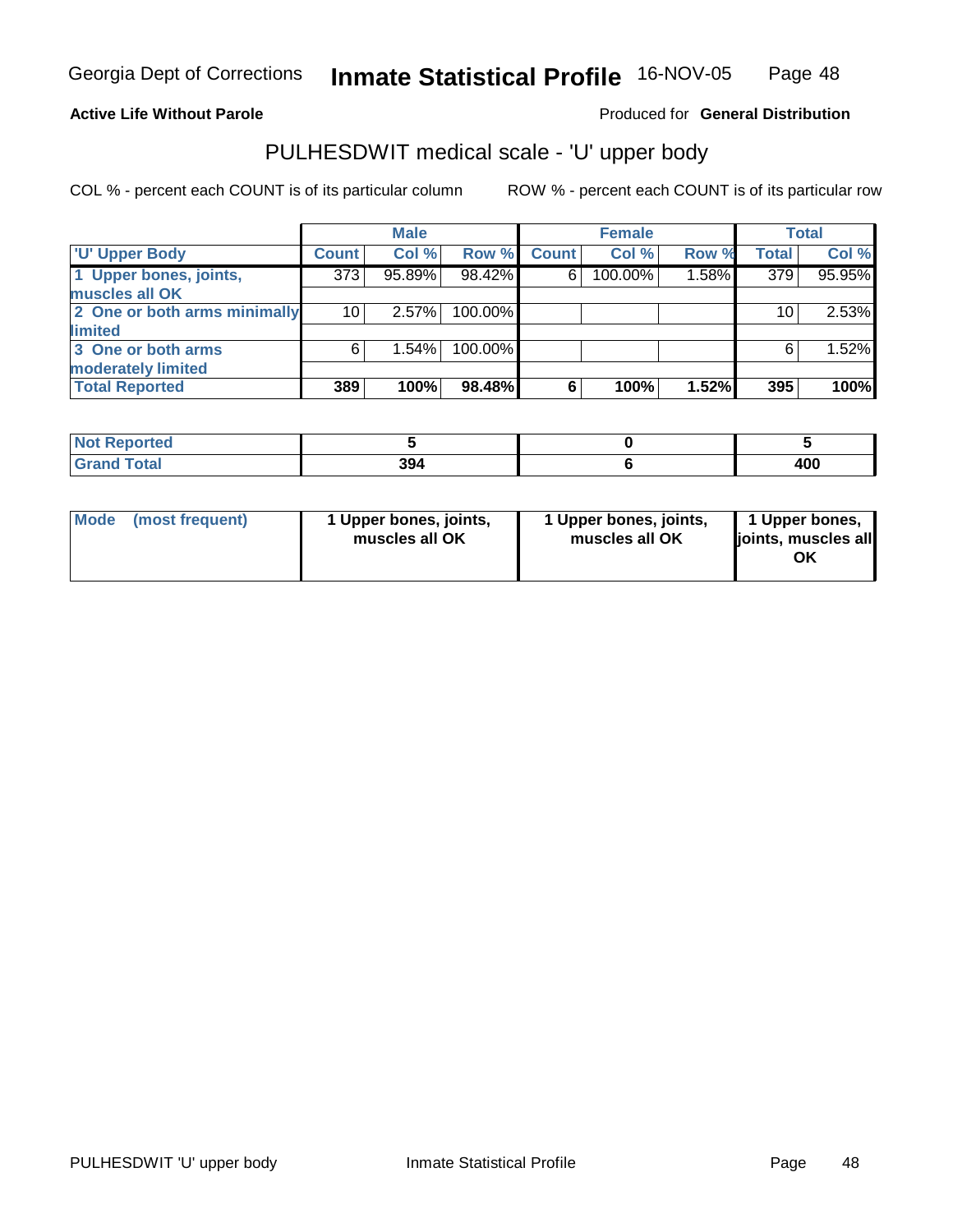#### **Active Life Without Parole**

#### Produced for **General Distribution**

### PULHESDWIT medical scale - 'L' lower body

|                              |              | <b>Male</b> |         |              | <b>Female</b> |       |              | <b>Total</b> |
|------------------------------|--------------|-------------|---------|--------------|---------------|-------|--------------|--------------|
| 'L' Lower Body               | <b>Count</b> | Col %       | Row %   | <b>Count</b> | Col %         | Row % | <b>Total</b> | Col %        |
| 1 Lower bones, joints,       | 351          | 90.23%      | 98.60%  | 5            | 83.33%        | 1.40% | 356          | 90.13%       |
| muscles all OK               |              |             |         |              |               |       |              |              |
| 2 One or both legs minimally | 29           | 7.46%       | 96.67%  |              | 16.67%        | 3.33% | 30           | 7.59%        |
| limited                      |              |             |         |              |               |       |              |              |
| 3 One or both legs           | 8            | 2.06%       | 100.00% |              |               |       | 8            | 2.03%        |
| moderately limited           |              |             |         |              |               |       |              |              |
| 4 One leg disabled,          |              | 0.26%       | 100.00% |              |               |       |              | 0.25%        |
| paralyzed, or amputated      |              |             |         |              |               |       |              |              |
| <b>Total Reported</b>        | 389          | 100%        | 98.48%  | 6            | 100%          | 1.52% | 395          | 100%         |

| <b>Not Reported</b> |     |     |
|---------------------|-----|-----|
| <b>Grand Total</b>  | 394 | 400 |

| l Mode | (most frequent) | 1 Lower bones, joints,<br>muscles all OK | 1 Lower bones, joints,<br>muscles all OK | 1 Lower bones,<br>joints, muscles all<br>ΟK |
|--------|-----------------|------------------------------------------|------------------------------------------|---------------------------------------------|
|--------|-----------------|------------------------------------------|------------------------------------------|---------------------------------------------|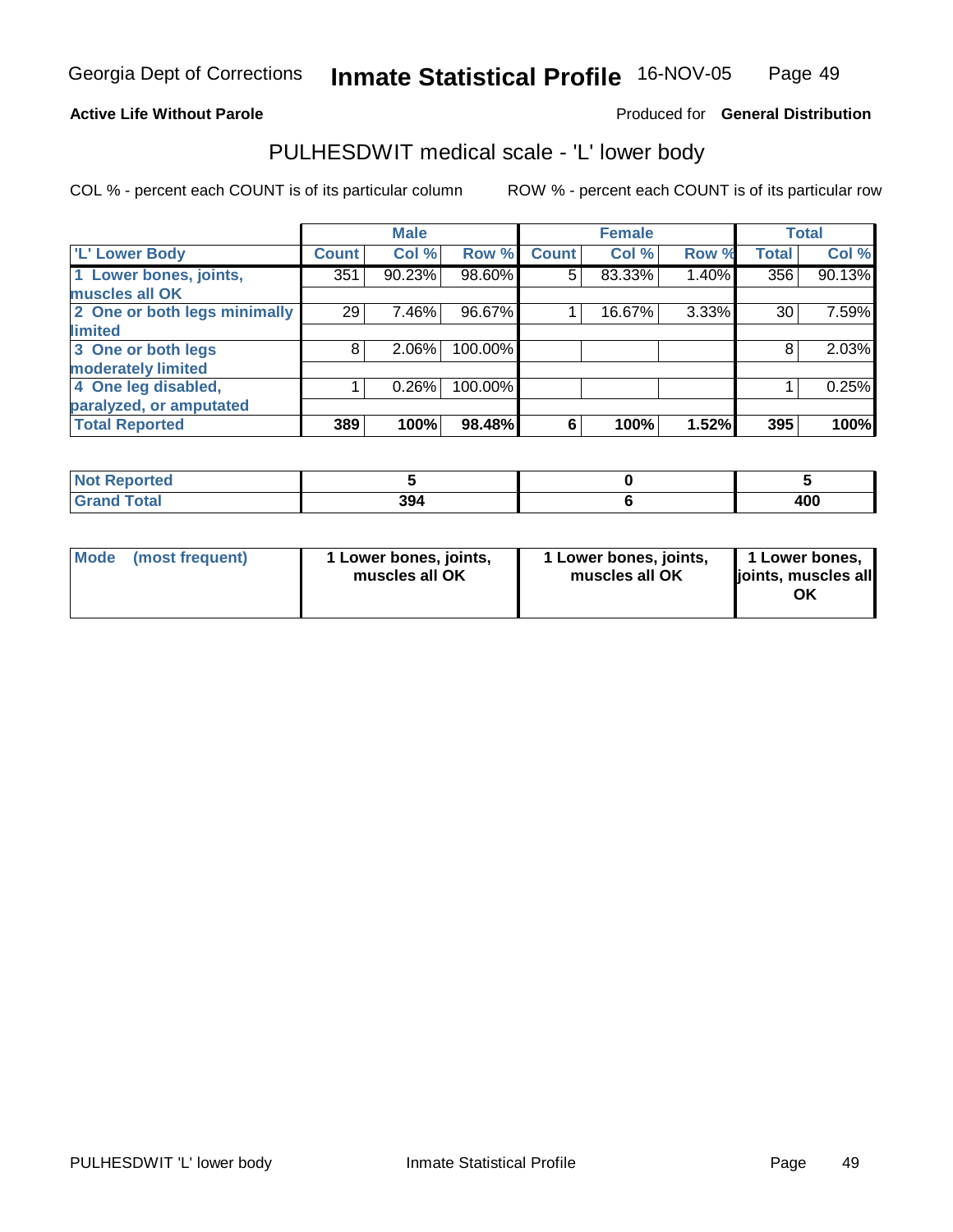**Active Life Without Parole** 

Produced for **General Distribution**

### PULHESDWIT medical scale - 'H' hearing

|                                |              | <b>Male</b> |             |   | <b>Female</b> |          | <b>Total</b> |        |
|--------------------------------|--------------|-------------|-------------|---|---------------|----------|--------------|--------|
| 'H' Hearing                    | <b>Count</b> | Col%        | Row % Count |   | Col%          | Row %    | <b>Total</b> | Col %  |
| 1 Normal hearing both ears     | 388          | $99.74\%$   | 98.48%      | 6 | 100.00%       | $1.52\%$ | 394          | 99.75% |
| 2 Some loss in one ear with    |              | $0.26\%$    | 100.00%     |   |               |          |              | 0.25%  |
| other OK, or mild loss in both |              |             |             |   |               |          |              |        |
| <b>Total Reported</b>          | 389          | 100%        | 98.48%      | 6 | 100%          | $1.52\%$ | 395          | 100%   |

| ----<br>onteol<br>N   |                     |           |
|-----------------------|---------------------|-----------|
| <b>otal</b><br>______ | 201<br>-994<br>$ -$ | ה ה<br>טע |

| Mode (most frequent) | 1 Normal hearing both ears 1 Normal hearing both ears 1 Normal hearing |           |
|----------------------|------------------------------------------------------------------------|-----------|
|                      |                                                                        | both ears |
|                      |                                                                        |           |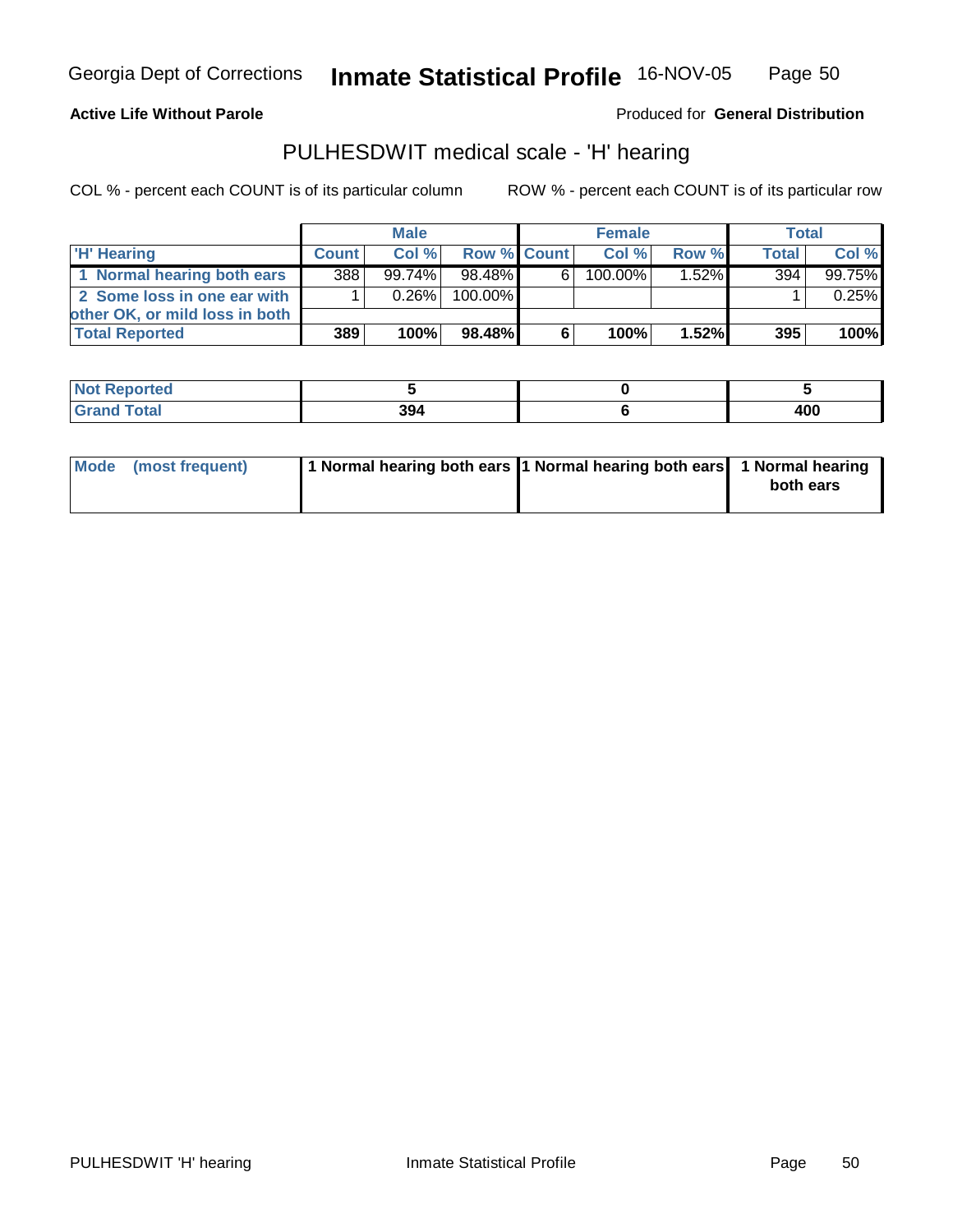#### **Active Life Without Parole**

#### Produced for **General Distribution**

### PULHESDWIT medical scale - 'E' vision

|                                 |              | <b>Male</b> |             |   | <b>Female</b> |       |              | <b>Total</b> |
|---------------------------------|--------------|-------------|-------------|---|---------------|-------|--------------|--------------|
| <b>E' Vision</b>                | <b>Count</b> | Col %       | Row % Count |   | Col %         | Row % | <b>Total</b> | Col %        |
| 1 Correctable to 20/40 in both  | 322          | 82.78%      | 98.77%      | 4 | 66.67%        | 1.23% | 326          | 82.53%       |
| eyes                            |              |             |             |   |               |       |              |              |
| 2 Correctable to 20/70 in one   | 60           | 15.42%      | 96.77%      | 2 | 33.33%        | 3.23% | 62           | 15.70%       |
| eye, may be blind in other      |              |             |             |   |               |       |              |              |
| 3 Correctable to 20/200 in one  | 5            | 1.29%       | 100.00%     |   |               |       | 5            | 1.27%        |
| eye, may be blind in other      |              |             |             |   |               |       |              |              |
| 4 One eye not correctable to    |              | 0.26%       | 100.00%     |   |               |       |              | 0.25%        |
| 20/200, other may be blind      |              |             |             |   |               |       |              |              |
| 5 Blind in both eyes, requiring |              | $0.26\%$    | 100.00%     |   |               |       |              | 0.25%        |
| special housing                 |              |             |             |   |               |       |              |              |
| <b>Total Reported</b>           | 389          | 100%        | 98.48%      | 6 | 100%          | 1.52% | 395          | 100%         |

| ported                                    |     |            |
|-------------------------------------------|-----|------------|
| $F = 4 \times 7$<br><b>Utal</b><br>______ | 394 | 10C<br>4vu |

| Mode (most frequent) | 1 Correctable to 20/40 in<br>both eyes | 1 Correctable to 20/40 in   1 Correctable to<br>both eves | 20/40 in both eyes |
|----------------------|----------------------------------------|-----------------------------------------------------------|--------------------|
|----------------------|----------------------------------------|-----------------------------------------------------------|--------------------|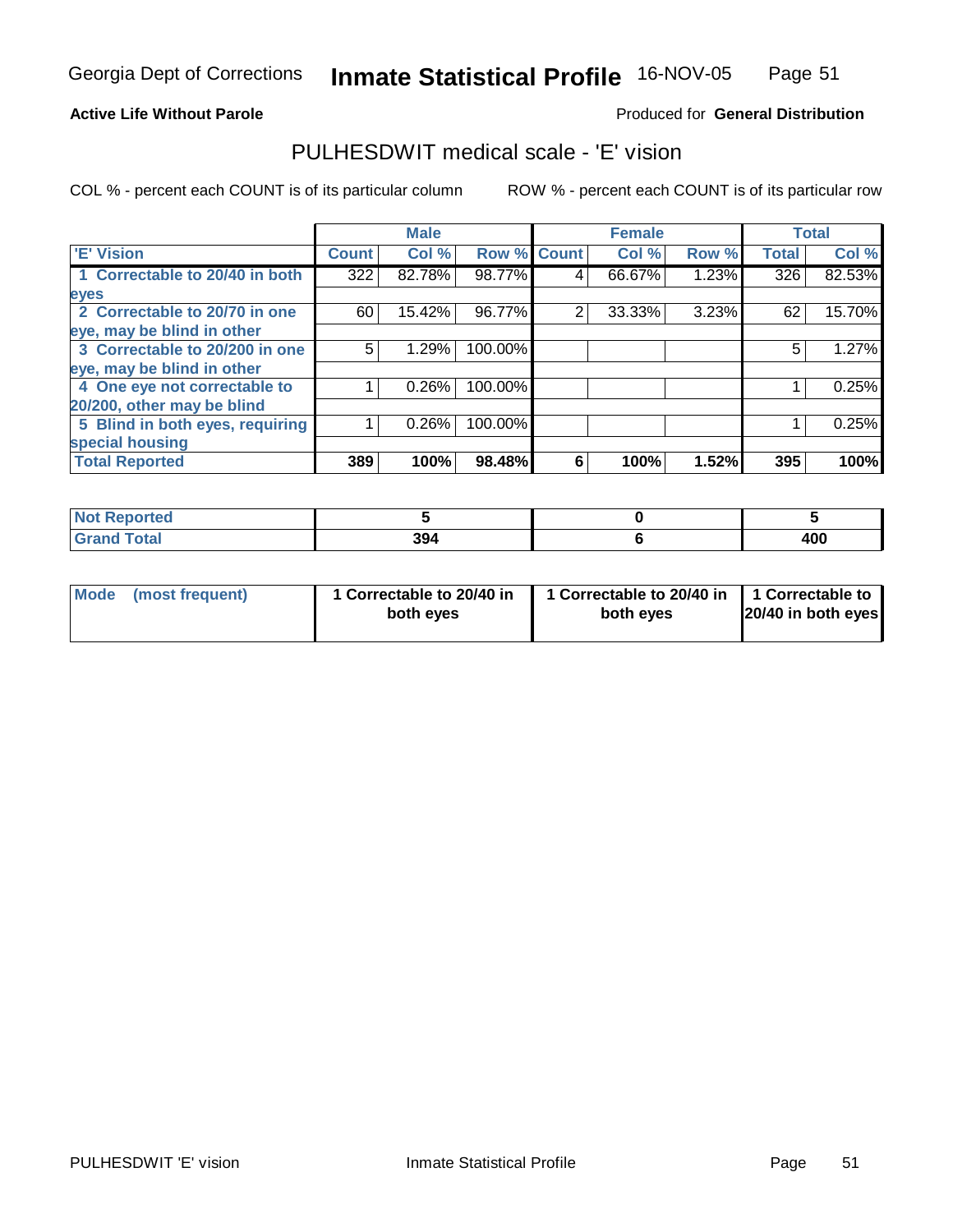#### **Active Life Without Parole**

#### Produced for **General Distribution**

### PULHESDWIT medical scale - 'S' pSychiatric

|                                |              | <b>Male</b> |                    |   | <b>Female</b> |       |              | <b>Total</b> |
|--------------------------------|--------------|-------------|--------------------|---|---------------|-------|--------------|--------------|
| 'S' pSychiatric                | <b>Count</b> | Col %       | <b>Row % Count</b> |   | Col %         | Row % | <b>Total</b> | Col %        |
| 1 No impairment or disorders   | 309          | $81.10\%$   | 99.36%             |   | 33.33%        | 0.64% | 311          | 80.36%       |
| 2 Stable, or in remission, or  | 61           | 16.01%      | 93.85%             | 4 | 66.67%        | 6.15% | 65           | 16.80%       |
| mild impairment or retardation |              |             |                    |   |               |       |              |              |
| 3 Requires moderate inpatient  | 8            | $2.10\%$    | 100.00%            |   |               |       | 8            | 2.07%        |
| treatment                      |              |             |                    |   |               |       |              |              |
| 4 Requires intensive inpatient | 3            | 0.79%       | 100.00%            |   |               |       | 3            | 0.78%        |
| treatment                      |              |             |                    |   |               |       |              |              |
| <b>Total Reported</b>          | 381          | 100%        | 98.45%             | 6 | 100%          | 1.55% | 387          | 100.0%       |

| <b>Not Reported</b> |     |     |
|---------------------|-----|-----|
| <b>Grand Total</b>  | 394 | 400 |

| Mode (most frequent) | 1 No impairment or<br>disorders | 2 Stable, or in remission, 1 No impairment or<br>or mild impairment or | disorders |
|----------------------|---------------------------------|------------------------------------------------------------------------|-----------|
|                      |                                 | retardation                                                            |           |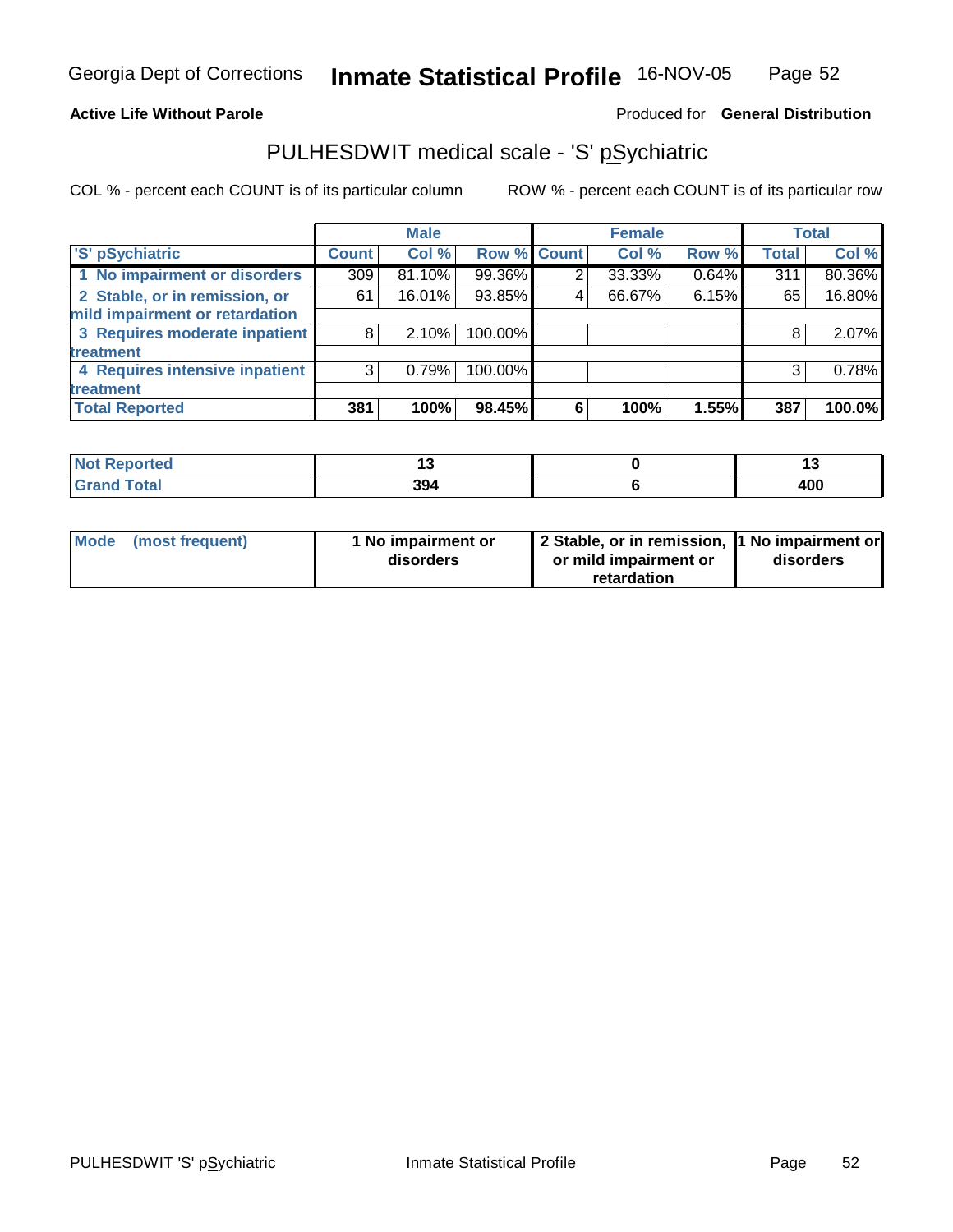### **Active Life Without Parole**

### Produced for **General Distribution**

### PULHESDWIT medical scale - 'D' dental

|                                 |              | <b>Male</b> |             |   | <b>Female</b> |       |              | <b>Total</b> |
|---------------------------------|--------------|-------------|-------------|---|---------------|-------|--------------|--------------|
| <b>D'</b> Dental                | <b>Count</b> | Col %       | Row % Count |   | Col%          | Row % | <b>Total</b> | Col %        |
| 1 Minimal routine dental health | 191          | 50.66%      | 97.95%      |   | 66.67%        | 2.05% | 195          | 50.91%       |
| <b>needs</b>                    |              |             |             |   |               |       |              |              |
| 2 Moderate cavities and/or      | 158          | 41.91%      | 98.75%      |   | 33.33%        | 1.25% | 160          | 41.78%       |
| gum disease                     |              |             |             |   |               |       |              |              |
| 3 Extensive gum disease         | 28           | 7.43%       | 100.00%     |   |               |       | 28           | 7.31%        |
| and/or widespread decay         |              |             |             |   |               |       |              |              |
| <b>Total Reported</b>           | 377          | 100%        | 98.43%      | 6 | 100%          | 1.57% | 383          | 100%         |

| NA<br>vreo      | .   | $ -$       |
|-----------------|-----|------------|
| Cota'<br>______ | 394 | חחו<br>400 |

| <b>Mode</b><br>(most frequent) | 1 Minimal routine dental<br>health needs | health needs | Minimal routine dental 1 Minimal routine<br>dental health<br>needs |
|--------------------------------|------------------------------------------|--------------|--------------------------------------------------------------------|
|--------------------------------|------------------------------------------|--------------|--------------------------------------------------------------------|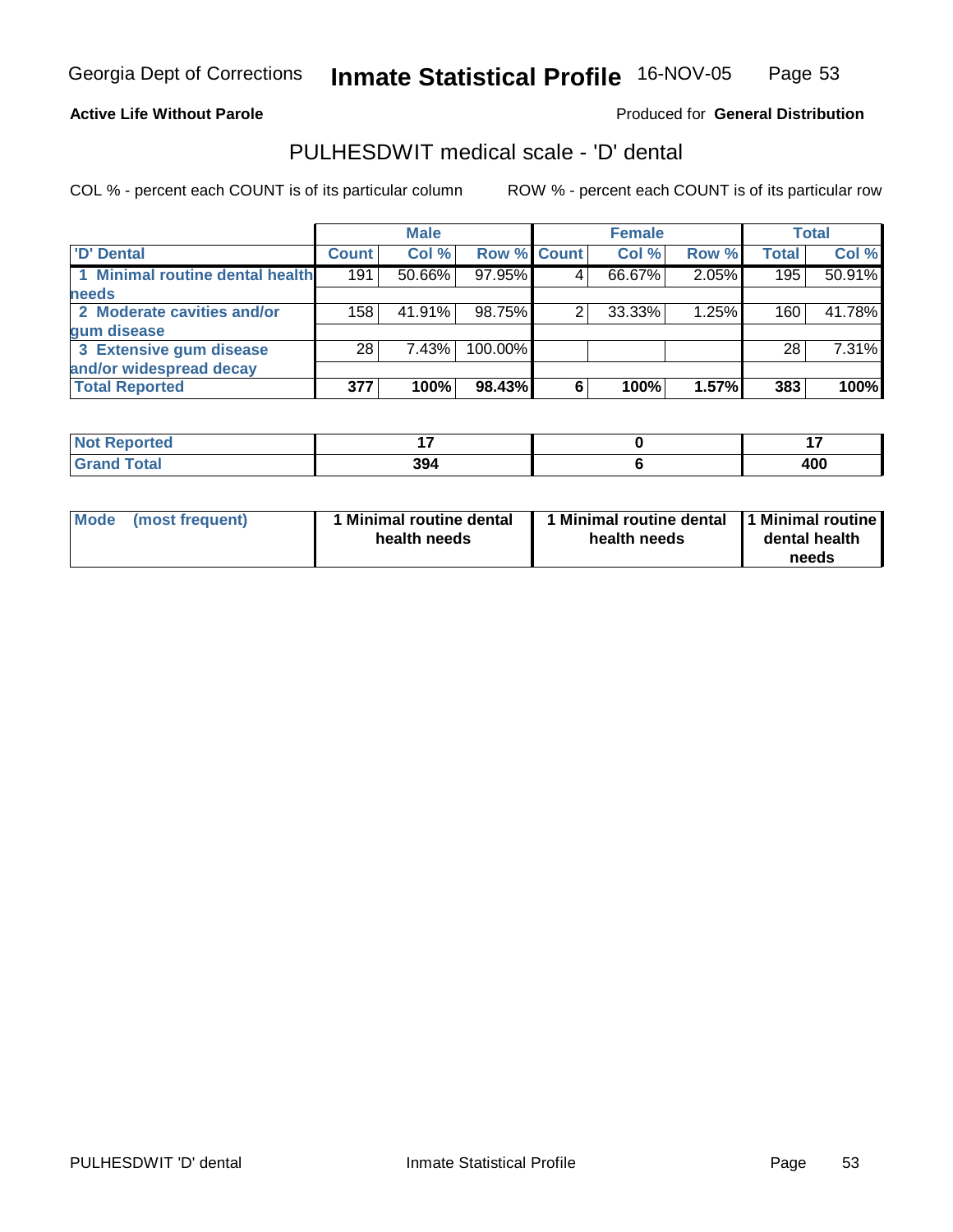#### **Active Life Without Parole**

#### Produced for **General Distribution**

### PULHESDWIT medical scale - 'W' work ability

|                                 |              | <b>Male</b> |                    |   | <b>Female</b> |       |              | Total  |
|---------------------------------|--------------|-------------|--------------------|---|---------------|-------|--------------|--------|
| W' work ability                 | <b>Count</b> | Col %       | <b>Row % Count</b> |   | Col %         | Row % | <b>Total</b> | Col %  |
| 1 Unrestricted work or activity | 310          | 79.69%      | 98.41%             | 5 | 83.33%        | 1.59% | 315          | 79.75% |
| 2 Minor restrictions on type of | 58           | $14.91\%$   | 98.31%             |   | 16.67%        | 1.69% | 59           | 14.94% |
| <b>work</b>                     |              |             |                    |   |               |       |              |        |
| 3 Moderate restrictions on      | 14           | $3.60\%$    | 100.00%            |   |               |       | 14           | 3.54%  |
| type of work                    |              |             |                    |   |               |       |              |        |
| 4 Major restrictions on type of |              | $1.80\%$    | 100.00%            |   |               |       |              | 1.77%  |
| <b>work</b>                     |              |             |                    |   |               |       |              |        |
| <b>Total Reported</b>           | 389          | 100%        | 98.48%             | 6 | 100%          | 1.52% | 395          | 100%   |

| <b>roorted</b>                     |     |            |
|------------------------------------|-----|------------|
| d Total<br>Granc<br>$\mathbf{v}$ . | 394 | 008<br>400 |

| Mode | (most frequent) | 1 Unrestricted work or<br>activity | 1 Unrestricted work or<br>activity | 1 Unrestricted<br>work or activity |
|------|-----------------|------------------------------------|------------------------------------|------------------------------------|
|------|-----------------|------------------------------------|------------------------------------|------------------------------------|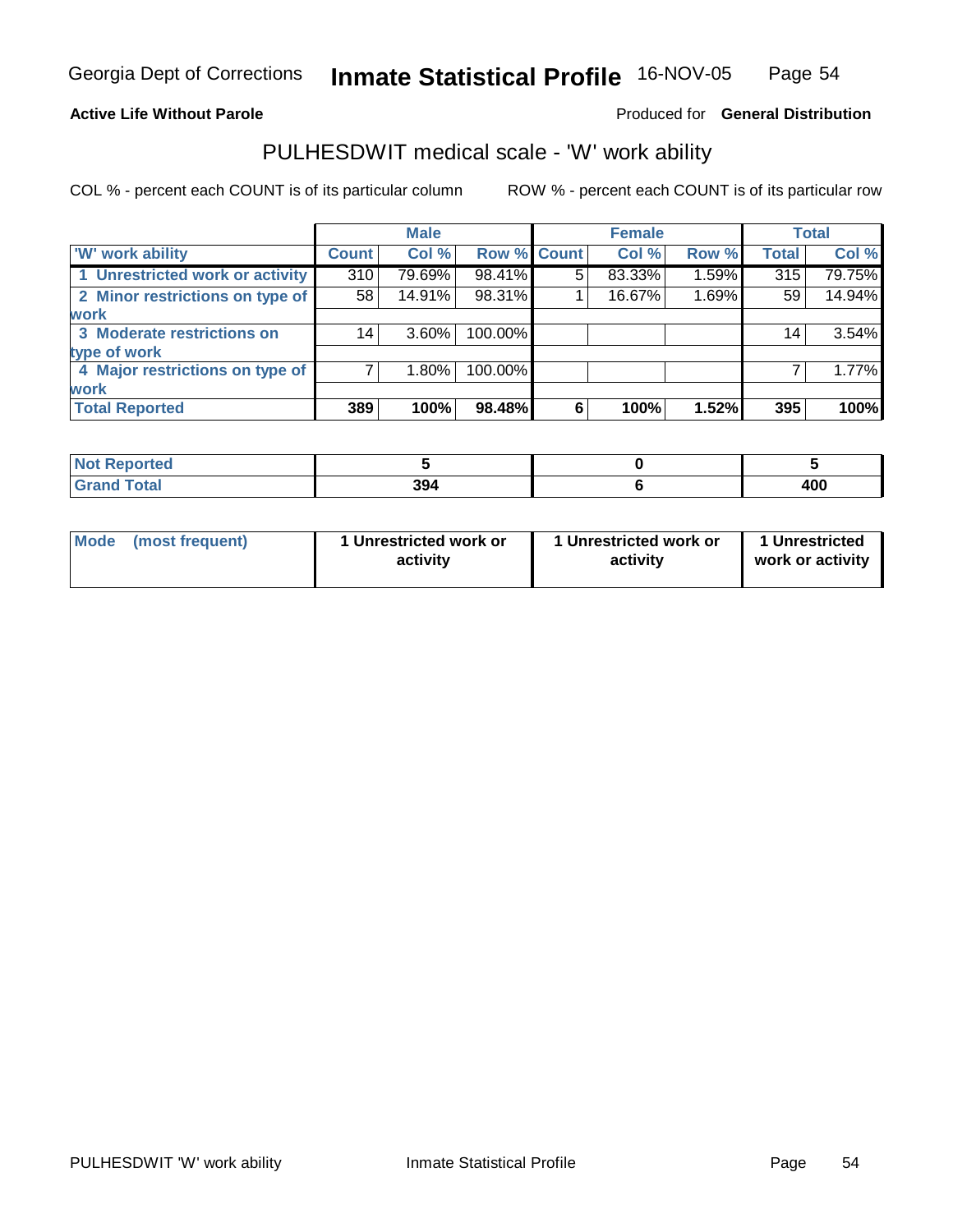#### **Active Life Without Parole**

### Produced for **General Distribution**

### PULHESDWIT medical scale - 'I' impairment

|                                 |              | <b>Male</b> |             |   | <b>Female</b> |       |              | <b>Total</b> |
|---------------------------------|--------------|-------------|-------------|---|---------------|-------|--------------|--------------|
| I'' Impairment                  | <b>Count</b> | Col %       | Row % Count |   | Col %         | Row % | <b>Total</b> | Col %        |
| 1 No impairments or             | 386          | 99.23%      | 98.47%      | 6 | 100.00%       | 1.53% | 392          | 99.24%       |
| disabilities                    |              |             |             |   |               |       |              |              |
| 4 Needs moderate Assisted       |              | 0.26%       | $100.00\%$  |   |               |       |              | 0.25%        |
| <b>Living (level II)</b>        |              |             |             |   |               |       |              |              |
| <b>5 Needs maximal Assisted</b> |              | 0.51%       | 100.00%     |   |               |       |              | 0.51%        |
| <b>Living (level III)</b>       |              |             |             |   |               |       |              |              |
| <b>Total Reported</b>           | 389          | 100%        | 98.48%      | 6 | 100%          | 1.52% | 395          | 100%l        |

| <b>eported</b><br><b>NOT</b> |     |     |
|------------------------------|-----|-----|
| <b>fotal</b><br>_____        | 394 | 40C |

| Mode            | l No impairments or | 1 No impairments or | 1 1 No impairments |
|-----------------|---------------------|---------------------|--------------------|
| (most frequent) | disabilities        | disabilities        | or disabilities    |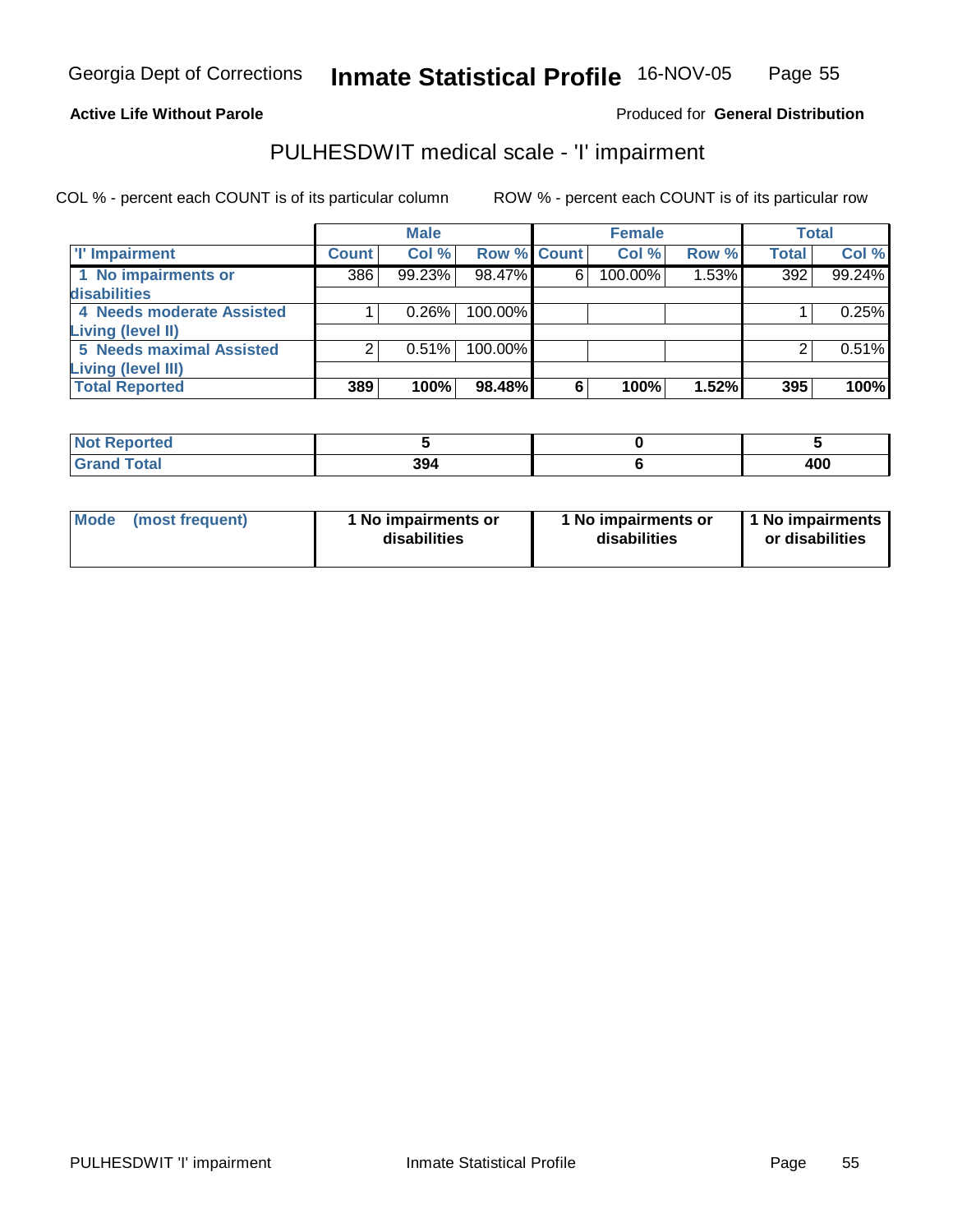Georgia Dept of Corrections

**Inmate Statistical Profile** 16-NOV-05 Page Page 56

**Active Life Without Parole Produced fo Seneral Distribution** 

### PULHESDWIT medical scale - 'T' transportability

|                              |              | <b>Male</b> |                    |   | <b>Female</b> |          |       | Total  |
|------------------------------|--------------|-------------|--------------------|---|---------------|----------|-------|--------|
| <b>T' Transportability</b>   | <b>Count</b> | Col %       | <b>Row % Count</b> |   | Col %         | Row %    | Total | Col %  |
| 1 Can be transported in any  | 388          | 99.74%      | $98.48\%$          | 6 | $100.00\%$    | $1.52\%$ | 394   | 99.75% |
| ordinary approved vehicle    |              |             |                    |   |               |          |       |        |
| 3 Wheelchair-bound, requires |              | 0.26%       | $100.00\%$         |   |               |          |       | 0.25%  |
| special vehicle              |              |             |                    |   |               |          |       |        |
| <b>Total Reported</b>        | 389          | 100%        | 98.48%             | 6 | 100%          | $1.52\%$ | 395   | 100%   |

| N <sub>of</sub><br>ported |     |     |
|---------------------------|-----|-----|
| <b>Total</b><br>'Grand    | 394 | 400 |

| ordinary approved vehicle   ordinary approved vehicle   transported in any  <br>  ordinary approved  <br>vehicle |
|------------------------------------------------------------------------------------------------------------------|
|------------------------------------------------------------------------------------------------------------------|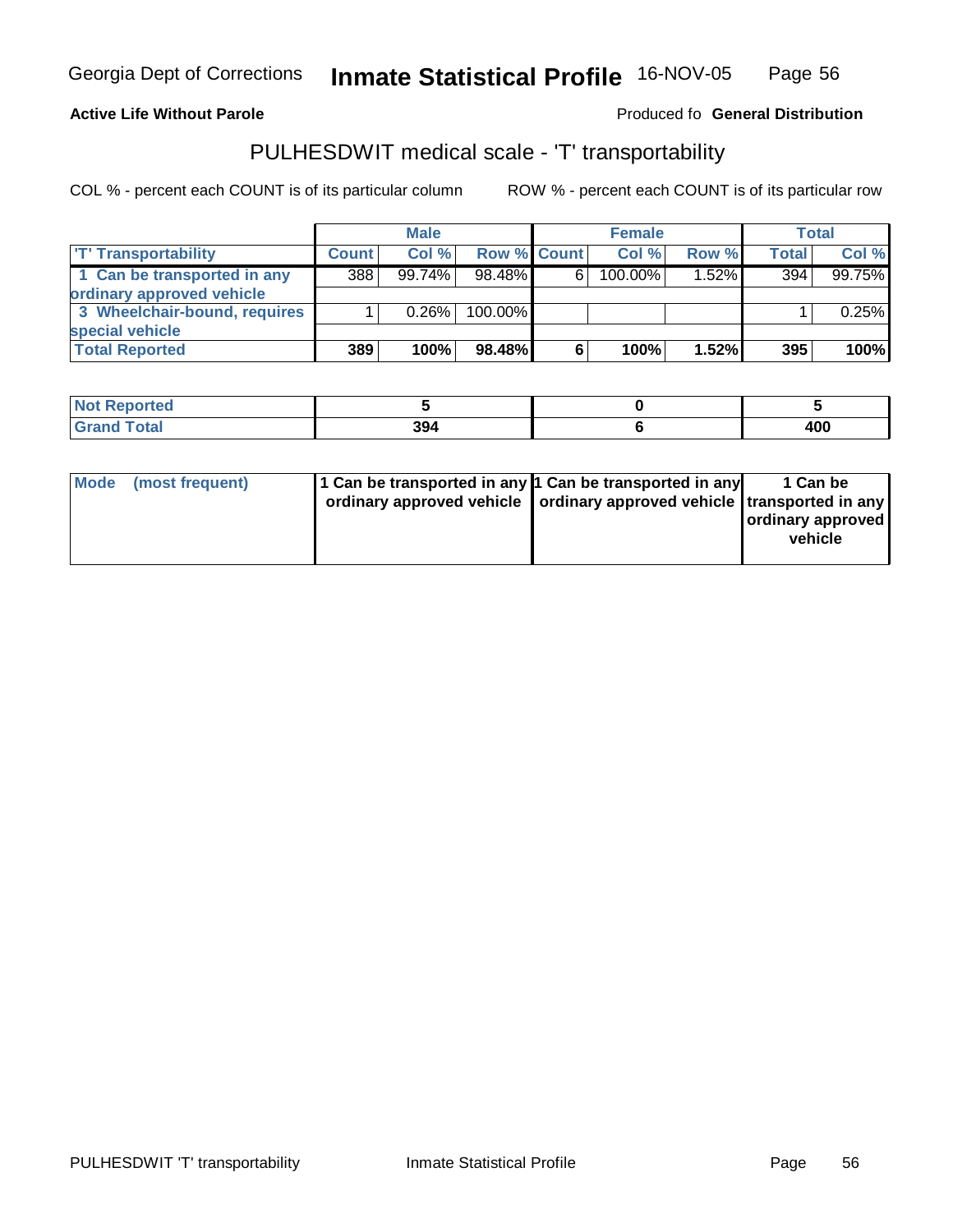### **Active Life Without Parole**

#### Produced for **General Distribution**

### Criminality in family, self-reported

|                              |              | <b>Male</b> |              |                | <b>Female</b> |       |              | Total  |
|------------------------------|--------------|-------------|--------------|----------------|---------------|-------|--------------|--------|
| <b>Criminality In Family</b> | <b>Count</b> | Col %       | <b>Row %</b> | <b>Count</b>   | Col %         | Row % | <b>Total</b> | Col %  |
| Yes, criminality in family   | 121          | 31.03%      | 97.58%       | 3 <sub>1</sub> | 50.00%        | 2.42% | 124          | 31.31% |
| No criminality in family     | 269          | 68.97%      | 98.90%       | 3 <sub>1</sub> | $50.00\%$     | 1.10% | 272          | 68.69% |
| <b>Total Reported</b>        | 390          | 100%        | 98.48%       | 6              | 100%          | 1.52% | 396          | 100%   |

| rted                                               |            |            |
|----------------------------------------------------|------------|------------|
| المفما<br><b>TULAI</b><br>$\sim$ . $\sim$ . $\sim$ | 201<br>ືອອ | ה ה<br>4vv |

| Mode (most frequent) | No criminality in family | No criminality in family | No criminality in<br>family |
|----------------------|--------------------------|--------------------------|-----------------------------|
|----------------------|--------------------------|--------------------------|-----------------------------|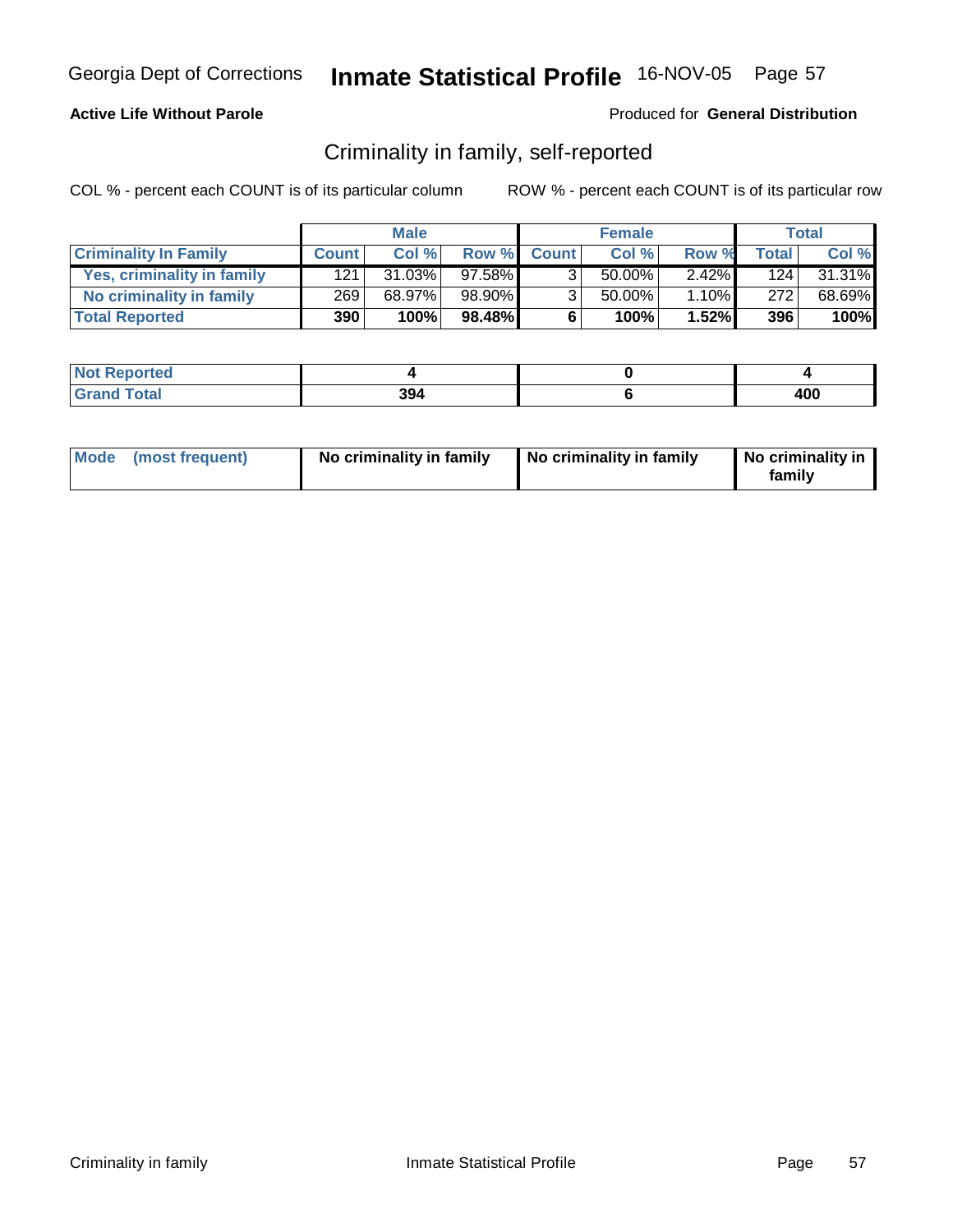### **Active Life Without Parole**

#### Produced for **General Distribution**

### Alcoholism in family, self-reported

|                             |              | <b>Male</b> |        |             | <b>Female</b> |       |              | Total  |
|-----------------------------|--------------|-------------|--------|-------------|---------------|-------|--------------|--------|
| <b>Alcoholism In Family</b> | <b>Count</b> | Col %       |        | Row % Count | Col %         | Row % | <b>Total</b> | Col %  |
| Yes, alcoholism in family   | 79           | 20.26%      | 98.75% |             | 16.67%」       | 1.25% | 80           | 20.20% |
| No alcoholism in family     | 311          | 79.74%      | 98.42% | 5           | 83.33%        | 1.58% | 316          | 79.80% |
| <b>Total Reported</b>       | 390          | 100%        | 98.48% | 6           | 100%          | 1.52% | 396          | 100%   |

| <b>rted</b>                  |            |                     |
|------------------------------|------------|---------------------|
| int<br><b>TULAI</b><br>----- | 9۵۸<br>יככ | Anr<br>$\mathbf{r}$ |

| Mode (most frequent)<br>No alcoholism in family | <b>No alcoholism in family</b> | No alcoholism in<br>familv |
|-------------------------------------------------|--------------------------------|----------------------------|
|-------------------------------------------------|--------------------------------|----------------------------|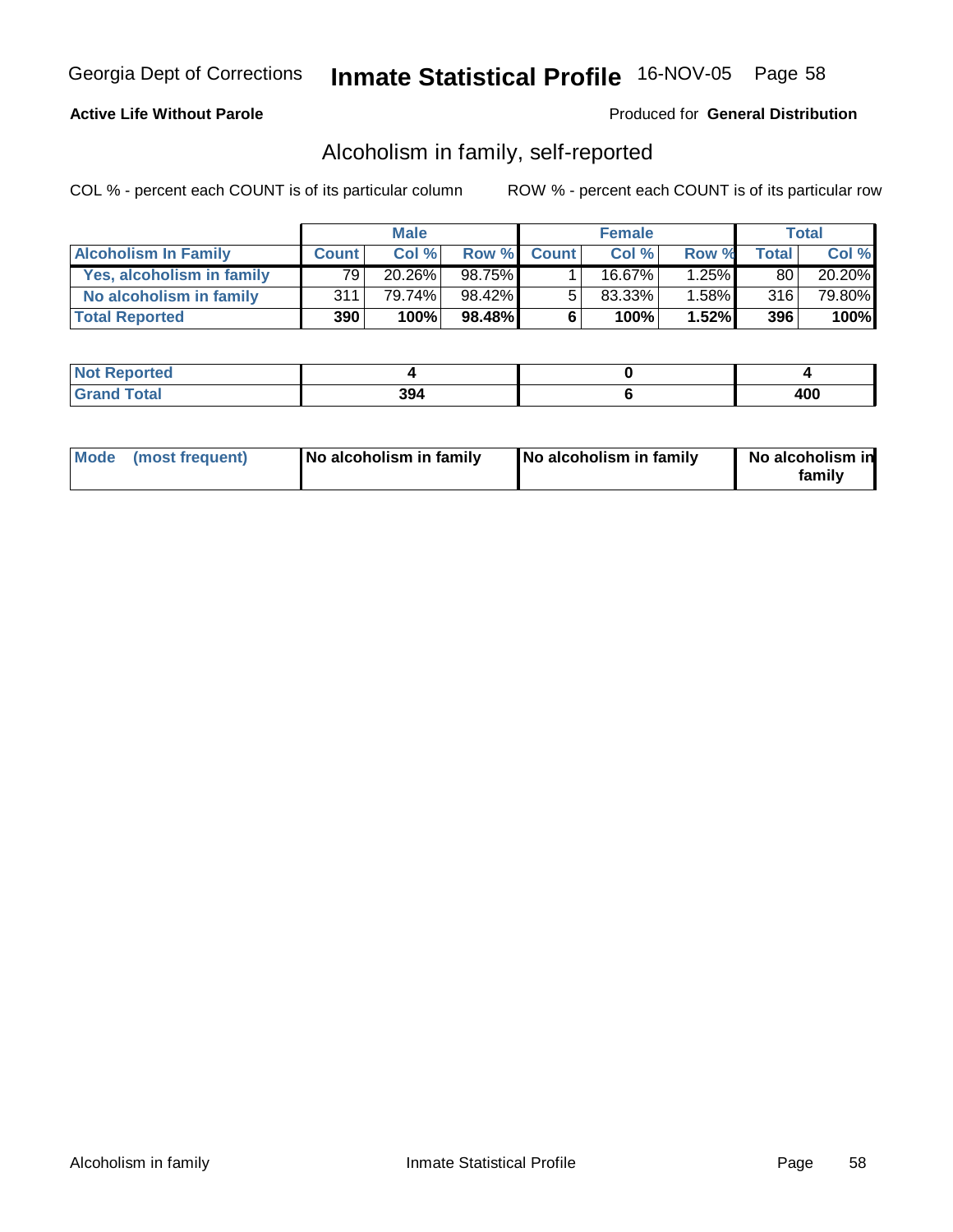### **Active Life Without Parole**

Produced for **General Distribution**

### Drug abuse in family, self-reported

|                           |              | <b>Male</b> |        |              | <b>Female</b> |          |              | Total  |
|---------------------------|--------------|-------------|--------|--------------|---------------|----------|--------------|--------|
| Drug Abuse In Family      | <b>Count</b> | Col %       | Row %  | <b>Count</b> | Col %         | Row %    | <b>Total</b> | Col %  |
| Yes, drug abuse in family | 52           | 13.33%      | 96.30% |              | 33.33%        | $3.70\%$ | 54           | 13.64% |
| No drug abuse in family   | 338          | 86.67%      | 98.83% | 4            | 66.67%        | 1.17%    | 342          | 86.36% |
| <b>Total Reported</b>     | 390          | 100%        | 98.48% | 6            | 100%          | 1.52%    | 396          | 100%   |

| <b>rted</b>                  |            |                     |
|------------------------------|------------|---------------------|
| int<br><b>TULAI</b><br>----- | 9۵۸<br>יככ | Anr<br>$\mathbf{r}$ |

| Mode (most frequent) |  | No drug abuse in family | No drug abuse in family | No drug abuse in<br>familv |
|----------------------|--|-------------------------|-------------------------|----------------------------|
|----------------------|--|-------------------------|-------------------------|----------------------------|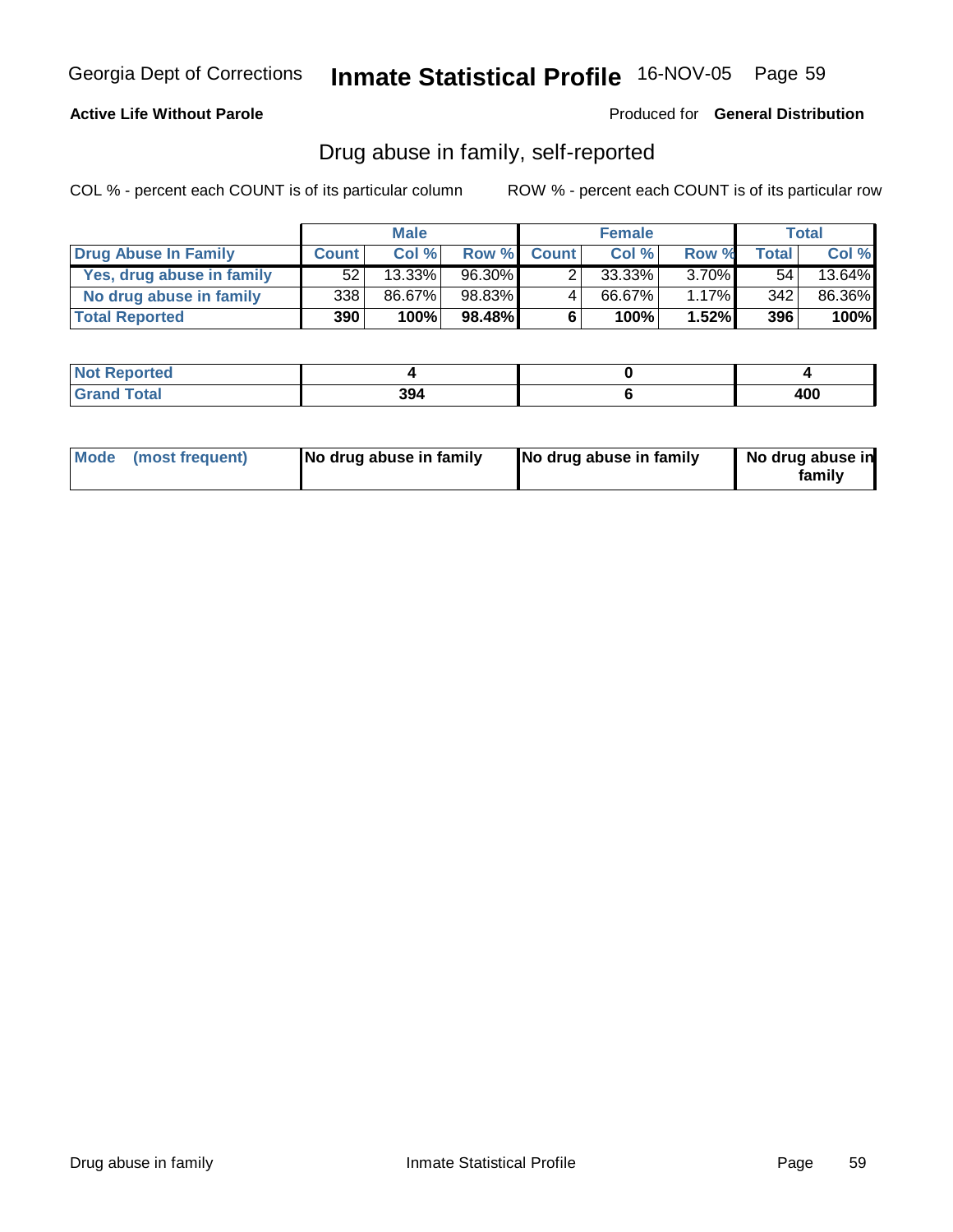### **Active Life Without Parole**

#### Produced for **General Distribution**

### Subjected to frequent beatings, self-reported

|                            |              | <b>Male</b> |        |              | <b>Female</b> |          |              | <b>Total</b> |
|----------------------------|--------------|-------------|--------|--------------|---------------|----------|--------------|--------------|
| <b>Frequent beatings</b>   | <b>Count</b> | Col%        | Row %  | <b>Count</b> | Col %         | Row %    | <b>Total</b> | Col %        |
| Yes, subjected to frequent | 24           | 6.15%       | 96.00% |              | 16.67%        | $4.00\%$ | 25           | 6.31%        |
| beatings                   |              |             |        |              |               |          |              |              |
| Not subjected to frequent  | 366          | 93.85%      | 98.65% | 5            | 83.33%        | $1.35\%$ | 371          | 93.69%       |
| beatings                   |              |             |        |              |               |          |              |              |
| <b>Total Reported</b>      | 390          | 100%        | 98.48% | 6            | 100%          | 1.52%    | 396          | 100%         |

| Reported<br><b>NOT</b> |     |            |
|------------------------|-----|------------|
| <b>Total</b><br>. Grar | 394 | ה ה<br>400 |

| Mode | (most frequent) | Not subjected to frequent  <br>beatings | Not subjected to frequent   Not subjected to  <br>beatings | <b>frequent beatings</b> |
|------|-----------------|-----------------------------------------|------------------------------------------------------------|--------------------------|
|------|-----------------|-----------------------------------------|------------------------------------------------------------|--------------------------|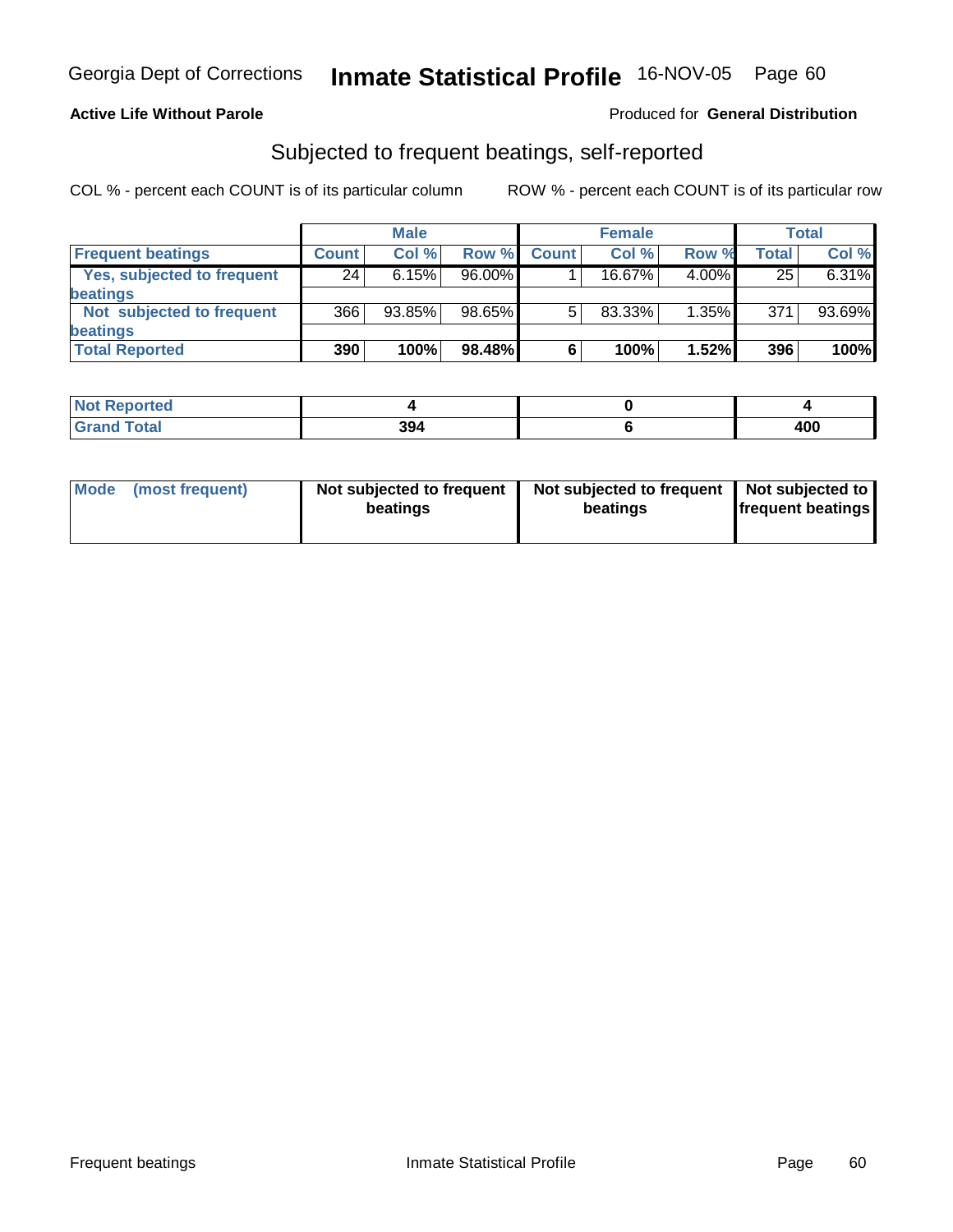### **Active Life Without Parole**

#### Produced for **General Distribution**

### Father absent during inmate's childhood

|                           |              | <b>Male</b> |           |             | <b>Female</b> |          |       | <b>Total</b> |
|---------------------------|--------------|-------------|-----------|-------------|---------------|----------|-------|--------------|
| <b>Father Absent</b>      | <b>Count</b> | Col %       |           | Row % Count | Col %         | Row %    | Total | Col %        |
| Yes, father was absent    | 1991         | $51.03\%$   | $99.00\%$ |             | 33.33%        | $1.00\%$ | 201   | 50.76%       |
| No, father was not absent | 191          | 48.97%      | 97.95%    | 4           | 66.67%        | 2.05%    | 195   | 49.24%       |
| <b>Total Reported</b>     | 390          | 100%        | 98.48%    | 6           | 100%          | 1.52%    | 396   | 100%         |

| <b>Not Reported</b> |     |            |
|---------------------|-----|------------|
| <b>Grand Total</b>  | 394 | 10C<br>40c |

| Mode (most frequent)<br>Yes, father was absent | No, father was not absent | Yes, father was<br>absent |
|------------------------------------------------|---------------------------|---------------------------|
|------------------------------------------------|---------------------------|---------------------------|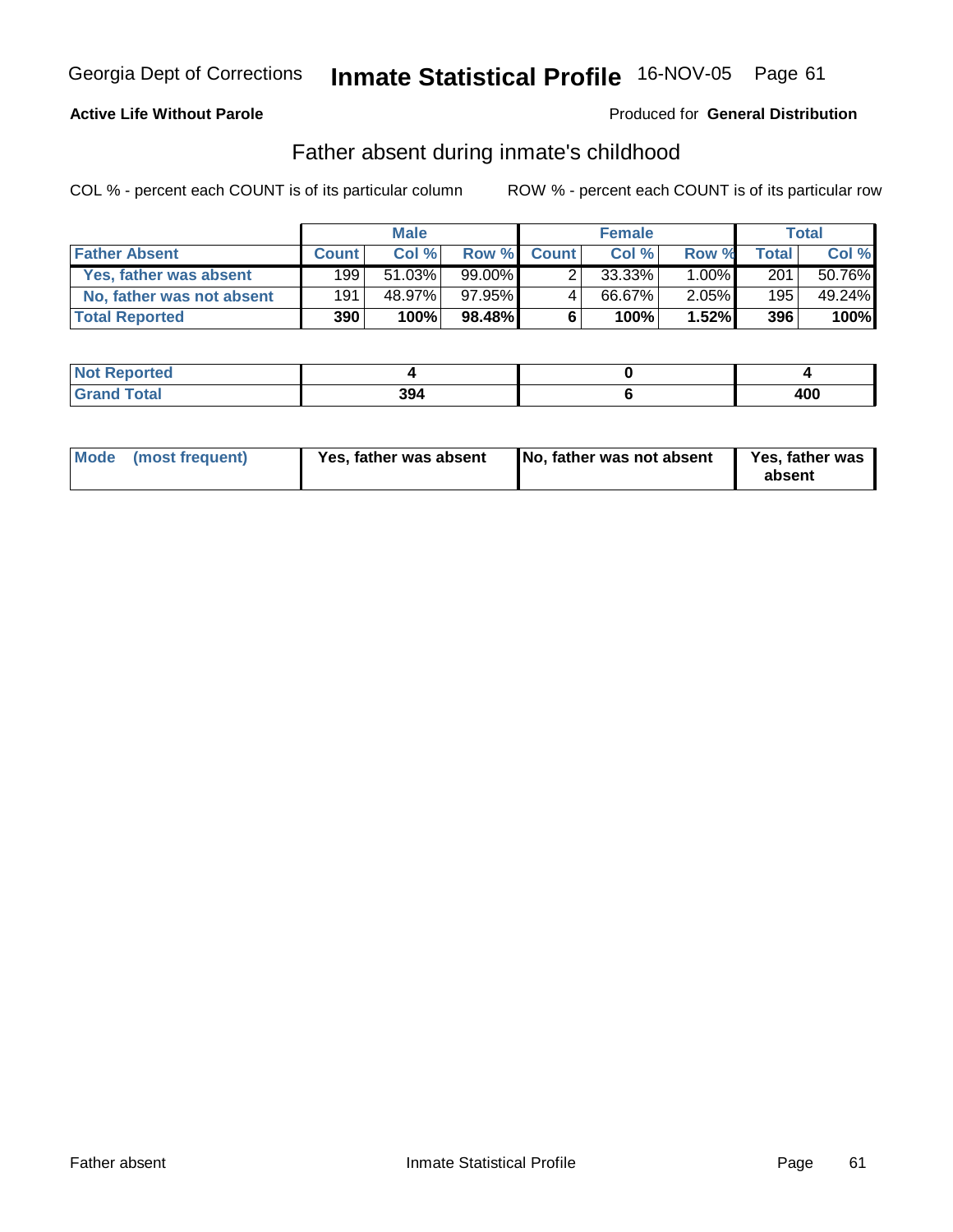### **Active Life Without Parole**

#### Produced for **General Distribution**

### Mother absent during inmate's childhood

|                           |              | <b>Male</b> |        |              | <b>Female</b> |       |                  | Total  |
|---------------------------|--------------|-------------|--------|--------------|---------------|-------|------------------|--------|
| <b>Mother Absent</b>      | <b>Count</b> | Col %       | Row %  | <b>Count</b> | Col %         | Row % | Total            | Col %  |
| Yes, mother was absent    | 53           | 13.59%      | 98.15% |              | 16.67%        | 1.85% | 54               | 13.64% |
| No, mother was not absent | 337          | 86.41%      | 98.54% | 5            | 83.33%        | 1.46% | 342 <sub>1</sub> | 86.36% |
| <b>Total Reported</b>     | 390          | 100%        | 98.48% | 6            | 100%          | 1.52% | 396              | 100%   |

| <b>Not Reported</b> |     |            |
|---------------------|-----|------------|
| <b>Total</b>        | 394 | 100<br>4vv |

| Mode (most frequent) | No, mother was not absent   No, mother was not absent   No, mother was |            |
|----------------------|------------------------------------------------------------------------|------------|
|                      |                                                                        | not absent |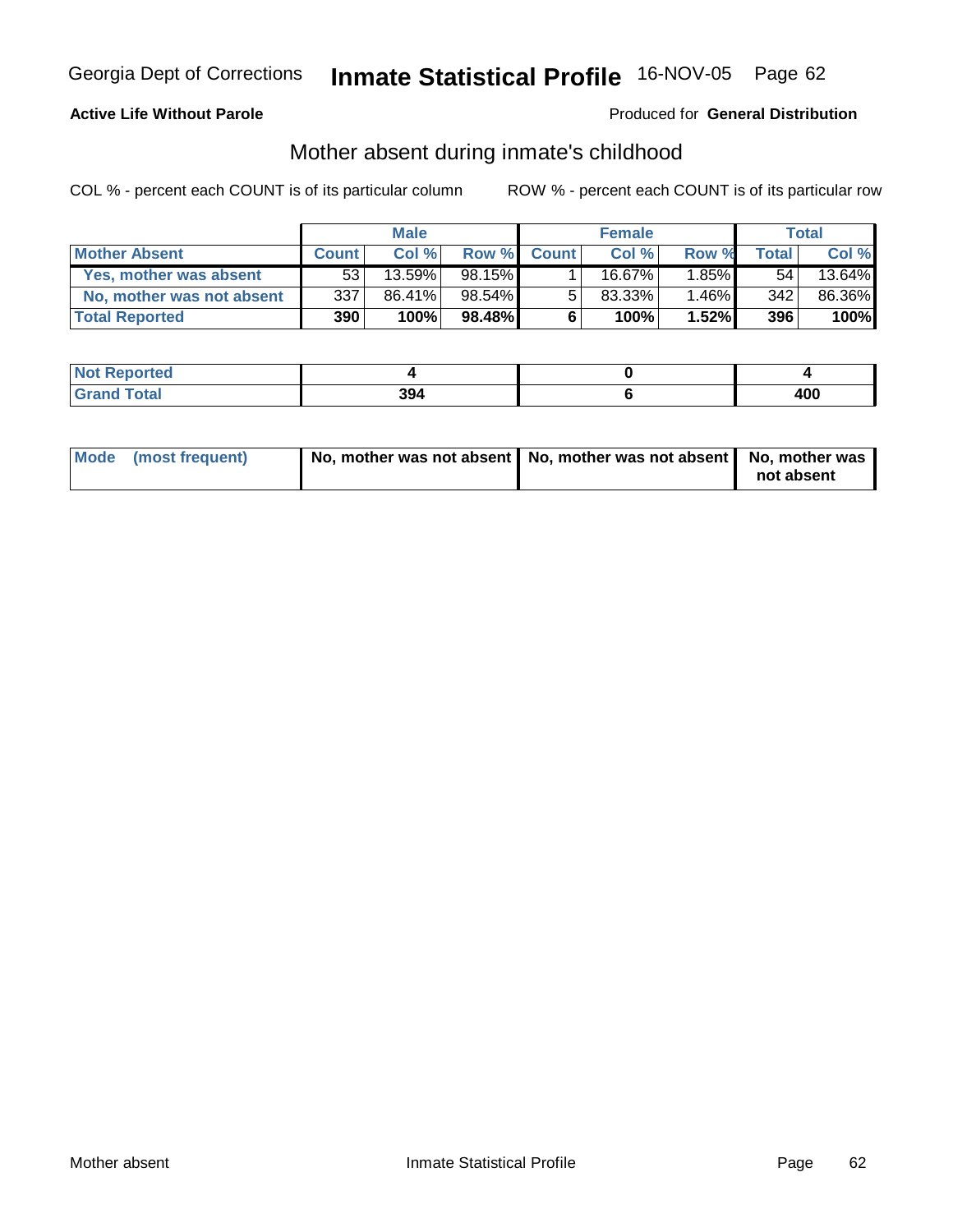### **Active Life Without Parole**

#### Produced for **General Distribution**

### Inmate diagnosed as manipulative

|                          |              | <b>Male</b> |        |              | <b>Female</b> |          |       | Total  |
|--------------------------|--------------|-------------|--------|--------------|---------------|----------|-------|--------|
| <b>Manipulative</b>      | <b>Count</b> | Col %       | Row %  | <b>Count</b> | Col %         | Row %    | Total | Col %  |
| <b>Yes, manipulative</b> | 83           | 21.28%      | 98.81% |              | 16.67%।       | $.19\%$  | 84    | 21.21% |
| No, not manipulative     | 307          | 78.72%      | 98.40% | 5            | 83.33%        | .60%     | 312   | 78.79% |
| <b>Total Reported</b>    | 390          | 100%        | 98.48% | 6            | 100%          | $1.52\%$ | 396   | 100%   |

| ported<br>' N∩t∶        |     |            |
|-------------------------|-----|------------|
| 'otal<br>Grar<br>$\sim$ | 394 | 10C<br>4vv |

| Mode | (most frequent) | No. not manipulative | <b>I</b> No. not manipulative | not<br>No<br><b>Imanipulative</b> |
|------|-----------------|----------------------|-------------------------------|-----------------------------------|
|------|-----------------|----------------------|-------------------------------|-----------------------------------|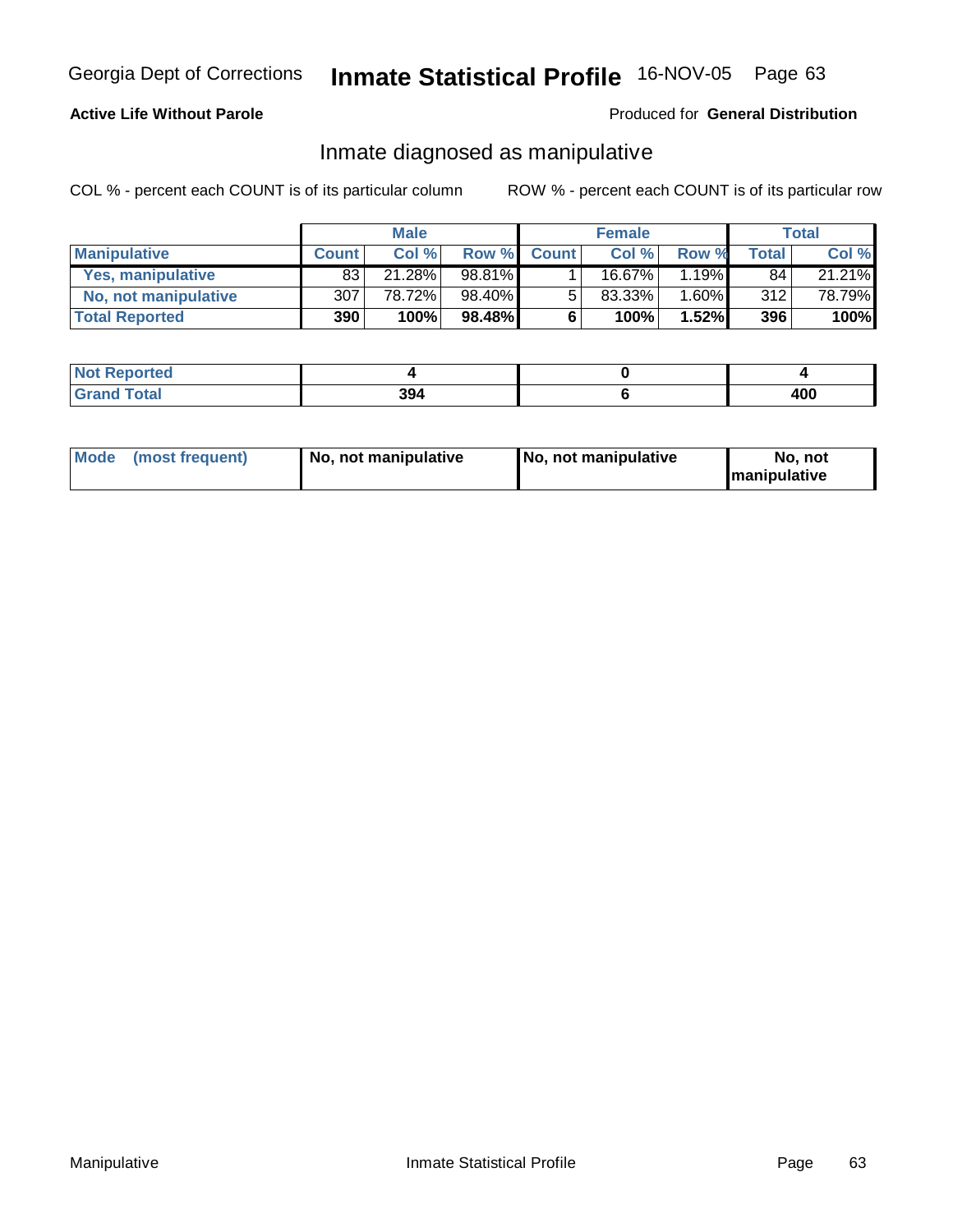### **Active Life Without Parole**

#### Produced for **General Distribution**

### Inmate diagnosed as assaultive

|                       |                 | <b>Male</b> |         |             | <b>Female</b> |       |                 | Total  |
|-----------------------|-----------------|-------------|---------|-------------|---------------|-------|-----------------|--------|
| <b>Assaultive</b>     | <b>Count</b>    | Col %       |         | Row % Count | Col %         | Row % | <b>Total</b>    | Col %  |
| Yes. assaultive       | 314             | $80.51\%$   | 98.13%  | 6           | 100.00%       | 1.88% | 320             | 80.81% |
| No, not assaultive    | 76 <sub>1</sub> | 19.49%      | 100.00% |             |               |       | 76 <sub>1</sub> | 19.19% |
| <b>Total Reported</b> | <b>390</b>      | 100%        | 98.48%  | 6           | 100%          | 1.52% | 396             | 100%   |

| <b>Not Reported</b> |     |            |
|---------------------|-----|------------|
| <b>Total</b>        | 394 | 10C<br>40C |

| Mode (most frequent)<br><b>Yes, assaultive</b> | Yes, assaultive | Yes, assaultive |
|------------------------------------------------|-----------------|-----------------|
|------------------------------------------------|-----------------|-----------------|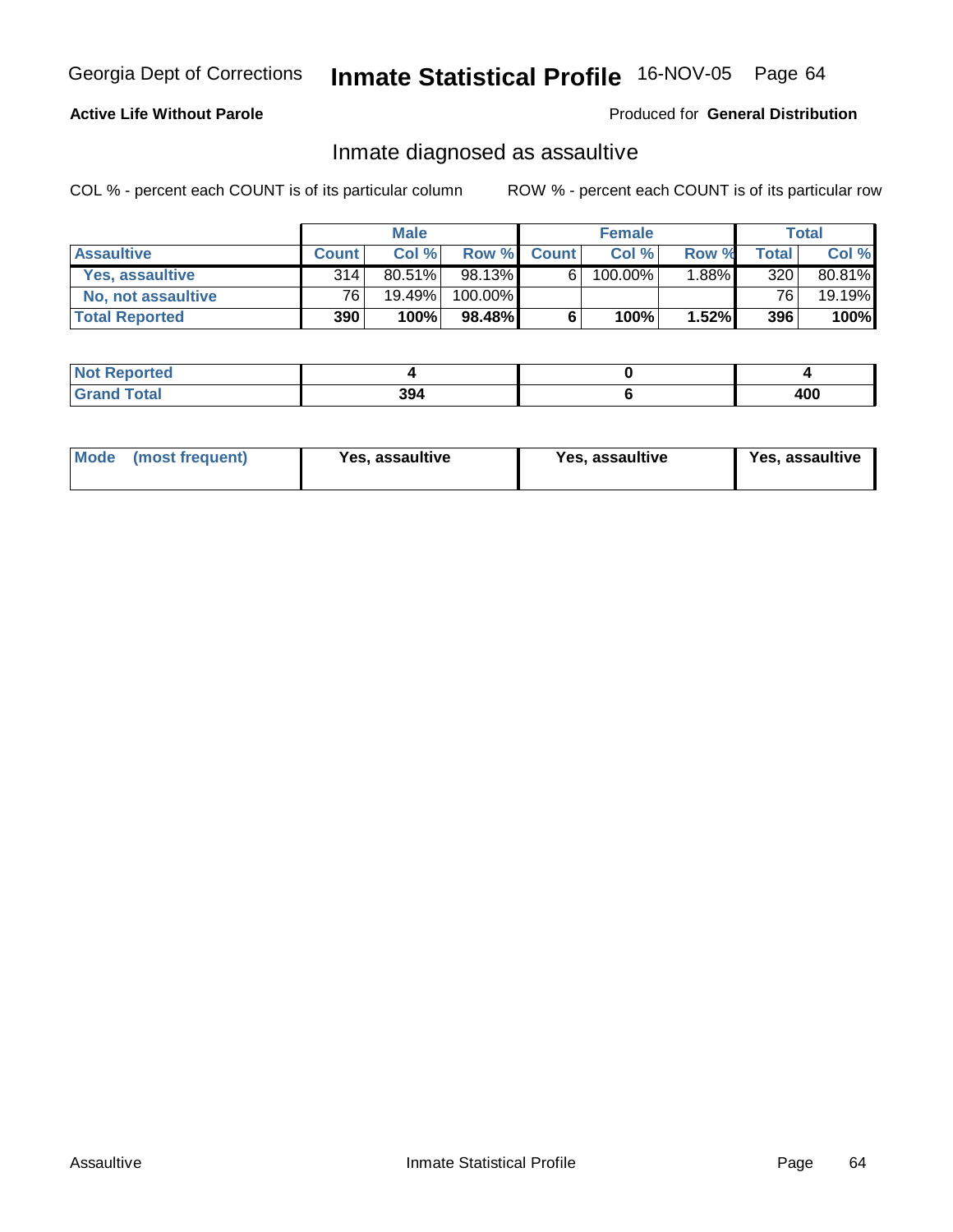#### **Active Life Without Parole**

#### Produced for **General Distribution**

### Number of prior Georgia incarcerations

|                                       |                 | <b>Male</b> |                    |   | <b>Female</b> |       |       | <b>Total</b> |
|---------------------------------------|-----------------|-------------|--------------------|---|---------------|-------|-------|--------------|
| <b>Num of Prior GA Incarcerations</b> | <b>Count</b>    | Col %       | <b>Row % Count</b> |   | Col %         | Row % | Total | Col %        |
|                                       | 193             | 48.98%      | 96.98%             | 6 | 100.00%       | 3.02% | 199   | 49.75%       |
|                                       | 80 <sub>1</sub> | 20.30%      | 100.00%            |   |               |       | 80    | 20.00%       |
|                                       | 45              | 11.42%      | 100.00%            |   |               |       | 45    | 11.25%       |
|                                       | 38              | 9.64%       | 100.00%            |   |               |       | 38    | 9.50%        |
|                                       | 22              | 5.58%       | 100.00%            |   |               |       | 22    | 5.50%        |
|                                       | 9               | 2.28%       | 100.00%            |   |               |       | 9     | 2.25%        |
| <b>More Than 5</b>                    | 7               | 1.78%       | 100.00%            |   |               |       |       | 1.75%        |
| <b>Total Reported</b>                 | 394             | 100%        | 98.50%             | 6 | 100%          | 1.50% | 400   | 100%         |

| N<br>чес |            |            |
|----------|------------|------------|
|          | 00<br>-954 | חחו<br>40V |

| Mean (average)         | .18، | 117 |
|------------------------|------|-----|
| <b>Median (middle)</b> |      |     |
| Mode (most frequent)   |      |     |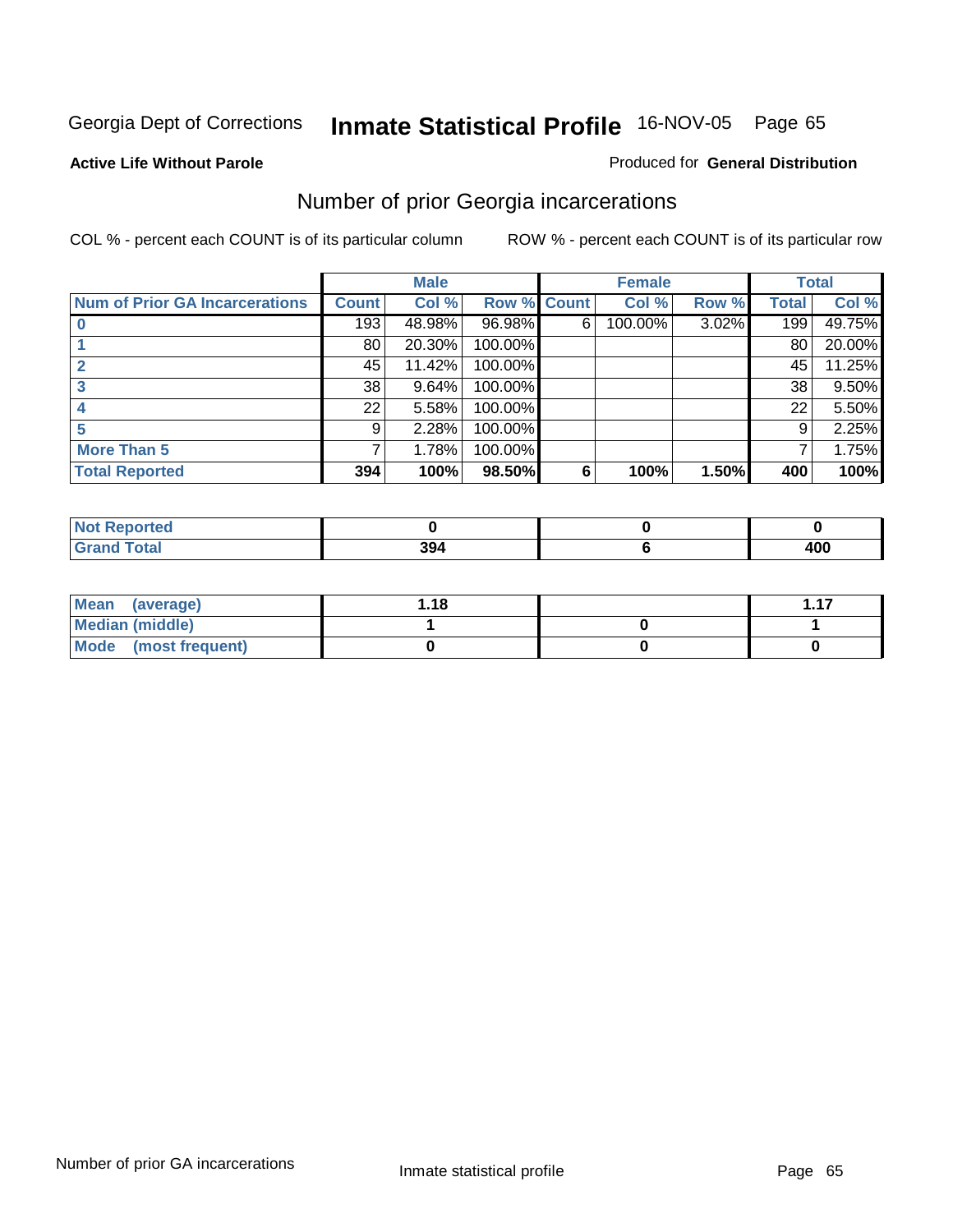**Active Life Without Parole** 

Produced for **General Distribution**

### Prison sentence in years

COL % - percent each COUNT is of its particular column ROW % - percent each COUNT is of its particular row

|                                 | <b>Male</b>  |            |                    | <b>Female</b> |            |          | <b>Total</b> |                       |
|---------------------------------|--------------|------------|--------------------|---------------|------------|----------|--------------|-----------------------|
| <b>Prison Sentence In Years</b> | <b>Count</b> | Col %      | <b>Row % Count</b> |               | Col %      | Row %    | Total        | Col %                 |
| <b>Life Without Parole</b>      | 394          | $100.00\%$ | 98.50%             |               | $100.00\%$ | $.50\%$  | 400          | $100.\overline{00\%}$ |
| <b>Total Reported</b>           | 394          | 100%       | 98.50%             |               | 100%       | $1.50\%$ | 400          | 100%                  |

| orteg<br>- IN 4                  |     |     |
|----------------------------------|-----|-----|
| <b>Total</b><br>$\mathbf{v}$ and | 394 | 400 |

#### **Determinate (numeric) sentences only**

| <b>Mean</b> | (average) |  |  |
|-------------|-----------|--|--|
|             |           |  |  |

**All sentences (including determinate), with life, life without parole, and death sentences figured at 45 years**

| <b>Me</b><br>_____ | -- |  |
|--------------------|----|--|
|                    |    |  |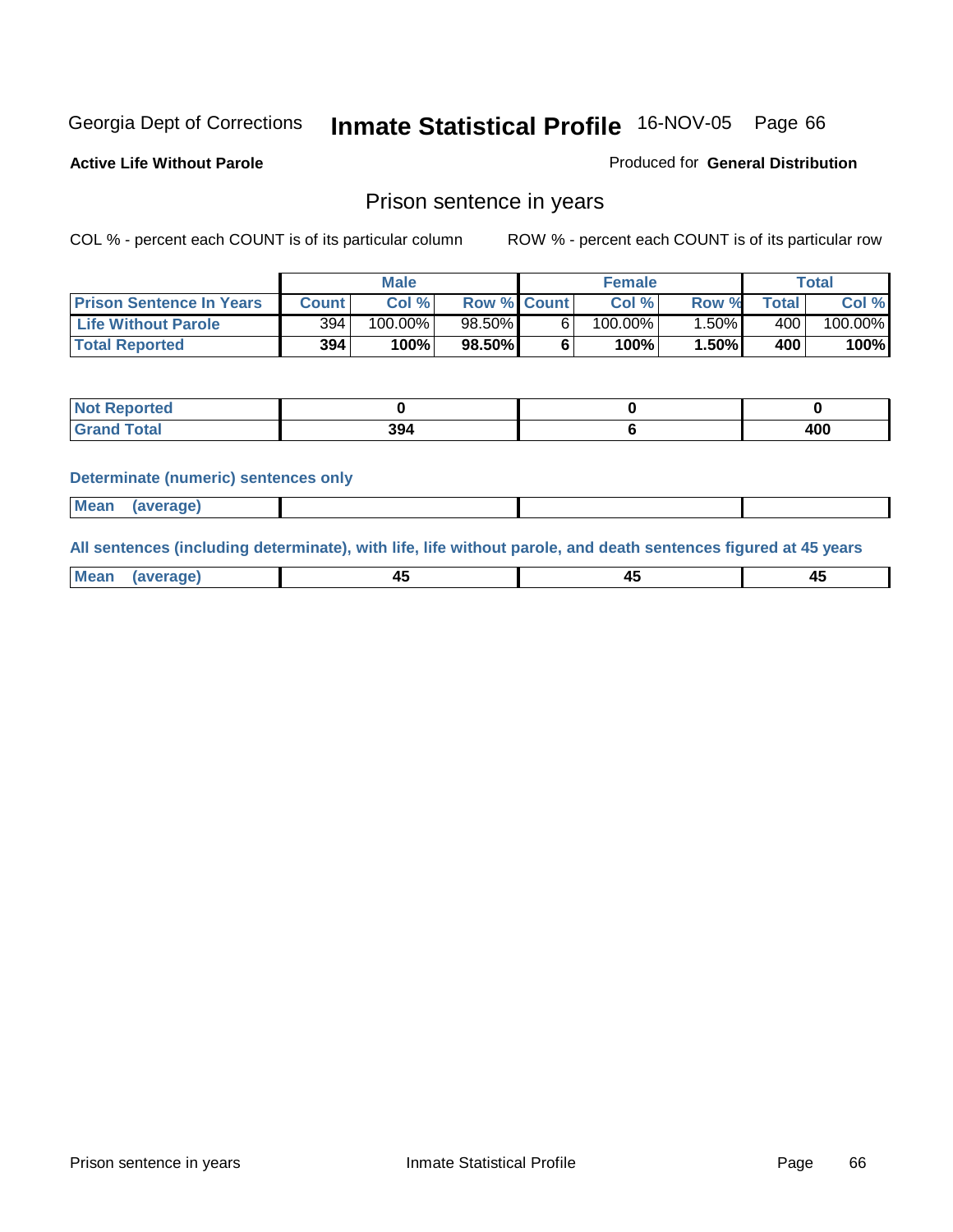#### **Active Life Without Parole**

Primary offense, broken out into felonies vs misdemeanors

COL % - percent each COUNT is of its particular column ROW % - percent each COUNT is of its particular row

Produced for **General Distribution**

|                                  |              | <b>Male</b> |                    |   | <b>Female</b> |         |       | Total   |
|----------------------------------|--------------|-------------|--------------------|---|---------------|---------|-------|---------|
| <b>Felonies and Misdemeanors</b> | <b>Count</b> | Col%        | <b>Row % Count</b> |   | Col%          | Row %   | Total | Col %   |
| <b>Felonies</b>                  | 394          | $100.00\%$  | 98.50%             | հ | $100.00\%$    | $.50\%$ | 400   | 100.00% |
| <b>Total Reported</b>            | 394          | 100%        | $98.5\%$           |   | 100%          | ا%5.،   | 400   | 100%    |

| <b>Not</b><br>$\gamma$ rted<br>⋯ |     |                 |     |
|----------------------------------|-----|-----------------|-----|
| <b>Total</b>                     | 201 | 20 <sub>h</sub> | 400 |
| Grand                            | 594 | 994             |     |

| <b>Mo</b><br>requent)<br>onies<br>.<br>____ | nies.<br>חי<br>____ | <b>onies</b><br>. |
|---------------------------------------------|---------------------|-------------------|
|---------------------------------------------|---------------------|-------------------|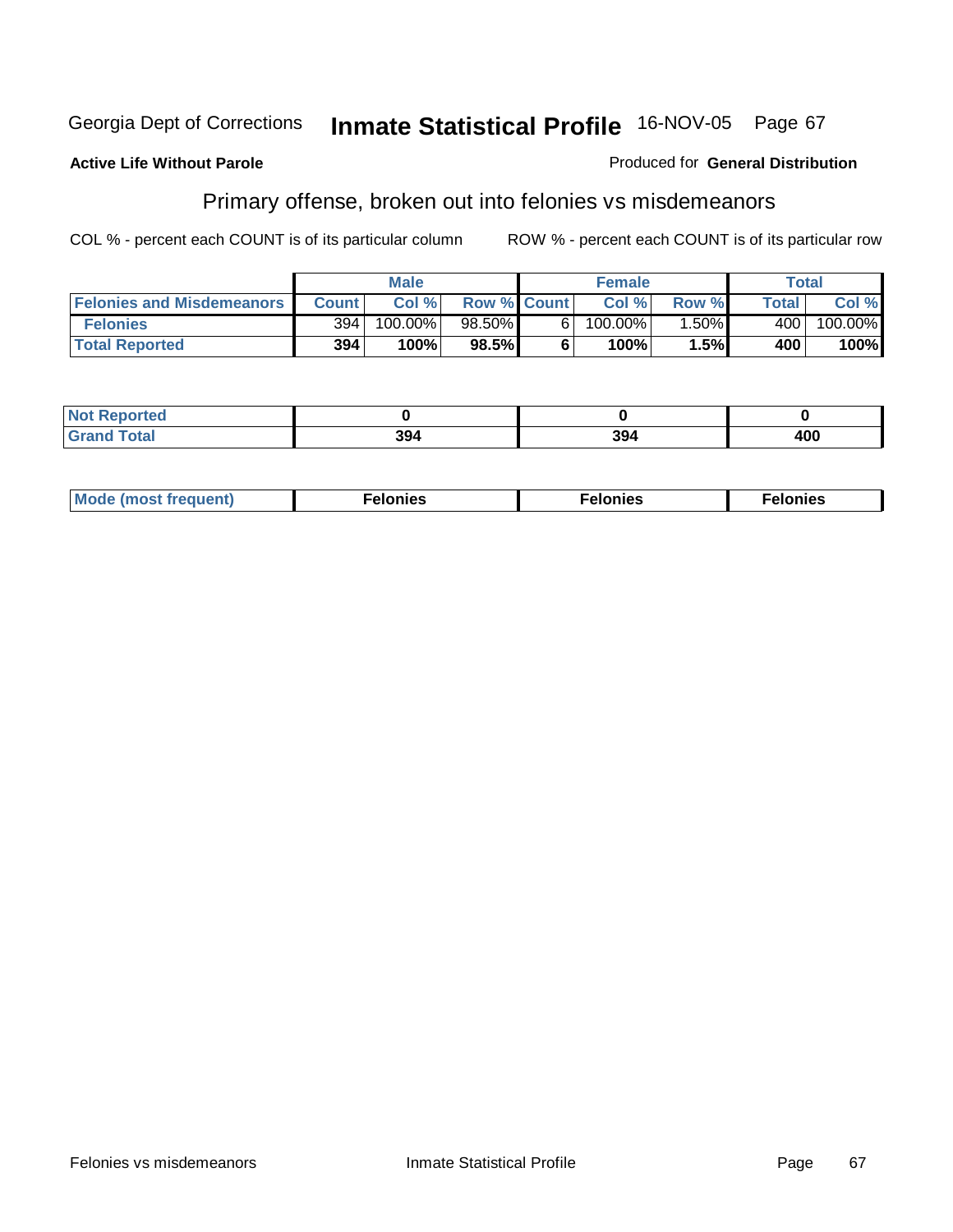#### **Active Life Without Parole**

#### Produced for **General Distribution**

### Primary offense, broken out into four broad crime categories

|                         |              | <b>Male</b> |             |   | <b>Female</b> |         |       | <b>Total</b> |
|-------------------------|--------------|-------------|-------------|---|---------------|---------|-------|--------------|
| <b>Crime Categories</b> | <b>Count</b> | Col %       | Row % Count |   | Col %         | Row %   | Total | Col %        |
| <b>Violent/Sex</b>      | 384          | $97.46\%$   | 98.46%      | 6 | $100.00\%$    | $.54\%$ | 390   | 97.50%       |
| <b>Property</b>         | ⌒            | .51%        | 100.00%     |   | .00%          |         |       | .50%         |
| <b>Drug</b>             |              | 2.03%       | 100.00%     |   | .00%          |         |       | $2.00\%$     |
| <b>Total Reported</b>   | 394          | 100%        | $98.5\%$    | 6 | 100%          | 1.5%    | 400   | 100%         |

| _<br>_____ |  | ,,,<br>.uu |
|------------|--|------------|

| Mode<br>(most frequent) | Violent/Sex | <b>Violent/Sex</b> | Violent/Sex |
|-------------------------|-------------|--------------------|-------------|
|                         |             |                    |             |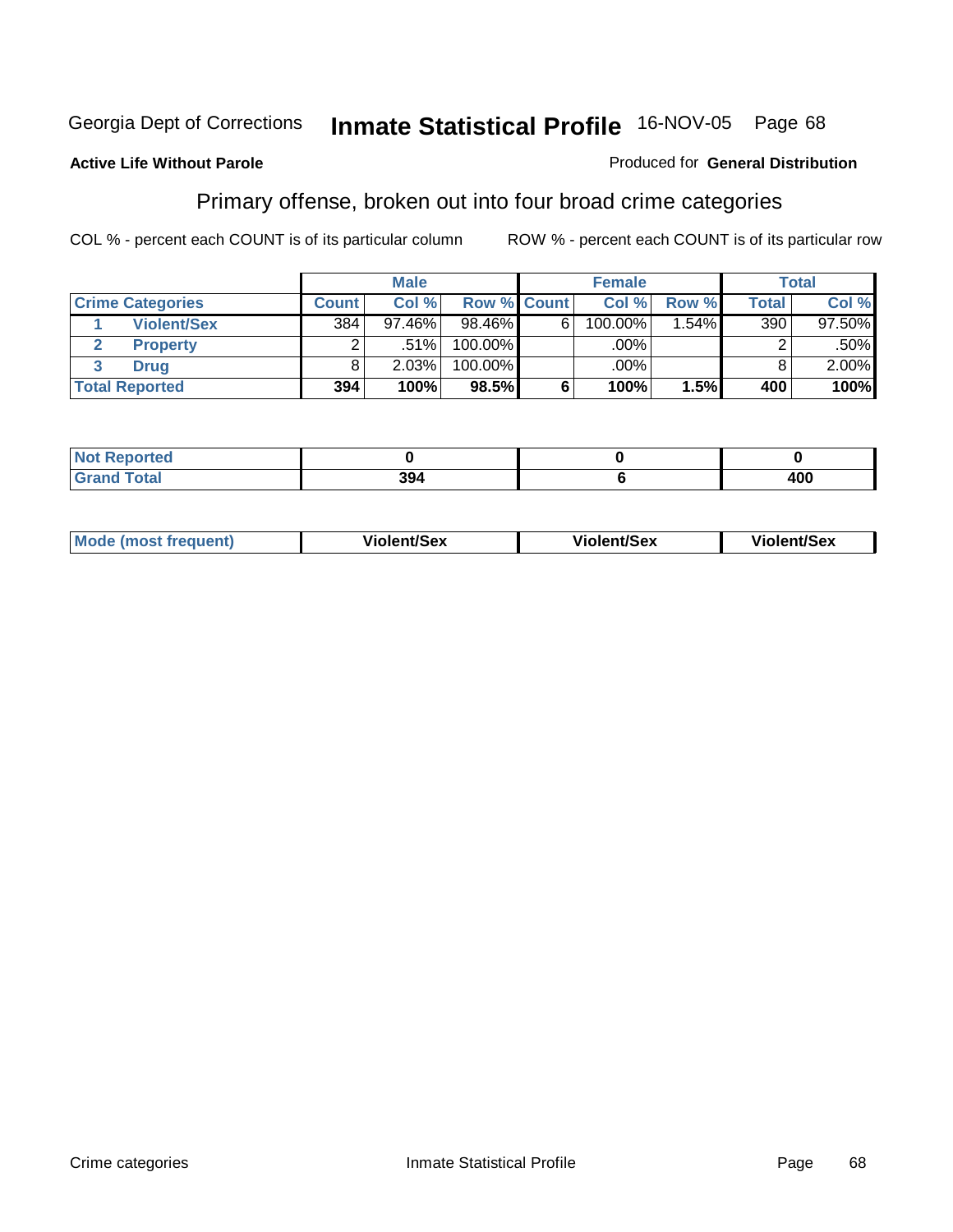#### **Active Life Without Parole**

### Produced for **General Distribution**

# Primary offense, detailed offense code

|      |                                |              | <b>Male</b> |         |              | <b>Female</b> |       |                | <b>Total</b> |
|------|--------------------------------|--------------|-------------|---------|--------------|---------------|-------|----------------|--------------|
|      | <b>Primary Offense</b>         | <b>Count</b> | Col %       | Row %   | <b>Count</b> | Col %         | Row % | Total          | Col %        |
| 1101 | <b>Murder</b>                  | 233          | 59.14%      | 97.49%  | 6            | 100.00%       | 2.51% | 239            | 59.75%       |
| 1311 | <b>Kidnapping</b>              | 41           | 10.41%      | 100.00% |              |               |       | 41             | 10.25%       |
| 1601 | <b>Burglary</b>                | 2            | .51%        | 100.00% |              |               |       | 2              | .50%         |
| 1902 | <b>Armed Robbery</b>           | 56           | 14.21%      | 100.00% |              |               |       | 56             | 14.00%       |
| 1911 | <b>Hijacking Motor Vehicle</b> |              | .25%        | 100.00% |              |               |       |                | .25%         |
| 2001 | <b>Rape</b>                    | 42           | 10.66%      | 100.00% |              |               |       | 42             | 10.50%       |
| 2003 | <b>Aggrav Sodomy</b>           |              | .25%        | 100.00% |              |               |       |                | .25%         |
| 2009 | <b>Aggrav Sexual Battery</b>   | 2            | .51%        | 100.00% |              |               |       | $\overline{2}$ | .50%         |
| 2019 | <b>Child Molestation</b>       | 2            | .51%        | 100.00% |              |               |       | 2              | .50%         |
| 2021 | <b>Aggrav Child</b>            | 6            | 1.52%       | 100.00% |              |               |       | 6              | 1.50%        |
|      | <b>Molestation</b>             |              |             |         |              |               |       |                |              |
| 4012 | <b>Viol Ga Cntrl Sbst Act</b>  |              | .25%        | 100.00% |              |               |       |                | .25%         |
| 4018 | <b>S/D Cont Sub School</b>     |              | .25%        | 100.00% |              |               |       |                | .25%         |
| 4021 | <b>S/D Cocaine</b>             | 3            | .76%        | 100.00% |              |               |       | 3              | .75%         |
| 4022 | <b>Poss Of Cocaine</b>         | 2            | .51%        | 100.00% |              |               |       | $\overline{2}$ | .50%         |
| 4134 | <b>Att/Consprcy Commt</b>      |              | .25%        | 100.00% |              |               |       |                | .25%         |
|      | C/S/Of                         |              |             |         |              |               |       |                |              |
|      | <b>Total Rported</b>           | 394          | 100%        | 98.5%   | 6            | 100%          | 1.5%  | 400            | 100%         |

| <b>Not</b><br>Reported<br>. |     |     |
|-----------------------------|-----|-----|
| <b>Total</b><br>' Grand     | 394 | 100 |

| <b>Mode (most frequent)</b> | 1101 Murder | 1101 Murder | 1101 Murder |
|-----------------------------|-------------|-------------|-------------|
|-----------------------------|-------------|-------------|-------------|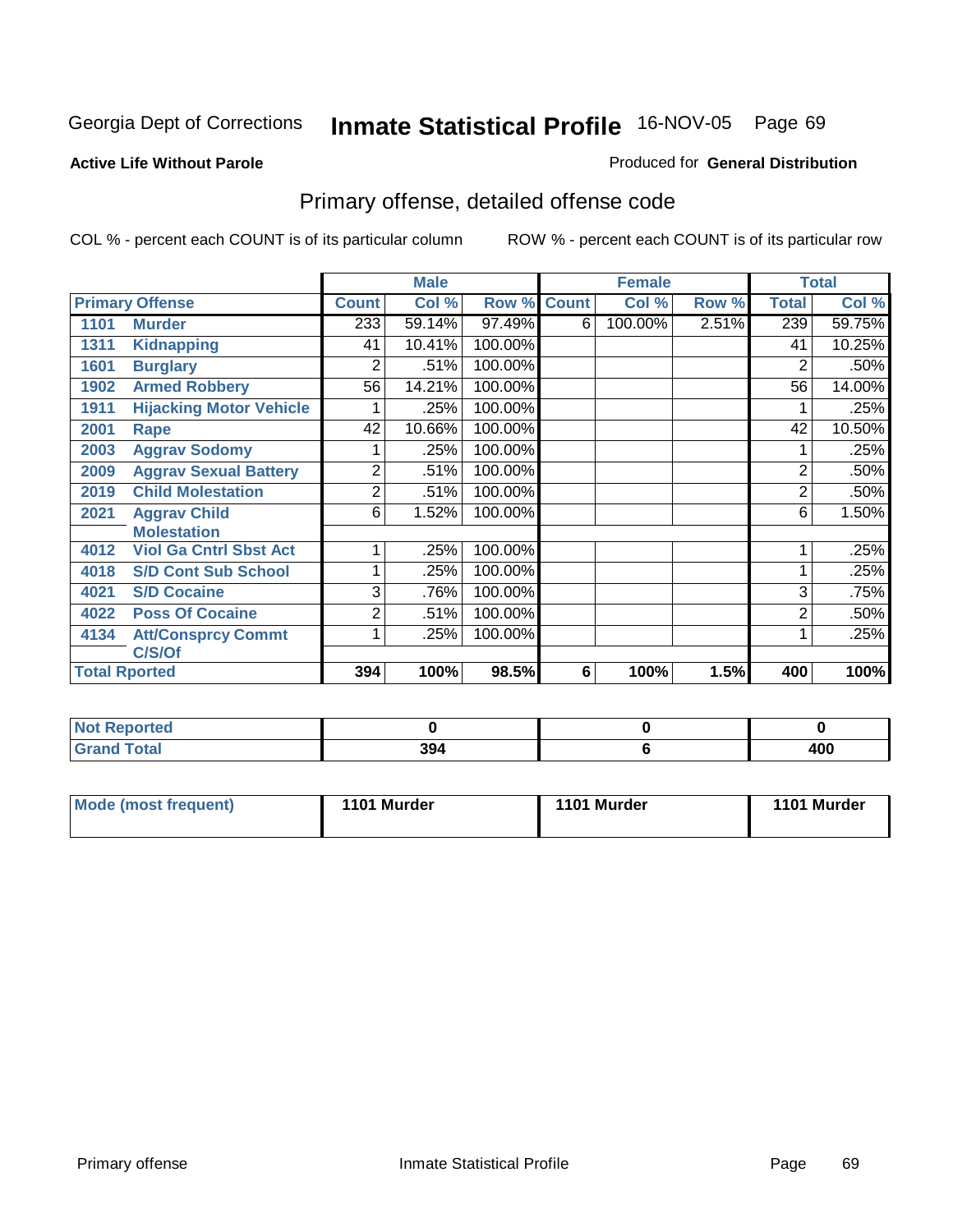#### **Active Life Without Parole**

#### Produced for **General Distribution**

# County of conviction of primary offense

|                |                             |                 | <b>Male</b> |         |              | <b>Female</b> |       |                 | <b>Total</b> |
|----------------|-----------------------------|-----------------|-------------|---------|--------------|---------------|-------|-----------------|--------------|
|                | <b>County of Conviction</b> | <b>Count</b>    | Col %       | Row %   | <b>Count</b> | Col %         | Row % | <b>Total</b>    | Col %        |
| 1              | <b>Appling</b>              | $\overline{2}$  | .51%        | 100.00% |              |               |       | $\overline{2}$  | .50%         |
| $\overline{2}$ | <b>Atkinson</b>             | 1               | .25%        | 100.00% |              |               |       | 1               | .25%         |
| 3              | <b>Bacon</b>                | 1               | .25%        | 100.00% |              |               |       | 1               | .25%         |
| 5              | <b>Baldwin</b>              | $\overline{5}$  | 1.27%       | 100.00% |              |               |       | $\overline{5}$  | 1.25%        |
| $6\phantom{a}$ | <b>Banks</b>                | 1               | .25%        | 100.00% |              |               |       | 1               | .25%         |
| $\overline{7}$ | <b>Barrow</b>               | 3               | .76%        | 100.00% |              |               |       | $\overline{3}$  | .75%         |
| 8              | <b>Bartow</b>               | $\overline{2}$  | .51%        | 100.00% |              |               |       | $\overline{2}$  | .50%         |
| 9              | <b>Ben Hill</b>             | $\overline{2}$  | .51%        | 100.00% |              |               |       | $\overline{2}$  | .50%         |
| 10             | <b>Berrien</b>              | 1               | .25%        | 100.00% |              |               |       | 1               | .25%         |
| 11             | <b>Bibb</b>                 | $\overline{15}$ | 3.81%       | 100.00% |              |               |       | $\overline{15}$ | 3.75%        |
| 12             | <b>Bleckley</b>             | 1               | .25%        | 100.00% |              |               |       | 1               | .25%         |
| 13             | <b>Brantley</b>             | 1               | .25%        | 100.00% |              |               |       | 1               | .25%         |
| 14             | <b>Brooks</b>               | 1               | .25%        | 100.00% |              |               |       | 1               | .25%         |
| 16             | <b>Bulloch</b>              | 1               | .25%        | 100.00% |              |               |       | 1               | .25%         |
| 17             | <b>Burke</b>                | $\overline{5}$  | 1.27%       | 100.00% |              |               |       | $\overline{5}$  | 1.25%        |
| 18             | <b>Butts</b>                | $\overline{3}$  | .76%        | 100.00% |              |               |       | $\overline{3}$  | .75%         |
| 20             | <b>Camden</b>               | $\overline{2}$  | .51%        | 100.00% |              |               |       | $\overline{2}$  | .50%         |
| 22             | <b>Carroll</b>              | $\overline{2}$  | .51%        | 100.00% |              |               |       | $\overline{2}$  | .50%         |
| 23             | <b>Catoosa</b>              | 1               | .25%        | 100.00% |              |               |       | 1               | .25%         |
| 24             | <b>Charlton</b>             | $\mathbf 1$     | .25%        | 100.00% |              |               |       | $\mathbf{1}$    | .25%         |
| 25             | <b>Chatham</b>              | $\overline{15}$ | 3.81%       | 100.00% |              |               |       | $\overline{15}$ | 3.75%        |
| 28             | <b>Cherokee</b>             | $\overline{2}$  | .51%        | 100.00% |              |               |       | $\overline{2}$  | .50%         |
| 29             | <b>Clarke</b>               | $\overline{11}$ | 2.79%       | 100.00% |              |               |       | $\overline{11}$ | 2.75%        |
| 31             | <b>Clayton</b>              | 14              | 3.55%       | 100.00% |              |               |       | $\overline{14}$ | 3.50%        |
| 33             | <b>Cobb</b>                 | 13              | 3.30%       | 100.00% |              |               |       | $\overline{13}$ | 3.25%        |
| 34             | <b>Coffee</b>               | $\overline{2}$  | .51%        | 100.00% |              |               |       | $\overline{2}$  | .50%         |
| 35             | <b>Colquitt</b>             | $\overline{3}$  | .76%        | 100.00% |              |               |       | $\overline{3}$  | .75%         |
| 36             | <b>Columbia</b>             | 4               | 1.02%       | 100.00% |              |               |       | $\overline{4}$  | 1.00%        |
| 37             | <b>Cook</b>                 | 1               | .25%        | 100.00% |              |               |       | 1               | .25%         |
| 38             | <b>Coweta</b>               | $\overline{2}$  | .51%        | 100.00% |              |               |       | $\overline{2}$  | .50%         |
| 40             | <b>Crisp</b>                | 1               | .25%        | 100.00% |              |               |       | 1               | .25%         |
| 41             | <b>Dade</b>                 | 1               | .25%        | 100.00% |              |               |       | 1               | .25%         |
| 43             | <b>Decatur</b>              | 1               | .25%        | 100.00% |              |               |       | 1               | .25%         |
| 44             | <b>Dekalb</b>               | $\overline{30}$ | 7.61%       | 96.77%  | 1            | 16.67%        | 3.23% | $\overline{31}$ | 7.75%        |
| 45             | <b>Dodge</b>                | 1               | .25%        | 100.00% |              |               |       | 1               | .25%         |
| 47             | <b>Dougherty</b>            | 11              | 2.79%       | 100.00% |              |               |       | 11              | 2.75%        |
| 48             | <b>Douglas</b>              | $\overline{13}$ | 3.30%       | 92.86%  | 1            | 16.67%        | 7.14% | $\overline{14}$ | 3.50%        |
| 49             | <b>Early</b>                | $\overline{1}$  | .25%        | 100.00% |              |               |       | 1               | .25%         |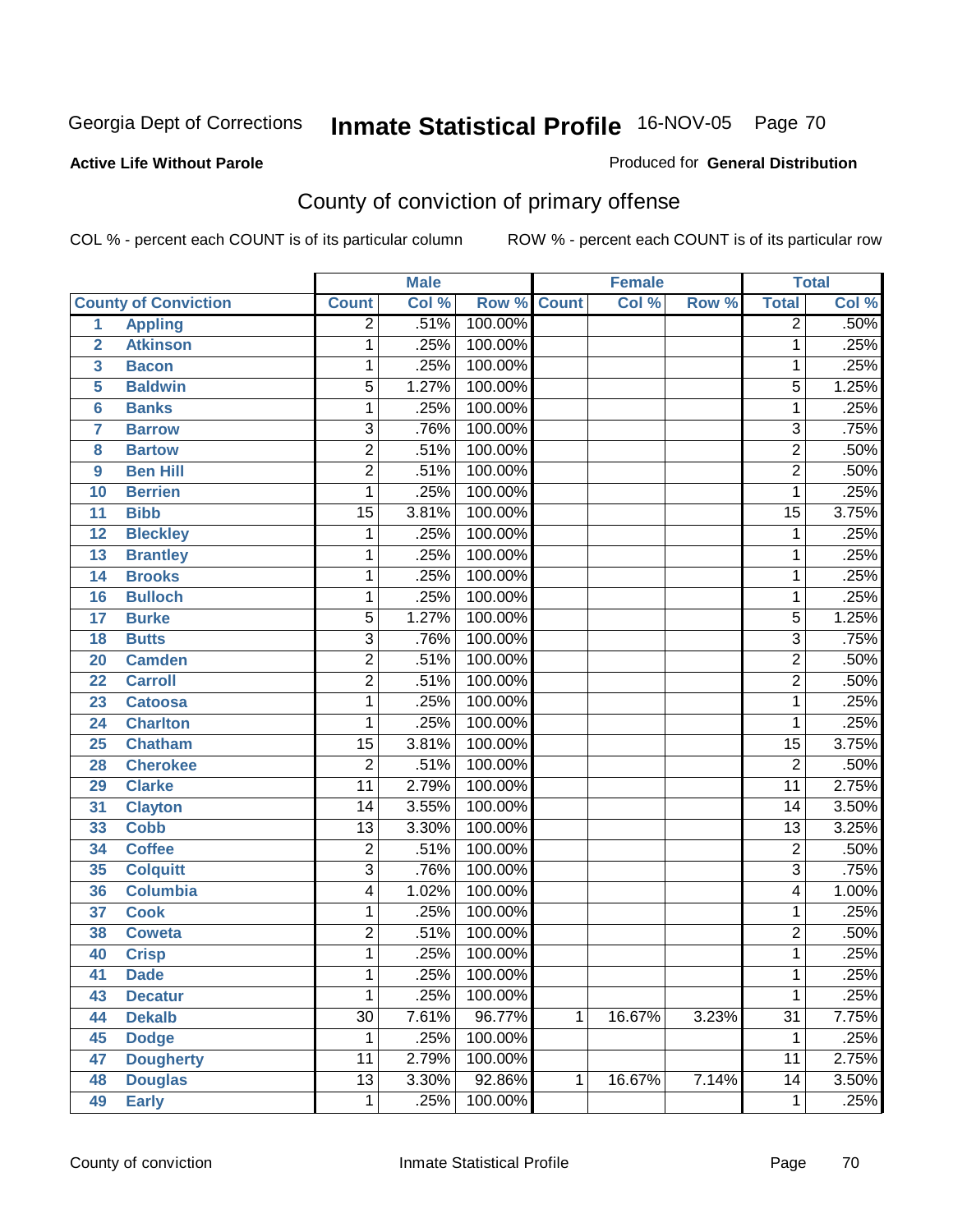#### **Active Life Without Parole**

#### Produced for **General Distribution**

# County of conviction of primary offense

|     |                             |                 | <b>Male</b> |         |              | <b>Female</b> |        |                         | <b>Total</b> |
|-----|-----------------------------|-----------------|-------------|---------|--------------|---------------|--------|-------------------------|--------------|
|     | <b>County of Conviction</b> | <b>Count</b>    | Col %       | Row %   | <b>Count</b> | Col %         | Row %  | <b>Total</b>            | Col %        |
| 51  | <b>Effingham</b>            | 1               | .25%        | 100.00% |              |               |        | 1                       | .25%         |
| 52  | <b>Elbert</b>               | $\overline{2}$  | .51%        | 100.00% |              |               |        | $\overline{2}$          | .50%         |
| 53  | <b>Emanuel</b>              | 1               | .25%        | 100.00% |              |               |        | 1                       | .25%         |
| 56  | <b>Fayette</b>              | $\overline{3}$  | .76%        | 100.00% |              |               |        | $\overline{3}$          | .75%         |
| 57  | <b>Floyd</b>                | 4               | 1.02%       | 100.00% |              |               |        | 4                       | 1.00%        |
| 58  | <b>Forsyth</b>              | 1               | .25%        | 100.00% |              |               |        | 1                       | .25%         |
| 59  | <b>Franklin</b>             | 1               | .25%        | 100.00% |              |               |        | 1                       | .25%         |
| 60  | <b>Fulton</b>               | $\overline{35}$ | 8.88%       | 100.00% |              |               |        | $\overline{35}$         | 8.75%        |
| 61  | <b>Gilmer</b>               | 1               | .25%        | 100.00% |              |               |        | 1                       | .25%         |
| 63  | <b>Glynn</b>                | $\overline{11}$ | 2.79%       | 100.00% |              |               |        | $\overline{11}$         | 2.75%        |
| 64  | <b>Gordon</b>               | 1               | .25%        | 100.00% |              |               |        | 1                       | .25%         |
| 66  | <b>Greene</b>               | 1               | .25%        | 100.00% |              |               |        | 1                       | .25%         |
| 67  | <b>Gwinnett</b>             | $\overline{6}$  | 1.52%       | 100.00% |              |               |        | $\overline{6}$          | 1.50%        |
| 68  | <b>Habersham</b>            | 1               | .25%        | 100.00% |              |               |        | 1                       | .25%         |
| 69  | <b>Hall</b>                 | $\overline{6}$  | 1.52%       | 100.00% |              |               |        | 6                       | 1.50%        |
| 72  | <b>Harris</b>               | 1               | .25%        | 100.00% |              |               |        | 1                       | .25%         |
| 73  | <b>Hart</b>                 | 4               | 1.02%       | 100.00% |              |               |        | 4                       | 1.00%        |
| 75  | <b>Henry</b>                | 8               | 2.03%       | 100.00% |              |               |        | $\overline{8}$          | 2.00%        |
| 76  | <b>Houston</b>              | $\overline{6}$  | 1.52%       | 100.00% |              |               |        | 6                       | 1.50%        |
| 78  | <b>Jackson</b>              | 6               | 1.52%       | 100.00% |              |               |        | 6                       | 1.50%        |
| 79  | <b>Jasper</b>               | 1               | .25%        | 100.00% |              |               |        | 1                       | .25%         |
| 80  | <b>Jeff Davis</b>           | 1               | .25%        | 100.00% |              |               |        | 1                       | .25%         |
| 81  | <b>Jefferson</b>            | 1               | .25%        | 100.00% |              |               |        | 1                       | .25%         |
| 84  | <b>Jones</b>                | 1               | .25%        | 100.00% |              |               |        | 1                       | .25%         |
| 87  | <b>Laurens</b>              | $\overline{2}$  | .51%        | 100.00% |              |               |        | $\overline{2}$          | .50%         |
| 88  | Lee                         | 1               | .25%        | 100.00% |              |               |        | 1                       | .25%         |
| 89  | <b>Liberty</b>              | $\overline{5}$  | 1.27%       | 100.00% |              |               |        | $\overline{5}$          | 1.25%        |
| 91  | Long                        | $\overline{2}$  | .51%        | 100.00% |              |               |        | $\overline{2}$          | .50%         |
| 92  | <b>Lowndes</b>              | $\overline{3}$  | .76%        | 100.00% |              |               |        | $\overline{3}$          | .75%         |
| 95  | <b>Madison</b>              | 1               | .25%        | 100.00% |              |               |        | 1                       | .25%         |
| 96  | <b>Marion</b>               | 1               | .25%        | 100.00% |              |               |        | 1                       | .25%         |
| 98  | <b>Mcintosh</b>             | 1               | .25%        | 100.00% |              |               |        | 1                       | .25%         |
| 100 | <b>Miller</b>               | 1               | .25%        | 100.00% |              |               |        | 1                       | .25%         |
| 102 | <b>Monroe</b>               | $\overline{2}$  | .51%        | 100.00% |              |               |        | $\overline{2}$          | .50%         |
| 106 | <b>Muscogee</b>             | $\overline{15}$ | 3.81%       | 100.00% |              |               |        | $\overline{15}$         | 3.75%        |
| 107 | <b>Newton</b>               | 3               | .76%        | 75.00%  | 1            | 16.67%        | 25.00% | $\overline{\mathbf{4}}$ | 1.00%        |
| 109 | <b>Oglethorpe</b>           | 1               | .25%        | 100.00% |              |               |        | 1                       | .25%         |
| 110 | <b>Paulding</b>             | 1               | .25%        | 100.00% |              |               |        | 1                       | .25%         |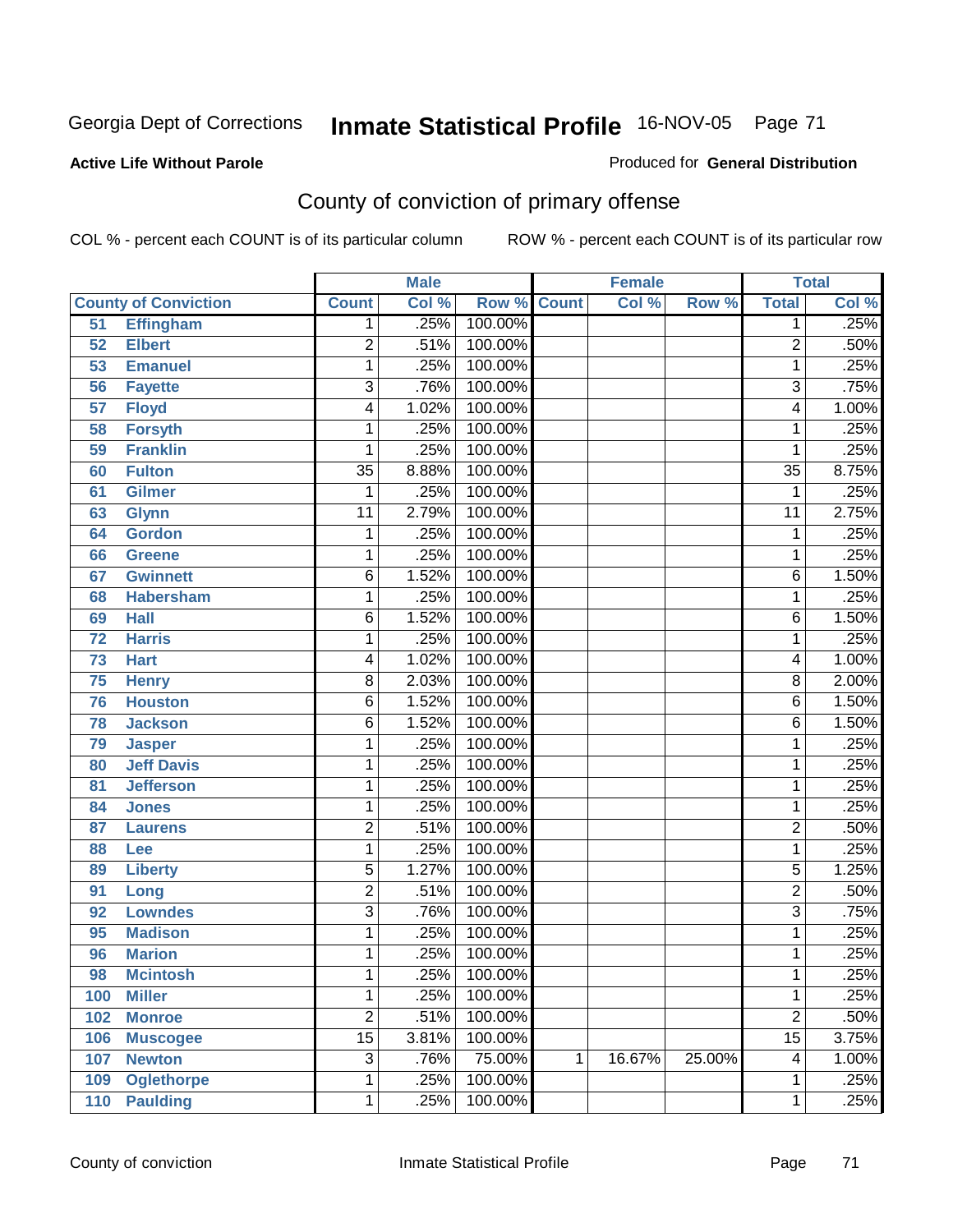#### **Active Life Without Parole**

#### Produced for **General Distribution**

# County of conviction of primary offense

|                             |                 | <b>Male</b> |                    |   | <b>Female</b> |        |                | <b>Total</b> |
|-----------------------------|-----------------|-------------|--------------------|---|---------------|--------|----------------|--------------|
| <b>County of Conviction</b> | <b>Count</b>    | Col %       | <b>Row % Count</b> |   | Col %         | Row %  | <b>Total</b>   | Col %        |
| <b>Pierce</b><br>113        | $\overline{3}$  | .76%        | 100.00%            |   |               |        | $\overline{3}$ | .75%         |
| <b>Pike</b><br>114          | $\overline{3}$  | .76%        | 75.00%             | 1 | 16.67%        | 25.00% | 4              | 1.00%        |
| 115<br><b>Polk</b>          | 1               | .25%        | 100.00%            |   |               |        | 1              | .25%         |
| <b>Pulaski</b><br>116       | 1               | .25%        | 100.00%            |   |               |        | 1              | .25%         |
| 117<br><b>Putnam</b>        | 4               | 1.02%       | 100.00%            |   |               |        | 4              | 1.00%        |
| <b>Rabun</b><br>119         | 1               | .25%        | 100.00%            |   |               |        | 1              | .25%         |
| <b>Randolph</b><br>120      | 1               | .25%        | 100.00%            |   |               |        | 1              | .25%         |
| <b>Richmond</b><br>121      | $\overline{17}$ | 4.31%       | 94.44%             | 1 | 16.67%        | 5.56%  | 18             | 4.50%        |
| <b>Rockdale</b><br>122      | 4               | 1.02%       | 100.00%            |   |               |        | 4              | 1.00%        |
| <b>Spalding</b><br>126      | 5               | 1.27%       | 100.00%            |   |               |        | 5              | 1.25%        |
| <b>Stephens</b><br>127      | 1               | .25%        | 100.00%            |   |               |        | 1              | .25%         |
| 129<br><b>Sumter</b>        | 1               | .25%        | 100.00%            |   |               |        | 1              | .25%         |
| 135<br><b>Terrell</b>       | 1               | .25%        | 100.00%            |   |               |        | 1              | .25%         |
| 136<br><b>Thomas</b>        | $\overline{2}$  | .51%        | 100.00%            |   |               |        | $\overline{2}$ | .50%         |
| <b>Tift</b><br>137          | $\overline{2}$  | .51%        | 100.00%            |   |               |        | $\overline{2}$ | .50%         |
| <b>Toombs</b><br>138        | 3               | .76%        | 100.00%            |   |               |        | $\overline{3}$ | .75%         |
| 139<br><b>Towns</b>         | 1               | .25%        | 100.00%            |   |               |        | 1              | .25%         |
| <b>Union</b><br>144         | 1               | .25%        | 100.00%            |   |               |        | 1              | .25%         |
| 145<br><b>Upson</b>         | 1               | .25%        | 100.00%            |   |               |        | 1              | .25%         |
| <b>Walker</b><br>146        | $\overline{2}$  | .51%        | 66.67%             | 1 | 16.67%        | 33.33% | 3              | .75%         |
| <b>Walton</b><br>147        | $\overline{2}$  | .51%        | 100.00%            |   |               |        | $\overline{2}$ | .50%         |
| <b>Ware</b><br>148          | $\overline{7}$  | 1.78%       | 100.00%            |   |               |        | 7              | 1.75%        |
| <b>Washington</b><br>150    | $\overline{2}$  | .51%        | 100.00%            |   |               |        | $\overline{2}$ | .50%         |
| 151<br><b>Wayne</b>         | $\overline{2}$  | .51%        | 100.00%            |   |               |        | $\overline{2}$ | .50%         |
| <b>Whitfield</b><br>155     | 5               | 1.27%       | 100.00%            |   |               |        | 5              | 1.25%        |
| <b>Wilkes</b><br>157        | 1               | .25%        | 100.00%            |   |               |        | 1              | .25%         |
| <b>Total Rported</b>        | 394             | 100%        | 98.5%              | 6 | 100%          | 1.5%   | 400            | 100%         |

| <b>orted</b>                                    |     |            |
|-------------------------------------------------|-----|------------|
| $f \wedge f \wedge f$<br><b>Charles</b><br>νιαι | 394 | 100<br>40L |

| М<br>nuemu | ulton | Dekalb<br>------- | ∶ulton |
|------------|-------|-------------------|--------|
|            |       |                   |        |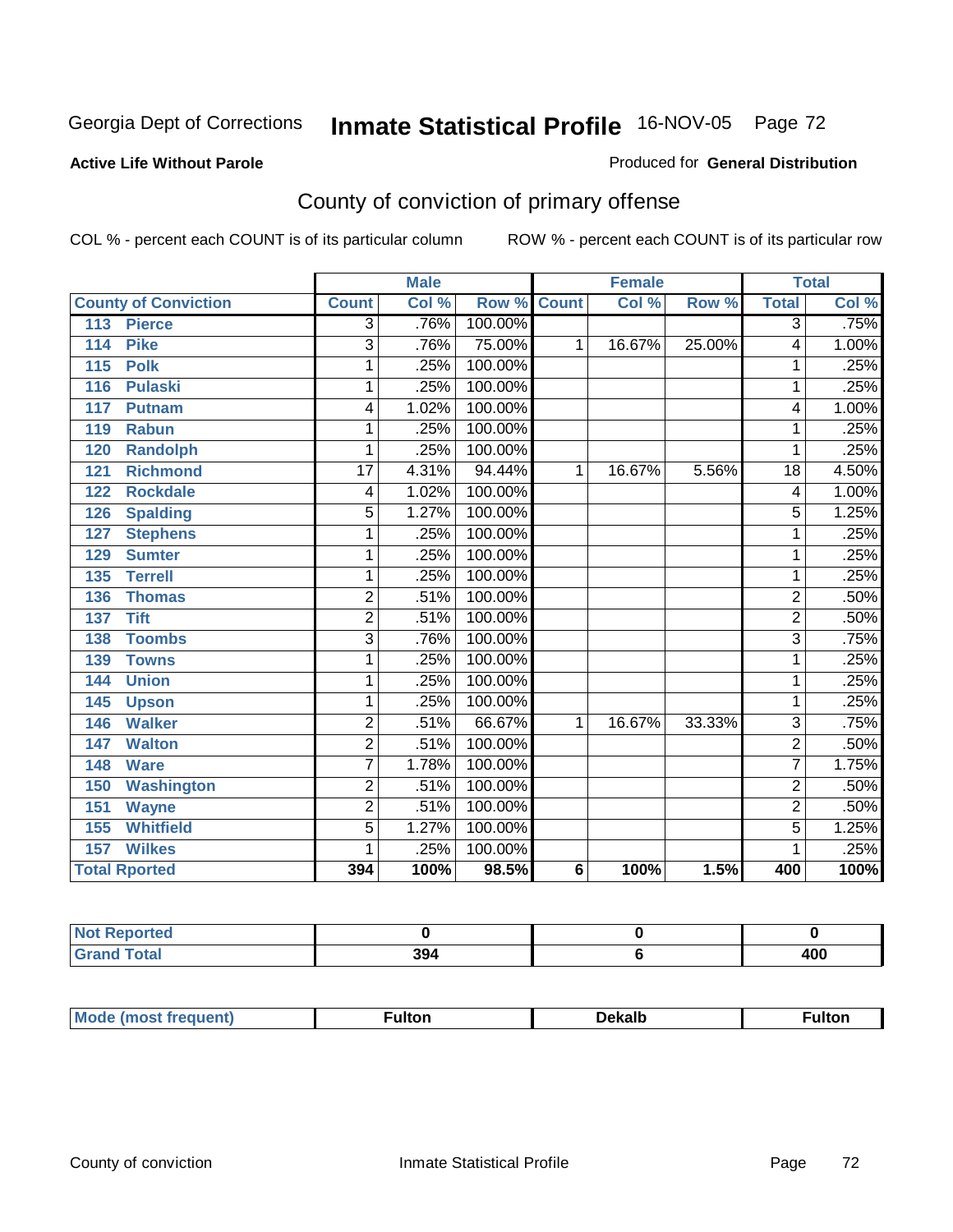### **Active Life Without Parole**

#### Produced for **General Distribution**

# Circuit of conviction of primary offense

|                         |                               | <b>Male</b>     |       | <b>Female</b> |              |        | <b>Total</b> |                         |       |
|-------------------------|-------------------------------|-----------------|-------|---------------|--------------|--------|--------------|-------------------------|-------|
|                         | <b>Circuit of Conviction</b>  | <b>Count</b>    | Col % | Row %         | <b>Count</b> | Col %  | Row %        | <b>Total</b>            | Col % |
| $\overline{1}$          | <b>Alapaha Circuit</b>        | 3               | .76%  | 100.00%       |              |        |              | 3                       | .75%  |
| $\overline{2}$          | <b>Alcovy Circuit</b>         | 5               | 1.27% | 83.33%        | 1            | 16.67% | 16.67%       | 6                       | 1.50% |
| $\overline{\mathbf{3}}$ | <b>Atlanta Circuit</b>        | $\overline{35}$ | 8.88% | 100.00%       |              |        |              | $\overline{35}$         | 8.75% |
| 4                       | <b>Atlantic Circuit</b>       | $\overline{8}$  | 2.03% | 100.00%       |              |        |              | $\overline{8}$          | 2.00% |
| 5                       | <b>Augusta Circuit</b>        | 26              | 6.60% | 96.30%        | 1            | 16.67% | 3.70%        | 27                      | 6.75% |
| $6\phantom{a}6$         | <b>Blue Ridge Circuit</b>     | $\overline{2}$  | .51%  | 100.00%       |              |        |              | $\overline{2}$          | .50%  |
| 7                       | <b>Brunswick Circuit</b>      | $\overline{18}$ | 4.57% | 100.00%       |              |        |              | $\overline{18}$         | 4.50% |
| 8                       | <b>Chattahoochee Circuit</b>  | 17              | 4.31% | 100.00%       |              |        |              | $\overline{17}$         | 4.25% |
| 9                       | <b>Cherokee Circuit</b>       | 3               | .76%  | 100.00%       |              |        |              | $\overline{3}$          | .75%  |
| 10                      | <b>Clayton Circuit</b>        | $\overline{14}$ | 3.55% | 100.00%       |              |        |              | 14                      | 3.50% |
| 11                      | <b>Cobb Circuit</b>           | 13              | 3.30% | 100.00%       |              |        |              | $\overline{13}$         | 3.25% |
| 12                      | <b>Conasauga Circuit</b>      | 5               | 1.27% | 100.00%       |              |        |              | 5                       | 1.25% |
| 13                      | <b>Cordele Circuit</b>        | $\overline{3}$  | .76%  | 100.00%       |              |        |              | $\overline{3}$          | .75%  |
| 14                      | <b>Coweta Circuit</b>         | 4               | 1.02% | 100.00%       |              |        |              | $\overline{\mathbf{4}}$ | 1.00% |
| 15                      | <b>Dougherty Circuit</b>      | $\overline{11}$ | 2.79% | 100.00%       |              |        |              | $\overline{11}$         | 2.75% |
| 16                      | <b>Dublin Circuit</b>         | $\overline{2}$  | .51%  | 100.00%       |              |        |              | $\overline{2}$          | .50%  |
| 17                      | <b>Eastern Circuit</b>        | $\overline{15}$ | 3.81% | 100.00%       |              |        |              | $\overline{15}$         | 3.75% |
| 18                      | <b>Flint Circuit</b>          | 8               | 2.03% | 100.00%       |              |        |              | 8                       | 2.00% |
| 19                      | <b>Griffin Circuit</b>        | $\overline{12}$ | 3.05% | 92.31%        | 1            | 16.67% | 7.69%        | $\overline{13}$         | 3.25% |
| 20                      | <b>Gwinnett Circuit</b>       | 6               | 1.52% | 100.00%       |              |        |              | $\overline{6}$          | 1.50% |
| 21                      | <b>Houston Circuit</b>        | 6               | 1.52% | 100.00%       |              |        |              | 6                       | 1.50% |
| 22                      | <b>Lookout Mountain</b>       | 4               | 1.02% | 80.00%        | 1            | 16.67% | 20.00%       | $\overline{5}$          | 1.25% |
|                         | <b>Circuit</b>                |                 |       |               |              |        |              |                         |       |
| 23                      | <b>Macon Circuit</b>          | 15              | 3.81% | 100.00%       |              |        |              | 15                      | 3.75% |
| 24                      | <b>Middle Circuit</b>         | 7               | 1.78% | 100.00%       |              |        |              | $\overline{7}$          | 1.75% |
| 25                      | <b>Mountain Circuit</b>       | 3               | .76%  | 100.00%       |              |        |              | $\overline{3}$          | .75%  |
| 26                      | <b>Northeastern Circuit</b>   | 6               | 1.52% | 100.00%       |              |        |              | 6                       | 1.50% |
| 27                      | <b>Northern Circuit</b>       | 9               | 2.28% | 100.00%       |              |        |              | $\overline{9}$          | 2.25% |
| 28                      | <b>Ocmulgee Circuit</b>       | $\overline{12}$ | 3.05% | 100.00%       |              |        |              | $\overline{12}$         | 3.00% |
| 29                      | <b>Oconee Circuit</b>         | $\overline{3}$  | .76%  | 100.00%       |              |        |              | $\overline{3}$          | .75%  |
| 30                      | <b>Ogeechee Circuit</b>       | $\overline{2}$  | .51%  | 100.00%       |              |        |              | $\overline{2}$          | .50%  |
| 31                      | <b>Pataula Circuit</b>        | $\overline{4}$  | 1.02% | 100.00%       |              |        |              | $\overline{4}$          | 1.00% |
| 32                      | <b>Piedmont Circuit</b>       | 10              | 2.54% | 100.00%       |              |        |              | 10                      | 2.50% |
| 33                      | <b>Rome Circuit</b>           | 4               | 1.02% | 100.00%       |              |        |              | 4                       | 1.00% |
| 34                      | <b>South Georgia Circuit</b>  | 1               | .25%  | 100.00%       |              |        |              | 1                       | .25%  |
| 35                      | <b>Southern Circuit</b>       | $\overline{9}$  | 2.28% | 100.00%       |              |        |              | $\overline{9}$          | 2.25% |
| 36                      | <b>Southwestern Circuit</b>   | $\overline{2}$  | .51%  | 100.00%       |              |        |              | $\overline{2}$          | .50%  |
| 37                      | <b>Stone Mountain Circuit</b> | 30              | 7.61% | 96.77%        | $\mathbf{1}$ | 16.67% | 3.23%        | $\overline{31}$         | 7.75% |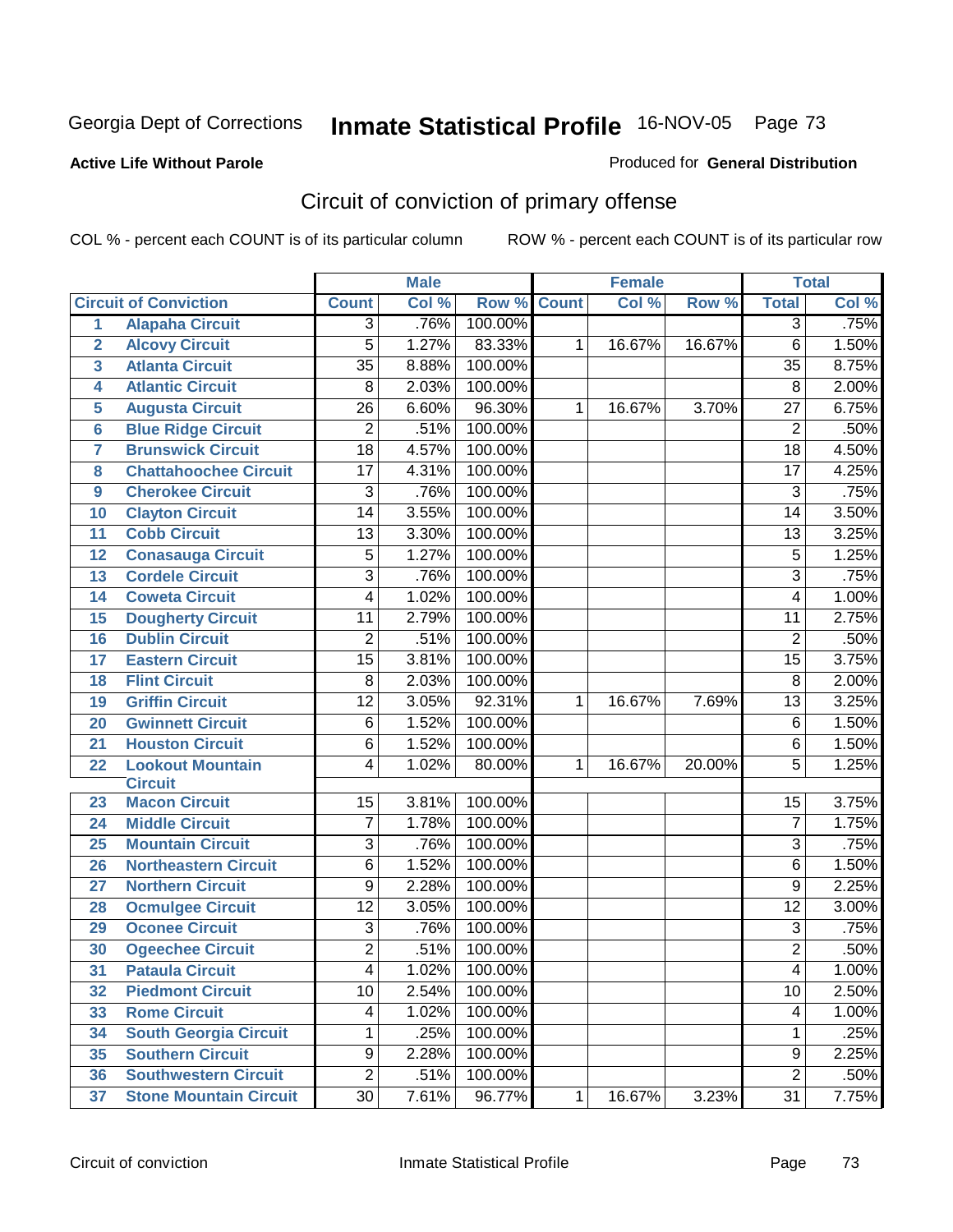#### **Active Life Without Parole**

#### Produced for **General Distribution**

# Circuit of conviction of primary offense

|    |                              | <b>Male</b>    |          | <b>Female</b>      |   |        | <b>Total</b> |              |       |
|----|------------------------------|----------------|----------|--------------------|---|--------|--------------|--------------|-------|
|    | <b>Circuit of Conviction</b> | <b>Count</b>   | Col %    | <b>Row % Count</b> |   | Col %  | Row %        | <b>Total</b> | Col % |
| 38 | <b>Tallapoosa Circuit</b>    |                | .25%     | 100.00%            |   |        |              |              | .25%  |
| 39 | <b>Tifton Circuit</b>        | 2              | .51%     | 100.00%            |   |        |              | 2            | .50%  |
| 40 | <b>Toombs Circuit</b>        |                | .25%     | 100.00%            |   |        |              |              | .25%  |
| 41 | <b>Waycross Circuit</b>      | 15             | 3.81%    | 100.00%            |   |        |              | 15           | 3.75% |
| 42 | <b>Western Circuit</b>       | 11             | 2.79%    | 100.00%            |   |        |              | 11           | 2.75% |
| 43 | <b>Rockdale Circuit</b>      | 4              | 1.02%    | 100.00%            |   |        |              | 4            | 1.00% |
| 44 | <b>Douglas Circuit</b>       | 13             | $3.30\%$ | 92.86%             |   | 16.67% | 7.14%        | 14           | 3.50% |
| 45 | <b>Appalachian Circuit</b>   |                | .25%     | 100.00%            |   |        |              |              | .25%  |
| 46 | <b>Enotah Circuit</b>        | $\overline{2}$ | .51%     | 100.00%            |   |        |              | 2            | .50%  |
| 47 | <b>Bell-Forsyth Circuit</b>  |                | .25%     | 100.00%            |   |        |              |              | .25%  |
| 48 | <b>Towaliga Circuit</b>      | 5              | 1.27%    | 100.00%            |   |        |              | 5            | 1.25% |
| 49 | <b>Paulding Circuit</b>      |                | .25%     | 100.00%            |   |        |              | 4            | .25%  |
|    | <b>Total Rported</b>         | 394            | 100%     | 98.5%              | 6 | 100%   | 1.5%         | 400          | 100%  |

| <b>NOT Reported</b>                  |     |         |
|--------------------------------------|-----|---------|
| $f \wedge f \wedge f$<br><b>Utal</b> | 394 | .<br>юu |

| M. | .<br>41 I LL | $-1111$<br>$\sim$ $\sim$ $\sim$ | 1 L C<br>- --- <i>-</i> -- <i>-</i> -- |
|----|--------------|---------------------------------|----------------------------------------|
|    |              |                                 |                                        |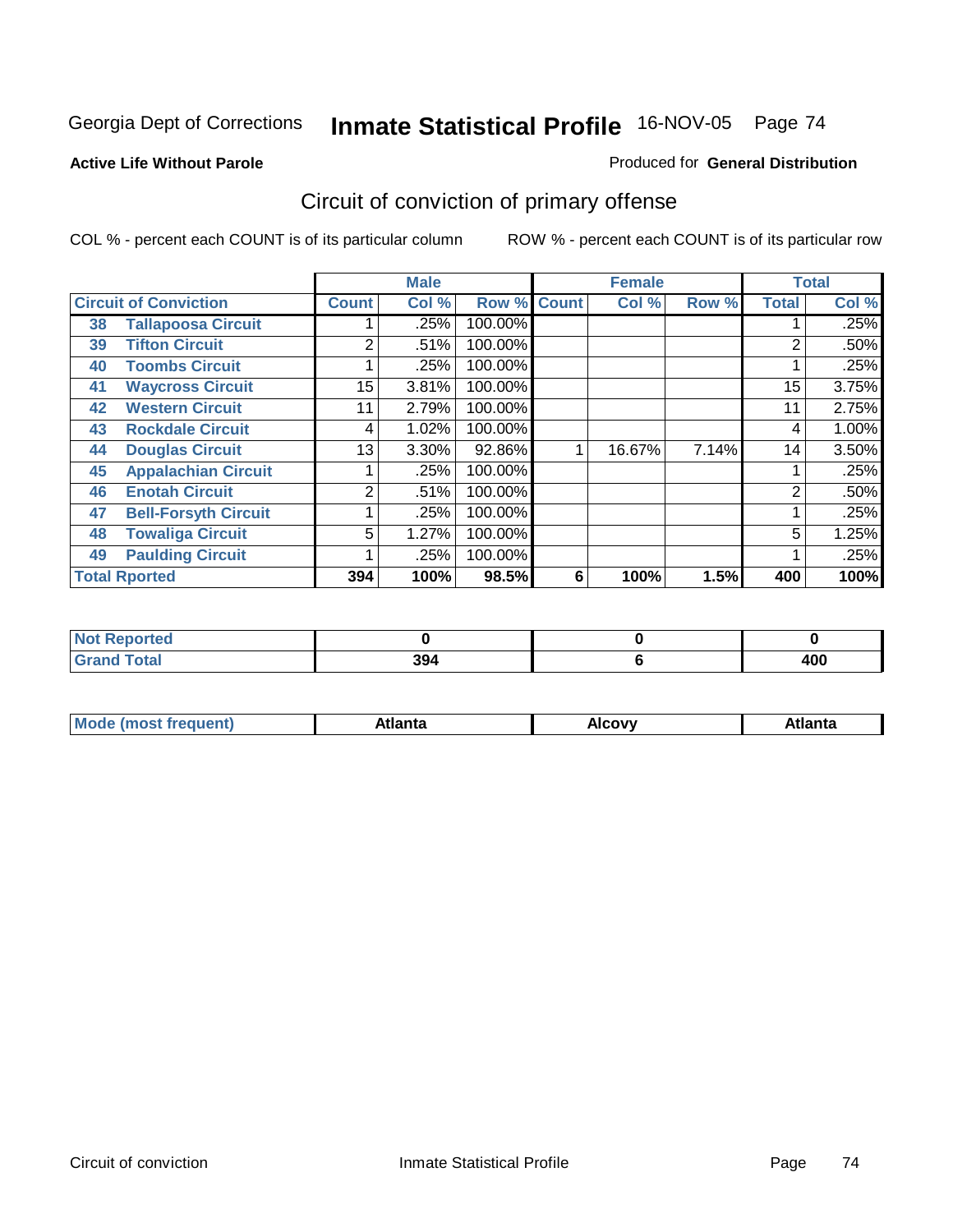### **Active Life Without Parole**

#### Produced for **General Distribution**

## Years served (jail + prison) in this incarceration

|                              |                 | <b>Male</b> |         |                | Female |       | <b>Total</b>    |        |
|------------------------------|-----------------|-------------|---------|----------------|--------|-------|-----------------|--------|
| <b>Years Served</b>          | <b>Count</b>    | Col %       | Row %   | <b>Count</b>   | Col %  | Row % | <b>Total</b>    | Col %  |
| Less than one year           | 2               | 0.51%       | 100.00% |                |        |       | $\overline{2}$  | 0.50%  |
| 1 to 1.99 years              | 15              | 3.84%       | 100.00% |                |        |       | 15              | 3.78%  |
| 2 to 2.99 years              | $\overline{26}$ | 6.65%       | 96.30%  | $\overline{1}$ | 16.67% | 3.70% | $\overline{27}$ | 6.80%  |
| 3 to 3.99 years              | $\overline{36}$ | 9.21%       | 92.31%  | $\overline{3}$ | 50.00% | 7.69% | $\overline{39}$ | 9.82%  |
| 4 to 4.99 years              | 41              | 10.49%      | 100.00% |                |        |       | 41              | 10.33% |
| $\overline{5}$ to 5.99 years | 46              | 11.76%      | 100.00% |                |        |       | $\overline{46}$ | 11.59% |
| $6$ to $6.99$ years          | 28              | 7.16%       | 100.00% |                |        |       | 28              | 7.05%  |
| 7 to 7.99 years              | 41              | 10.49%      | 97.62%  | 1              | 16.67% | 2.38% | 42              | 10.58% |
| 8 to 8.99 years              | 38              | 9.72%       | 97.44%  | $\mathbf 1$    | 16.67% | 2.56% | 39              | 9.82%  |
| 9 to 9.99 years              | 39              | 9.97%       | 100.00% |                |        |       | 39              | 9.82%  |
| 10 to 10.99 years            | $\overline{22}$ | 5.63%       | 100.00% |                |        |       | $\overline{22}$ | 5.54%  |
| 11 to 11.99 years            | $\overline{21}$ | 5.37%       | 100.00% |                |        |       | $\overline{21}$ | 5.29%  |
| 12 to 12.99 years            | 13              | 3.32%       | 100.00% |                |        |       | $\overline{13}$ | 3.27%  |
| 13 to 13.99 years            | $\overline{3}$  | 0.77%       | 100.00% |                |        |       | $\overline{3}$  | 0.76%  |
| 14 to 14.99 years            | $\overline{5}$  | 1.28%       | 100.00% |                |        |       | $\overline{5}$  | 1.26%  |
| 15 to 15.99 years            | 1               | 0.26%       | 100.00% |                |        |       | 1               | 0.25%  |
| 16 to 16.99 years            | 4               | 1.02%       | 100.00% |                |        |       | $\overline{4}$  | 1.01%  |
| 17 to 17.99 years            | 1               | 0.26%       | 100.00% |                |        |       | 1               | 0.25%  |
| 18 to 18.99 years            | 3               | 0.77%       | 100.00% |                |        |       | 3               | 0.76%  |
| 21 to 21.99 years            | 1               | 0.26%       | 100.00% |                |        |       | 1               | 0.25%  |
| 24 to 24.99 years            | 1               | 0.26%       | 100.00% |                |        |       | 1               | 0.25%  |
| 27 to 27.99 years            | 1               | 0.26%       | 100.00% |                |        |       | 1               | 0.25%  |
| 28 to 28.99 years            | $\overline{3}$  | 0.77%       | 100.00% |                |        |       | $\overline{3}$  | 0.76%  |
| <b>Total Reported</b>        | 391             | 100%        | 98.49%  | 6              | 100%   | 1.51% | 397             | 100%   |

| <b>Not Reported</b>      |      |      |      |
|--------------------------|------|------|------|
| <b>Grand Total</b>       | 394  |      | 400  |
|                          |      |      |      |
| <b>Mean</b><br>(average) | 7.42 | 4.65 | 7.37 |
| <b>Median (middle)</b>   | 7.01 | 3.31 |      |

| Median (middle)      | 7.01            | 3.31            |                         |  |  |
|----------------------|-----------------|-----------------|-------------------------|--|--|
| Mode (most frequent) | 9 to 9.99 years | 2 to 2.99 years | $\vert$ 3 to 3.99 years |  |  |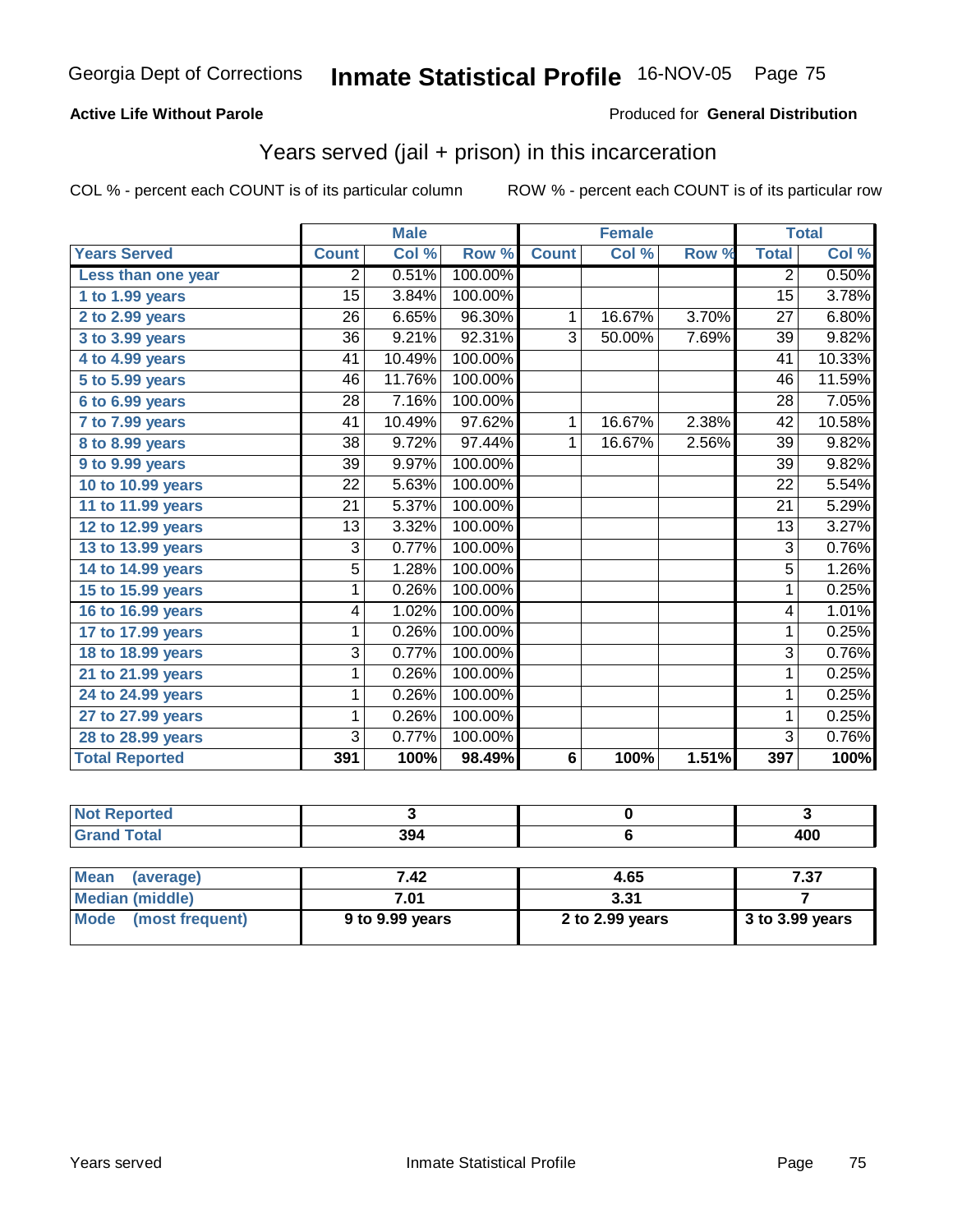### **Active Life Without Parole**

Produced for **General Distribution**

### Results of most recent HIV tests

|                         | <b>Male</b>  |          | <b>Female</b> |              |           | Total  |       |         |
|-------------------------|--------------|----------|---------------|--------------|-----------|--------|-------|---------|
| <b>HIV Test Results</b> | <b>Count</b> | Col %    | Row %         | <b>Count</b> | Col %     | Row %  | Total | Col %   |
| <b>Positive</b>         |              | $0.77\%$ | 75.00%        |              | $16.67\%$ | 25.00% |       | $.01\%$ |
| <b>Negative</b>         | 387          | 99.23%   | 98.72%        |              | $83.33\%$ | 1.28%  | 392   | 98.99%  |
| <b>Total Reported</b>   | 390          | 100%     | 98.48%        |              | 100%      | 1.52%  | 396   | 100%    |

| <b>Not Reported</b> |     |     |
|---------------------|-----|-----|
| <b>Total</b>        | 394 | 400 |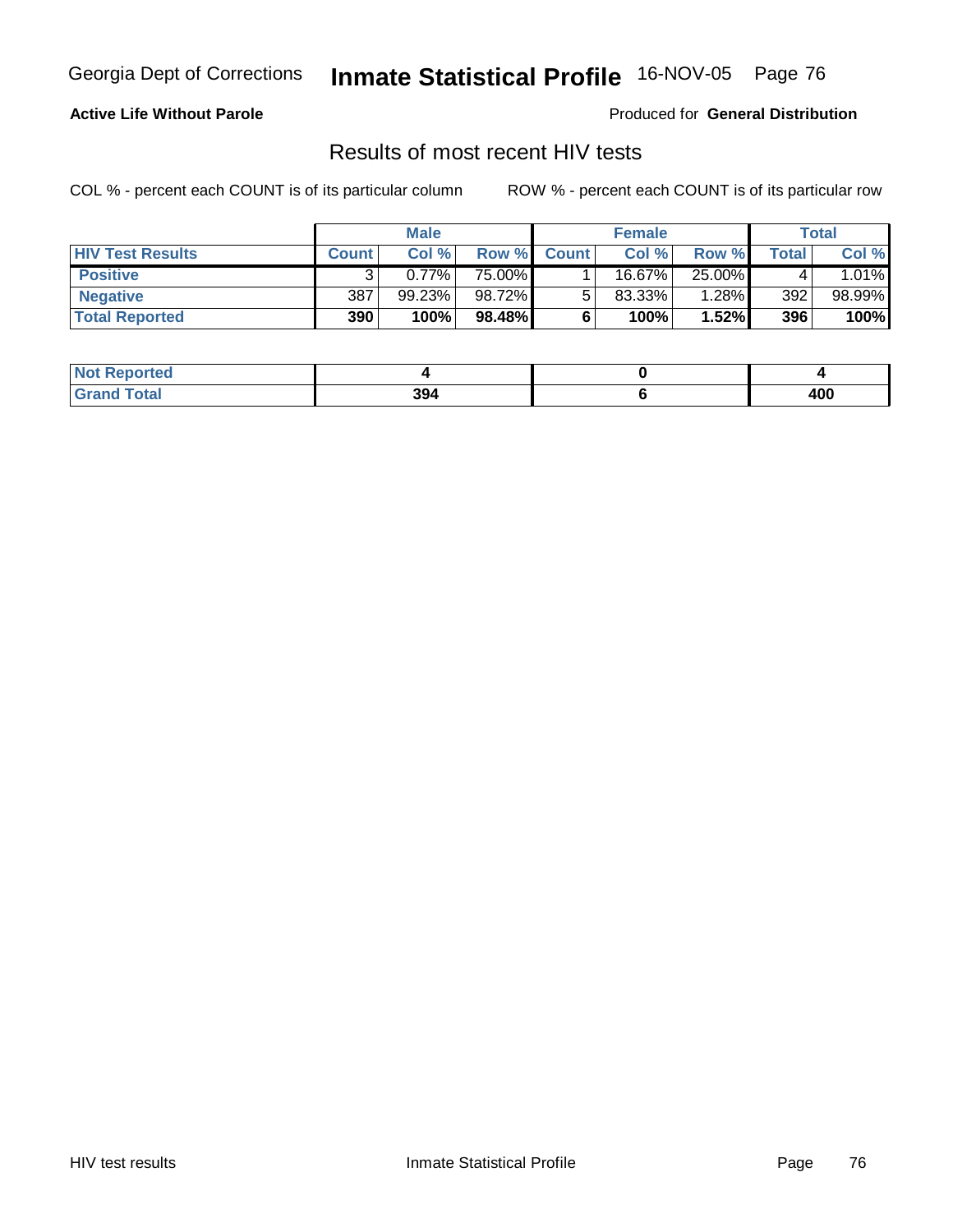### **Active Life Without Parole**

#### Produced for **General Distribution**

### Results of most recent tuberculosis test

|                                  | <b>Male</b>  |           | <b>Female</b> |              |         | Total    |       |        |
|----------------------------------|--------------|-----------|---------------|--------------|---------|----------|-------|--------|
| <b>Tuberculosis Test Results</b> | <b>Count</b> | Col%      | Row %         | <b>Count</b> | Col %   | Row %    | Total | Col %  |
| <b>Positive on current test</b>  | 21           | $5.43\%$  | 100.00%       |              |         |          | 21    | 5.34%  |
| <b>Positive on previous test</b> | 63           | $16.28\%$ | 100.00%       |              |         |          | 63    | 16.03% |
| <b>Negative</b>                  | 303          | 78.29%    | 98.06%        |              | 100.00% | $1.94\%$ | 309   | 78.63% |
| <b>Total Reported</b>            | 387          | 100%      | 98.47%        |              | 100%    | 1.53%    | 393   | 100%   |

| oorted      |     |     |
|-------------|-----|-----|
| <b>otal</b> | 394 | 400 |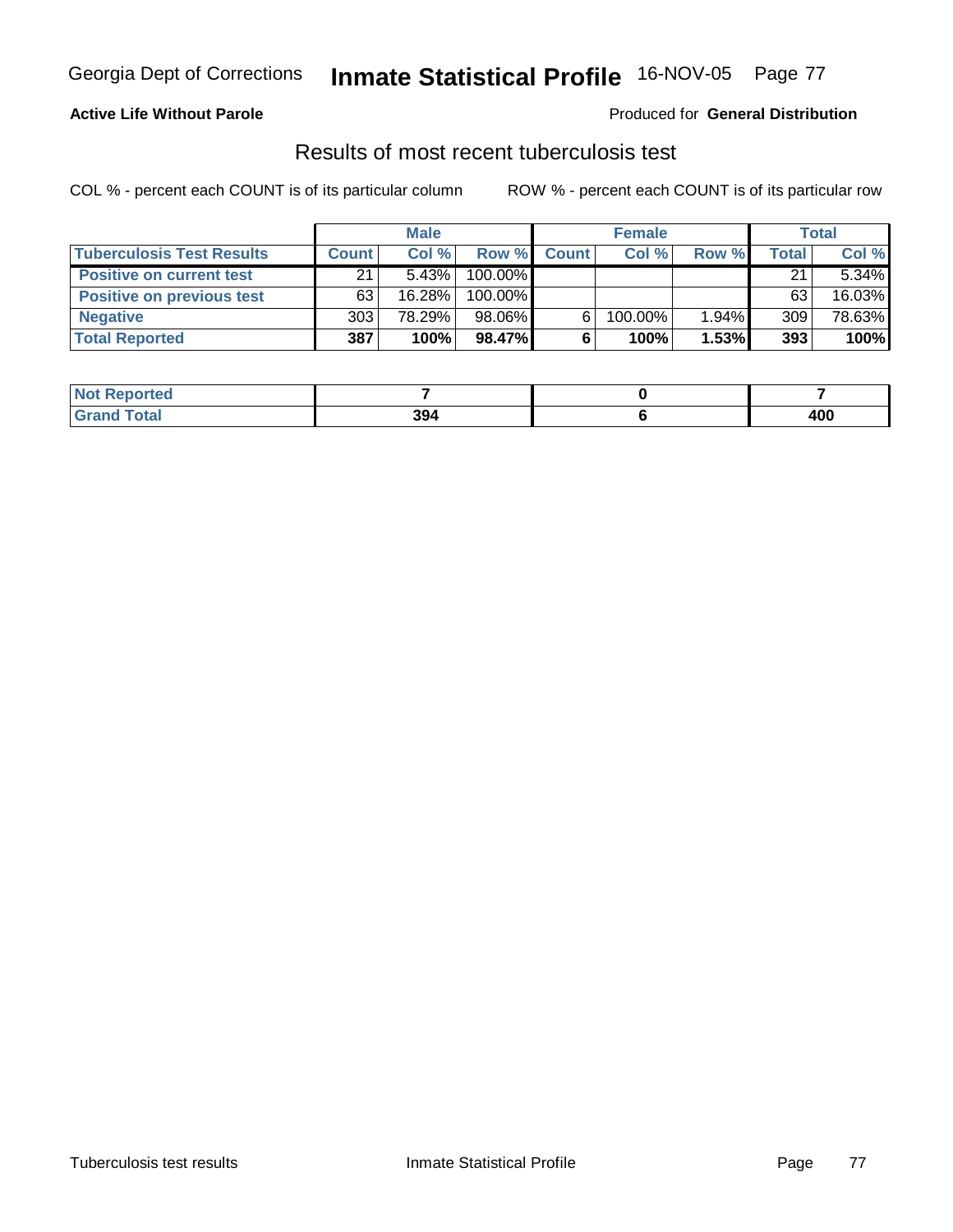### **Active Life Without Parole**

Produced for **General Distribution**

### Results of most recent syphilis test

|                                 | <b>Male</b>  |           | <b>Female</b> |             |            | Total |       |           |
|---------------------------------|--------------|-----------|---------------|-------------|------------|-------|-------|-----------|
| <b>Syphilis Test Results</b>    | <b>Count</b> | Col%      |               | Row % Count | Col%       | Row % | Total | Col %     |
| <b>Positive on current test</b> |              | $2.86\%$  | 100.00%       |             |            |       | 11    | $2.81\%$  |
| <b>Negative</b>                 | 374          | $97.14\%$ | 98.42%        |             | $100.00\%$ | 1.58% | 380   | $97.19\%$ |
| <b>Total Reported</b>           | 385          | 100%      | 98.47%I       |             | 100%       | 1.53% | 391   | 100%      |

| <b>Not Reported</b> |     |     |
|---------------------|-----|-----|
| <b>Total</b>        | 394 | 400 |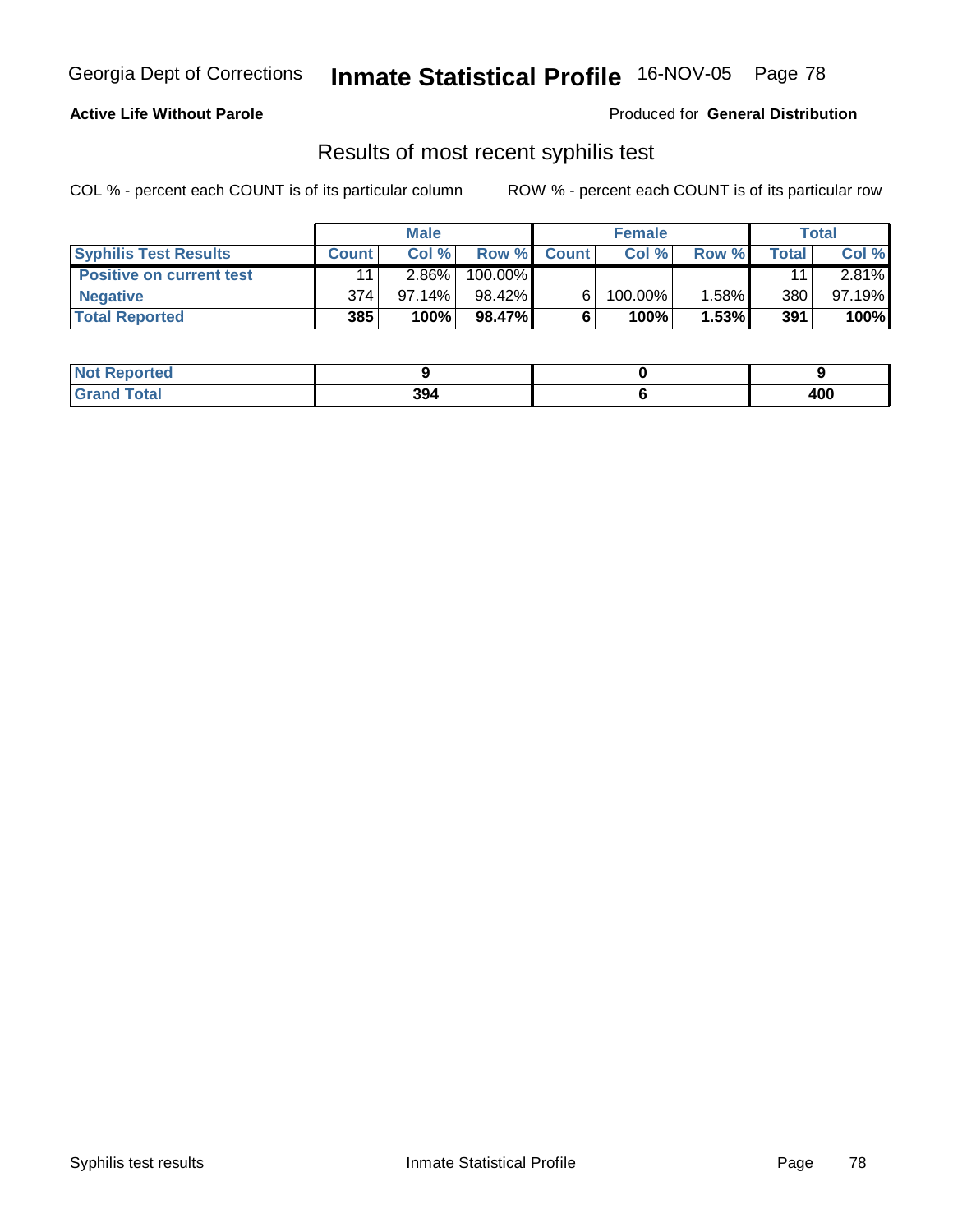### **Active Life Without Parole**

Produced for **General Distribution**

### Results of most recent Hepatitis-C test

|                                 |       | <b>Male</b> |          |             | <b>Female</b> |          |              | Total  |
|---------------------------------|-------|-------------|----------|-------------|---------------|----------|--------------|--------|
| <b>Hepatitis-C Test Results</b> | Count | Col%        |          | Row % Count | Col %         | Row %    | <b>Total</b> | Col %  |
| <b>Positive on current test</b> |       | $33.33\%$   | 100.00%  |             |               |          |              | 33.33% |
| <b>Negative</b>                 |       | 66.67%      | 100.00%  |             |               |          |              | 66.67% |
| <b>Total Reported</b>           |       | 100%        | 100.00%l |             | %             | $0.00\%$ |              | 100%   |

| <b>Not Reported</b> | 391 | 397 |
|---------------------|-----|-----|
| Total<br>Gran       | 394 | 400 |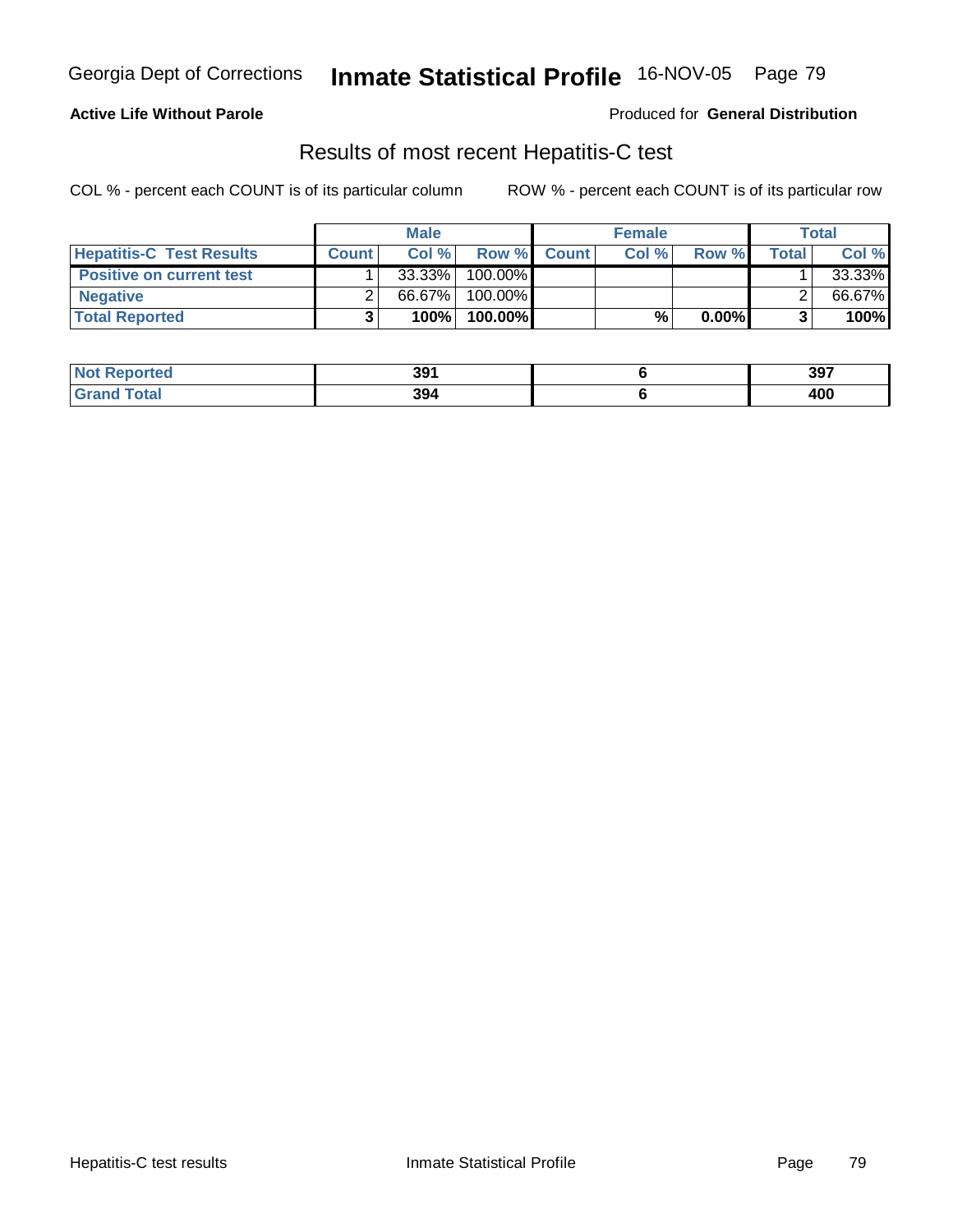### **Active Life Without Parole**

Produced for **General Distribution**

### Results of most recent pregnancy test

|                               |              | <b>Male</b> |          |             | <b>Female</b> |            |              | Total   |
|-------------------------------|--------------|-------------|----------|-------------|---------------|------------|--------------|---------|
| <b>Pregnancy Test Results</b> | <b>Count</b> | Col %       |          | Row % Count | Col %         | Row %      | <b>Total</b> | Col %   |
| <b>Negative</b>               |              |             |          |             | $100.00\%$    | $100.00\%$ |              | 100.00% |
| <b>Total Reported</b>         |              | %           | $0.00\%$ |             | 100%          | 100.00%    |              | 100%    |

| eported<br>NOT    | 394 | 394 |
|-------------------|-----|-----|
| fota <sup>l</sup> | 394 | 400 |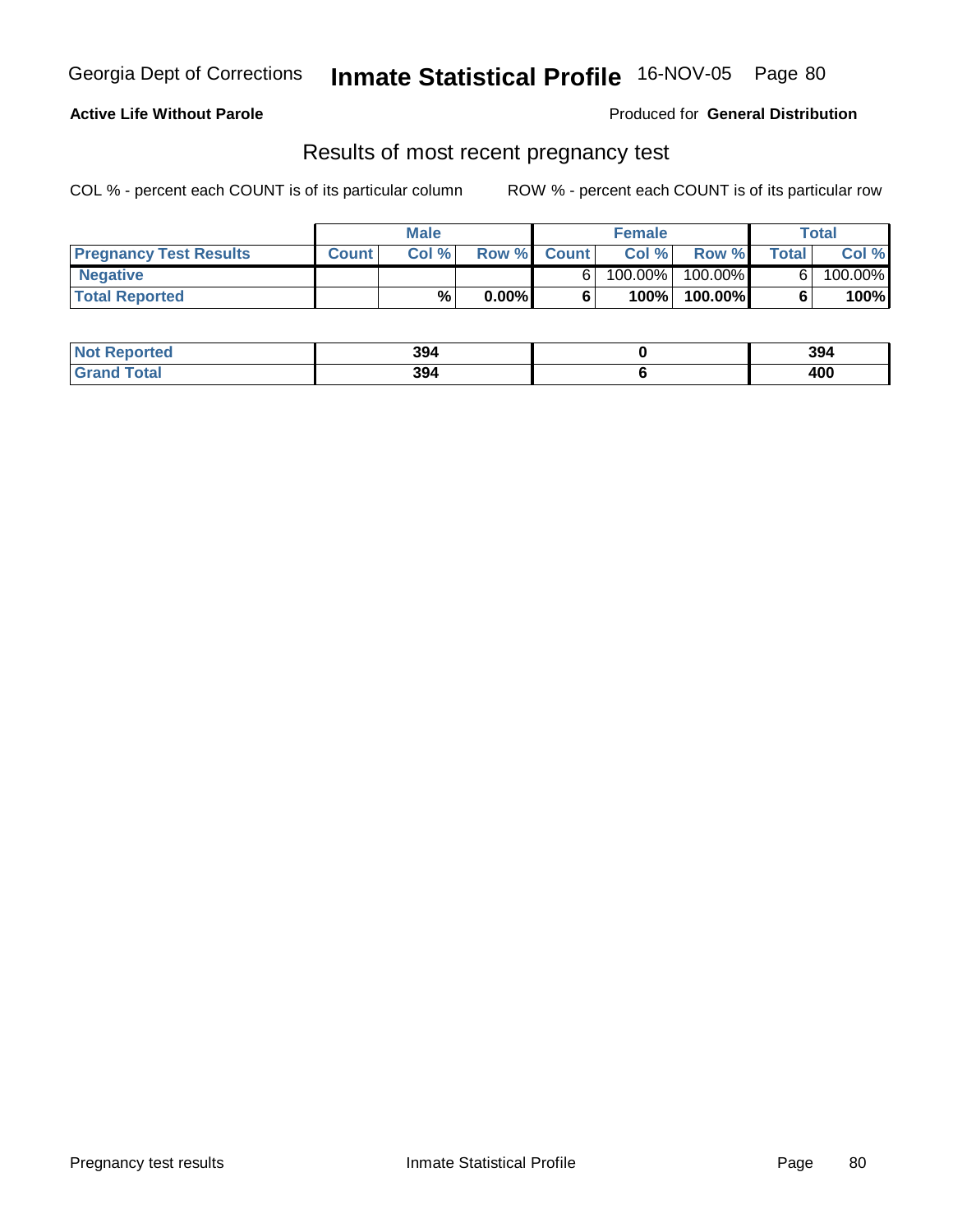### **Active Life Without Parole**

#### Produced for **General Distribution**

### Results of most recent diabetes test

|                                 |       | <b>Male</b> |                    | <b>Female</b> |          |         | Total   |
|---------------------------------|-------|-------------|--------------------|---------------|----------|---------|---------|
| Diabetes Test Results           | Count | Col %       | <b>Row % Count</b> | Col %         | Row %    | Total l | Col %   |
| <b>Positive on current test</b> |       | 100.00%     | 100.00% I          |               |          |         | 100.00% |
| <b>Total Reported</b>           |       | 100%        | 100.00%            | %             | $0.00\%$ |         | 100%    |

| Reported<br>NOT I | 392 | 398 |
|-------------------|-----|-----|
| <i>i</i> otal     | 394 | 400 |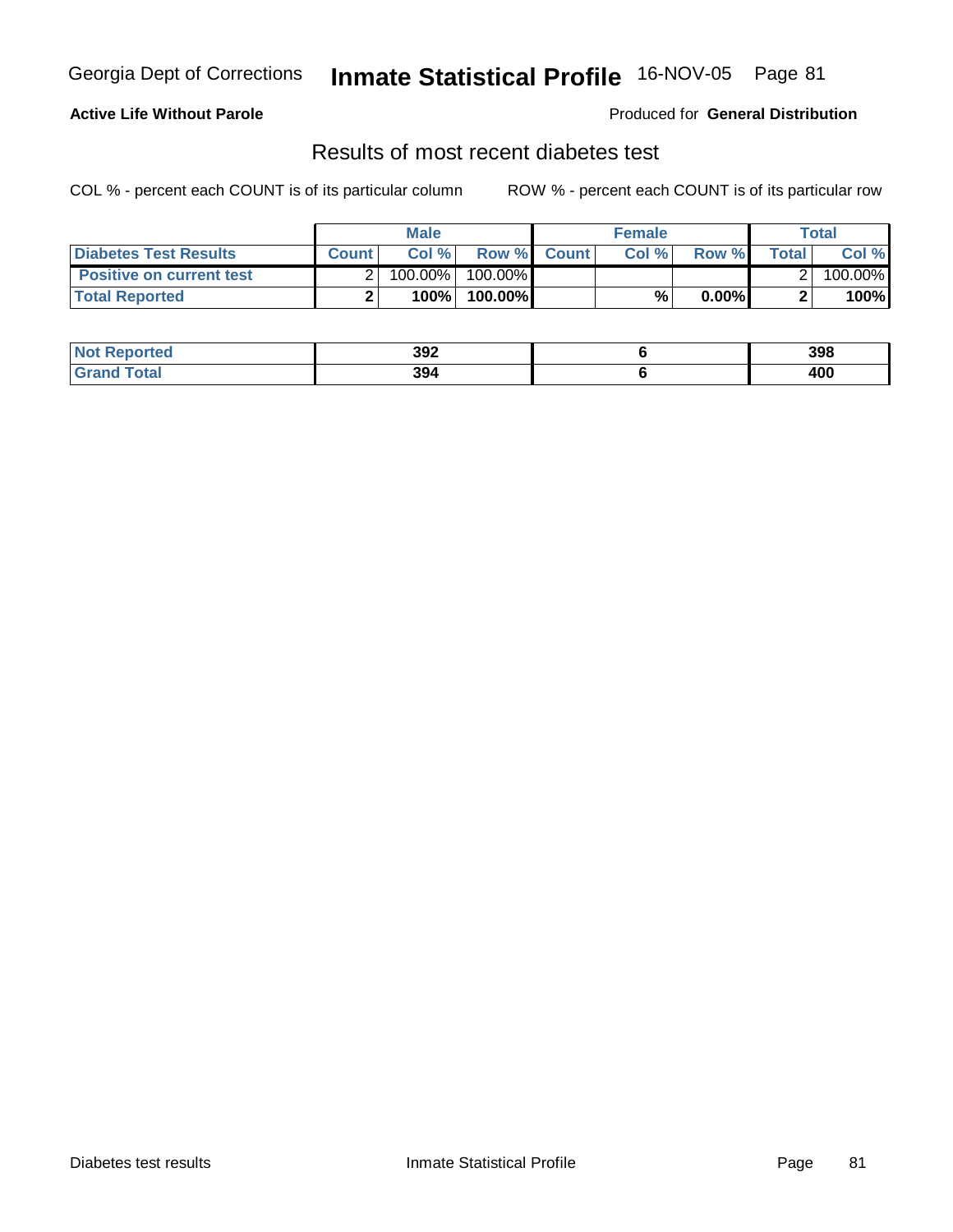### **Active Life Without Parole**

Produced for **General Distribution**

### Results of most recent hypertension test

|                                  |              | <b>Male</b> |            |             | <b>Female</b> |          |              | Total   |
|----------------------------------|--------------|-------------|------------|-------------|---------------|----------|--------------|---------|
| <b>Hypertension Test Results</b> | <b>Count</b> | Col%        |            | Row % Count | Col%          | Row %    | <b>Total</b> | Col %   |
| <b>Positive on current test</b>  |              | $100.00\%$  | $100.00\%$ |             |               |          |              | 100.00% |
| <b>Total Reported</b>            |              | 100%        | 100.00%    |             | %             | $0.00\%$ |              | 100%    |

| <b>Not</b><br>Reported | 388 | 394 |
|------------------------|-----|-----|
| <b>ota</b><br>Gr'      | 394 | 400 |